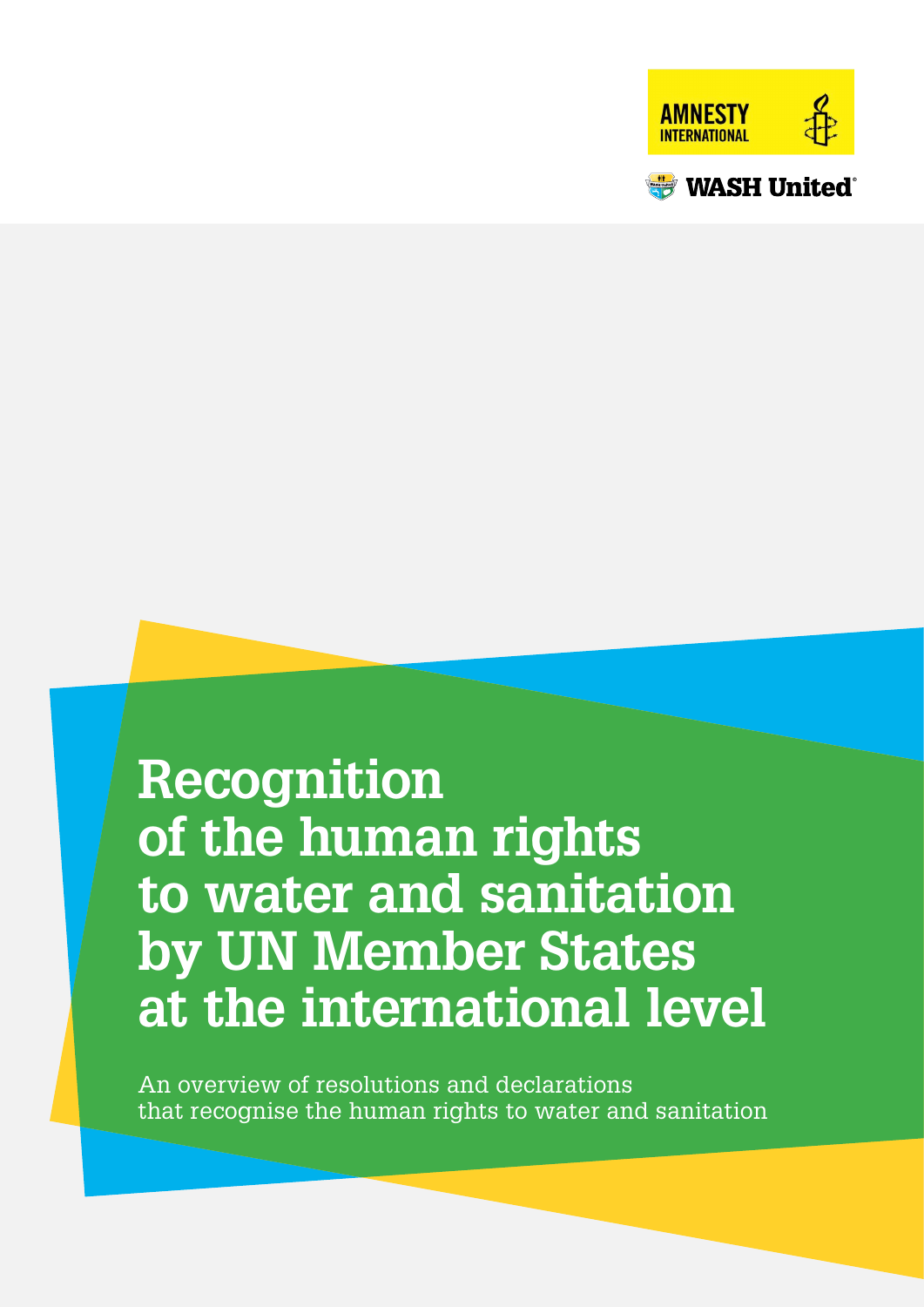# **Introduction**

The human right to water and the human right to sanitation are part of binding international human rights law. They are derived from the human right to an adequate standard of living, which is enshrined in Article 11 of the International Covenant on Economic, Social and Cultural Rights (ICESCR), a treaty to which 163 United Nations (UN) Member States are party and which an additional six countries have signed. The right to an adequate standard of living is also contained in Article 27 of the Convention on the Rights of the Child (CRC), which has 194 State Parties, including all but three UN Member States, and in Article 28 of the Convention on the Rights of Persons with Disabilities (CRPD), which has 151 State Parties. The rights to water and sanitation are also inextricably linked to other human rights, including the right to health, the right to life, and to fundamental principles such as human dignity. They are therefore also relevant in countries that may not be Party to the International Covenant on Economic, Social and Cultural Rights or the Convention on the Rights of the Child, but are Party to treaties recognising rights whose contents require access to water and sanitation.

The rights to water and sanitation have also been recognised by independent experts elected or appointed by States. In 2002, the Committee for Economic, Social and Cultural Rights (CESCR), the treaty body responsible for monitoring State compliance with the International Covenant on Economic, Social and Cultural Rights, adopted General Comment No. 15 on the human right to water. General comments are authoritative interpretations of the ICESCR, clarifying the content of human rights. General Comment No. 15 affirmed that the human right to water is implicitly derived from the human right to an adequate standard of living.<sup>1</sup> It also emphasised that ensuring that everyone has access to adequate sanitation is not only fundamental for human dignity and privacy, but is one of the principal mechanisms for protecting the quality of drinking water supplies and resources.<sup>2</sup>

In 2008, the UN Human Rights Council established the role of an Independent Expert on the issue of human rights obligations related to access to safe drinking water and sanitation, renamed in March 2011 as the Special Rapporteur on the human right to safe drinking water and sanitation. The Independent Expert adopted a report in 2009 which recommends the recognition of sanitation as a distinct human right. $3$  In November 2010, the CESCR recognised in its ›Statement on the Right to Sanitation‹ that because sanitation is fundamental for human survival and for leading a life in dignity, the right

**<sup>1</sup>** UN Committee on Economic, Social and Cultural Rights, General Comment No. 15, The right to water, (2002) UN Doc. E/C.12/2002/11, para. 3

**<sup>2</sup>** Ibid, para. 29

**<sup>3</sup>** Report of the independent expert on the issue of human rights obligations related to access to safe drinking water and sanitation, by the UN Independent Expert, Catarina de Albuquerque, (1 July 2009) U.N. Doc. A/HRC/12/24, para. 81.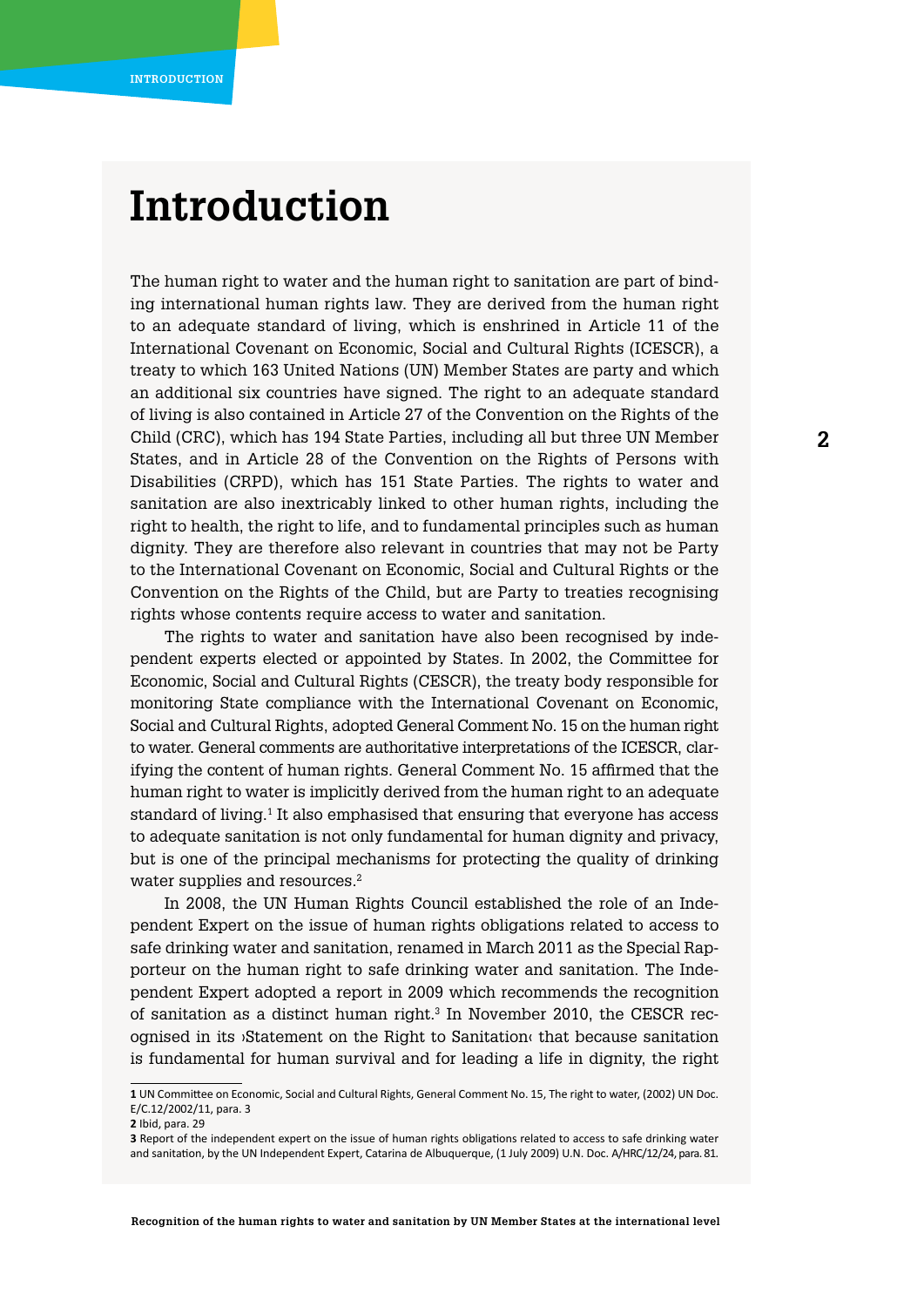<span id="page-2-0"></span>to sanitation is an essential component of the right to an adequate standard of living, enshrined in Article 11 of the International Covenant on Economic, Social and Cultural Rights.4

In 2006 Germany and Spain presented in the UN Human Rights Council (HRC or Human Rights Council) the first ever decision on access to water and sanitation by that body. Because of diverging views among States, this decision and subsequent HRC resolutions did not go as far recognising water and sanitation as human rights, but only referred to 'human rights obligations relating to equitable access to safe drinking water and sanitation. The recognition of the human rights to water and sanitation continued to be hotly debated in political bodies.

A turning point was the adoption in July 2010 by the United Nations General Assembly of resolution 64/292, sponsored by Bolivia, recognising these rights. While declarations on water and sanitation as human rights existed prior to the adoption of this resolution, this was the first time a high-level United Nations political body recognised the human rights to water and sanitation. This was followed by the first Human Rights Council resolution to affirm these rights to water and sanitation as legally binding in September 2010.<sup>5</sup> Since then, many more resolutions have further consolidated the consensus on the human rights to water and sanitation among UN Member States and the rights are now universally recognised.

## **The human rights to water and sanitation**

The UN General Assembly and Human Rights Council resolutions refer to the ›right to safe drinking water and sanitation.‹ Amnesty International and WASH United interpret these references as implying two rights: a right to water and a right to sanitation. This is similar to the freedom of thought, conscience and religion which is made up of three distinct but related rights. The UN Committee on Economic, Social and Cultural Rights and the UN Special Rapporteur on these rights both consider that water and sanitation are distinct human rights in international law.6 It is important to specify that these are distinct rights as any national and international programmes to promote ›water and sanitation‹ often tend to ignore the latter. There is a consensus in the development community that sanitation deserves special attention in order to prevent its neglect.

**<sup>4</sup>** UN Committee on Economic, Social and Cultural Rights, ›Statement on the Right to Sanitation‹ on 19 November 2010, UN Doc E/C.12/2010/1), para. 7.

**<sup>5</sup>** See for example, ›United Nations: Historic re-affirmation that rights to water and sanitation are legally binding‹, Amnesty International, AI Index: IOR 40/018/2010 (1 October 2010)

**<sup>6</sup>** UN Committee on Economic, Social and Cultural Rights, ›Statement on the Right to Sanitation‹ on 19 November 2010, UN Doc E/C.12/2010/1), para. 7, Realising the Human Rights to Water and Sanitation: A Handbook by the UN Special Rapporteur Catarina de Albuquerque, (2014) Introduction, p. 19.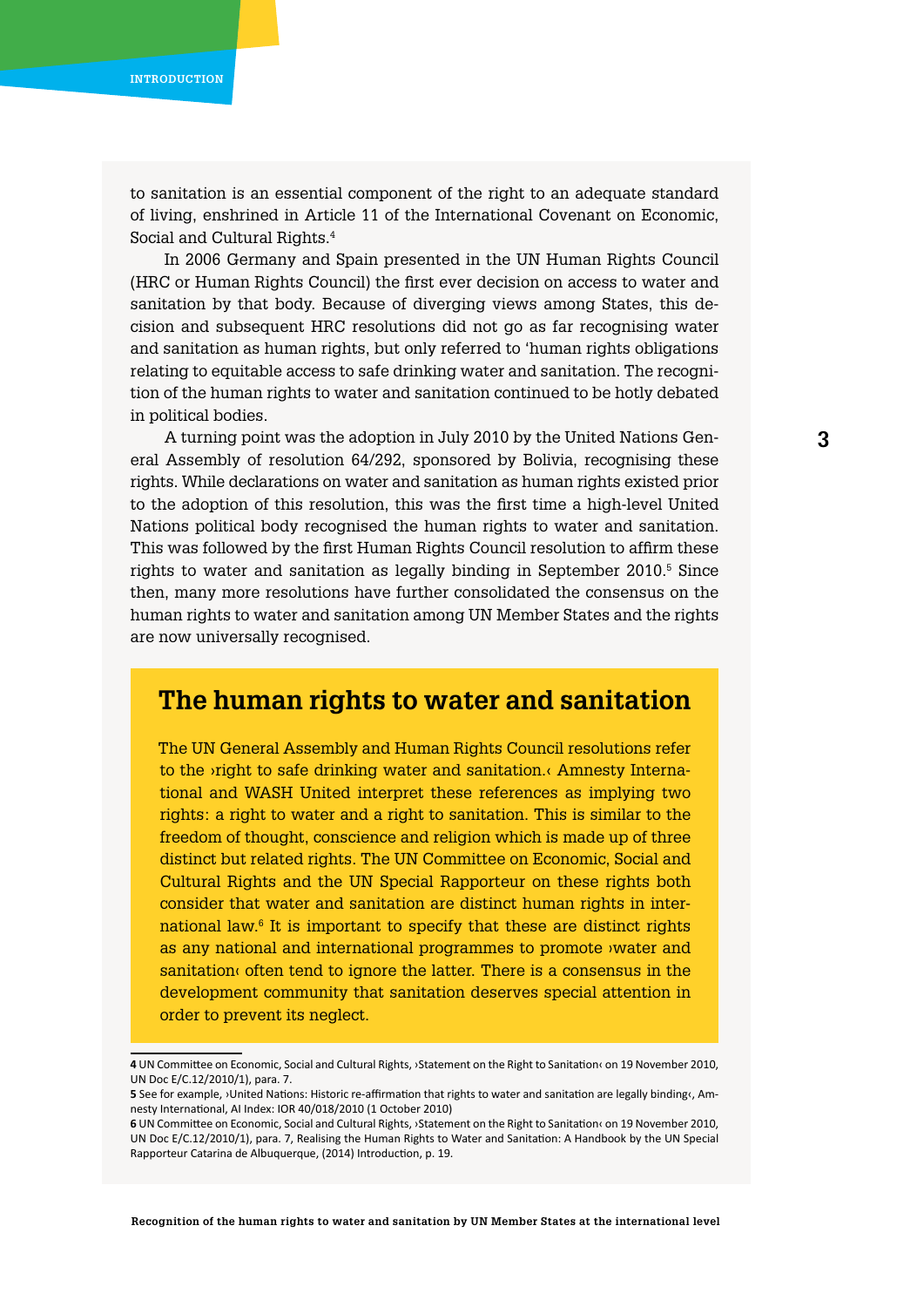This document gives an overview of the most important resolutions and delarations that recognise the human rights to water and sanitation, including the positions individual states have taken when those documents were adopted. This document does not contain a full overview of State positions on the content of the human rights to water and sanitation  $-$  it is limited to the mere recognition of the existence of these rights. This document also lists the individual positions of 77 countries. The document was originally drafted to support advocacy by Amnesty International and WASH United. The countries selected were those that were active in discussions at the United Nations on these rights and/or were countries in which Amnesty International and WASH United was in a position to engage with national-level decision makers through national presence. If your country is not listed and you require this information, please contact [info@wash-united.org](mailto:info@wash-united.org). You may also obtain such information by checking Section 1 of this document, which lists relevant international resolutions and declarations, listing all States that agreed to these documents.

Information is presented in two sections:

#### **International resolutions and declarations on the human rights to water and sanitation 1.**

This section contains all United Nations resolutions on »the human right to safe drinking water and sanitation« or the »the human right to water and sanitation«. It briefly explains the significance of each document for the recognition of water and sanitation as human rights and lists co-sponsors or, where relevant, the voting record. The section further contains a number of important international and regional declarations on the human rights to water and sanitation.

#### **Individual country positions 2.**

This section contains a detailed overview of the position a given country has taken in resolutions and declarations on the human right to water and sanitation. This detailed overview is available for 77 UN Member States. Countries for which a detailed overview is not available are still listed in section 1 whenever they have supported an international resolution or declaration.

In the annex, a table gives an overview of all UN Human Rights Council and General Assembly resolutions on the human rights to water and sanitation and the positions individual states have taken when those documents were adopted.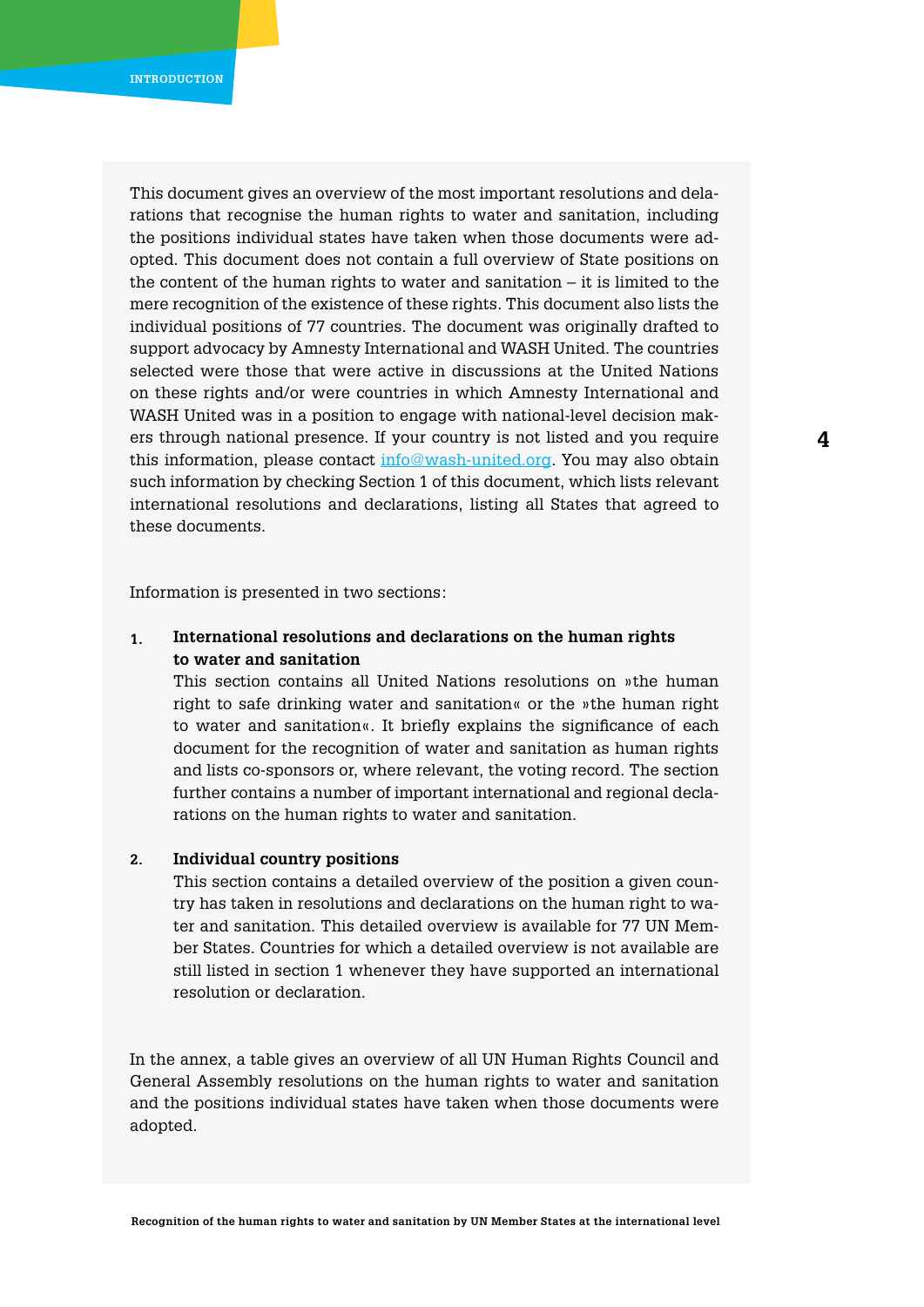This publication has previously served as an internal reference guide for Amnesty International and WASH United advocates. We hope that publishing it as a public document will help others to identify the position that a country has taken on the human rights to water and sanitation at the international level, and to advocate for the human rights to water and sanitation in their own national context. We also hope that it will be useful in ensuring that human rights will not be ignored in the formulation and implementation of national water and sanitation laws and policy. And we hope it will help in advancing strategic litigation before national, regional and international justice mechanisms.

### **Acknowledgement**

This document was developed by Clara Gonzalez, Thorsten Kiefer, Ashfaq Khalfan, Laura van de Lande, Hannah Neumeyer and Patrizia Scannella. This document is based on information available until November 2014.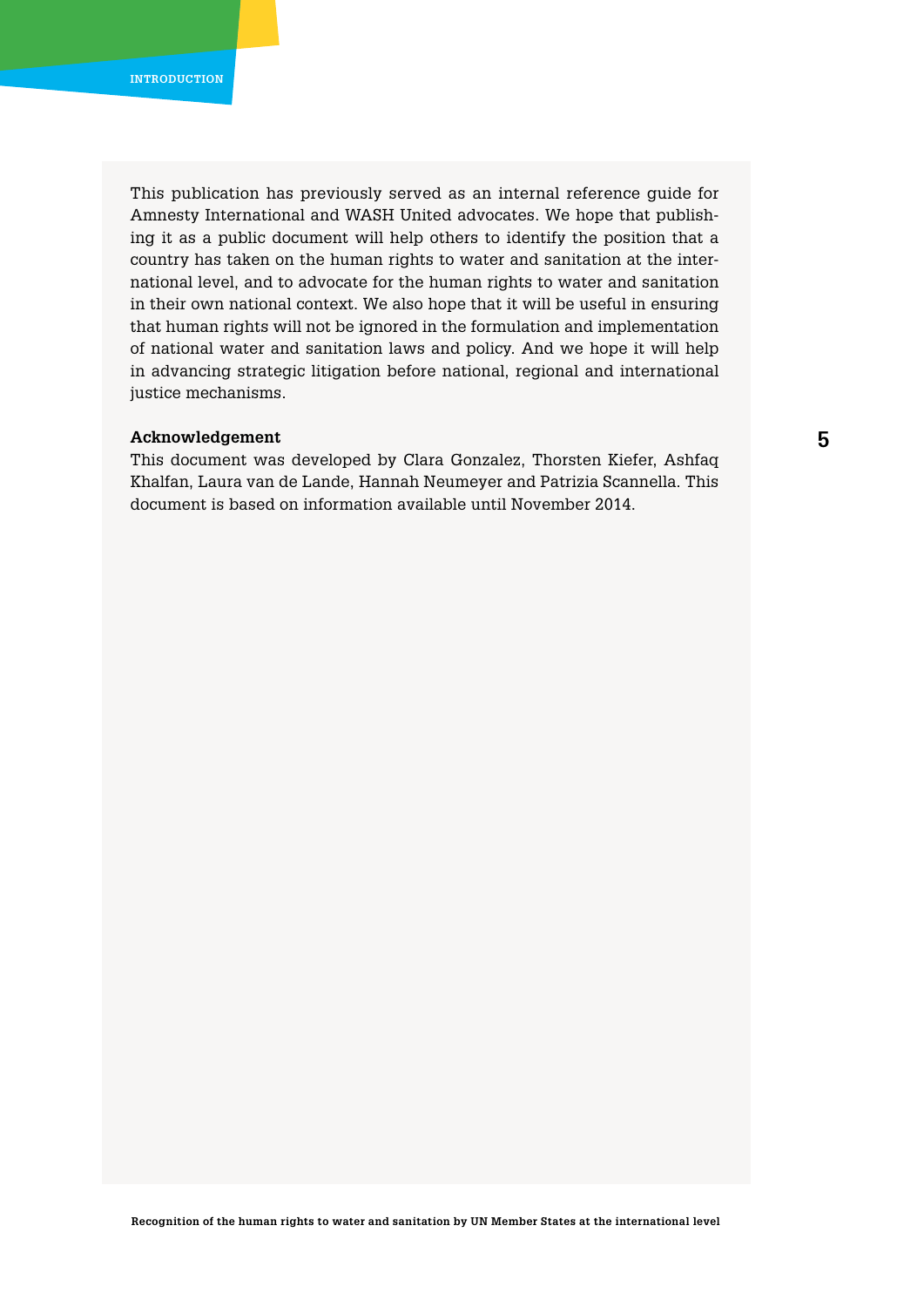## **Contents**

#### **[Introduction](#page-2-0) [3](#page-2-0)**

**[1. International resolutions and declarations on the](#page-8-0)   [human rights to water and sanitation and their supporting States](#page-8-0) [9](#page-8-0)**

### **[1.1 Resolutions](#page-9-0) [10](#page-9-0)**

| 10        | UN General Assembly resolution 64/292 (July 2010)               |
|-----------|-----------------------------------------------------------------|
| 12        | UN Human Rights Council resolution 15/9 (30 September 2010)     |
| 13        | UN Human Rights Council resolution 16/2 (24 March 2011)         |
| 15        | World Health Assembly resolution 64/24 (24 May 2011)            |
| 16        | UN Human Rights Council resolution 18/1 (28 September 2011)     |
| 17        | » The future we want « – Outcome document of the United Nations |
|           | Conference on Sustainable Development (Rio +20), June 2012      |
| <u>18</u> | UN Human Rights Council resolution 21/2 (20 September 2012)     |
| <u>19</u> | UN Human Rights Council resolution 24/18 (27 September 2013)    |
|           |                                                                 |

- [UN General Assembly resolution 68/157 \(18 December 2013\)](#page-20-0) [21](#page-20-0)
- [UN Human Rights Council resolution 27/7 \(25 September 2014\)](#page-21-0) [22](#page-21-0)

#### **[1.2 Declarations](#page-23-0) [24](#page-23-0)**

| <u>24</u>       | <b>1.2.1 United Nations declarations</b>                     |
|-----------------|--------------------------------------------------------------|
| 24              | Programme of Action of the Cairo International Conference    |
|                 | on Population and Development – September 1994               |
| <u> 25</u>      | Habitat Agenda of the Second United Nations Conference       |
|                 | on Human Settlements (Habitat II) – June 1996                |
| 27              | 1.2.2 Regional declarations                                  |
| 27              | Abuja Declaration of the first Africa-South America Summit – |
|                 | November 2006                                                |
| $\overline{28}$ | Message from Beppu of the first Asia-Pacific Water Summit –  |
|                 | December 2007                                                |
| $\overline{28}$ | Delhi Declaration of the third South Asian Conference        |
|                 | on Sanitation (SACOSAN) – November 2008                      |
| <u>29</u>       | Colombo Declaration of the fourth South Asian                |
|                 | Conference on Sanitation (SACOSAN) – April 2011              |
| $\overline{29}$ | Kathmandu Declaration of the fifth South Asian Conference    |
|                 | on Sanitation (SACOSAN) – October 2013                       |
| <u>30</u>       | Panama Declaration of the third Latin American and Caribbean |
|                 | Sanitation Conference (LatinoSan) – June 2013                |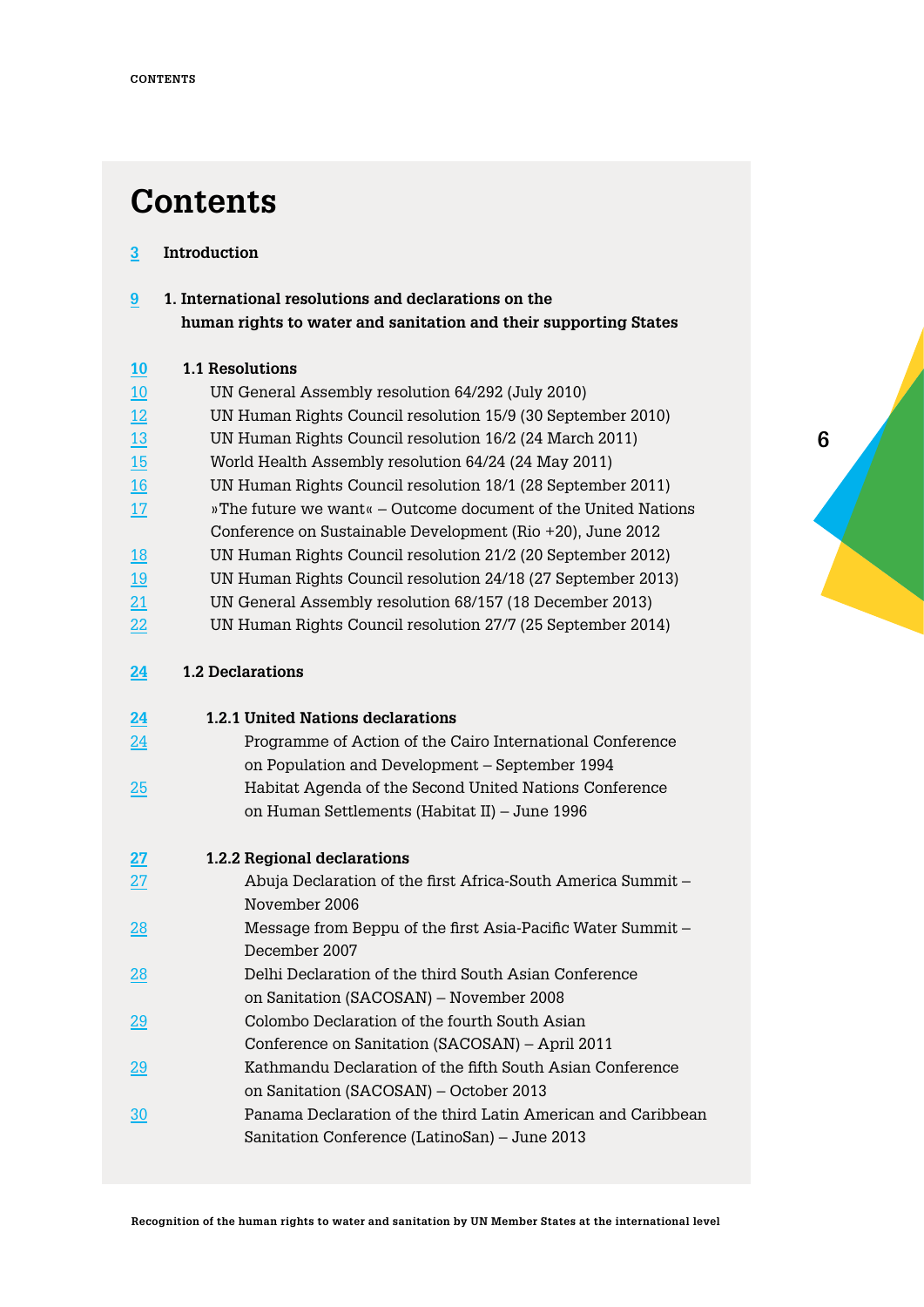[32](#page-31-0)

#### **[1.2.3 World Water Forum declarations](#page-30-0) [31](#page-30-0)**

- [Declaration of the fifth World Water Forum Istanbul March 2009](#page-30-0) [31](#page-30-0)
	- [Declaration of the sixth World Water Forum](#page-31-0) 
		- [Marseille March 2012](#page-31-0)

### **2. [Individual country positions](#page-32-0) [33](#page-32-0)**

| $\frac{34}{5}$  | Algeria        |
|-----------------|----------------|
| 35              | Angola         |
| $\frac{36}{5}$  | Argentina      |
| $\frac{39}{2}$  | Australia      |
| 40              | Austria        |
| 40              | Bahrain        |
| 40              | Bangladesh     |
| 42              | Belgium        |
| 43              | Benin          |
| $\overline{44}$ | <b>Brazil</b>  |
| 45              | Burkina Faso   |
| 46              | Canada         |
| $\overline{47}$ | Cameroon       |
| 48              | Chile          |
| $\overline{49}$ | China          |
| 51              | Costa Rica     |
| 52              | Côte d'Ivoire  |
| 53              | Croatia        |
| 54              | Cuba           |
| 55              | Czech Republic |
| 56              | Denmark        |
| 57              | Djibouti       |
| 58              | Ecuador        |
| 59              | Egypt          |
| 60              | Finland        |
| 61              | France         |
| 62              | Gabon          |
| 63              | Guatemala      |
| 64              | Ghana          |
| 65              | Hungary        |
| <u>67</u>       | India          |
| 68              | Ireland        |
| 69              | Israel         |
| 70              | Italy          |
| $\overline{71}$ | Japan          |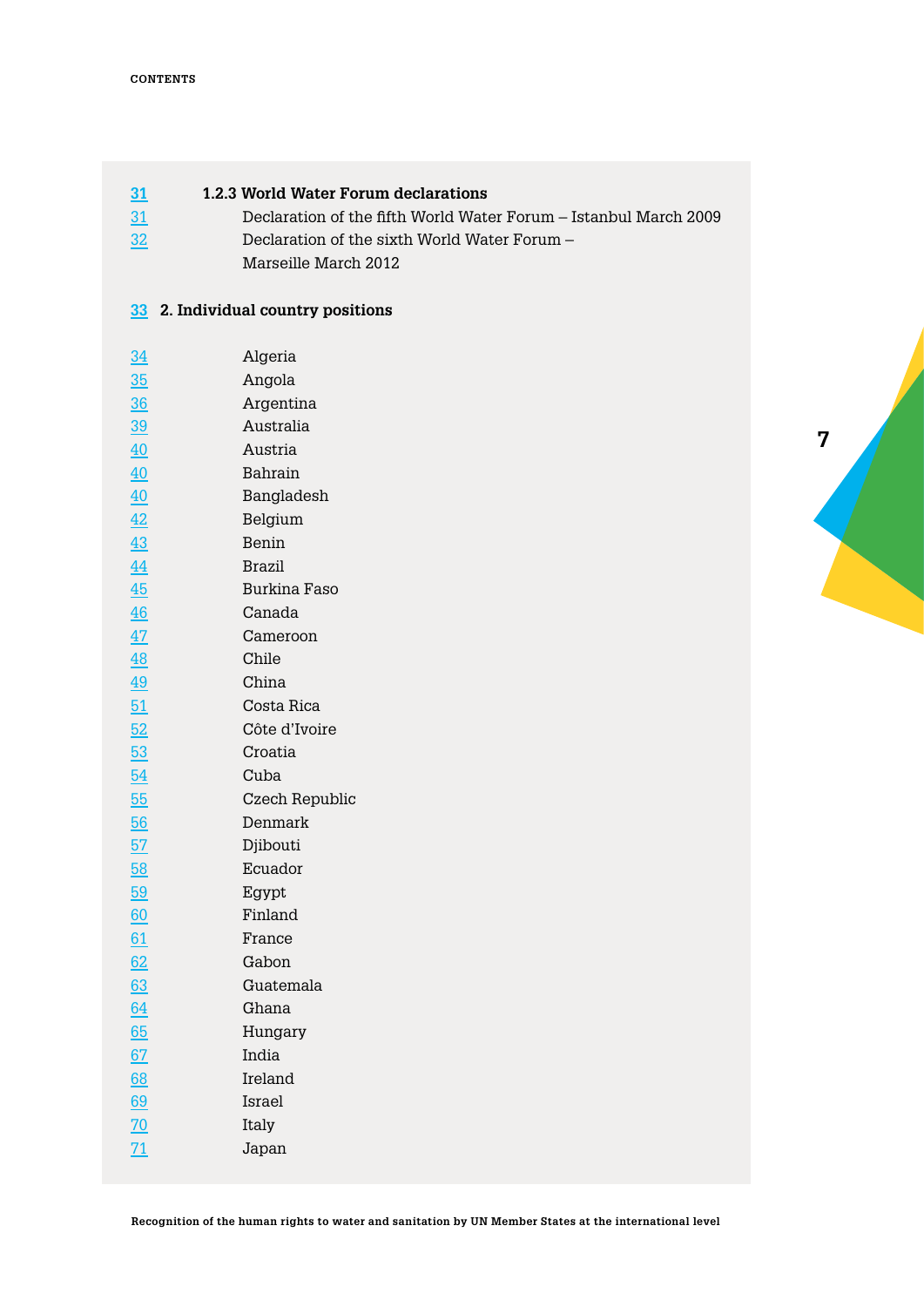- [Jordan](#page-71-0)
- [Kenya](#page-72-0)
- [Kyrgyzstan](#page-73-0)
- <mark>75</mark> [Libya](#page-74-0)
- [Malaysia](#page-75-0)
- [Maldives](#page-76-0)
- [Mauritania](#page-77-0)
- [Mauritius](#page-78-0)
- [Mexico](#page-79-0)
- [Moldova](#page-80-0)
- [Montenegro](#page-81-0)
- [Netherlands](#page-82-0)
- [Nigeria](#page-83-0)
- [New Zealand](#page-85-0)
- [Norway](#page-86-0)
- [Pakistan](#page-87-0)
- [Paraguay](#page-88-0)
- [Peru](#page-90-0)
- [Poland](#page-91-0)
- [Philippines](#page-92-0)
- [Portugal](#page-93-0)
- [Qatar](#page-94-0)
- [Republic of Korea](#page-95-0)
- [Russia](#page-96-0)
- [Saudi Arabia](#page-97-0)
- [Senegal](#page-98-0)
- [Slovenia](#page-99-0)
- [Slovakia](#page-100-0)
- [South Africa](#page-101-0)
- [Sweden](#page-102-0)
- [Switzerland](#page-103-0)
- [Thailand](#page-104-0)
- [Togo](#page-105-0)
- [Tunisia](#page-106-0)
- [Turkey](#page-107-0)
- [Uganda](#page-108-0)
- [Ukraine](#page-109-0)
- [United Kingdom](#page-110-0)
- [USA](#page-112-0)
- [Uruguay](#page-114-0)
- [Venezuela](#page-115-0)
- [Zambia](#page-116-0)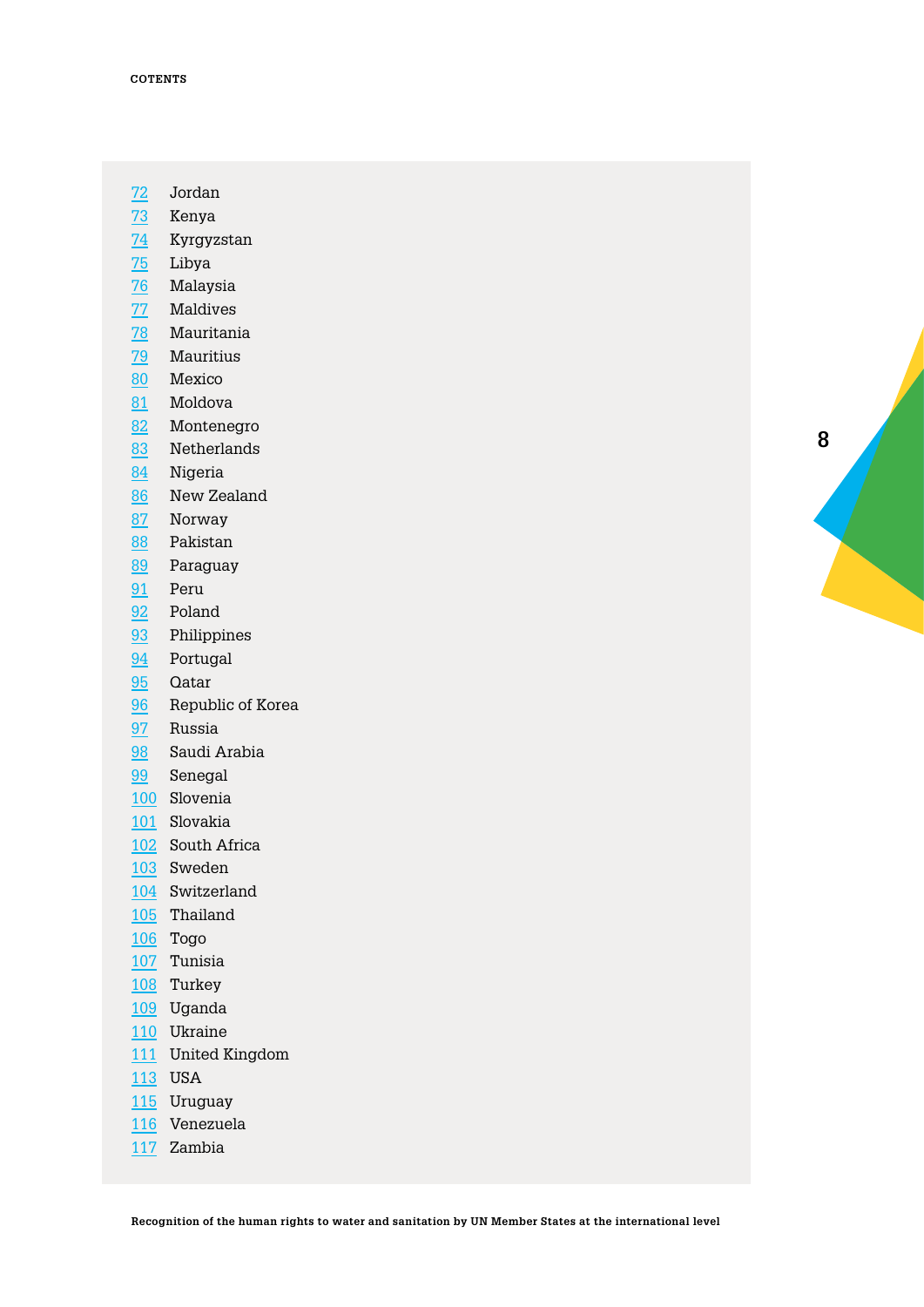## <span id="page-8-0"></span>**1. International resolutions and declarations on the human right to water and sanitation and their supporting States**

This section contains all United Nations resolutions on »the human right to safe drinking water and sanitation« or on »the human right to water and sanitation«. It briefly explains the significance of each document for the recognition of water and sanitation as human rights and lists the supporting States according to their regional groups. These resolutions demonstrate the increasing recognition of these rights, and their contents over time, and greater consensus on them as countries that originally opposed these rights subsequently accepted them.

Support for United Nations resolutions can be shown in two ways:

#### **Resolutions adopted without a vote 1.**

Most resolutions contained in this document were adopted without a vote, meaning that the relevant UN body adopted the resolution by consensus. Countries can show their strong support for a resolution by becoming co-sponsors of the text. Lists of co-sponsors are provided in the text and are organised by regional group. States sometimes decide to clarify their position by making a statement at the time of adoption of the resolution; occasionally, States dissociate from consensus on the resolution or parts of its text.

#### **Resolutions adopted by vote 2.**

When consensus cannot be reached during negotiations, a resolution will be put to vote. In those cases, States can vote for or against a resolution, or abstain on the vote. In addition to voting in favour of a resolution, countries can show their active support for it by becoming co-sponsors of the text. The voting record, including countries that were absent, and the co-sponsorship are listed by regional group.

This section contains the full record of all UN Member States. Readers who are interested in a country that is not listed in section 2 below can find out what position a state has taken on any of the resolutions by checking the list of co-sponsors or the voting record.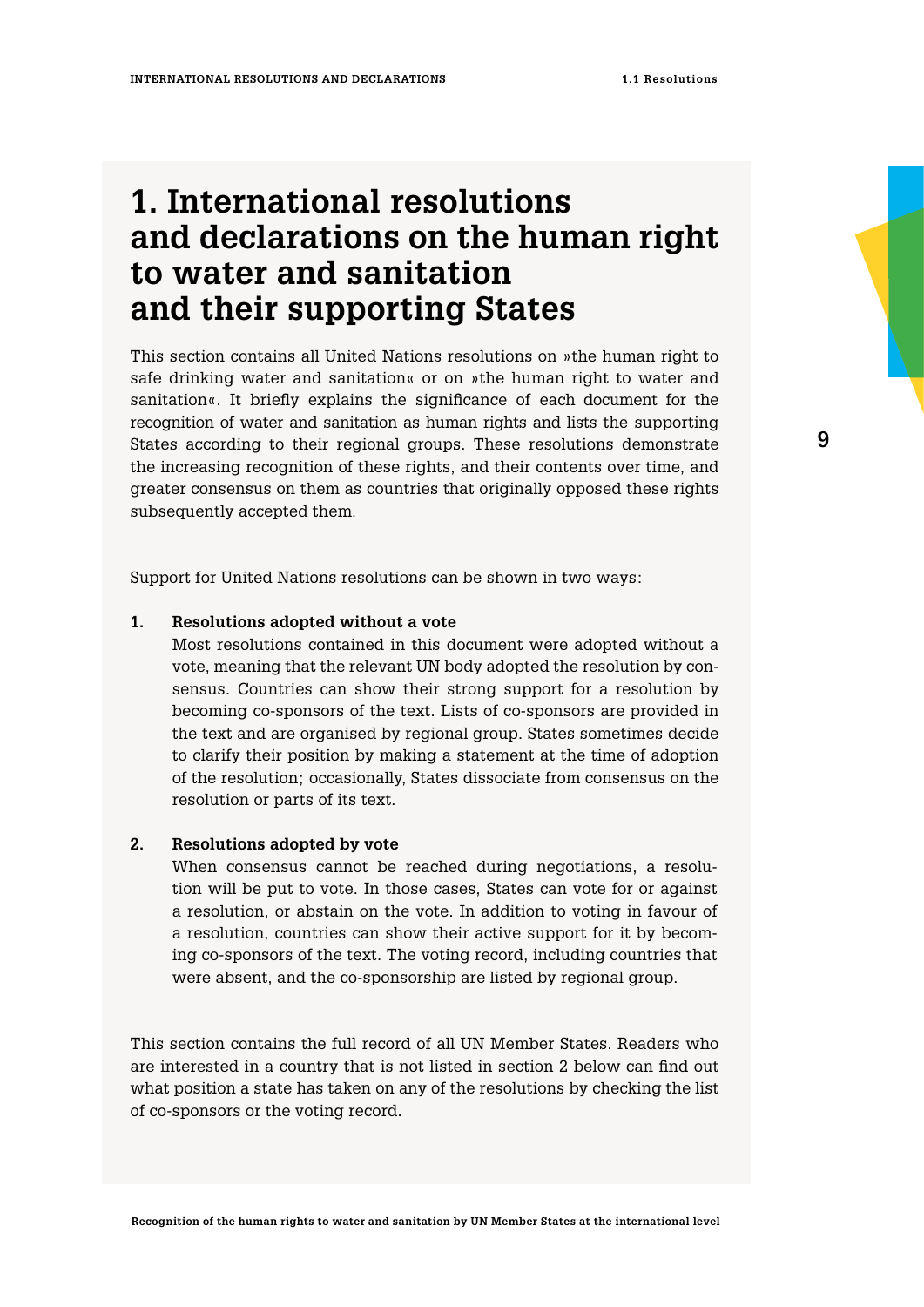## <span id="page-9-0"></span>1.1 Resolutions

The following resolutions are presented in chronological order rather than by UN body in order to show how the rights and support for them have developed since the adoption of General Assembly resolution 64/292 in 2010, in which the »right to safe and clean drinking water and sanitation as a human right« was first recognised by a UN political body.

### **UN General Assembly resolution 64/292 (July 2010)**

This resolution recognised the right to water and sanitation by stating that the General Assembly:

»Recognizes the right to safe and clean drinking water and sanitation as a human right that is essential for the full enjoyment of life and all human rights«

This resolution was adopted by vote (see below).

### Co-sponsors:

| African States: Angola, Benin, Burkina Faso, Burundi, Central African |  |
|-----------------------------------------------------------------------|--|
| Republic, Congo, Eritrea, Guinea, Madagascar, Mali,                   |  |
| Mauritius, Nigeria, Seychelles                                        |  |
| Asia-Pacific States: Azerbaijan, Bahrain, Bangladesh, Fiji, Maldives, |  |
| Samoa, Saudi Arabia, Yemen, Solomon Islands, Sri Lanka,               |  |
| Timor-Leste, Tuvalu, Vanuatu                                          |  |
| Eastern European States: Georgia, Serbia                              |  |
| Latin American and Caribbean States: Antigua and Barbuda, Bolivia,    |  |
| Cuba, Dominica, Dominican Republic, Ecuador, El Salvador,             |  |
| Haiti, Nicaragua, Paraguay, Saint Lucia, Saint Vincent and            |  |

the Grenadines, Uruguay, Venezuela

The vote was as follows:

### In favour:

**African States:** Algeria, Angola, Benin, Burkina Faso, Burundi, Cape Verde, Central African Republic, Comoros, Congo, Côte d'Ivoire, Democratic Republic of the Congo, Djibouti, Egypt, Equatorial Guinea, Eritrea, Gabon, Ghana, Liberia, Libya,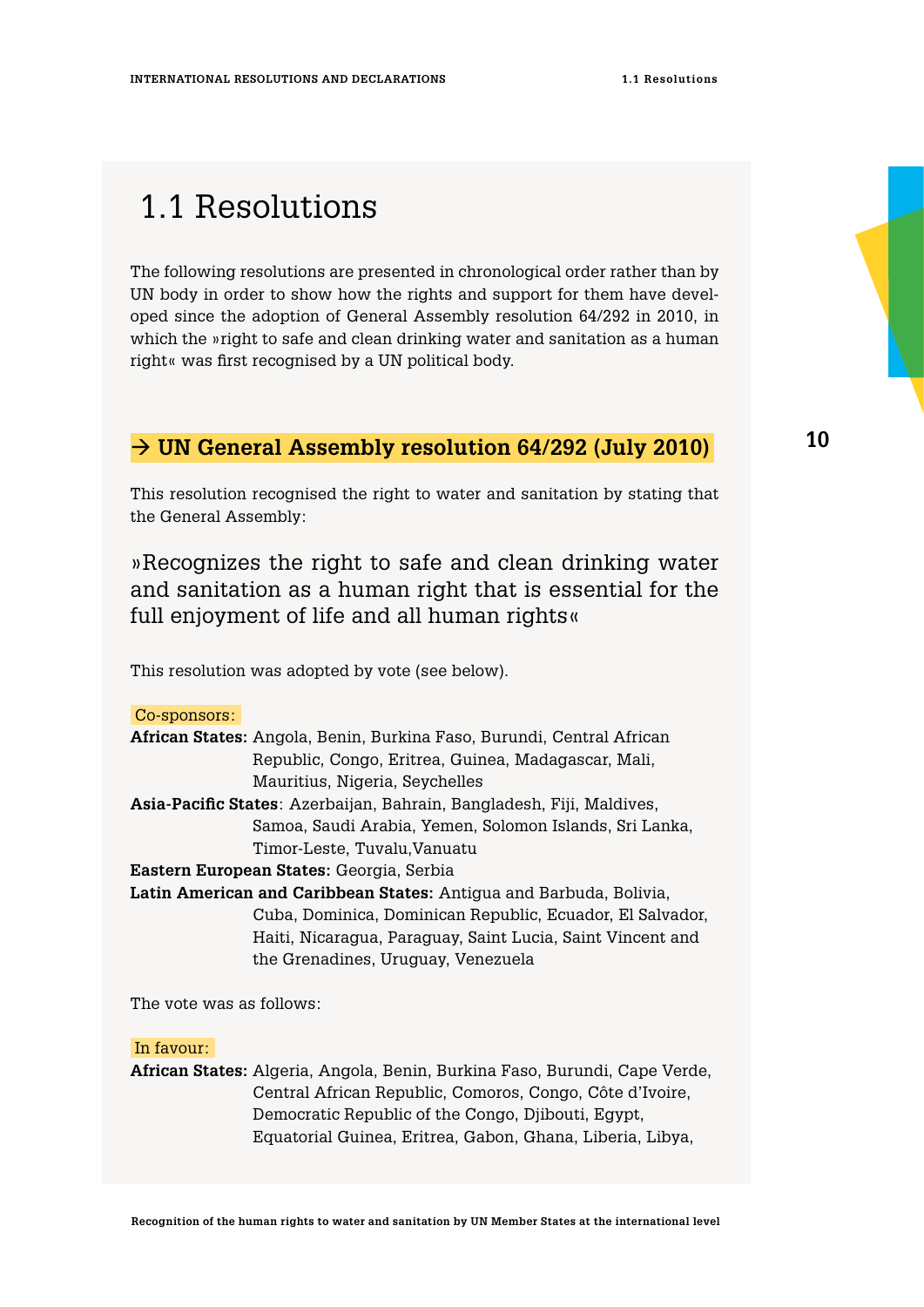Madagascar, Mali, Mauritius, Morocco, Niger, Nigeria, Senegal, Seychelles, Somalia, South Africa, Sudan, Togo, Tunisia, Zimbabwe **Asia-Pacific States**: Afghanistan, Bahrain, Bangladesh, Bhutan, Brunei Darussalam, Cambodia, China, Democratic People's Republic of Korea, India, Indonesia, Iran, Iraq, Jordan, Kuwait, Kyrgyzstan, Laos, Lebanon, Malaysia, Maldives, Mongolia, Myanmar, Nepal, Oman, Pakistan, Qatar, Samoa, Saudi Arabia,Singapore, Solomon Islands, Sri Lanka, Syria, Tajikistan, Thailand, Timor-Leste, Tuvalu, United Arab Emirates, Vanuatu, Viet Nam, Yemen **Eastern European States:** Azerbaijan, Belarus, Georgia, Hungary, Montenegro, Russia, Serbia, Slovenia, Macedonia **Latin American and Caribbean States:** Antigua and Barbuda, Argentina, Bahamas, Barbados, Bolivia, Brazil, Chile, Colombia, Costa Rica, Cuba, Dominica, Dominican Republic, Ecuador, El Salvador, Grenada, Guatemala, Haiti, Honduras, Jamaica, Mexico, Nicaragua, Panama, Paraguay, Peru, Saint Lucia, Saint Vincent and the Grenadines, Uruguay, Venezuela **Western European and Other States:** Andorra, Belgium, Finland, France, Germany, Italy, Liechtenstein, Monaco, Norway, Portugal, San Marino, Spain, Switzerland

Against: None

### Abstentions:

**African States:** Botswana, Ethiopia, Kenya, Lesotho, Tanzania, Zambia **Asia-Pacific States:** *Cyprus,* Kazakhstan, Japan, Republic of Korea **Eastern European States:** *Armenia*, *Bosnia and Herzegovina*, *Bulgaria*, *Croatia*, Czech Republic, *Estonia*, *Latvia*, *Lithuania*, *Poland*, Moldova, *Romania*, *Slovakia*, Ukraine **Latin American and Caribbean States:** Guyana, Trinidad and Tobago **Western European and Other States:** Australia, Austria, Canada, *Denmark*, *Greece*, *Iceland*, Ireland, Israel, *Luxembourg*, Malta, *Netherlands*, New Zealand, Sweden, Turkey, United Kingdom, USA Absent: Albania, Belize, Cameroon, Chad, Fiji, Gambia, Guinea, Guinea-Bissau, Kiribati, Malawi, Marshall Islands, Mauritania, Micronesia (Federated States of), Mozambique, Namibia, Nauru, Palau, Papua New Guinea, Philippines, Rwanda, Saint Kitts and Nevis, Sao Tome and Principe, Sierra Leone, Suriname, Swaziland, Tonga, Turkmenistan, Uganda, Uzbekistan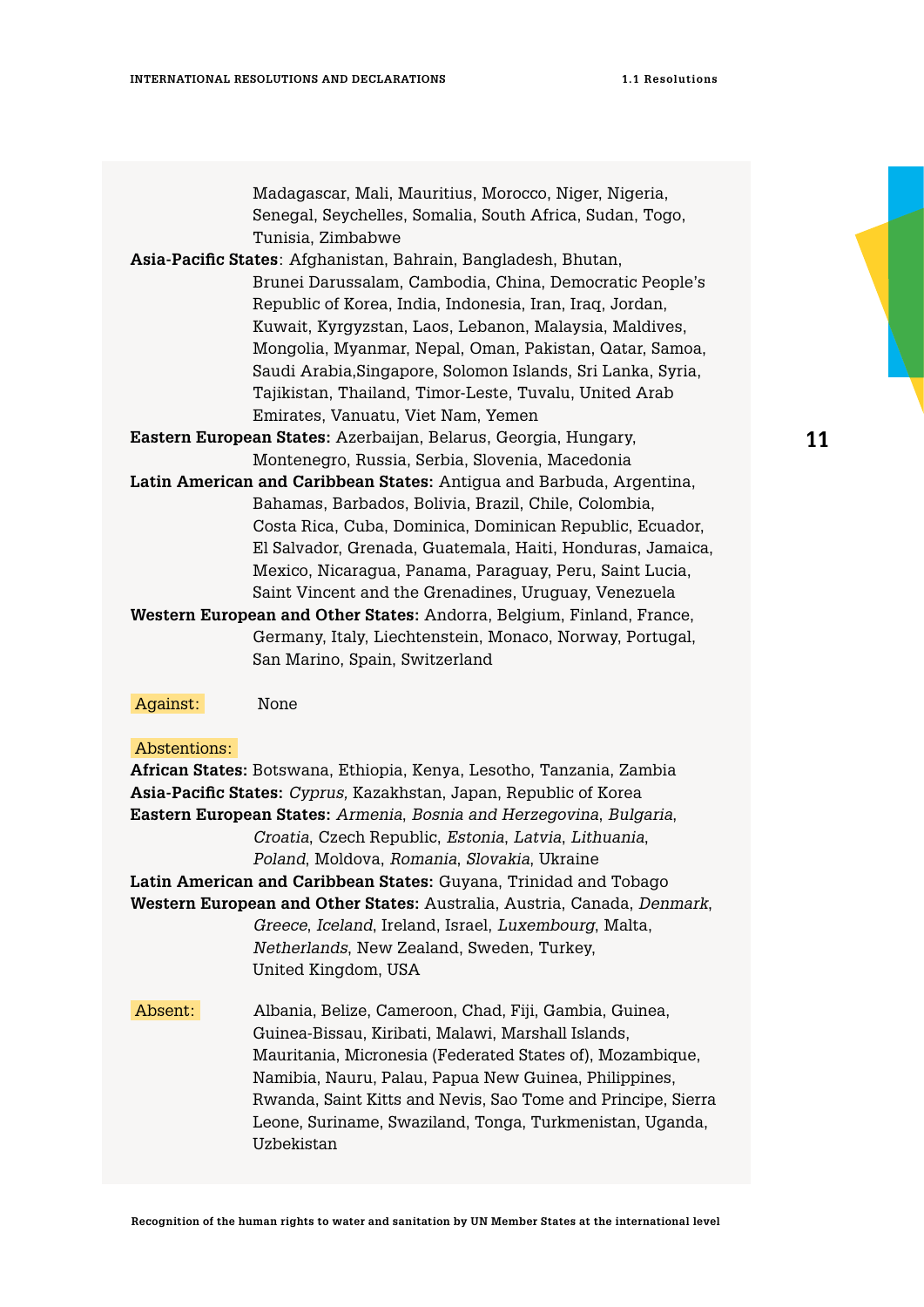<span id="page-11-0"></span>Two months after this vote 17 of the abstaining countries co-sponsored Human Rights Council resolution 15/9 of September 2010 – thereby providing strong endorsement of these rights. These 17 co-sponsoring countries are italicised in the list of abstaining countries above. All of the abstaining countries eventually recognised the rights to water and sanitation in other resolutions and declarations, including in General Assembly resolution 68/157 of 2013, which recognised that »*the human right to safe drinking water and sanitation is derived from the right to an adequate standard of living ...*« and was adopted without a vote.

### → UN Human Rights Council resolution 15/9  **(September 2010**

With this resolution the Human Rights Council affirmed that the human rights to water and sanitation are legally binding by stating:

## »Affirms that the human right to safe drinking water and sanitation is derived from the right to an adequate standard of living.«

This HRC resolution effectively affirms that the rights to water and sanitation are implicitly contained in the right to an adequate standard of living, which is enshrined, among other instruments, in Article 11 of the International Covenant on Economic, Social and Cultural Rights, and therefore are legally binding rights.

This resolution was adopted without a vote, with only the United Kingdom dissociating itself from the consensus.

### The 56 co-sponsors of the resolution were:

**African States:** Algeria, Burundi, Cameroon, Djibouti, Egypt, Eritrea, Morocco, Senegal, Tunisia **Asia-Pacific States:** Cyprus, Japan, Jordan, Laos, Maldives, Palestine, Qatar, Vietnam, Yemen **Eastern European States:** Armenia, Azerbaijan, Bosnia and Herzegovina, Bulgaria, Croatia, Estonia, Hungary, Latvia, Lithuania, Poland, Romania, Serbia, Slovakia, Slovenia **Latin American and Caribbean States:** Chile, Colombia, Costa Rica, Panama, Peru, Saint Kitts and Nevis, Uruguay **Western European and Other States:** Andorra, Belgium, Denmark, France,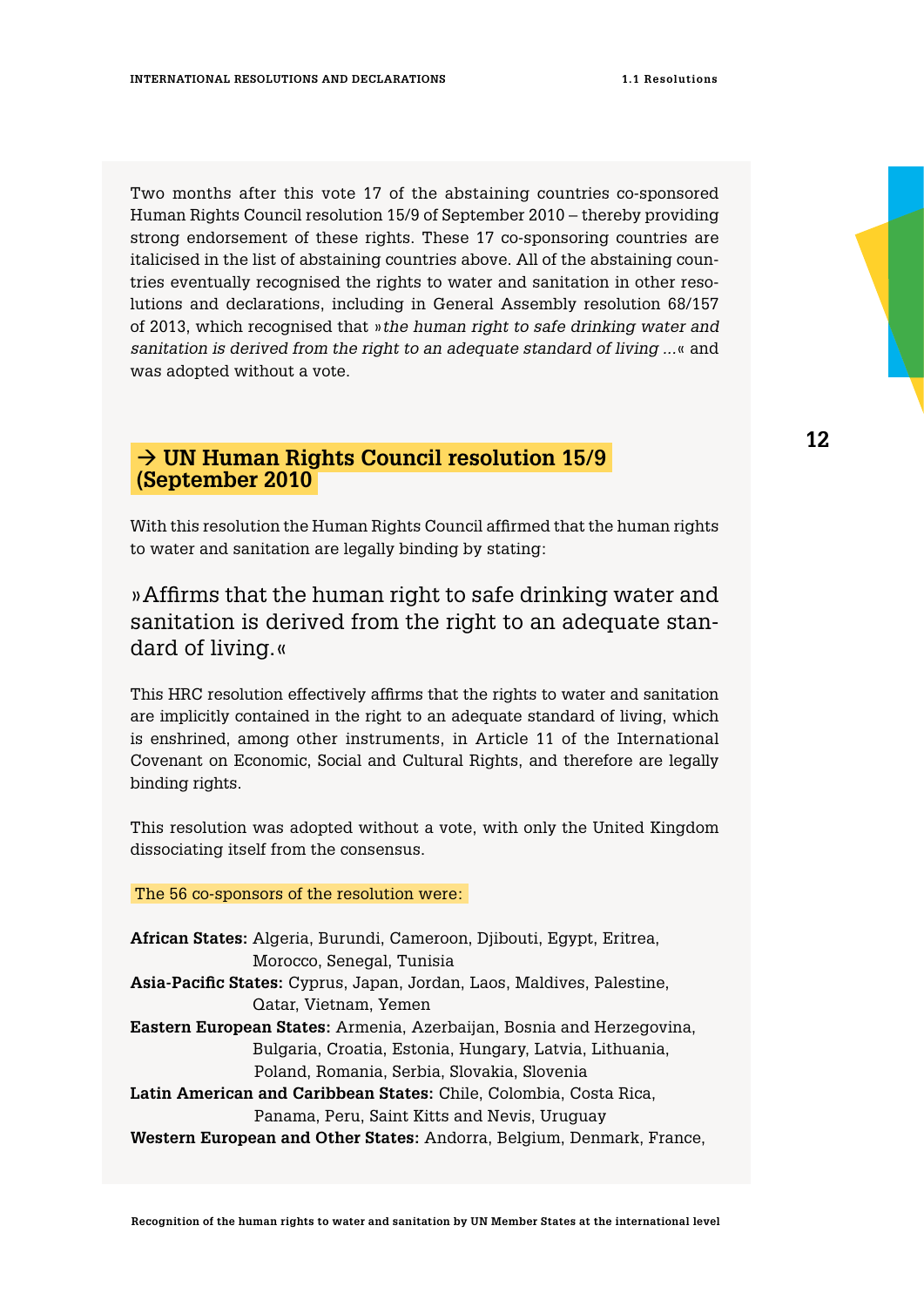<span id="page-12-0"></span>Finland, Germany, Greece, Iceland, Ireland, Italy, Luxembourg, Monaco, Netherlands, Norway, Portugal, Spain, Switzerland.7

The members of the Human Rights Council in September 2010 were:

**African States:** Angola, Burkina Faso, Cameroon, Djibouti, Gabon, Ghana, Libya, Mauritania, Mauritius, Nigeria, Senegal, Uganda, Zambia **Asia-Pacific States:** Bahrain, Bangladesh, China, Japan, Jordan,

Kyrgyzstan, Malaysia, Maldives, Pakistan, Qatar, Republic of Korea, Saudi Arabia, Thailand

- **Eastern European States:** Hungary, Poland, Moldova, Russia, Slovakia, Ukraine
- **Latin American and Caribbean States:** Argentina, Brazil, Chile, Cuba, Ecuador,Guatemala, Mexico, Uruguay
- **Western European and Other States:** Belgium, France, Norway, Spain, Switzerland, UK, USA

### → UN Human Rights Council resolution 16/2  **(24 March 2011)**

This resolution re-affirms that

## »the right to safe drinking water and sanitation is derived from the right to an adequate standard of living«.

It refers for the first time to the November 2010 statement of the Committee on Economic, Social and Cultural Rights recognizing the right to sanitation, which the Committee treats »*as a complement to the Committee's general comment No. 15*« on the right to water.

This resolution was adopted without a vote, with only the United Kingdom dissociating itself from the consensus.

The 62 co-sponsors of the resolution were:

**African States:** Benin, Cameroon, Kenya, Morocco, Senegal, Chad **Asia-Pacific States:** Cyprus, Jordan, Maldives, Palestine, Qatar, Singapore, Vietnam, Yemen

**7** Source: Report of the Human Rights Council on its fifteenth session, UN index A/HRC/15/60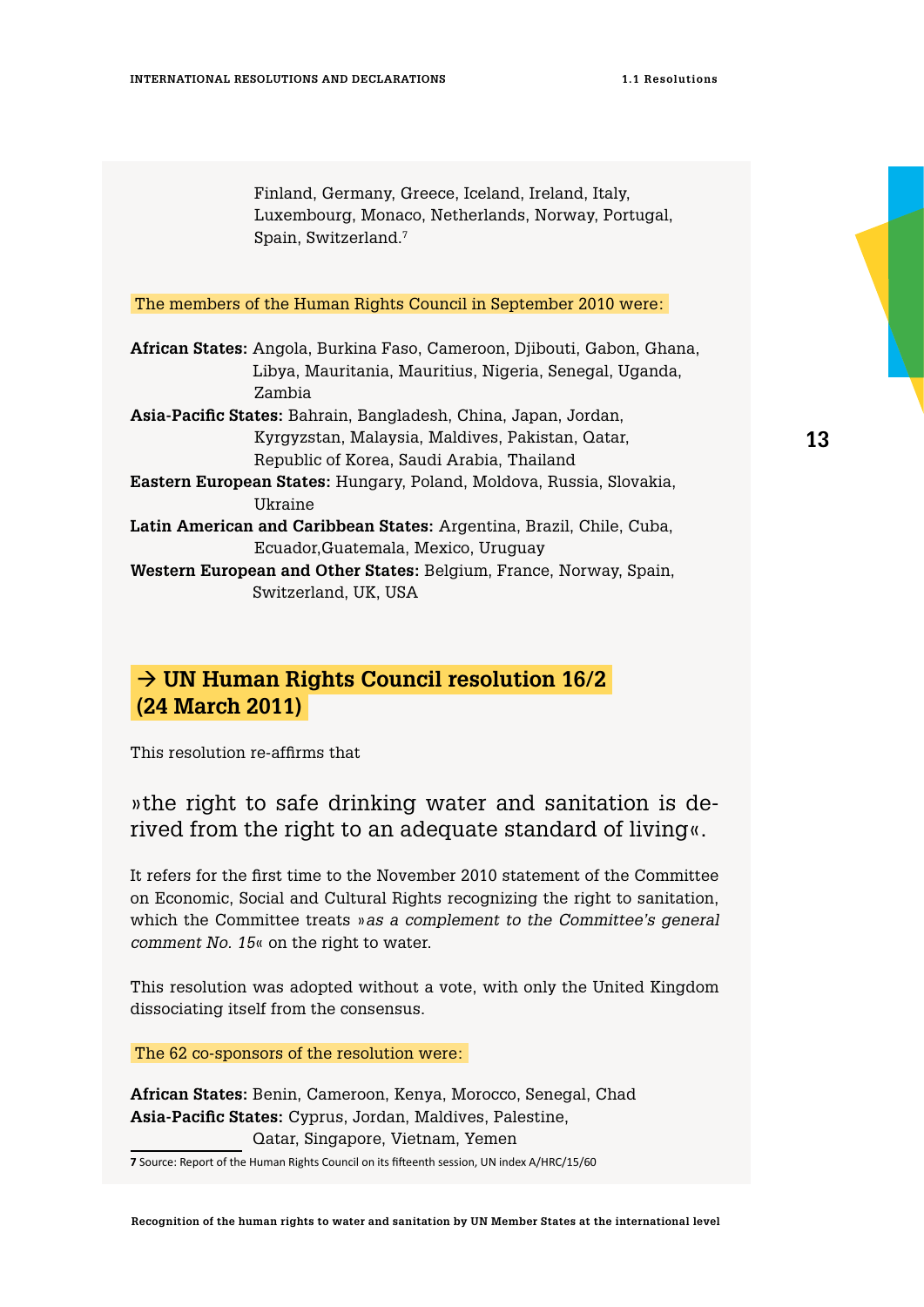**Eastern European States:** Albania, Armenia, Bosnia-Herzegovina, Bulgaria, Croatia, Estonia, Hungary, Latvia, Lithuania, Macedonia, Montenegro, Moldova, Poland, Romania, Serbia, Slovakia, Slovenia

**Latina American and Caribbean States:** Brazil, Chile, Colombia, Costa Rica, Guatemala, Honduras, Nicaragua, Panama, Peru, St. Kitts & Nevis, Uruguay, Venezuela

**Western European and Other States:** Andorra, Austria, Belgium, Finland, France, Greece, Germany, Iceland, Ireland, Israel, Italy, Luxembourg, Monaco, Netherlands, Norway, Portugal, Spain, Sweden, Switzerland.8

**14**

The members of the Human Rights Council in March 2011 were:

**African States\*:** Angola, Burkina Faso, Cameroon, Djibouti, Gabon, Ghana, Mauritania, Mauritius, Nigeria, Senegal, Uganda, Zambia

**Asia-Pacific States:** Bahrain, Bangladesh, China, Japan, Jordan, Kyrgyzstan, Malaysia, Maldives, Pakistan, Qatar, Republic of Korea, Saudi Arabia, Thailand

**Eastern European States:** Hungary, Poland, Moldova, Russia, Slovakia, Ukraine

**Latin American and Caribbean States:** Argentina, Brazil, Chile, Cuba, Ecuador, Guatemala, Mexico, Uruguay

**Western European and Other States:** Belgium, France, Norway, Spain, Switzerland, UK, USA

*\* Libya's HRC membership was suspended from 1 March to 18 November 2011*

**<sup>8</sup>** Source: Report of the Human Rights Council on its sixteenth session, UN index A/HRC/16/2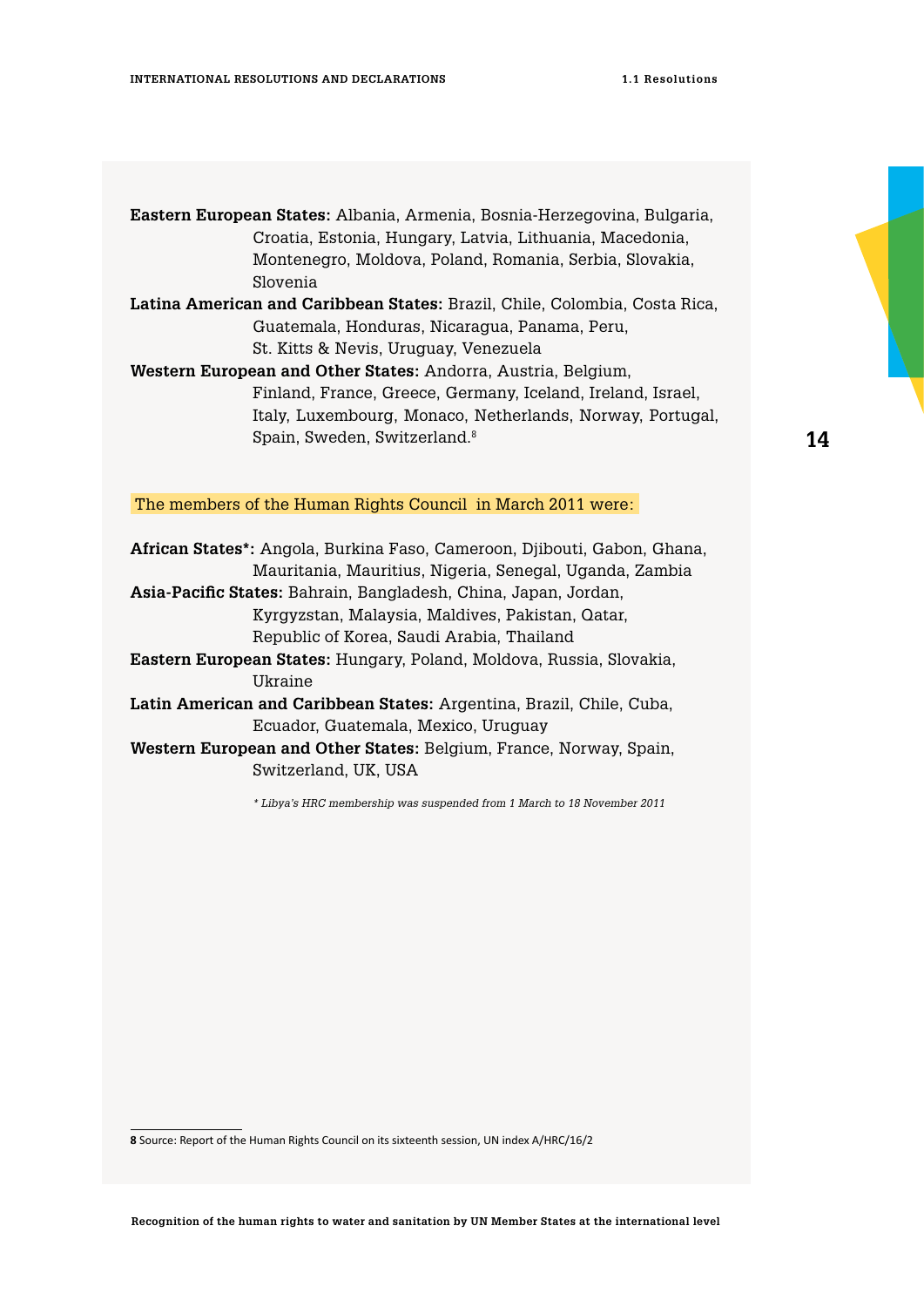## <span id="page-14-0"></span> **World Health Assembly resolution 64/24 (24 May 2011)**

The World Health Organization's supreme decision-making body, the World Health Assembly, adopted resolution 64/24, which

»urges Member States to ensure that national health strategies contribute to the realization of water- and sanitation-related Millennium Development Goals while coming in support to the progressive realization of the human right to water and sanitation that entitles everyone, without discrimination, to water and sanitation that is sufficient, safe, acceptable, physically accessible and affordable for personal and domestic uses«.

The Preamble also includes the following:

»Recalling further the United Nations General Assembly resolution 64/292, which recognizes the right to safe and clean drinking-water and sanitation as a »human right that is essential for the full enjoyment of life and all human rights« and the Human Rights Council resolution 15/9 affirming that the »human right to safe drinking-water and sanitation is derived from the right to an adequate standard of living and inextricably related to the right to the highest attainable standard of physical and mental health, as well as the right to life and human dignity«.

The resolution was adopted without a vote but United Kingdom dissociated itself from the references to the right to water and sanitation in the resolution, stating that it recognised water as an element of the right of everybody to an adequate standard of living, and acknowledged that inadequate sanitation undermined the protection of human rights. It did not, however, consider that a »right« to sanitation currently existed under international human rights law.9

**<sup>9</sup>** WHO, Sixty-Fourth World Health Assembly, UN index WHA64/2011/REC/3, p. 289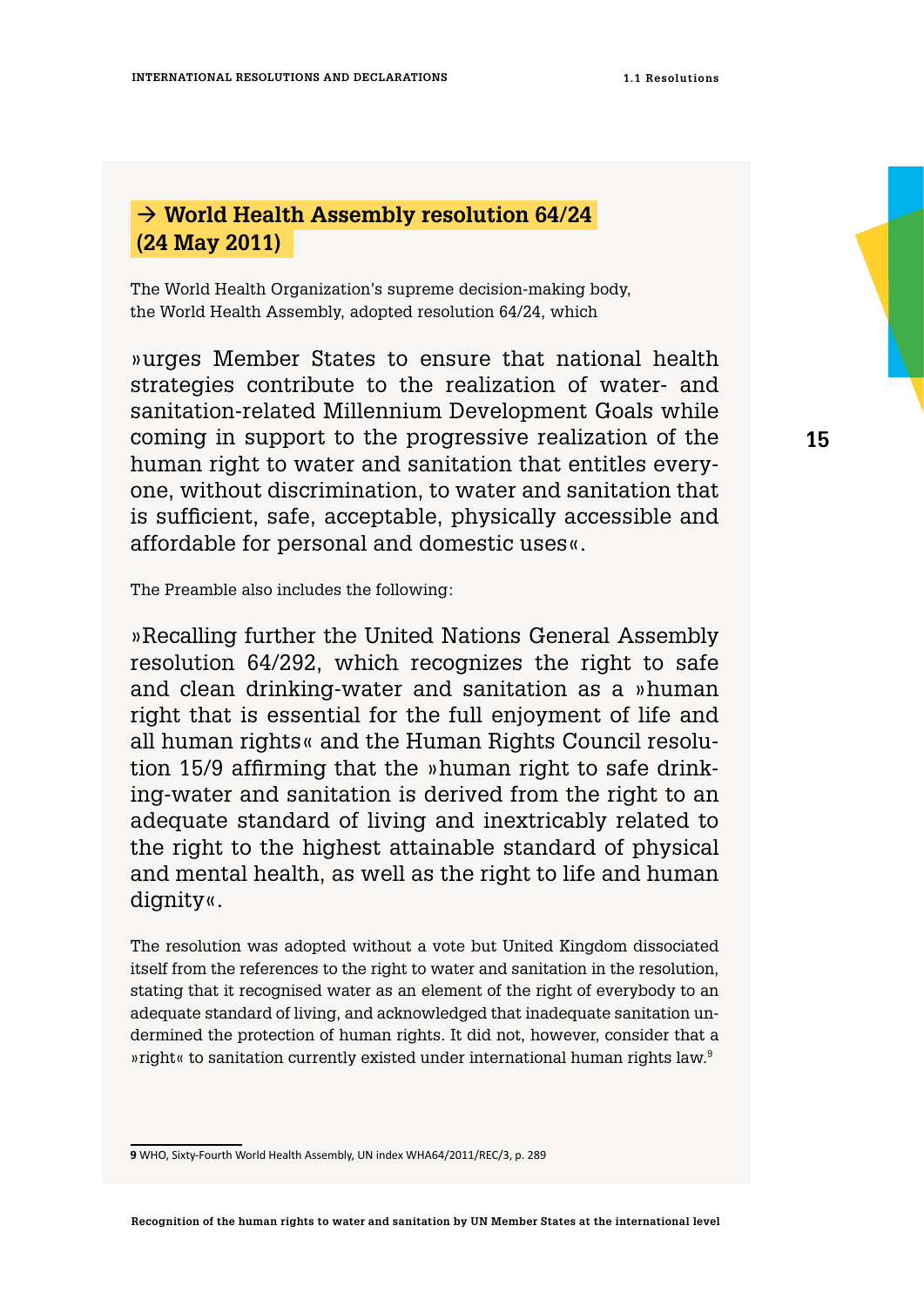<span id="page-15-0"></span>The 27 co-sponsors of the resolution were:

**African States:** Algeria, Côte d'Ivoire, Morocco, Senegal **Asia-Pacific States:** Japan, Yemen **Eastern European States:** Armenia, Hungary, Moldova, Slovenia **Latin American and Caribbean States:** Brazil, Colombia, Uruguay **Western European and Other States:** Andorra, Austria, Belgium,

Denmark, Finland, France, Germany, Italy, Monaco, Netherlands, Norway, Portugal, Spain, Switzerland10

## **UN Human Rights Council resolution 18/1 (28 September 2011)**

This resolution re-affirms that

»the right to safe drinking water and sanitation is derived from the right to an adequate standard of living«.

This resolution was adopted without a vote.

The United Kingdom, which was not an HRC member in September 2011, made a statement specifying that it did not recognise the right to sanitation.

The 68 co-sponsors of the resolution were:

| African States: Algeria, Benin, Botswana, Cape Verde, Chad, Côte d'Ivoire, |  |
|----------------------------------------------------------------------------|--|
| Djibouti, Morocco, Nigeria, Senegal, Tunisia, Zimbabwe                     |  |
| Asia-Pacific States: Cambodia, Cyprus, Maldives, Palestine, Qatar,         |  |
| Solomon Islands, Tajikistan, Yemen                                         |  |
| Eastern European States: Albania, Armenia, Bosnia-Herzegovina, Bulgaria,   |  |
| Croatia, Estonia, Georgia, Latvia, Lithuania, Hungary,                     |  |
| Poland, the former Yugoslav Republic of Macedonia,                         |  |
| Montenegro, Moldova, Romania, Serbia, Slovakia, Slovenia,                  |  |
| Ukraine                                                                    |  |
| Latin American and Caribbean States: Chile, Colombia, Costa Rica,          |  |
| El Salvador, Guatemala, Honduras, Panama, Peru,                            |  |
| St. Kitts and Nevis, Uruguay                                               |  |
| Western European and Other States: Andorra, Austria, Belgium, Denmark,     |  |
| Finland, France, Greece, Germany, Iceland, Ireland, Italy,                 |  |
| Luxembourg, Monaco, Netherlands, Norway, Portugal,                         |  |

Spain, Sweden, Switzerland 11

**<sup>10</sup>** WHO, Sixty-Fourth World Health Assembly, UN index WHA64/2011/REC/3, p. 277-283

**<sup>11</sup>** Report of the Human Rights Council on its eighteenth session, UN index A/HRC/18/2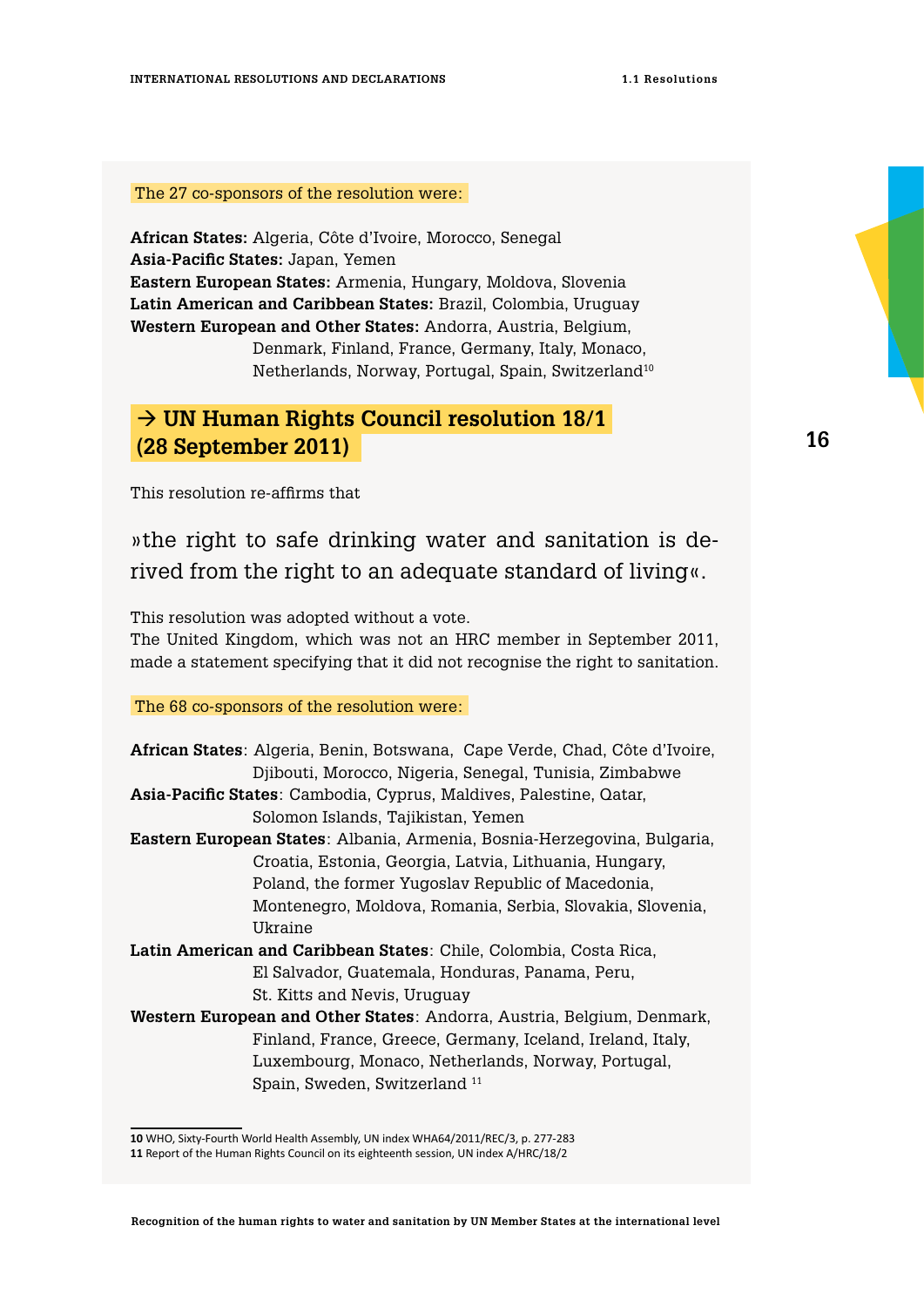#### <span id="page-16-0"></span>The members of the Human Rights Council in September 2011 were:

| African States*: Angola, Benin, Botswana, Burkina Faso, Cameroon, Congo,  |  |
|---------------------------------------------------------------------------|--|
| Djibouti, Mauritania, Mauritius, Nigeria, Senegal, Uganda                 |  |
| Asia-Pacific States: Bangladesh, China, India, Indonesia, Jordan, Kuwait, |  |
| Kyrgyzstan, Malaysia, Maldives, Philippines, Qatar,                       |  |
| Saudi Arabia, Thailand                                                    |  |
| <b>Eastern European States:</b> Czech Republic, Hungary, Poland, Moldova, |  |
| Romania, Russia                                                           |  |
| Latin American and Caribbean States: Chile, Costa Rica, Cuba, Ecuador,    |  |
| Guatemala, Mexico, Peru, Uruguay,                                         |  |
| Western Europe and Other States: Austria, Belgium, Italy, Norway, Spain,  |  |
| Switzerland. USA                                                          |  |
|                                                                           |  |

*\* Libya's HRC membership was suspended from 1 March to 18 November 2011*

## **»The future we want« – Outcome document of the United Nations Conference on Sustainable Development (Rio +20), June 2012**

The Rio +20 outcome document, under the section on »water and sanitation«, states:

»We reaffirm our commitments regarding the human right to safe drinking water and sanitation, to be progressively realized for our populations with full respect for national sovereignty. We also highlight our commitment to the 2005-2015 International Decade for Action, Water for Life $^{12}$ «

The UN General Assembly endorsed the outcome document in resolution A/RES/66/288, adopted without a vote. All 193 UN Member States agreed to the document. This was the first United Nations declaration in which all UN Member States recognised the rights to water and sanitation. In the negotiations of this document, Canada, a leading opponent of these rights, agreed to move [forward](http://www.un.org/ga/search/view_doc.asp?symbol=A/CONF.216/12) to recognise the »human right to safe drinking water and basic sanitation.«

**Recognition of the human rights to water and sanitation by UN Member States at the international level**

**<sup>12</sup>** Paragraph 121.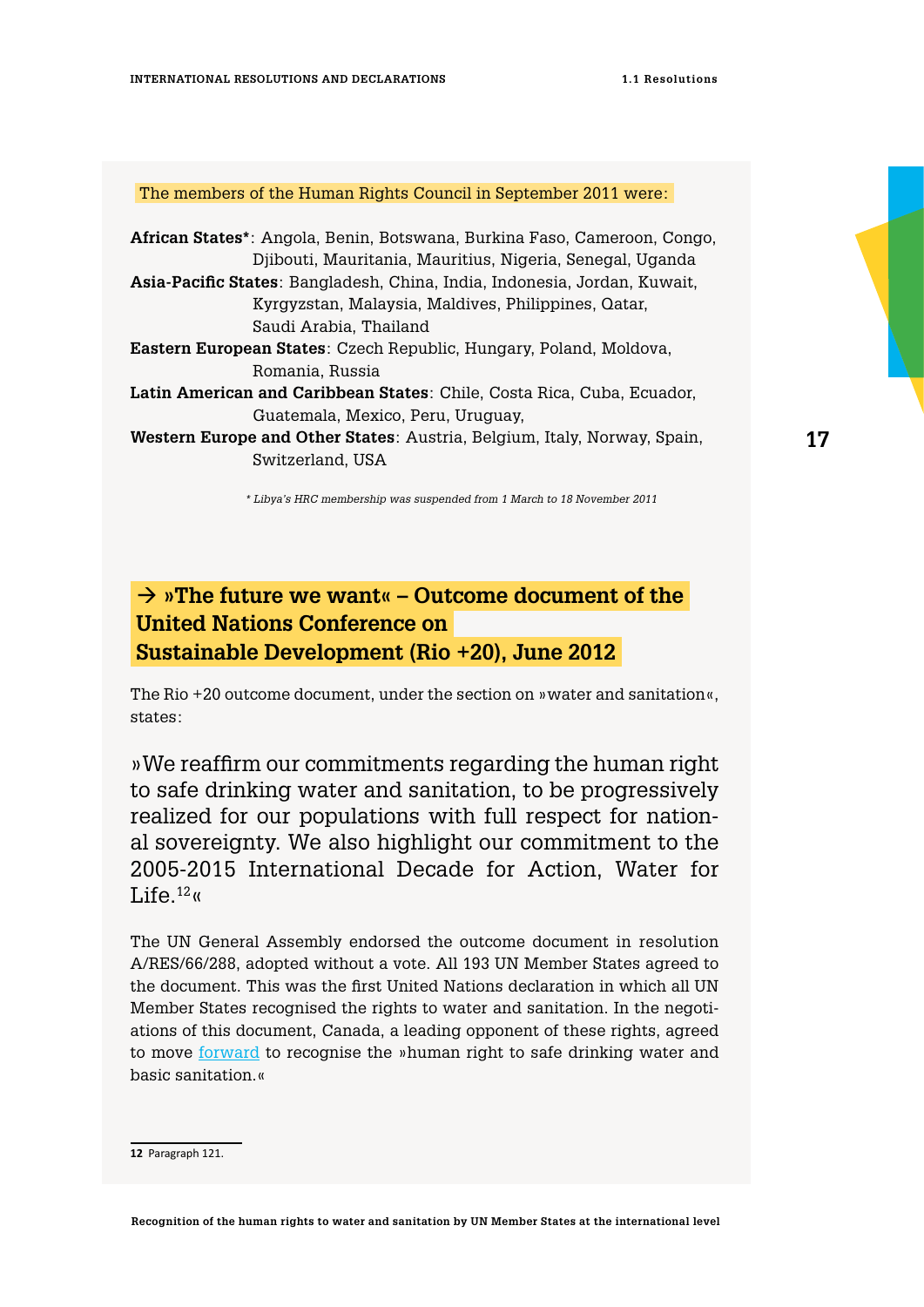## <span id="page-17-0"></span> **UN Human Rights Council resolution 21/2 (20 September 2012)**

This resolution, reaffirms that

### »the human right to safe drinking water and sanitation is derived from the right to an adequate standard of living«.

This resolution was adopted without a vote and was the first HRC resolution recognising these rights in which no State dissociated from consensus. The United Kingdom had recognised the right to sanitation in June 2012, in a [statement](https://www.gov.uk/government/news/uk-recognises-right-to-sanitation) recognising the right to sanitation and supporting the reference to this right in the outcome document of the United Nations Conference on Sustainable Development (Rio +20), which was endorsed by the General Assembly (see above).

#### The 80 co-sponsors of the resolution were:

|                                                                               | African States: Algeria, Angola, Benin, Burkina Faso, Cape Verde, Congo, |
|-------------------------------------------------------------------------------|--------------------------------------------------------------------------|
|                                                                               | Djibouti, Equatorial Guinea, Guinea, Kenya, Libya,                       |
|                                                                               | Madagascar, Mauritania, Morocco, Namibia, Nigeria,                       |
|                                                                               | Rwanda, Senegal, Tunisia, Uganda                                         |
|                                                                               | Asia-Pacific States: Bhutan, Cambodia, Cyprus, Lebanon, Maldives,        |
|                                                                               | Palestine, Qatar, Yemen                                                  |
| Eastern European States: Albania, Armenia, Bosnia and Herzegovina,            |                                                                          |
|                                                                               | Bulgaria, Croatia, Czech Republic, Estonia, Georgia,                     |
|                                                                               | Hungary, Latvia, Lithuania, Montenegro, Macedonia,                       |
|                                                                               | Moldova, Poland, Romania, Serbia, Slovakia, Slovenia,                    |
|                                                                               | Ukraine                                                                  |
| Latin American and Caribbean States: Chile, Colombia, Costa Rica,             |                                                                          |
|                                                                               | Dominican Republic, Honduras, Mexico, Panama, Peru,                      |
|                                                                               | Uruguay                                                                  |
| <b>Western European and Other States:</b> Andorra, Austria, Belgium, Denmark, |                                                                          |
|                                                                               | Finland, France, Germany, Greece, Iceland, Ireland,                      |
|                                                                               | Italy, Liechtenstein, Luxembourg, Malta, Monaco,                         |
|                                                                               | Netherlands, Norway, Portugal, San Marino, Spain, Sweden,                |
|                                                                               | Switzerland, United Kingdom <sup>13</sup>                                |
|                                                                               |                                                                          |

The members of the Human Rights Council in September 2012 were:

**African States**: Angola, Benin, Botswana, Burkina Faso, Cameroon, Congo,

**Recognition of the human rights to water and sanitation by UN Member States at the international level**

**<sup>13</sup>** Report of the Human Rights Council on its twenty-first session, UN index: A/HRC/21/2 (advanced unedited version -- available on the HRC extranet)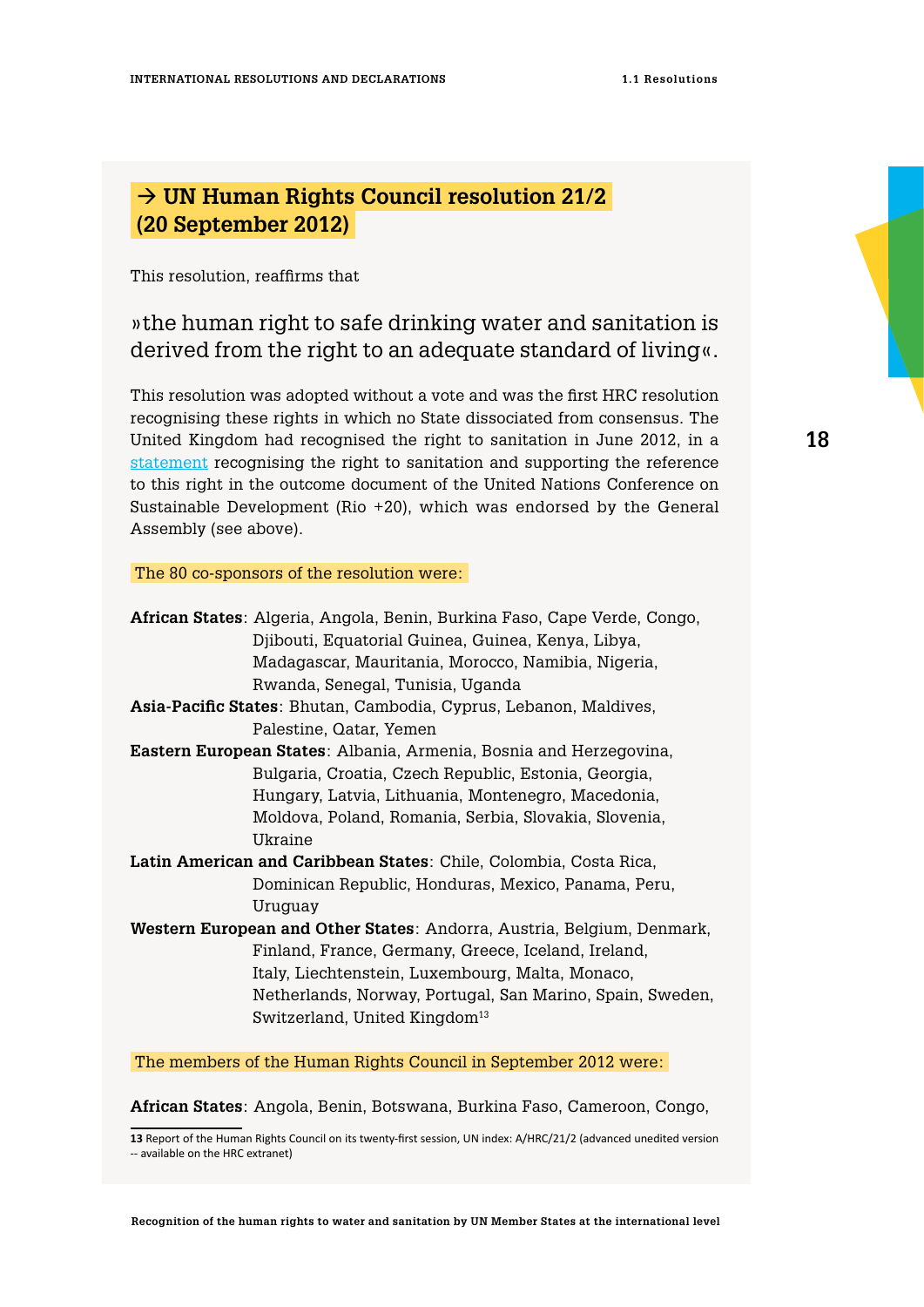<span id="page-18-0"></span>

| Djibouti, Libya, Mauritania, Mauritius, Nigeria, Senegal,                  |  |
|----------------------------------------------------------------------------|--|
| Uganda                                                                     |  |
| Asia-Pacific States: Bangladesh, China, India, Indonesia, Jordan, Kuwait,  |  |
| Kyrgyzstan, Malaysia, Maldives, Philippines, Qatar,                        |  |
| Saudi Arabia, Thailand                                                     |  |
| <b>Eastern European States</b> : Czech Republic, Hungary, Poland, Moldova, |  |
| Romania, Russia                                                            |  |
| Latin American and Caribbean States: Chile, Costa Rica, Cuba, Ecuador,     |  |
| Guatemala, Mexico, Peru, Uruguay                                           |  |
| <b>Western European and Other States: Austria, Belgium, Italy, Norway,</b> |  |
| Spain, Switzerland, USA                                                    |  |

## **UN Human Rights Council resolution 24/18 (27 September 2013)**

This resolution, in addition to re-affirming that

»the right to safe drinking water and sanitation is derived from the right to an adequate standard of living«,

for the first time includes a definition of the human rights to water and sanitation (preambular paragraph 15):

»the human right to safe drinking water and sanitation entitles everyone, without discrimination, to have access to sufficient, safe, acceptable, physically accessible and affordable water for personal and domestic use and to have physical and affordable access to sanitation, in all spheres of life, that is safe, hygienic, secure, and acceptable and that provides privacy and ensures dignity«.

This definition explicitly affirms the content of the right to water and the right to sanitation, but does not include the criteria of »socially and culturally« in connection to the content category »acceptability«.14

**<sup>14</sup>** The Special Rapporteur (then Independent Expert) on the human right to water and sanitation developed a definition of sanitation in human rights terms, which included social and cultural acceptability. See: Report of the independent expert on the issue of human rights obligations related to access to safe drinking water and sanitation, by the UN Independent Expert, Catarina de Albuquerque, (1 July 2009) U.N. Doc. A/HRC/12/24, para. 81.

This definition was endorsed by the Committee on Economic, Social and Cultural Rights in its Statement on the Right to Sanitation. See: UN Committee on Economic, Social and Cultural Rights, 'Statement on the Right to Sanitation' on 19 November 2010, UN Doc E/C.12/2010/1), para. 8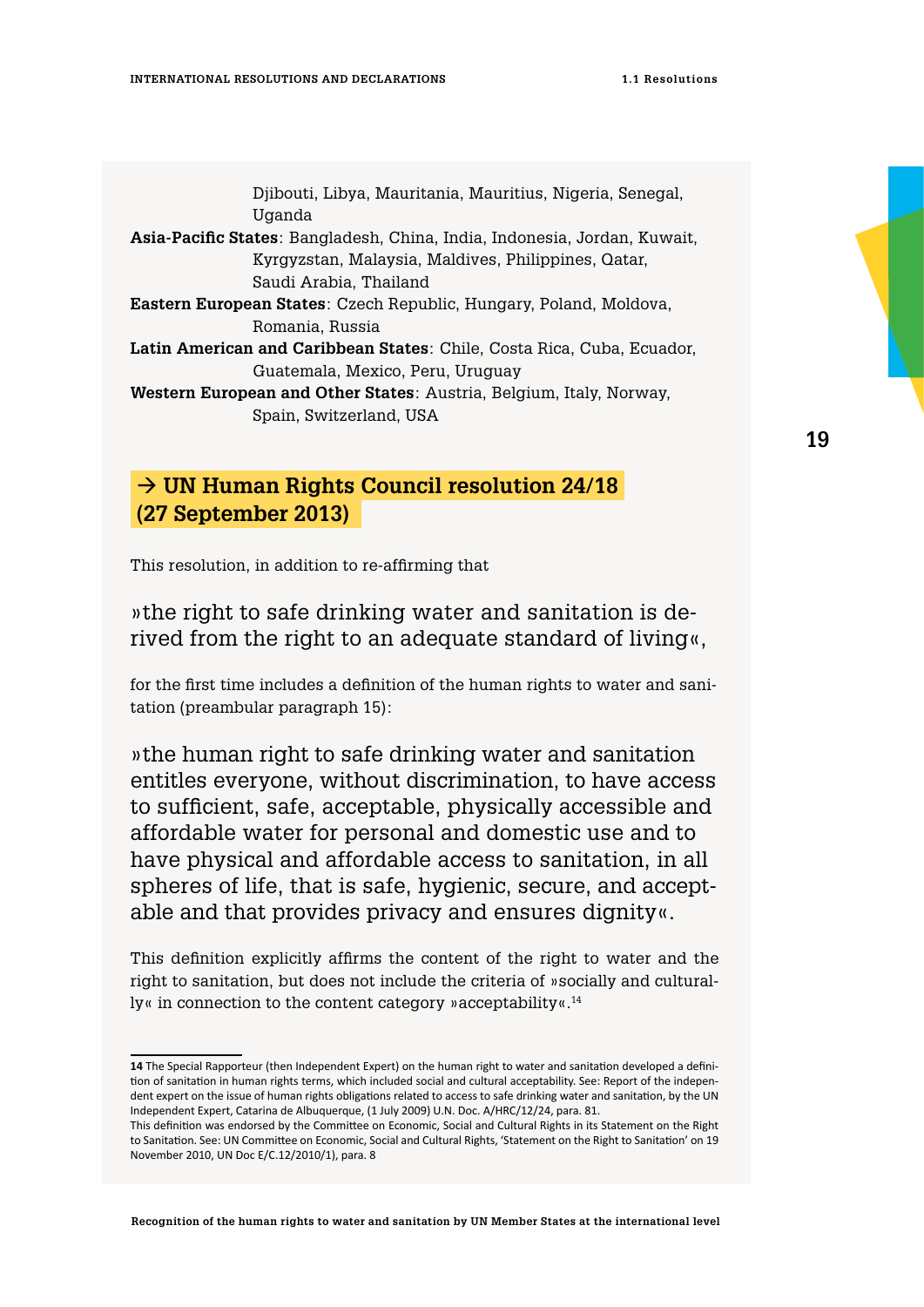The USA [dissociated itself](https://geneva.usmission.gov/2013/09/27/eop-the-human-right-to-safe-drinking-water-and-sanitation/) from the consensus on that paragraph.

The 111 co-sponsors of the resolution were:

**African States**: Benin, Gabon (on behalf of the Group of African States), Madagascar, Morocco, Nigeria, as well as the other 49 countries of the African Group as a result of co-sponsorship **Asia-Pacific States**: Cyprus, Maldives, Qatar **Eastern European States**: Albania, Armenia, Bosnia and Herzegovina, Bulgaria, Croatia, Czech Republic, Estonia, Georgia, Hungary, Latvia, Lithuania, Moldova, Montenegro, Poland, Romania, Serbia, Slovakia, Slovenia, Ukraine **Latin American and Caribbean States**: Chile, Colombia, Costa Rica, Dominican Republic, El Salvador, Honduras, Mexico, Nicaragua, Panama, Paraguay, Peru, Uruguay **Western European and Other States**: Andorra, Austria, Belgium, Denmark, Finland, France, Germany, Greece, Iceland, Ireland, Italy, Liechtenstein, Luxembourg, Malta, Monaco, Netherlands, Norway, Portugal, San Marino, Spain, Sweden, Switzerland, United Kingdom 15

The members of the Human Rights Council in September 2013 were:

**African States**: Angola, Benin, Botswana, Burkina Faso, Congo, Côte d'Ivoire, Ethiopia, Gabon, Kenya, Libya, Mauritania, Sierra Leone, Uganda **Asia-Pacific States**: India, Indonesia, Japan, Kazakhstan, Kuwait, Malaysia, Maldives, Pakistan, Philippines, Qatar, Republic of Korea, Thailand, United Arab Emirates **Eastern European States**: Czech Republic, Estonia, Montenegro, Poland,

Moldova, Romania

**Latin American and Caribbean States**: Argentina, Brazil, Chile, Costa Rica, Ecuador, Guatemala, Peru, Venezuela

**Western European and Other States**: Austria, Germany, Ireland, Italy, Spain, Switzerland, USA

**15** Source: Report of the Human Rights Council on its twenty-fourth session, UN index: A/HRC/24/2 (advanced unedited version -- available on the HRC extranet)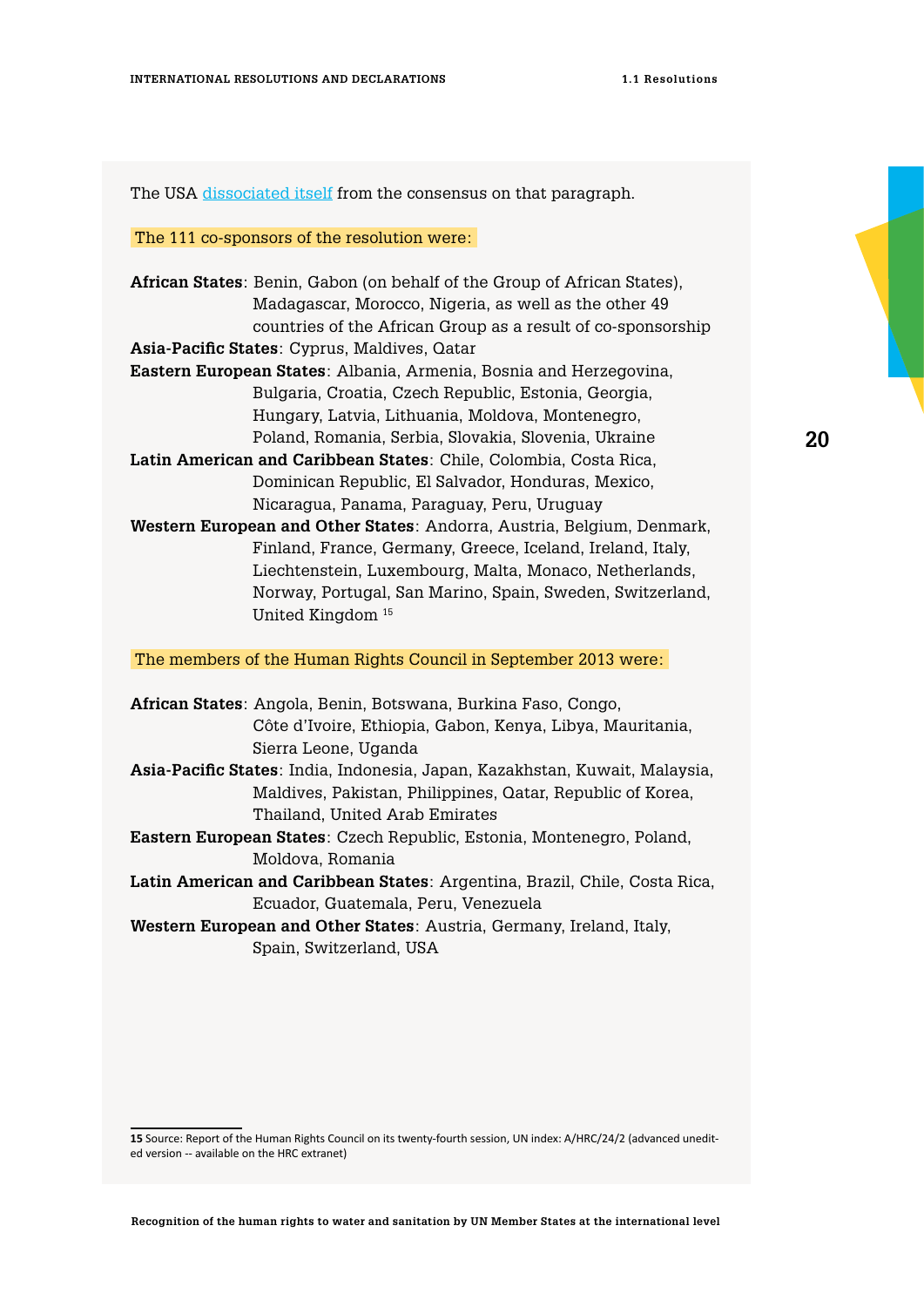## <span id="page-20-0"></span> **UN General Assembly resolution 68/157 (18 December 2013)**

This resolution, adopted without a vote, is the first resolution in which all UN Member States affirm that the human right to safe drinking water and sanitation is legally binding in international law. It states:

»Recalling that the human right to safe drinking water and sanitation is derived from the right to an adequate standard of living and is inextricably related to the right to the highest attainable standard of physical and mental health, as well as to the right to life and human dignity«

The resolution thereby affirms the content of resolutions by the Human Rights Council from 2010 onwards which specify that the right to an adequate standard of living includes the human right to safe drinking water and sanitation. The right to an adequate standard of living is enshrined in human rights instruments such as the International Covenant on Economic, Social and Cultural Rights (ICESCR) (Article 11), the Convention on the Rights of the Child (CRC) (Article 27) and the Convention on the Rights of Persons with Disabilities (CRPD) (Article 28).

The General Assembly's view is significant because it comprises all States parties to these instruments.

Unfortunately, as a result of pressure from the USA, the main sponsors of the resolution, Germany and Spain, removed from the final draft a paragraph that outlined the content of the rights, which was previously adopted in HRC/RES/24/18 (September 2013). For further information, see the Amnesty International press release.16

#### The 90 co-sponsors of the resolution were:

**African States**: Angola, Benin, Burkina Faso, Burundi, Congo, Eritrea, Equatorial Guinea, Ghana, Guinea-Bissau, Lesotho, Liberia, Libya, Madagascar, Malawi, Mali, Mauritius, Morocco, Namibia, Nigeria, Rwanda, Sao Tomé and Principe, Somalia, South Africa, South Sudan, Togo, Uganda, Tanzania, Zambia **Asia-Pacific States**: Cyprus, Fiji, Jordan, Lebanon, Maldives, Mongolia,

**<sup>16</sup>** Amnesty International, United Nations: General Assembly makes progress on the human rights to water and sanitation, but only so far as the US permits, 26 November 2013, AI index IOR 40/005/2013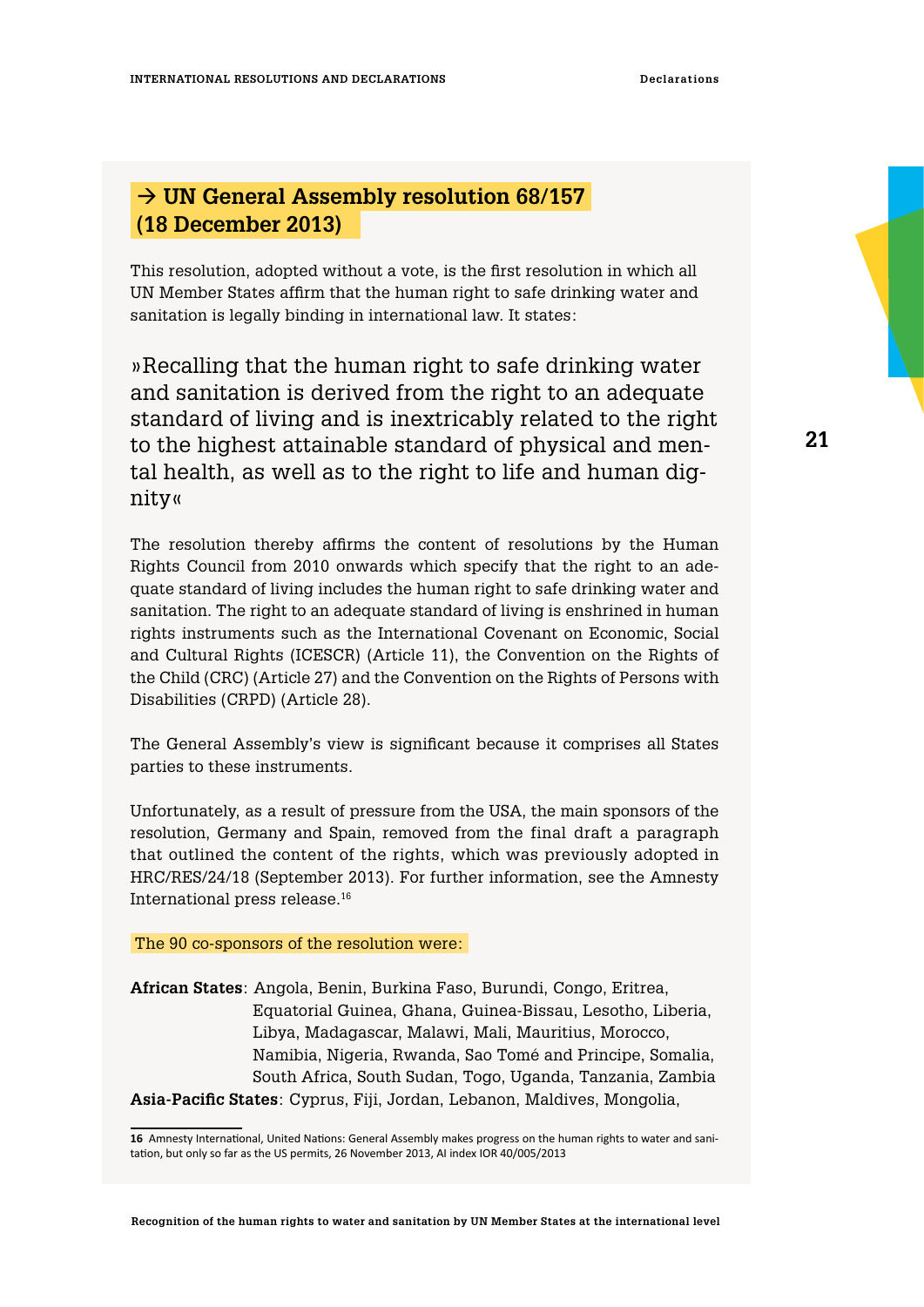<span id="page-21-0"></span>

| Qatar, Singapore, Tajikistan, Thailand                                 |  |
|------------------------------------------------------------------------|--|
| Eastern European States: Albania, Armenia, Bosnia and Herzegovina,     |  |
| Bulgaria, Croatia, Estonia, Georgia, Hungary, Latvia,                  |  |
| Lithuania, Macedonia, Moldova, Montenegro, Poland,                     |  |
| Romania, Serbia, Slovakia, Slovenia, Ukraine                           |  |
| Latin American and Caribbean States: Dominican Republic, El Salvador,  |  |
| Grenada, Guatemala, Haiti, Honduras, Mexico, Panama,                   |  |
| Paraguay, Peru, Uruguay, (Costa Rica withdrew its co-                  |  |
| sponsorship after the deletion of the content categories               |  |
| paragraph)                                                             |  |
| Western European and Other States: Andorra, Austria, Belgium, Denmark, |  |
| Finland, France, Germany, Greece, Iceland, Ireland, Italy,             |  |
| Liechtenstein, Luxembourg, Malta, Monaco, Netherlands,                 |  |

## **UN Human Rights Council resolution 27/7 (25 September 2014)**

This resolution reiterates the previous language on the derived right and includes, in preambular paragraph 21, the full definition of the human rights to safe drinking water and sanitation, this time including »socially and culturally« in connection to the content category »acceptability«.

Norway, Portugal, San Marino, Spain, Switzerland, USA17

»Reaffirming that the human right to safe drinking water and sanitation entitles everyone, without discrimination, to have access to sufficient, safe, acceptable, physically accessible and affordable water for personal and domestic use and to have physical and affordable access to sanitation, in all spheres of life, that is safe, hygienic, secure, socially and culturally acceptable and that provides privacy and ensures dignity«

This resolution was adopted without a vote. However, the USA [dissociated](https://geneva.usmission.gov/2014/09/25/explanation-of-position-the-human-right-to-safe-drinking-water-and-sanitation/) [itself](https://geneva.usmission.gov/2014/09/25/explanation-of-position-the-human-right-to-safe-drinking-water-and-sanitation/) from the consensus on the above-mentioned paragraph.

### The 74 co-sponsors of the resolution were:

**African States**: Algeria, Angola, Benin, Burkina Faso, Chad, Congo, Egypt, **17** Source: Resolutions and Decisions adopted by the General Assembly during its sixty-eight session, Volume I, UN index A/68/49 (Vol. I)

**Recognition of the human rights to water and sanitation by UN Member States at the international level**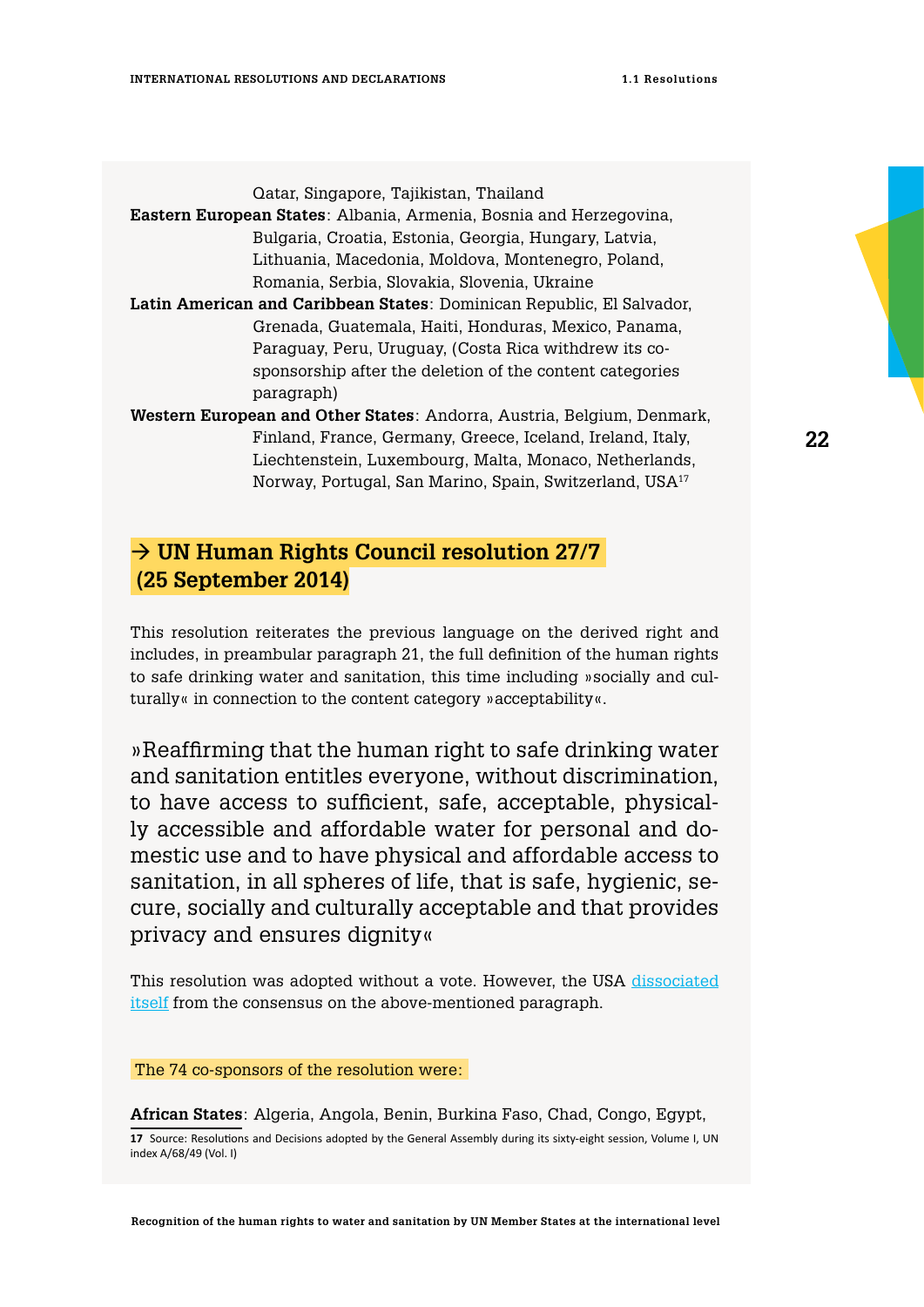| Equatorial Guinea, Kenya, Morocco, Nigeria, Senegal,                      |  |
|---------------------------------------------------------------------------|--|
| Sierra Leone, Togo                                                        |  |
| Asia-Pacific States: Cyprus, Maldives, Papua New Guinea, Thailand,        |  |
| Timor-Leste. Yemen                                                        |  |
| Eastern European States: Armenia, Bosnia and Herzegovina, Bulgaria,       |  |
| Croatia, Czech Republic, Estonia, Georgia, Hungary, Latvia,               |  |
| Lithuania, Macedonia, Moldova, Montenegro, Palestine,                     |  |
| Poland, Romania, Serbia, Slovakia, Slovenia, Ukraine                      |  |
| Latin American and Caribbean States: Brazil, Chile, Colombia, Costa Rica, |  |
| El Salvador, Haiti, Honduras, Mexico, Panama, Paraguay,                   |  |
| Peru, Uruguay                                                             |  |
| Western European and Other States: Andorra, Austria, Australia, Belgium,  |  |
| Denmark, Finland, France, Germany, Greece, Iceland,                       |  |
| Ireland, Italy, Liechtenstein, Luxembourg, Malta, Monaco,                 |  |
| Netherlands, Norway, Portugal, Spain, Sweden,                             |  |
| Switzerland <sup>18</sup>                                                 |  |

The members of the Human Rights Council in September 2014 were:

**<sup>18</sup>** Source: Report of the Human Rights Council on its twenty-seventh session, UN index: A/HRC/27/2 (advanced unedited version -- available on the HRC extranet)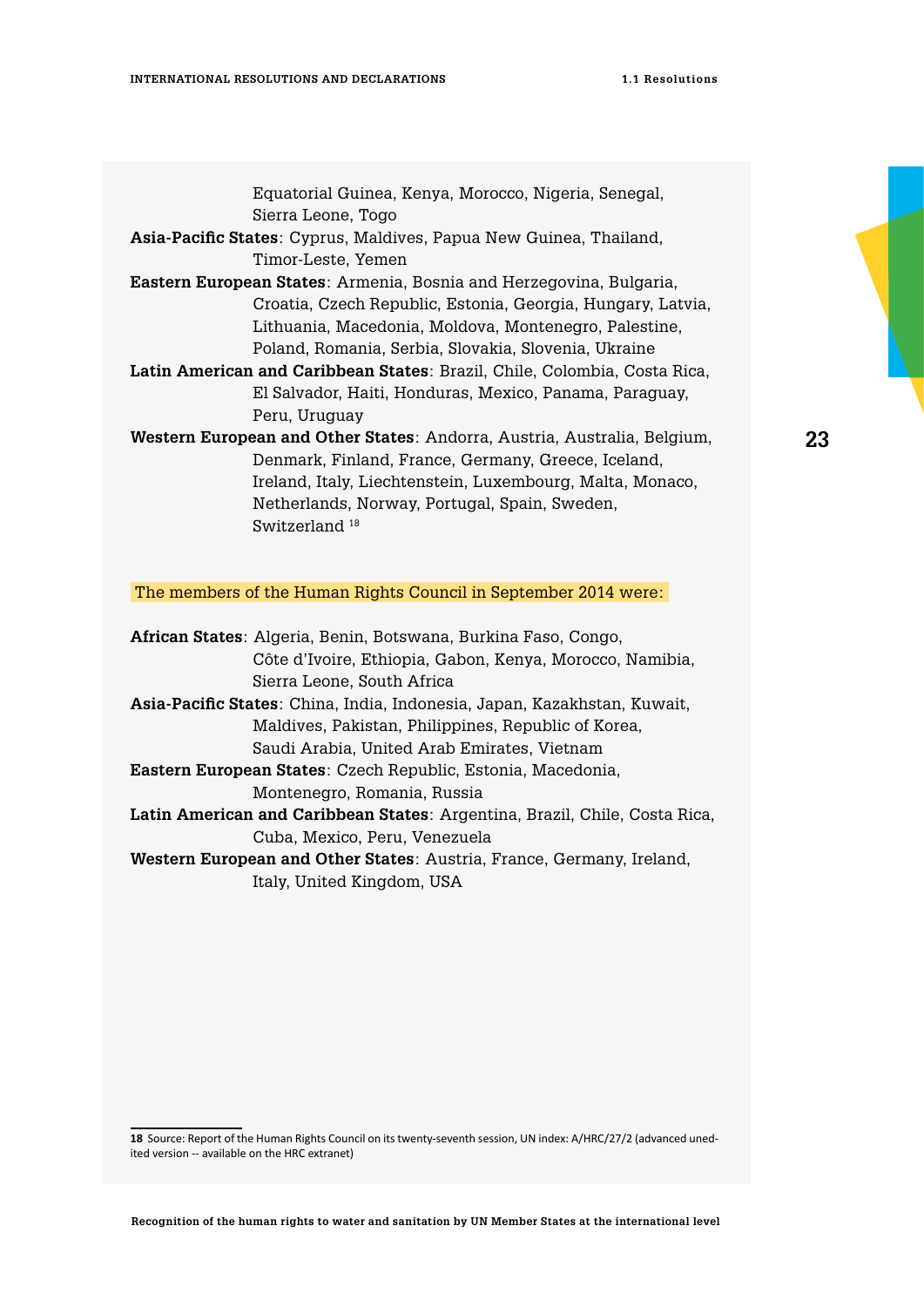## <span id="page-23-0"></span>**1.2 Declarations**

This section contains declarations or outcome documents of United Nations conferences, regional summits and other conferences that have contributed to consolidating the recognition of the human rights to water and sanitation, often long before the recognition by the UN General Assembly in 2010.

## 1.2.1 United Nations declarations

### **24**

## $\rightarrow$  Programme of Action of the Cairo International  **Conference on Population and Development - September 1994**

The 1994 [Programme of Action](http://www.unfpa.org/sites/default/files/pub-pdf/ICPD%20PoA%20English.pdf) adopted at the 1994 Cairo International Conference on Population and Development, states in Principle 2:

»... People are the most important and valuable resource of any nation. Countries should ensure that all individuals are given the opportunity to make the most of their potential. They have the right to an adequate standard of living for themselves and their families, including adequate food, clothing, housing, water and sanitation.«

All 179 participating States adopted the Programme of Action.

List of signatories:

**African States**: Algeria, Angola, Benin, Botswana, Burkina Faso, Burundi, Cameroon, Cape Verde, Central African Republic, Chad, Comoros, Congo, Cote d'Ivoire, Djibouti, Egypt, Equatorial Guinea, Eritrea, Ethiopia, Gabon, Gambia, Ghana, Guinea, Guinea-Bissau, Kenya, Lesotho, Liberia, Libya, Madagascar, Malawi, Mali, Mauritania, Mauritius, Morocco, Mozambique, Namibia, Niger, Nigeria, Rwanda, Sao Tome and Principe, Senegal, Seychelles, Sierra Leone, South Africa, Swaziland, Tanzania, Togo, Tunisia, Uganda, Zaire, Zambia, Zimbabwe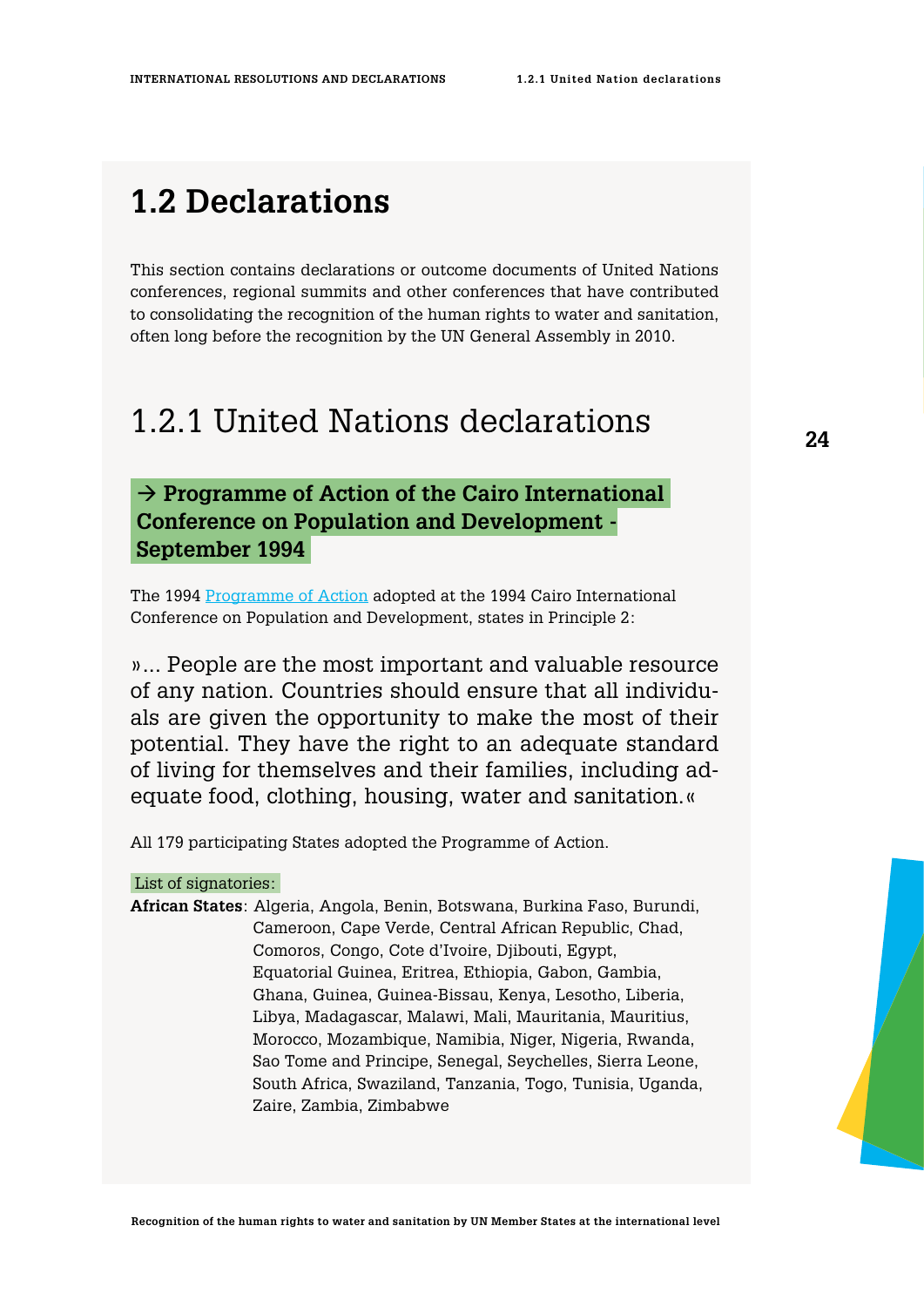<span id="page-24-0"></span>

| <b>Asia-Pacific States</b> : Afghanistan, Azerbaijan, Bahrain, Bangladesh, Bhutan, |                                                                                |
|------------------------------------------------------------------------------------|--------------------------------------------------------------------------------|
|                                                                                    | Brunei Darussalam, Cambodia, China, Cyprus,                                    |
|                                                                                    | Democratic People's Republic of Korea, Fiji, India, Indonesia,                 |
|                                                                                    | Iran, Japan, Jordan, Kazakhstan, Kuwait, Kyrgyzstan, Laos,                     |
|                                                                                    | Malaysia, Maldives, Marshall Islands, Micronesia, Mongolia,                    |
|                                                                                    | Myanmar, Nepal, Oman, Pakistan, Papua New Guinea,                              |
|                                                                                    | Philippines, Republic of Korea, Samoa, Solomon Islands,                        |
|                                                                                    | Singapore, Sri Lanka, Syrian Arab Republic, Tajikistan,                        |
|                                                                                    | Thailand, Tonga, Turkmenistan, Tuvalu, United Arab                             |
|                                                                                    | Emirates, Uzbekistan, Vanuatu, Viet Nam, Yemen                                 |
|                                                                                    | <b>Eastern European States</b> : Albania, Armenia, Belarus, Bulgaria, Croatia, |
|                                                                                    | Czech Republic, Estonia, Georgia, Hungary, Latvia,                             |
|                                                                                    | Lithuania, Macedonia, Moldova, Poland, Romania, Russia,                        |
|                                                                                    | Slovakia, Slovenia, Ukraine                                                    |
|                                                                                    | Latin American and Caribbean States: Antigua and Barbuda, Argentina,           |
|                                                                                    | Bahamas, Barbados, Belize, Bolivia, Brazil, Chile, Colombia,                   |
|                                                                                    | Costa Rica, Cuba, Dominican Republic, Ecuador, El Salvador,                    |
|                                                                                    | Guatemala, Guyana, Haiti, Honduras, Jamaica, Mexico,                           |
|                                                                                    | Nicaragua, Panama, Paraguay, Peru, Saint Kitts and Nevis,                      |
|                                                                                    | Saint Lucia, Saint Vincent and the Grenadines, Suriname,                       |
|                                                                                    | Trinidad and Tobago, Uruguay, Venezuela                                        |
|                                                                                    | Western European and Other States: Australia, Austria, Belgium, Canada,        |
|                                                                                    | Cook Islands, Denmark, Finland, France, Germany, Greece,                       |
|                                                                                    | Iceland, Ireland, Israel, Italy, Luxembourg, Malta,                            |
|                                                                                    | Netherlands, New Zealand, Niue, Norway, Portugal,                              |
|                                                                                    | San Marino, Spain, Sweden, Switzerland, Turkey,                                |
|                                                                                    | United Kingdom, USA                                                            |
| Others:                                                                            | European Community, Holy See, Kiribati <sup>19</sup>                           |

## **Habitat Agenda of the Second United Nations Conference on Human Settlements (Habitat II) – June 1996**

The 1996 [Habitat Agenda](http://www.diplomatie.gouv.fr/fr/sites/odyssee-developpement-durable/files/13/Rapport_Habitat_Istanbul_1996_anglais.pdf) adopted at the 1996 Second United Nations Conference on Human Settlements (Habitat II) states in paragraph 11:

»Everyone has the right to an adequate standard of living for themselves and their families, including adequate food, clothing, housing, water and sanitation, and to the

**19** Report of the International Conference on Population and Development, UN index A/CONF.171/13, Chapter II

**Recognition of the human rights to water and sanitation by UN Member States at the international level**

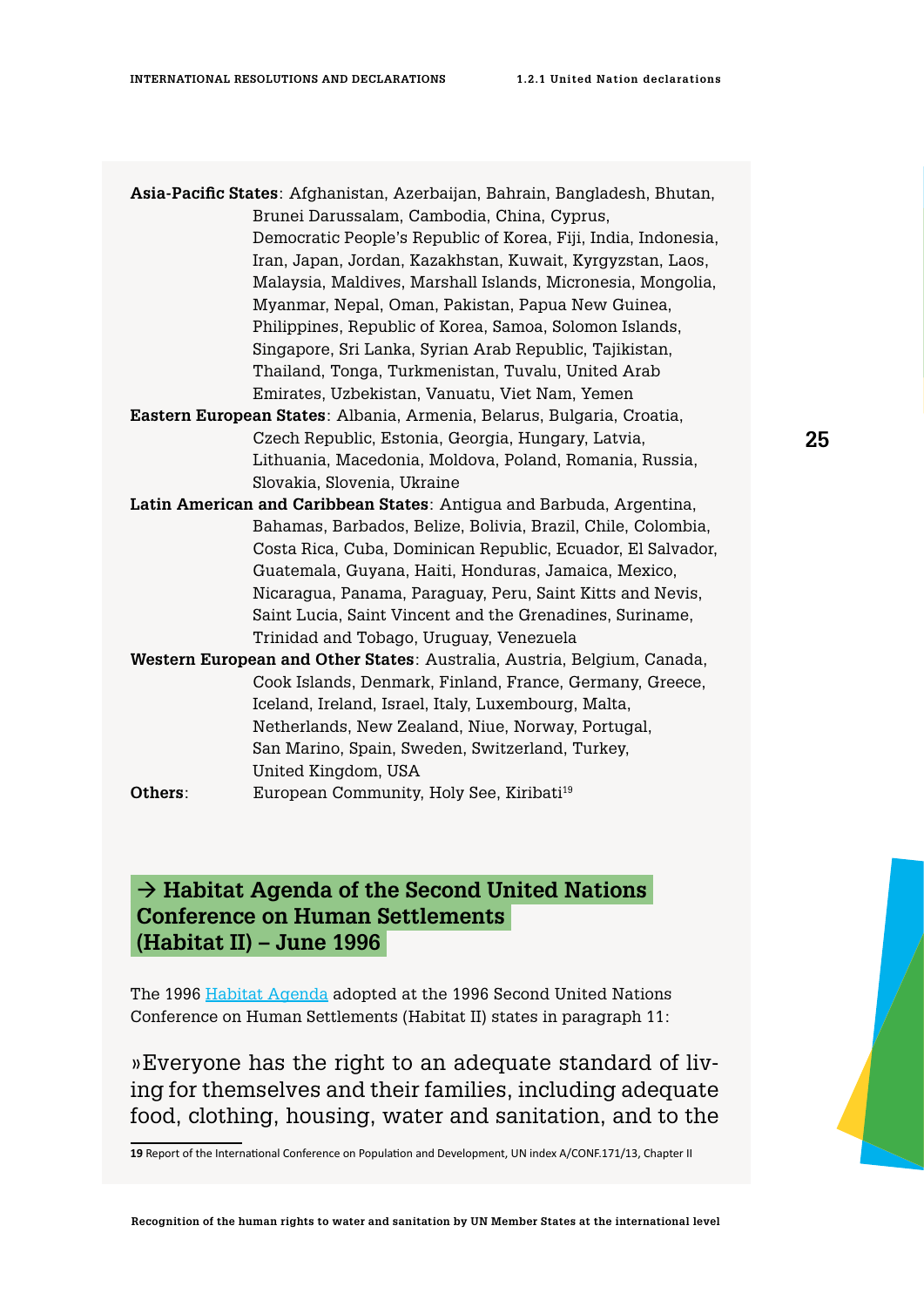### continuous improvement of living conditions.«

The Habitat Agenda was adopted by consensus of all 175 participating States.

### List of signatories:

**African States**: Algeria, Angola, Benin, Botswana, Burkina Faso, Burundi, Cameroon, Cape Verde, Central African Republic, Chad, Congo, Côte d'Ivoire, Djibouti, Egypt, Equatorial Guinea, Eritrea, Ethiopia, Gabon, Gambia, Ghana, Guinea, Guinea-Bissau, Kenya, Lesotho, Liberia, Libya, Madagascar, Malawi, Mali, Mauritania, Mauritius, Morocco, Mozambique, Namibia, Niger, Nigeria, Rwanda, Senegal, Seychelles, Sierra Leone, South Africa, Sudan, Swaziland, Tanzania, Togo, Tunisia, Uganda, Zaire, Zambia, Zimbabwe **Asia-Pacific States**: Afghanistan, Bahrain, Bangladesh, Bhutan, Cambodia, China, Cyprus, Fiji, India, Indonesia, Iran, Iraq, Japan, Jordan, Kazakhstan, Kuwait, Kyrgyzstan, Laos, Lebanon, Malaysia, Maldives, Marshall Islands, Mongolia, Nepal, Oman, Pakistan, Palau, Papua New Guinea, Philippines, Qatar, Republic of Korea, Saudi Arabia, Samoa, Singapore, Solomon Islands, Sri Lanka, Syrian Arab Republic, Tajikistan, Thailand, Turkmenistan, United Arab Emirates, Uzbekistan, Vanuatu, Viet Nam, Yemen

- **Eastern European States**: Albania, Armenia, Azerbaijan, Bosnia and Herzegovina, Bulgaria, Croatia, Czech Republic, Estonia, Georgia, Hungary, Latvia, Lithuania, Moldova, Poland, Romania, Russia, Slovakia, Slovenia, Macedonia, Ukraine
- **Latin American and Caribbean States**: Antigua and Barbuda, Argentina, Barbados, Belize, Bolivia, Brazil, Chile, Colombia, Costa Rica, Cuba, Ecuador, El Salvador, Guatemala, Guyana, Haiti, Jamaica, Mexico, Nicaragua, Panama, Paraguay, Peru, Saint Kitts and Nevis, Sao Tome and Principe, Trinidad and Tobago, Uruguay, Venezuela
- **Western European and Other States**: Australia, Austria, Belgium, Canada, Denmark, Finland, France, Germany, Greece, Iceland, Ireland, Israel, Italy, Luxembourg, Malta, Netherlands, New Zealand, Norway, Portugal, Spain, Sweden, Switzerland, Turkey, United Kingdom, USA

**Others**: Holy See, Kiribati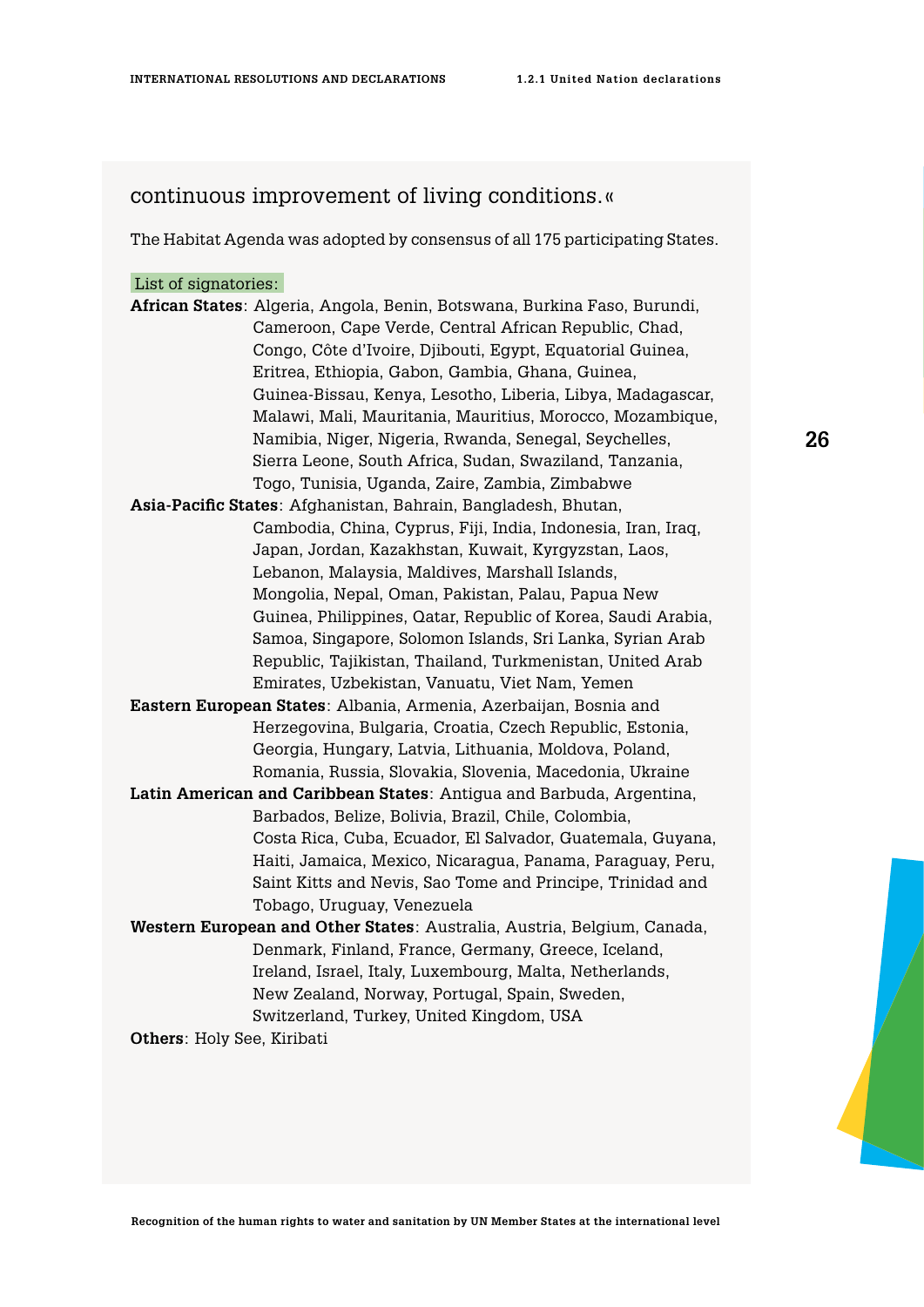## <span id="page-26-0"></span>1.2.2 Regional declarations

## → Abuja Declaration of the first Africa-South America  **Summit – November 2006**

In the 2006 Abuja Declaration adopted at the First Africa-South America Summit (ASA) in Abuja, Nigeria, on 30 November 2006, 65 African and South American States committed to

»promote the right of our citizens to have access to clean and safe water and sanitation within our respective jurisdictions.«

### Signatories:

- **African States (53)**: Algeria, Angola, Benin, Botswana, Burkina Faso, Burundi, Cameroon, Cape Verde, Central African Republic, Chad, Comoros, Congo, Côte d'Ivoire, DRC, Djibouti, Egypt, Equatorial Guinea, Eritrea, Ethiopia, Gabon, Gambia, Ghana, Guinea, Guinea Bissau, Kenya, Lesotho, Liberia, Libya, Madagascar, Malawi, Mali, Mauritania, Mauritius, Morocco, Mozambique, Namibia, Niger, Nigeria, Rwanda, Sahrawi Arab Democratic Republic, Sao Tome & Principe, Senegal, Seychelles, Sierra Leone, Somalia, South Africa, Sudan, Swaziland, Tanzania, Togo, Tunisia, Uganda, Zambia, Zimbabwe
- **South American States (12)**: Argentina, Bolivia, Brazil, Chile, Colombia, Ecuador, Guyana, Paraguay, Peru, Suriname, Uruguay, Venezuela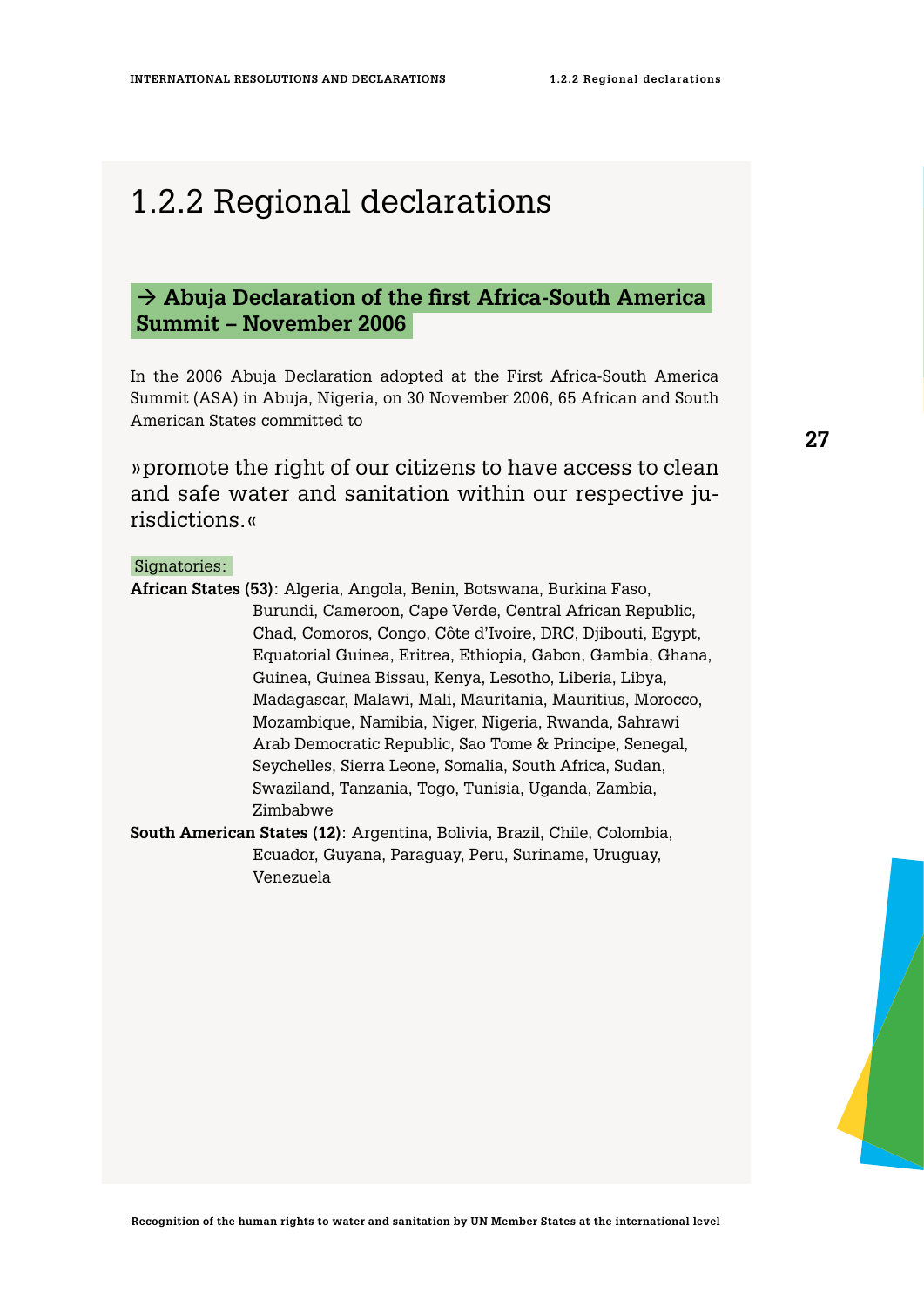## <span id="page-27-0"></span>→ Message from Beppu of the first Asia-Pacific Water  **Summit – December 2007**

At the first Asia-Pacific Water Summit, held in Beppu, Japan, 3-4 December 2007, ten Heads of State and Government, 37 States from the wider Asia-Pacific region unanimously adopted the »Message from Beppu«, which recognises the

»people's right to safe drinking water and basic sanitation as a basic human right and a fundamental aspect of human security. «<sup>20</sup>

### The signatories were:

Armenia, Australia, Azerbaijan, Bhutan, Brunei Darussalam, Cambodia, China, Cook Islands, Fiji Islands, Japan, India, Indonesia, Iran, Kazakhstan, Kiribati, Republic of Korea, Kyrgyzstan, Laos, Marshall Islands, Federated States of Micronesia, Mongolia, Myanmar, Nauru, Nepal, New Zealand, Niue, Palau, Papua New Guinea, Philippines, Samoa, Singapore, Sri Lanka, Tajikistan, Thailand, Tuvalu, Uzbekistan

### **Delhi Declaration of the Third South Asian Conference on Sanitation (SACOSAN) – November 2008**

The [Delhi Declaration](http://www.wateraid.org/~/media/Publications/delhi-declaration.pdf), adopted by eight South Asian countries at the Third South Asian Conference on Sanitation (SACOSAN III), 16-21 November 2008, recognises in Paragraph 1 that

»access to sanitation and safe drinking water is a basic right, and according national priority to sanitation is imperative.«

### Signatories:

Afghanistan, Bangladesh, Bhutan, India, Maldives, Nepal, Pakistan, and Sri Lanka

**28**



**Recognition of the human rights to water and sanitation by UN Member States at the international level**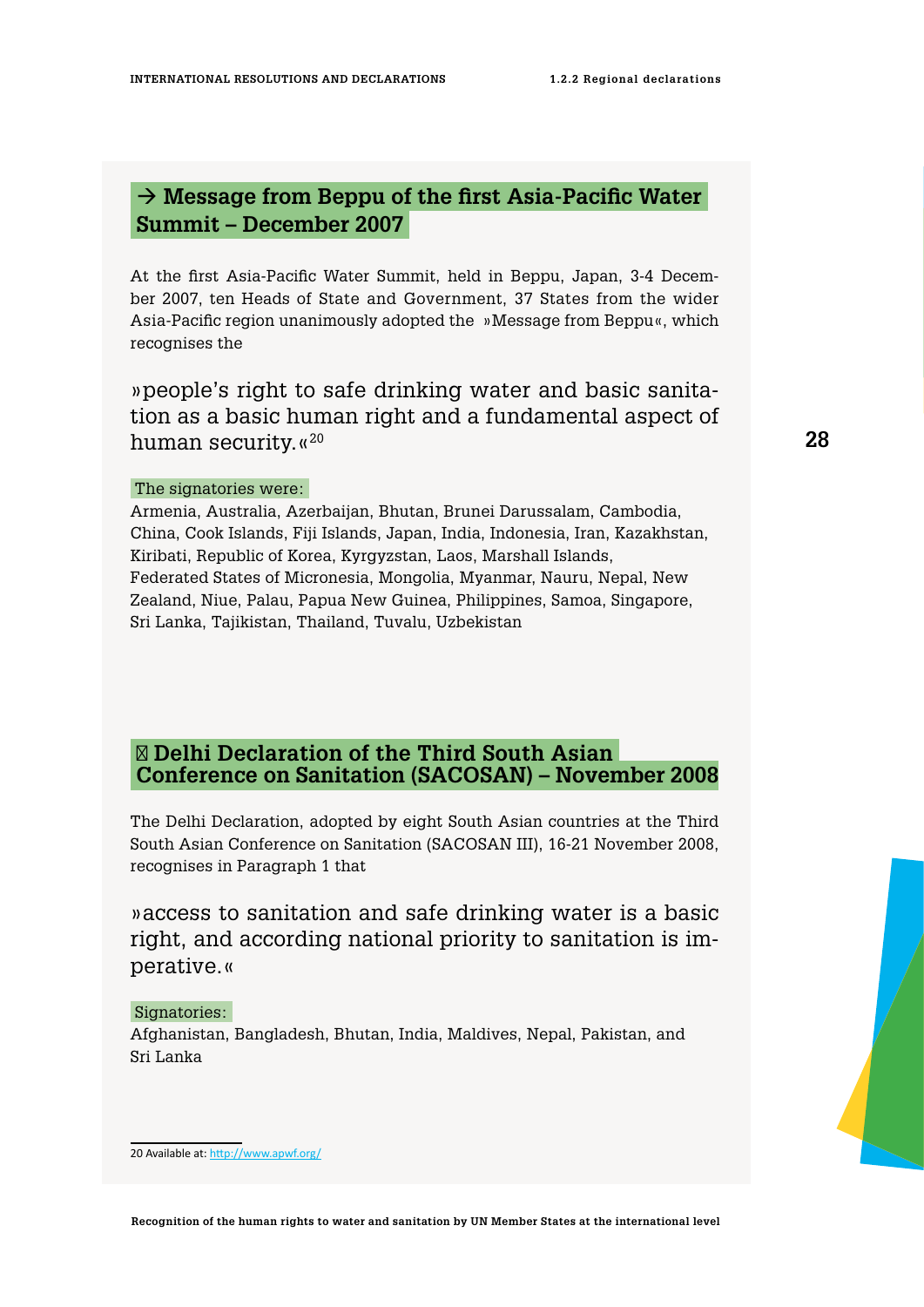## <span id="page-28-0"></span> **→ Colombo Declaration of the Fourth South Asian Conference on Sanitation (SACOSAN) – April 2011**

The Colombo Declaration, adopted by eight South Asian countries at the Fourth South Asian Conference on Sanitation (SACOSAN IV), 4-16 April 2011, stated that the Heads of States

»unanimously agree and commit: In light of the recent UN resolution recognising the right to sanitation, to work progressively to realise this in programmes and projects and eventually in legislation.«

### Signatories:

Afghanistan, Bangladesh, Bhutan, India, Maldives, Nepal, Pakistan, and Sri Lanka

## $→$  **Kathmandu Declaration of the fifth South Asian Conference on Sanitation (SACOSAN) – October 2013**

Eight South Asian countries at the Fifth South Asian Conference on Sanitation (SACOSAN V) 22-24 October 2013, in Kathmandu, Nepal, adopted the Kathmandu Declaration in which they declared to:

»Renew our joint commitment to the Human Right to Sanitation adopted by the United Nations and endorsed by SAARC nations to work progressively to achieve an open defecation free and hygienic South Asia, through accessible, affordable, appropriate, acceptable and environmentally safe sanitation and hygiene services that all people can use and maintain with dignity, safety and comfort«

### Signatories:

Afghanistan, Bangladesh, Bhutan, India, Maldives, Nepal, Pakistan, and Sri Lanka

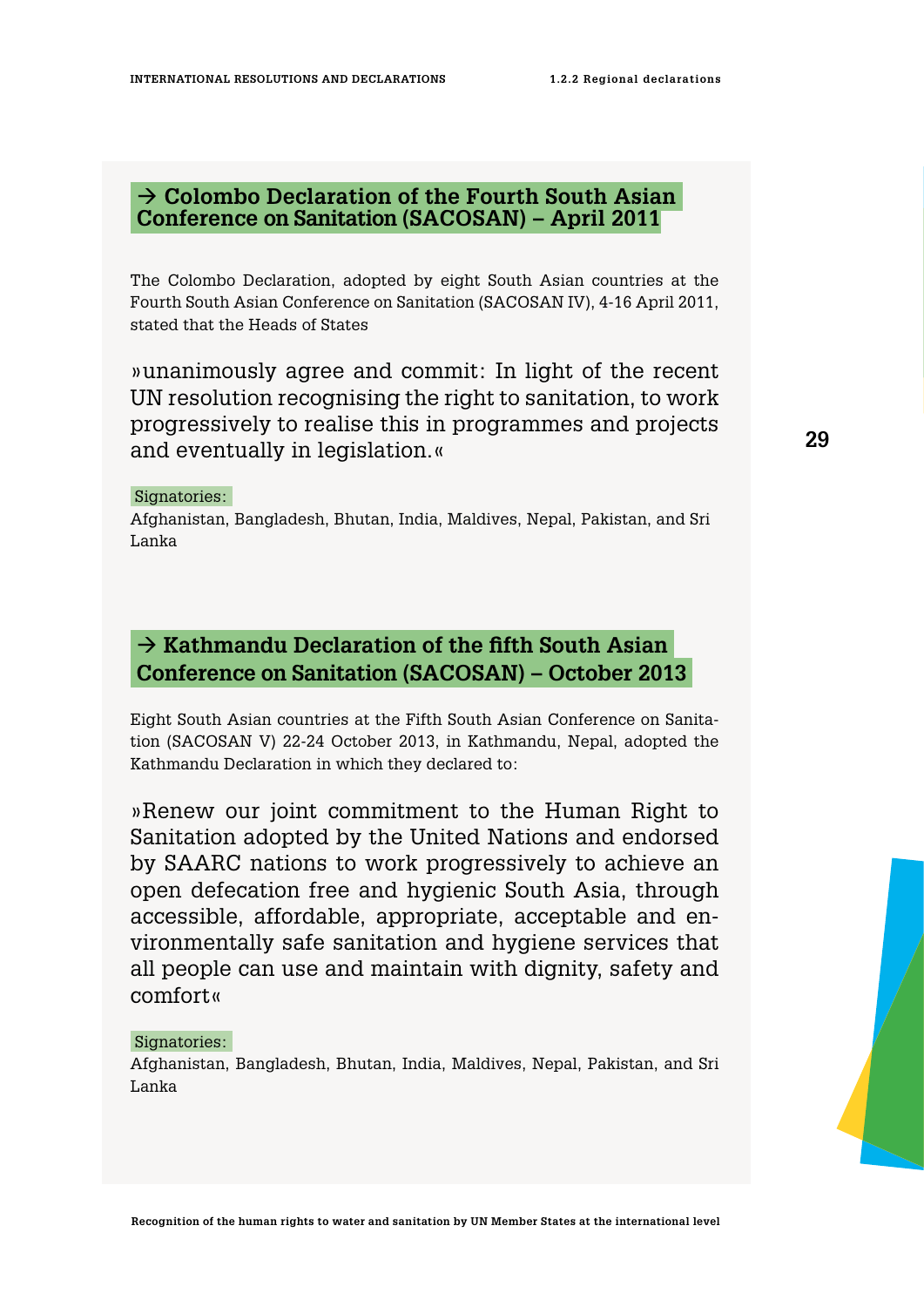## <span id="page-29-0"></span> **Panama Declaration of the Third Latin American and Caribbean Sanitation Conference (LatinoSan) – June 2013**

The Third Latin American and Caribbean Sanitation Conference (LatinoSan) of June 2013 concluded with the signature of the Panama [Declaration.](http://latinosanpanama2013.com/upload/pdf/declaracion_de_panama.pdf)

This is the first LatinoSan Declaration that contains an explicit reference to »the human right to water and sanitation«. It states:

»We agreed … to reiterate the political will and commitment to achieve the universal realisation of the human right to water and of integral sanitation services by governments of Latin America and the Caribbean for the development of our peoples, prioritizing rural areas and vulnerable populations. To this end, we will promote public development policies with a focus on the right to sanitation, comprehensively and on the basis of social equity. «[Unofficial translation]<sup>21</sup>

### Signatories:

Bolivia, Brazil, Costa Rica, Dominican Republic, Ecuador, El Salvador, Guatemala, Guyana, Haiti, Honduras, Mexico, Nicaragua, Paraguay, Peru, Sint Maarten, Trinidad and Tobago, Uruguay

**<sup>21</sup>** Original text: Acordamos …. Reiterar la voluntad y compromiso político para alcanzar la universalización del derecho humano al agua y de los servicios de saneamiento integral de los gobiernos de America Latina y el Caribe en favor del desarrollo de nuestros pueblos, priorizando el ámbito rural y las poblaciones vulnerables. Para ello promoveremos políticas públicas de desarrollo con un enfoque de derecho al saneamiento, con integralidad y equidad social.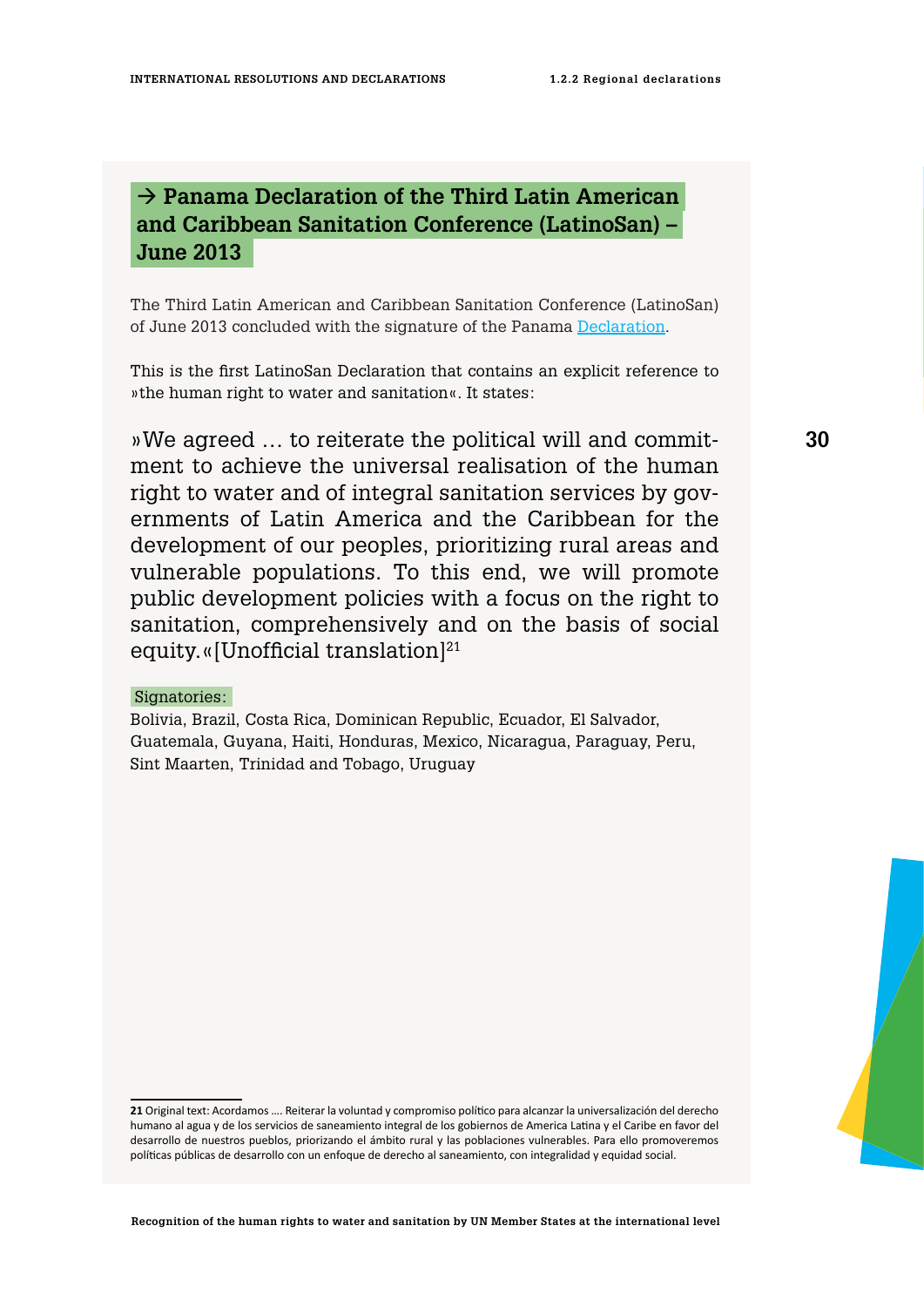## <span id="page-30-0"></span>1.2.3 World Water Forum declarations

The World Water Forum is organised every three years by the World Water Council, an NGO, in conjunction with a host government, which prepares a Ministerial Declaration to be agreed without a vote.

### → Declaration of the Fifth World Water Forum –  **Istanbul 2009**

At the Fifth World Water Forum, Istanbul, 2009, 25 countries adopted a separate declaration on the right to water and sanitation, stating as follows:

»The Ministers or their representatives herein signing at the 5th World Water Forum, declare before the participants of this Forum, the international community and the people of the world, the following: We recognize that access to water and sanitation is a human right and we are committed to all necessary actions for the progressive implementation of this right.«

### Signatories to this separate declaration:

Bangladesh, Benin, Bolivia, Cameroon, Chad, Chile, Cuba, Ecuador, Ethiopia, Guatemala, Honduras, Morocco, Namibia, Niger, Nigeria, Panama, Paraguay, Senegal, South Africa, Spain, Sri Lanka, United Arab Emirates, Uruguay, Venezuela

## → Declaration of the Sixth World Water Forum –  **Marseille March 2012**

At the Sixth World Water Forum in Marseille, 145 countries were represented.

The [Ministerial Declaration](http://www.solutionsforwater.org/news/the-ministerial-declaration-of-the-6th-world-water-forum.html) fails to clearly commit States to the realization of the human rights to water and sanitation. As a result of pressure led by Canada (which did not recognise these rights until the adoption of outcome document of the United Nations Conference on Sustainable Development (Rio+20) in June 2012), draft language which clearly affirmed the recognition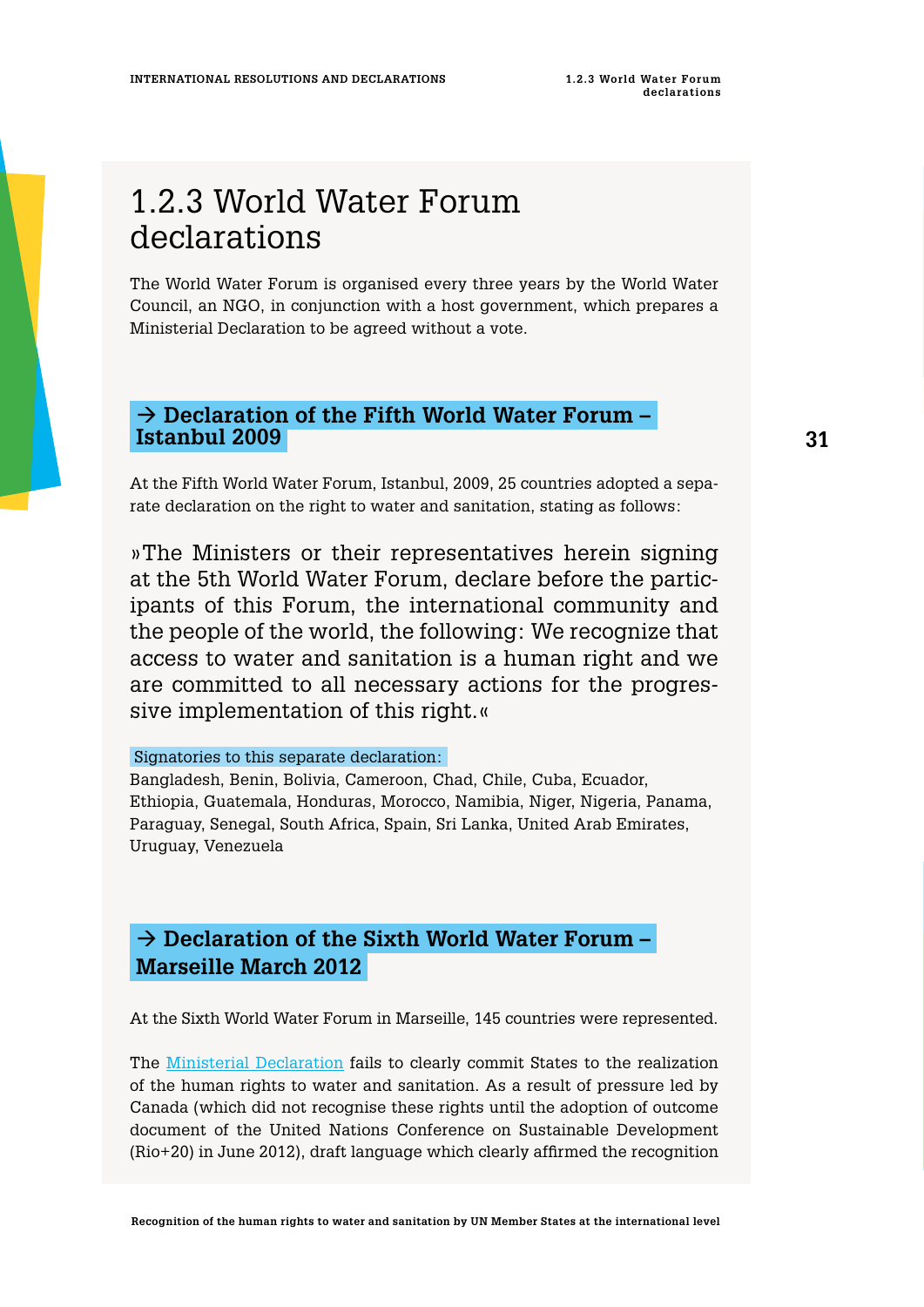<span id="page-31-0"></span>of the human rights to water and sanitation was removed from the Ministerial Declaration.

Instead, the Declaration includes an ambiguous reference to these rights. The Ministerial Declaration referred to the recognition of these rights by the UN General Assembly and Human Rights Council and only commits signatories to implement »human rights obligations relating to access to safe and clean drinking water and sanitation«:

»Reiterating our commitment to fully achieve the Millennium Development Goals, and following the adoption of United Nations resolutions (A/RES/64/292, A/HRC/RES/15/9, A/HRC/RES/16/2 and A/HRC/RES/18/1) related to the recognition of the human right to safe and clean drinking water and sanitation, we commit to accelerate the full implementation of the human rights obligations relating to access to safe and clean drinking water and sanitation by all appropriate means as a part of our efforts to overcome the water crisis at all levels.«

The Ministerial declaration however gives a list of some criteria that are needed to achieve access to safe drinking water and sanitation for all, reflecting the content of the CESCR General Comment 15, saying that it requires

»availability, quality, acceptability, accessibility and affordability, focusing on the most vulnerable and taking into account non-discrimination and gender equality«.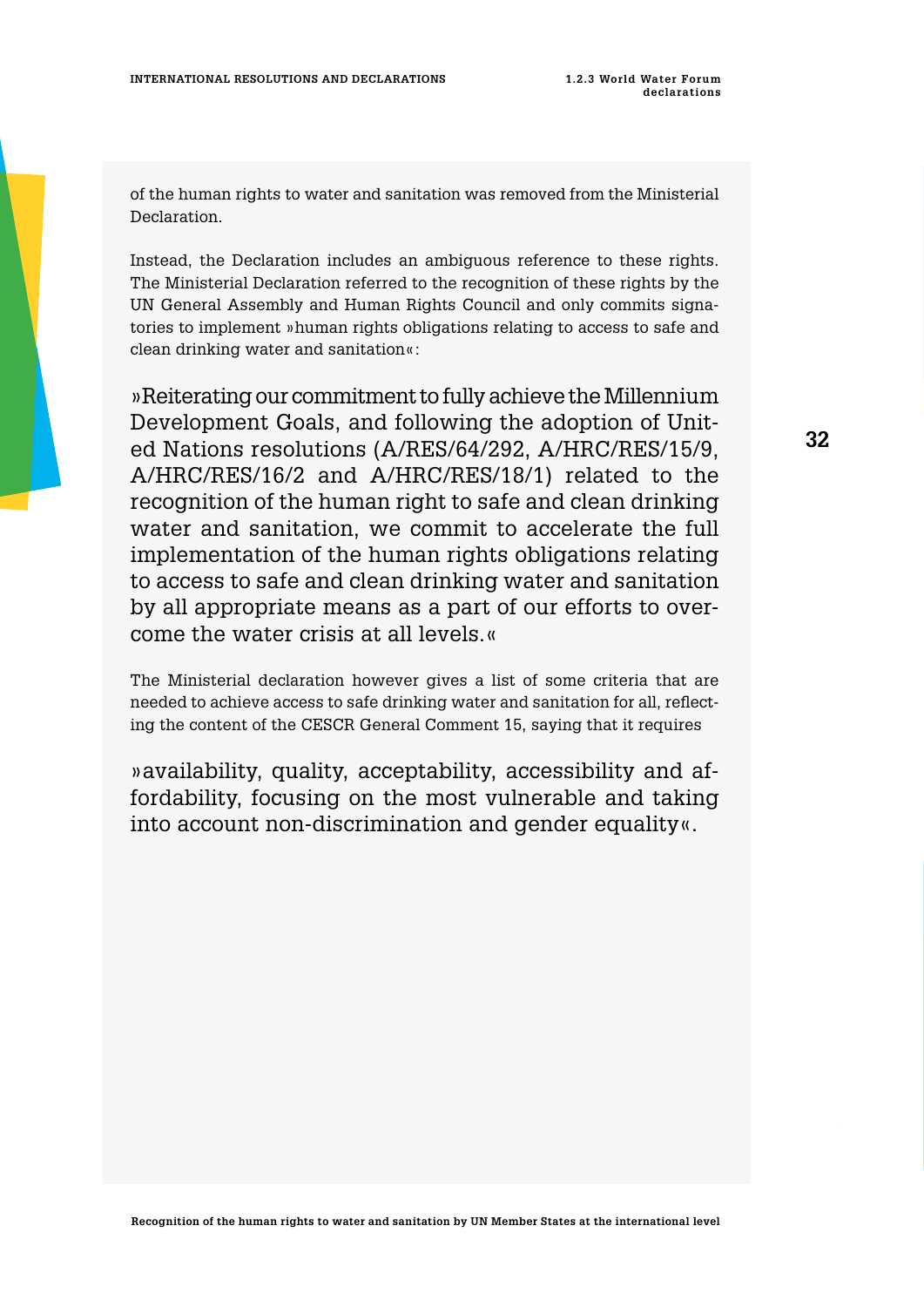## <span id="page-32-0"></span>**2. Individual Country Positions**

This section contains a detailed overview of the position a given country has taken in resolutions and declarations on the human rights to water and sanitation. This detailed overview is available for 77 UN Member States. Countries for which a detailed overview is not available are still listed in section 1 whenever they have supported an international resolution or declaration.

The overview is divided into two parts. For each country, this section shows:

### **Previous recognition of the human right to water and sanitation 1.**

- This section shows previous declarations and resolutions to which the **·** State has joined that recognise the human rights to water and sanitation, The UN Human Rights Council and General Assembly resolutions that a country has co-sponsored, thereby explicitly adding its support to the text.
- Whether the country was a member of the Human Right Council when **·** it adopted without a vote its resolutions of September 2010, March 2011, September 2011, September 2012, September 2013, and September 2014, which affirm that »the human right to safe drinking water and sanitation is derived from the right to an adequate standard of living«. These resolutions therefore affirm that the right to an adequate standard of living includes the human right to safe drinking water and sanitation. The right to an adequate standard of living is enshrined in human rights instruments such as the International Covenant on Economic, Social and Cultural Rights (ICESCR), the Convention on the Rights of the Child (CRC) and the Convention on the Rights of Persons with Disabilities (CRPD),
- The derivation of the human right to safe drinking water and sanitation **·** from the right to an adequate standard of living, which was confirmed by the General Assembly in its resolution 68/157 in 2013.
- The full definition of the human rights to safe drinking water and sanita-**·** tion, as contained in Human Rights Council resolutions 24/18 of September 2013 and resolution 27/7 of September 2014.

### **Further information 2.**

For a number of countries, background information is included that is useful for planning advocacy. Where information is available or relevant, the section outlines any particular statements made by the State, which highlight their position, or any reasons for resisting recognition of the right.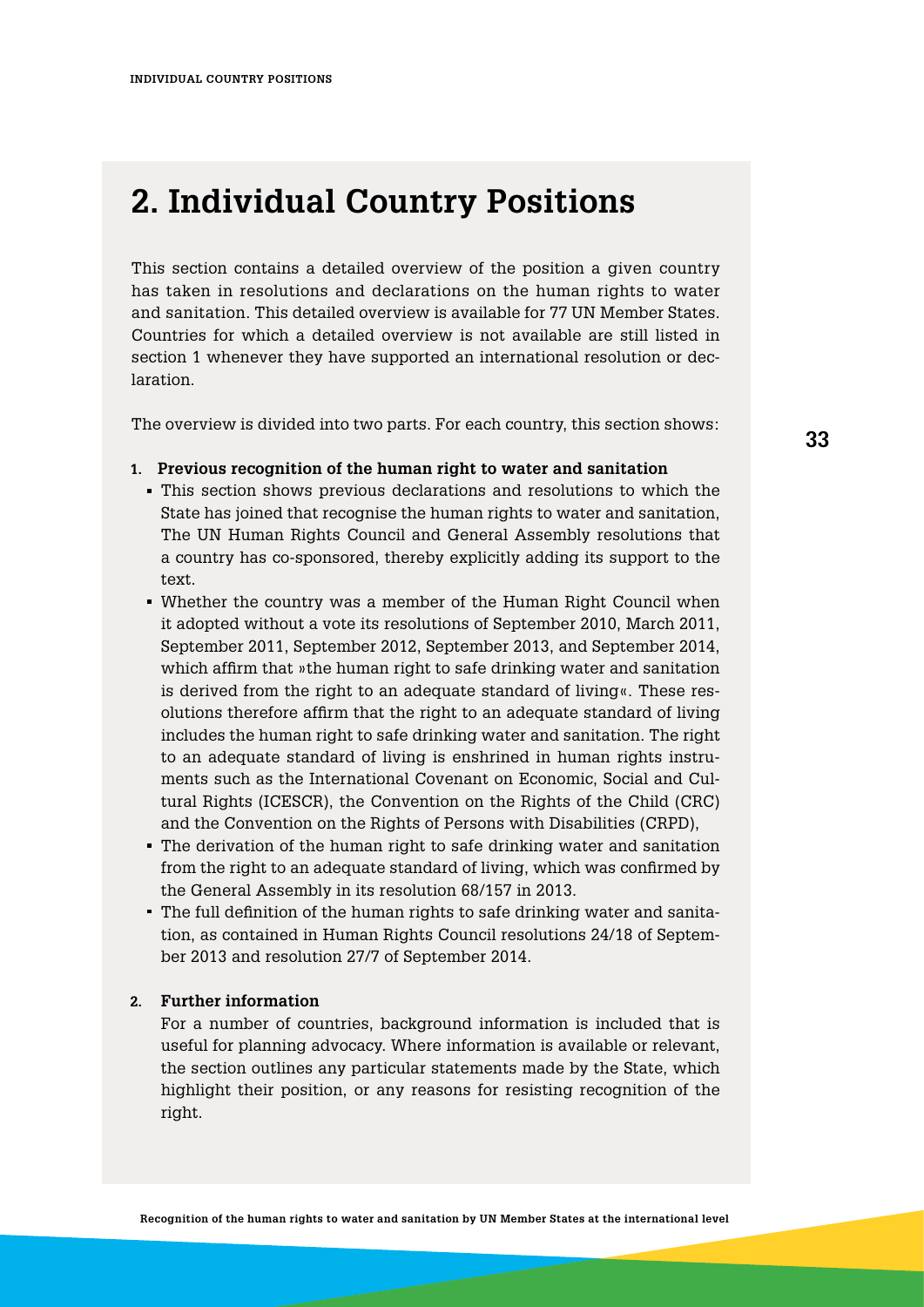<span id="page-33-0"></span>The UN General Assembly and Human Rights Council resolutions refer to the ›right to safe drinking water and sanitation.‹ Amnesty International and WASH United interpret these references as implying two rights: a right to water and a right to sanitation. This is similar to the freedom of thought, conscience and religion which is made up of three distinct but related rights. The UN Committee on Economic, Social and Cultural Rights and the UN Special Rapporteur on these rights both consider that water and sanitation are distinct human rights in international law. In the country positions below, we have referred to the ›right to safe drinking water and sanitation‹ in order to reflect the exact terminology used by the General Assembly and Human Rights Council.

# **Algeria**

### **Previous Recognition:**

Algeria has recognized the human right to safe drinking water and sanitation on several occasions.

Algeria voted in favour of **General Assembly resolution 64/292 of July 2010** which »*Recognizes the right to safe and clean drinking water and sanitation as a human right that is essential for the full enjoyment of life and all human rights.*«

Algeria co-sponsored the following Human Rights Council resolutions: **Resolution 15/9** of September 2010, **resolution 18/1** of September 2011 and **resolution 21/2** of September 2012. Algeria was a member of the Human Rights Council when it cosponsored **resolution 27/7** of September 2014. All above resolutions were adopted without a vote.

Algeria is a member of the UN General Assembly, which adopted without a vote **General Assembly resolution 68/157** of December 2013.

Except General Assembly resolution 64/292, these resolutions affirm that the human right to safe drinking water and sanitation is derived from the right to an adequate standard of living. Algeria thereby affirmed that the right to an adequate standard of living includes the human right to safe drinking water and sanitation. The right to an adequate standard of living is enshrined in human rights instruments such as the International Covenant on Economic, Social and Cultural Rights (ICESCR), the Convention on the Rights of the Child (CRC) and the Convention on the Rights of Persons with Disabilities (CRPD).

**Human Rights Council resolution 27/7** of September 2014 furthermore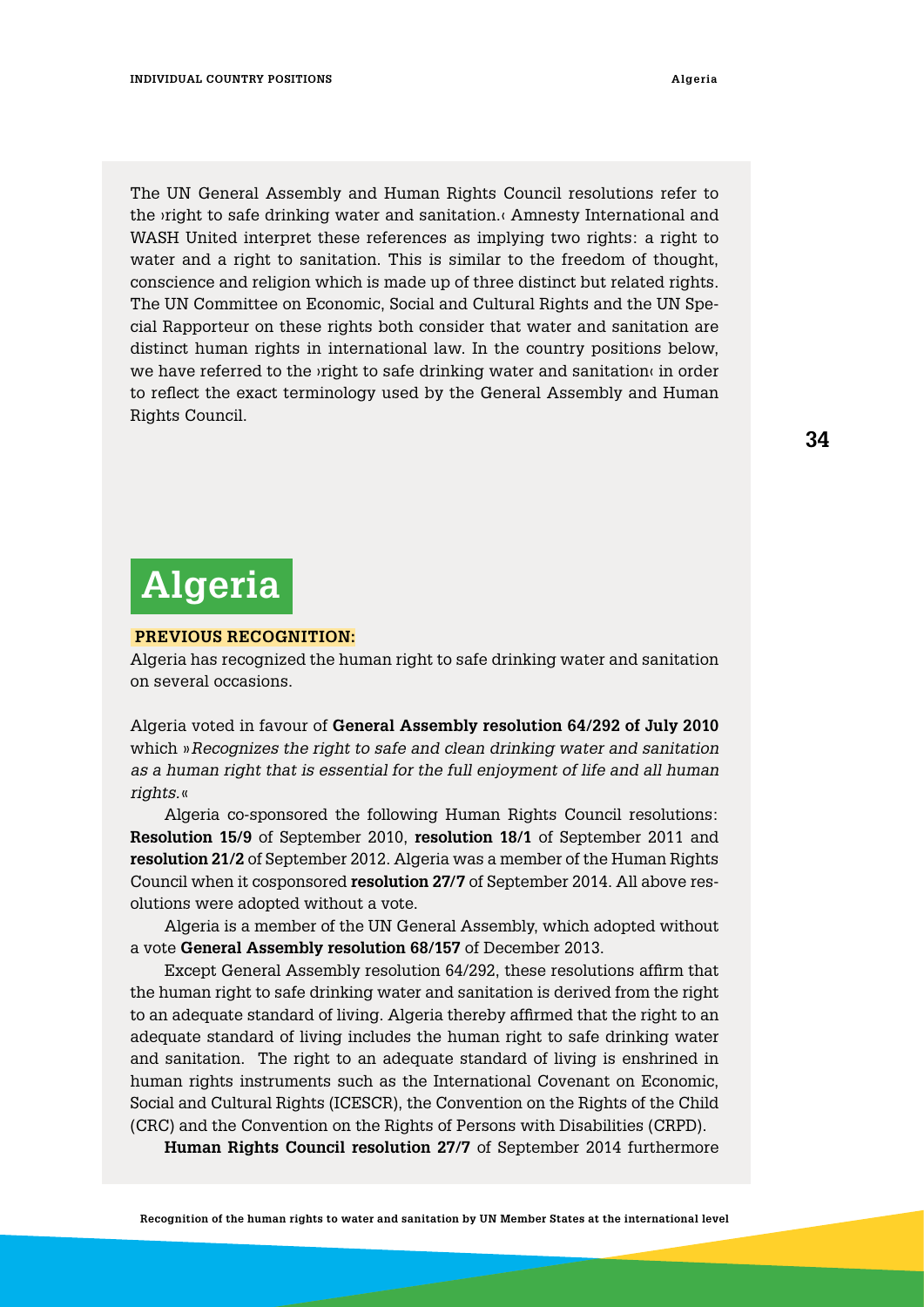<span id="page-34-0"></span>contains a full definition of the human right to safe drinking water and sanitation. **Human Rights Council resolution 27/7** of September 2014 reaffirms in preambular paragraph 21 that »the human right to safe drinking water and sanitation entitles everyone, without discrimination, to have access to sufficient, safe, acceptable, physically accessible and affordable water for personal and domestic use and to have physical and affordable access to sanitation, in all spheres of life, that is safe, hygienic, secure, socially and culturally acceptable and that provides privacy and ensures dignity.« Algeria thereby recognized all the content categories of the right as developed by the Committee on Economic, Social and Cultural Rights and the Special Rapporteur on the human right to safe drinking water and sanitation.

In the Abuja Declaration adopted at the First Africa-South America Summit (ASA) in Abuja, Nigeria, in November 2006, Algeria, along with 64 other African and South American States committed to »promote the right of our citizens to have access to clean and safe water and sanitation within our respective jurisdictions.« In a statement to the 10th session of the Human Rights Council on 9 March 2009, Ambassador Jazairy confirmed that Algeria recognizes the human right to water and sanitation in its internal law.<sup>22</sup>

## **Angola**

### **Previous Recognition**

Angola has recognized the human right to safe drinking water and sanitation on several occasions.

Angola voted in favour of **General Assembly resolution 64/292** of July 2010 which »*Recognizes the right to safe and clean drinking water and sanitation as a human right that is essential for the full enjoyment of life and all human rights.*«

Angola was a member of the Human Rights Council when it adopted without a vote **resolution 15/9** of September 2010, **resolution 16/2** of March 2011 and **resolution 18/1** of September 2011. Angola co-sponsored **resolution 21/2** of September 2012 and **resolution 27/7** of September 2014.

Angola also co-sponsored **General Assembly resolution 68/157** of December 2013, adopted without a vote.

**<sup>22</sup>** »Nous soulignerons que l'Algérie est l'un des rares pays à avoir reconnu, dans sa législation interne, le droit à l'accès à l'eau et à l'assainissement pour satisfaire les besoins de la population dans le respect de l'équité, aux termes d'une loi adoptée en 2005.« [http://www.mission-algeria.ch/index.php/fr/droits-de-lhomme/58-droits-de-lhomme/85-dec](http://www.mission-algeria.ch/index.php/fr/droits-de-lhomme/58-droits-de-lhomme/85-declaration-d-idriss-jazairy-conseil-des-droits-de-lhomme-dixieme-session-ordinaire-point-3--rapport-du-rapporteur-special-sur-le-droit-a-lalimentation-potable-rapport-de-lexperte-independante-sur-lacces-a-leau-et-a-lassainissement-rapport-de-l)[laration-d-idriss-jazairy-conseil-des-droits-de-lhomme-dixieme-session-ordinaire-point-3--rapport-du-rapporteur-spe](http://www.mission-algeria.ch/index.php/fr/droits-de-lhomme/58-droits-de-lhomme/85-declaration-d-idriss-jazairy-conseil-des-droits-de-lhomme-dixieme-session-ordinaire-point-3--rapport-du-rapporteur-special-sur-le-droit-a-lalimentation-potable-rapport-de-lexperte-independante-sur-lacces-a-leau-et-a-lassainissement-rapport-de-l)[cial-sur-le-droit-a-lalimentation-potable-rapport-de-lexperte-independante-sur-lacces-a-leau-et-a-lassainissement](http://www.mission-algeria.ch/index.php/fr/droits-de-lhomme/58-droits-de-lhomme/85-declaration-d-idriss-jazairy-conseil-des-droits-de-lhomme-dixieme-session-ordinaire-point-3--rapport-du-rapporteur-special-sur-le-droit-a-lalimentation-potable-rapport-de-lexperte-independante-sur-lacces-a-leau-et-a-lassainissement-rapport-de-l)[rapport-de-l](http://www.mission-algeria.ch/index.php/fr/droits-de-lhomme/58-droits-de-lhomme/85-declaration-d-idriss-jazairy-conseil-des-droits-de-lhomme-dixieme-session-ordinaire-point-3--rapport-du-rapporteur-special-sur-le-droit-a-lalimentation-potable-rapport-de-lexperte-independante-sur-lacces-a-leau-et-a-lassainissement-rapport-de-l)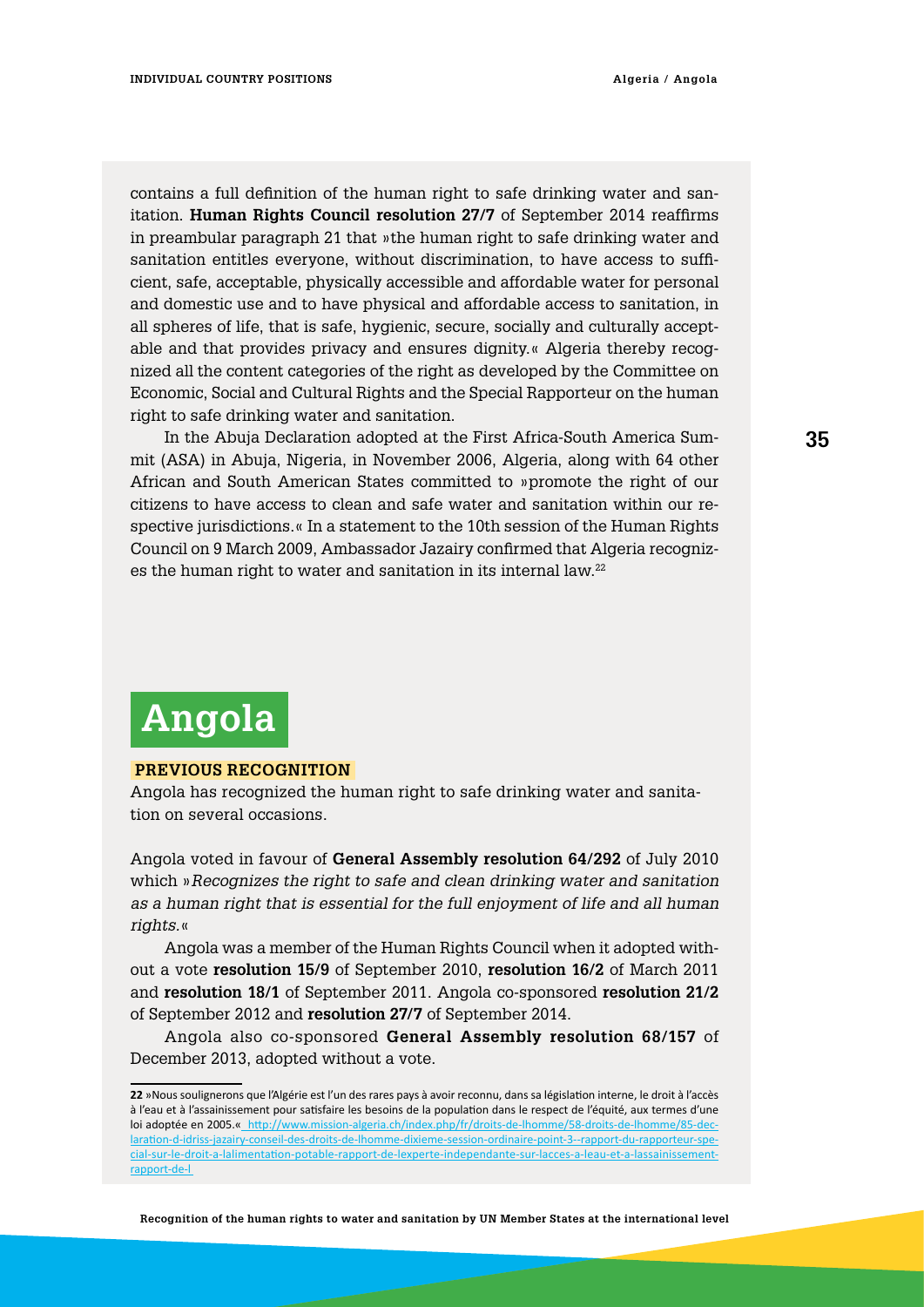<span id="page-35-0"></span>Except General Assembly resolution 64/292, these resolutions affirm that the human right to safe drinking water and sanitation is derived from the right to an adequate standard of living. Angola thereby affirmed that the right to an adequate standard of living includes the human right to safe drinking water and sanitation. The right to an adequate standard of living is enshrined in human rights instruments such as the International Covenant on Economic, Social and Cultural Rights (ICESCR), the Convention on the Rights of the Child (CRC) and the Convention on the Rights of Persons with Disabilities (CRPD).

**Human Rights Council resolution 27/7** of September 2014 furthermore contains a full definition of the human right to safe drinking water and sanitation. **Human Rights Council resolution 27/7** of September 2014 reaffirms in preambular paragraph 21 that »*the human right to safe drinking water and sanitation entitles everyone, without discrimination, to have access to sufficient, safe, acceptable, physically accessible and affordable water for personal and domestic use and to have physical and affordable access to sanitation, in all spheres of life, that is safe, hygienic, secure, socially and culturally acceptable and that provides privacy and ensures dignity.*« Angola thereby recognized all the content categories of the right as developed by the Committee on Economic, Social and Cultural Rights and the Special Rapporteur on the human right to safe drinking water and sanitation.

In the Abuja Declaration adopted at the First Africa-South America Summit (ASA) in Abuja, Nigeria, in November 2006, Angola, along with 64 other African and South American States committed to »*promote the right of our citizens to have access to clean and safe water and sanitation within our respective jurisdictions.*«

## **Argentina**

### **Previous Recognition**

Argentina has recognized the human right to safe drinking water and sanitation on several occasions.

Argentina voted in favour of **General Assembly resolution 64/292** of July 2010 which »*Recognises the right to safe and clean drinking water and sanitation as a human right that is essential for the full enjoyment of life and all human rights*.«

Argentina was a member of the Human Rights Council when it adopted without a vote **resolution 15/9** of September 2010, **resolution 16/2** of March 2011, **resolution 24/18** of September 2013 and **resolution 27/7** of September 2014.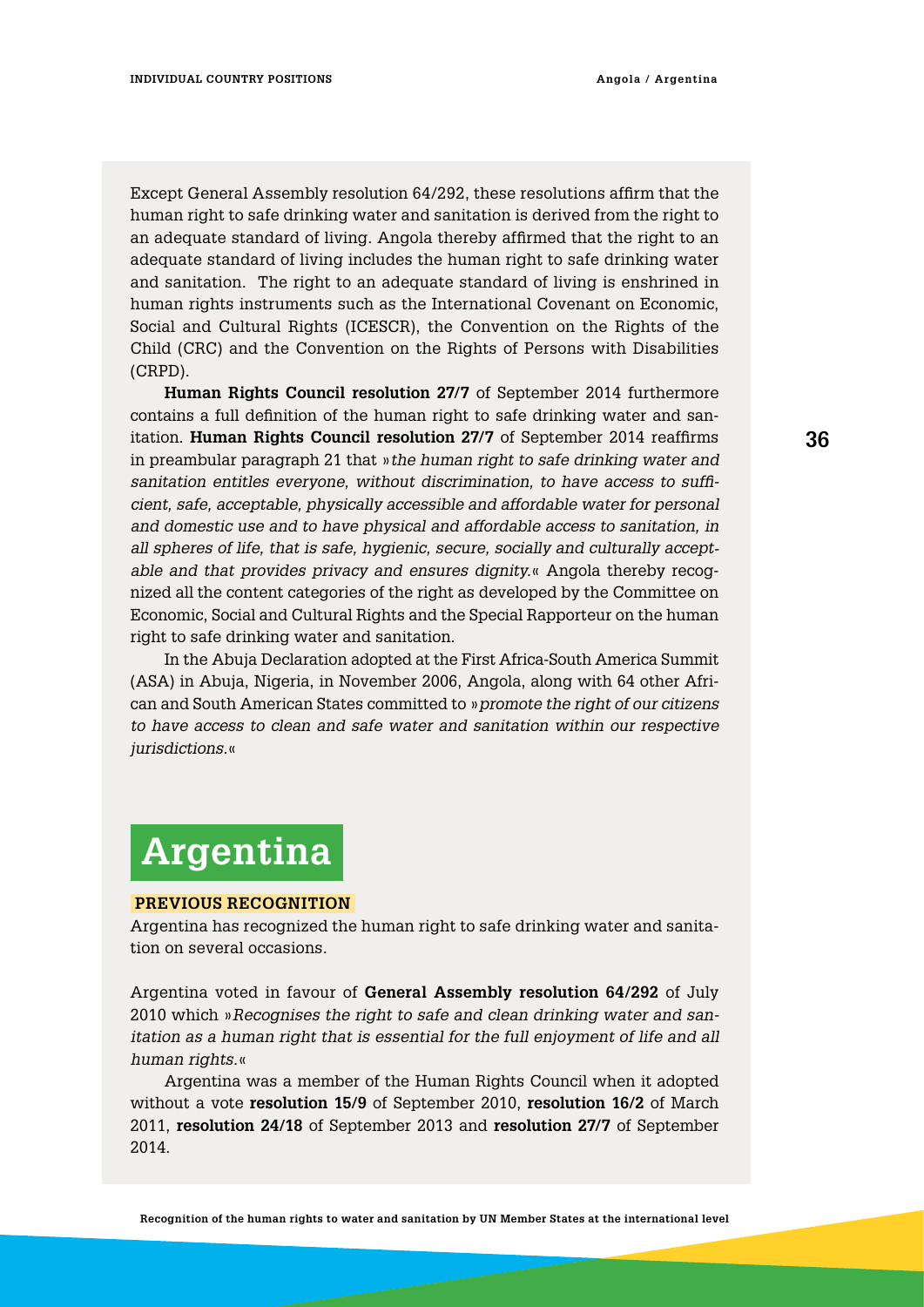Argentina is a member of the United Nations General Assembly, which adopted without a vote **General Assembly resolution 68/157** of December 2013.

**Except General Assembly resolution 64/292**, these resolutions affirm that the human right to safe drinking water and sanitation is derived from the right to an adequate standard of living. Argentina thereby affirmed that the right to an adequate standard of living includes the human right to safe drinking water and sanitation. The right to an adequate standard of living is enshrined in human rights instruments such as the International Covenant on Economic, Social and Cultural Rights (ICESCR), the Convention on the Rights of the Child (CRC) and the Convention on the Rights of Persons with Disabilities (CRPD).

**Human Rights Council resolutions 24/18** of September 2013 and **27/7** of September 2014 furthermore contain a full definition of the right to safe drinking water and sanitation. **Human Rights Council resolution 27/7** of September 2014 reaffirms in preambular paragraph 21 that »*the human right to safe drinking water and sanitation entitles everyone, without discrimination, to have access to sufficient, safe, acceptable, physically accessible and affordable water for personal and domestic use and to have physical and affordable access to sanitation, in all spheres of life, that is safe, hygienic, secure, socially and culturally acceptable and that provides privacy and ensures dignity.*« Argentina thereby recognized all the content categories of the right as developed by the Committee on Economic, Social and Cultural Rights and the Special Rapporteur on the human right to safe drinking water and sanitation.

In the Abuja Declaration adopted at the First Africa-South America Summit (ASA) in Abuja, Nigeria, in November 2006, Argentina, along with 64 other African and South American States committed to »*promote the right of our citizens to have access to clean and safe water and sanitation within our respective jurisdictions.*«

### **Australia**

#### **Previous Recognition**

Australia has recognized the human right to safe drinking water and sanitation on several occasions.

Australia is a member of the United Nations General Assembly, which adopted without a vote **General Assembly resolution 68/157** of December 2013, affirming that the human right to safe drinking water and sanitation is derived from the right to an adequate standard of living. Australia thereby affirmed that the right to an adequate standard of living includes the human right to safe drinking water and sanitation. The right to an adequate standard of living is enshrined in human rights instruments such as the International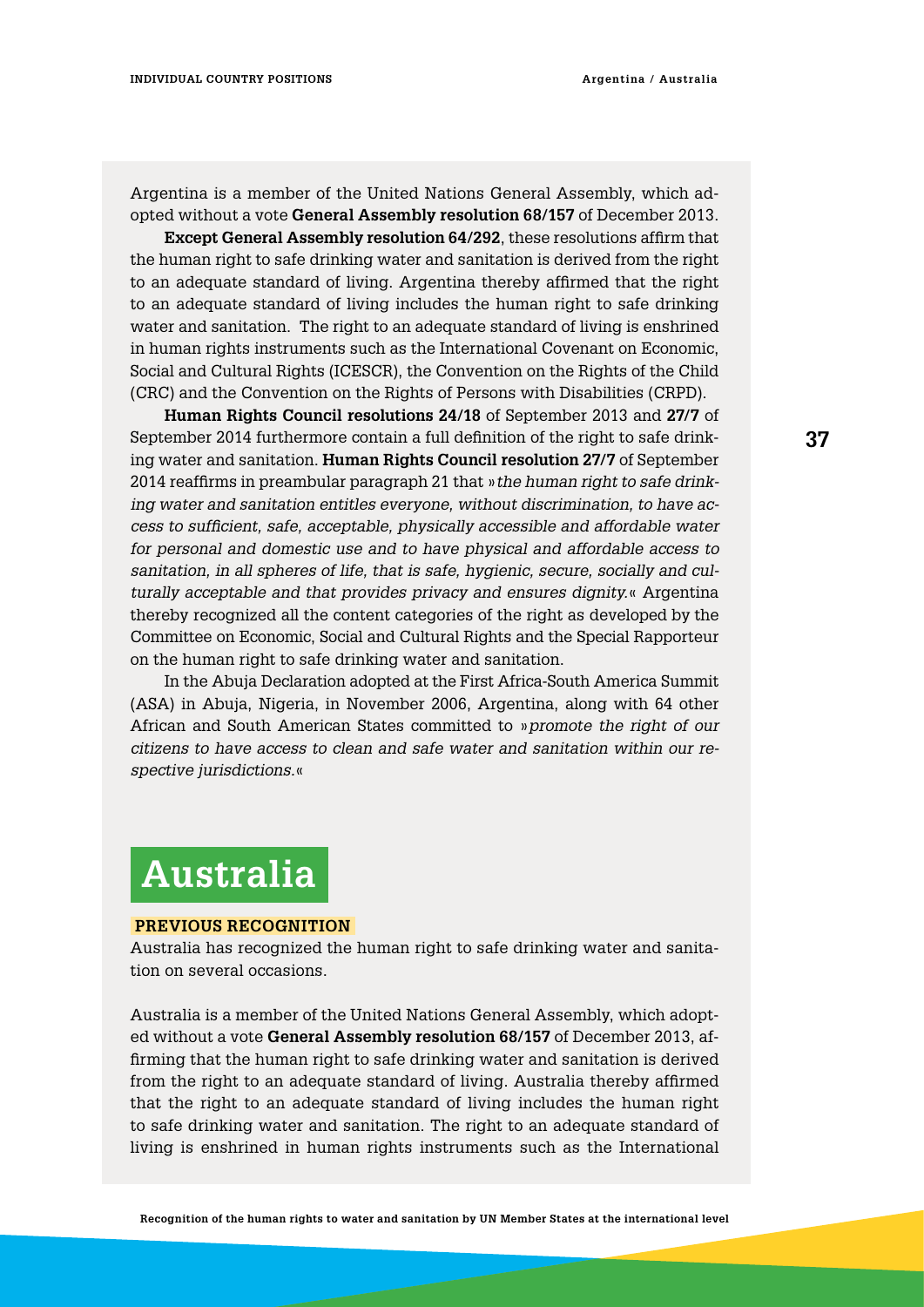Covenant on Economic, Social and Cultural Rights (ICESCR), the Convention on the Rights of the Child (CRC) and the Convention on the Rights of Persons with Disabilities (CRPD).

Australia co-sponsored **Human Rights Council resolution 27/7** of September 2014. This resolution recalls that the right is derived from the right to an adequate standard of living and contains a full definition of the human right to safe drinking water and sanitation. This resolution reaffirms in preambular paragraph 21 that »*the human right to safe drinking water and sanitation entitles everyone, without discrimination, to have access to sufficient, safe, acceptable, physically accessible and affordable water for personal and domestic use and to have physical and affordable access to sanitation, in all spheres of life, that is safe, hygienic, secure, socially and culturally acceptable and that provides privacy and ensures dignity*« Australia thereby recognized all the content categories of the right as developed by the Committee on Economic, Social and Cultural Rights and the Special Rapporteur on the human right to safe drinking water and sanitation.

At the 1st Asia-Pacific Water Summit, held in Beppu, Japan, in December 2007, Australia, along with 36 other countries, unanimously adopted the »*Message from Beppu«,* which recognises the *»people's right to safe drinking water and basic sanitation as a basic human right and a fundamental aspect of human security*.«

#### **Further information**

Australia abstained on **General Assembly resolution 64/292** of July 2010, which recognised »*the human right to safe drinking water and sanitation*«. The representative of Australia [stated](http://www.un.org/press/en/2010/ga10967.doc.htm) that »*access to water and sanitation was linked to a range of civil rights, and noted that more than half the people in the Asia-Pacific region lacked access to water and sanitation. Despite having increased its development assistance, Australia nevertheless had reservations about declaring new human rights in a General Assembly resolution. Indeed, when new rights were recognized, consensus was essential. Australia had followed the work of the independent expert, who should have been able to report on it before the text was tabled*.« Australia clearly reversed this position when in 2014 it co-sponsored **Human Rights Council 27/7.**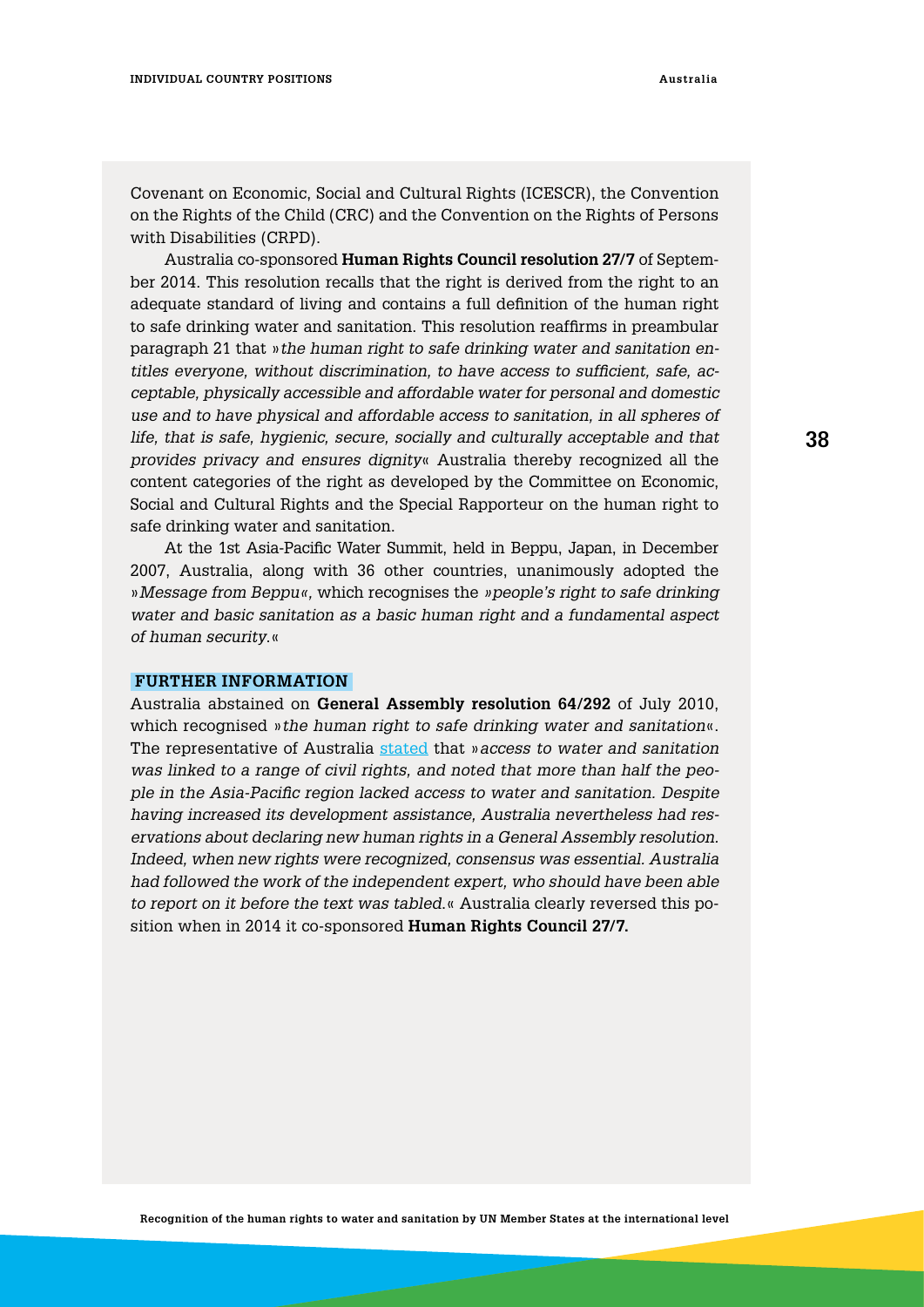# **Austria**

#### **Previous Recognition**

Austria has recognized the human right to safe drinking water and sanitation on several occasions.

Austria co-sponsored **Human Rights Council resolution 16/2** of March 2011 and **resolution 18/1** of September 2011, and was a member of the Human Right Council when it co-sponsored **resolution 21/2** of September 2012, **resolution 24/18** of September 2013, and Human Rights **Council resolution 27/7** of September 2014, all adopted without a vote.

Austria furthermore co-sponsored **General Assembly resolution 68/157** of December 2013, adopted without a vote.

All these resolutions affirm that the human right to safe drinking water and sanitation is derived from the right to an adequate standard of living. Austria thereby affirmed that the right to an adequate standard of living includes the human right to safe drinking water and sanitation. The right to an adequate standard of living is enshrined in human rights instruments such as the International Covenant on Economic, Social and Cultural Rights (ICESCR), the Convention on the Rights of the Child (CRC) and the Convention on the Rights of Persons with Disabilities (CRPD).

**Human Rights Council resolutions 24/18** of September 2013 and **27/7** of September 2014 furthermore contain a full definition of the human right to safe drinking water and sanitation. **Human Rights Council resolution 27/7** of September 2014 reaffirms in preambular paragraph 21 that »t*he human right to safe drinking water and sanitation entitles everyone, without discrimination, to have access to sufficient, safe, acceptable, physically accessible and affordable water for personal and domestic use and to have physical and affordable access to sanitation, in all spheres of life, that is safe, hygienic, secure, socially and culturally acceptable and that provides privacy and ensures dignity.*« Austria thereby recognized all the content categories of the right as developed by the Committee on Economic, Social and Cultural Rights and the Special Rapporteur on the human right to safe drinking water and sanitation.

#### **Further information**

Austria abstained on **General Assembly resolution 64/292** of July 2010, which recognised »*the human right to safe drinking water and sanitation*«. It recognised the right to safe drinking water and sanitation in March 2011 when it co-sponsored **Human Rights Council resolution 16/2.**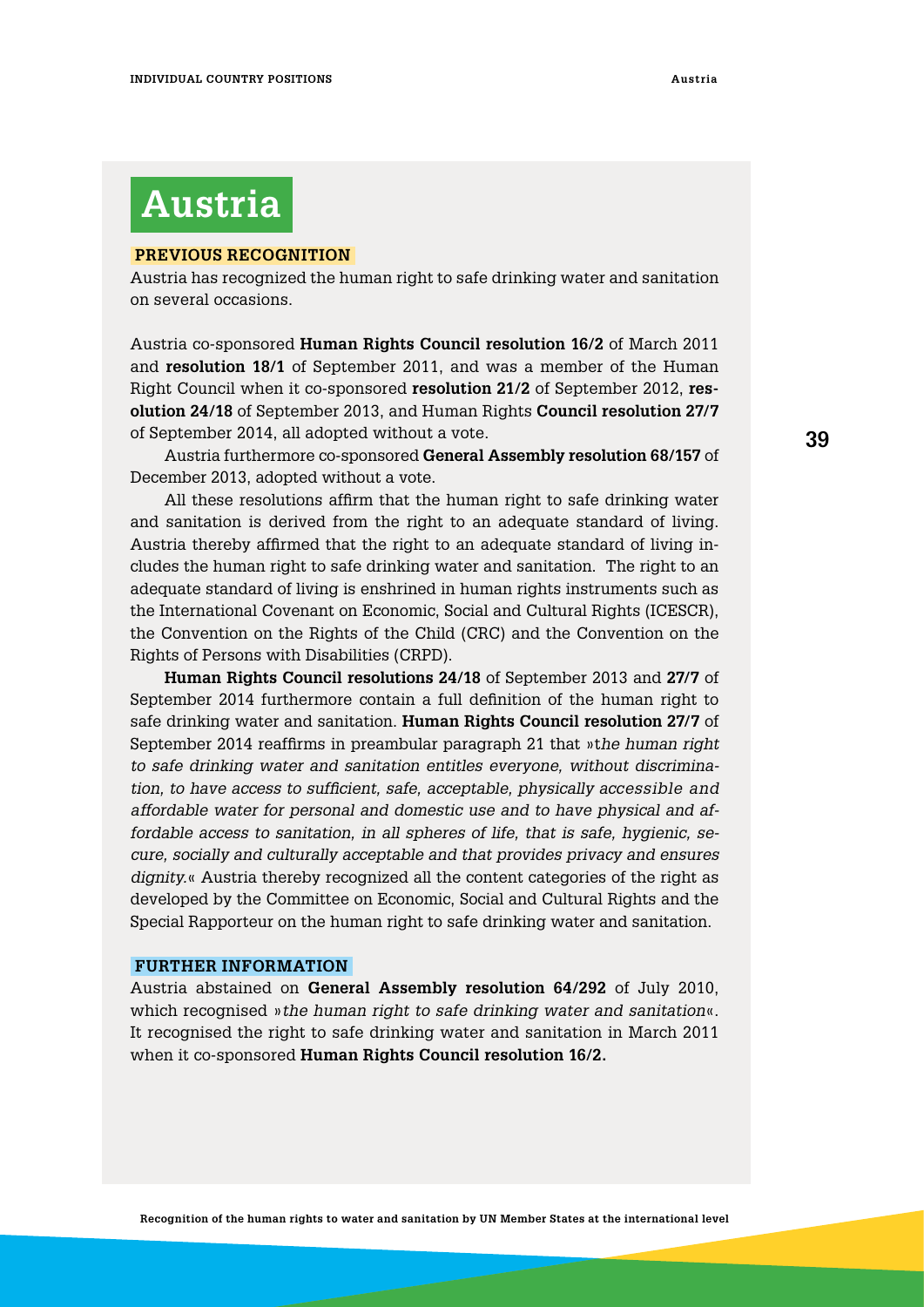# **Bahrain**

#### **Previous Recognition**

Bahrain has recognized the human right to safe drinking water and sanitation on several occasions.

Bahrain voted in favour of **General Assembly resolution 64/292** of July 2010 which »*Recognizes the right to safe and clean drinking water and sanitation as a human right that is essential for the full enjoyment of life and all human rights*.«

Bahrain was a member of the Human Rights Council when it adopted without a vote **resolution 15/9** of September 2010 and **resolution 16/2** of March 2011.

Bahrain is a member of the United Nations General Assembly, which adopted without a vote **General Assembly resolution 68/157** of December 2013.

Except General Assembly resolution 64/292, these resolutions affirm that the human right to safe drinking water and sanitation is derived from the right to an adequate standard of living. Bahrain thereby affirmed that the right to an adequate standard of living includes the human right to safe drinking water and sanitation. The right to an adequate standard of living is enshrined in human rights instruments such as the International Covenant on Economic, Social and Cultural Rights (ICESCR), the Convention on the Rights of the Child (CRC) and the Convention on the Rights of Persons with Disabilities (CRPD).

Bahrain is a member of the World Health Organization, whose decision-making body, the World Health Assembly, adopted by consensus in May 2011 **resolution 64/24** which »*urges Member States to ensure that national health strategies contribute to the realization of water- and sanitation-related Millennium Development Goals while coming in support to the progressive realization of the human right to water and sanitation that entitles everyone, without discrimination, to water and sanitation that is sufficient, safe, acceptable, physically accessible and affordable for personal and domestic uses*«.

# **Bangladesh**

#### **Previous Recognition**

Bangladesh has recognized the human right to safe drinking water and sanitation on several occasions.

Bangladesh voted in favour of **General Assembly resolution 64/292** of July 2010 which »*Recognizes the right to safe and clean drinking water and sani-*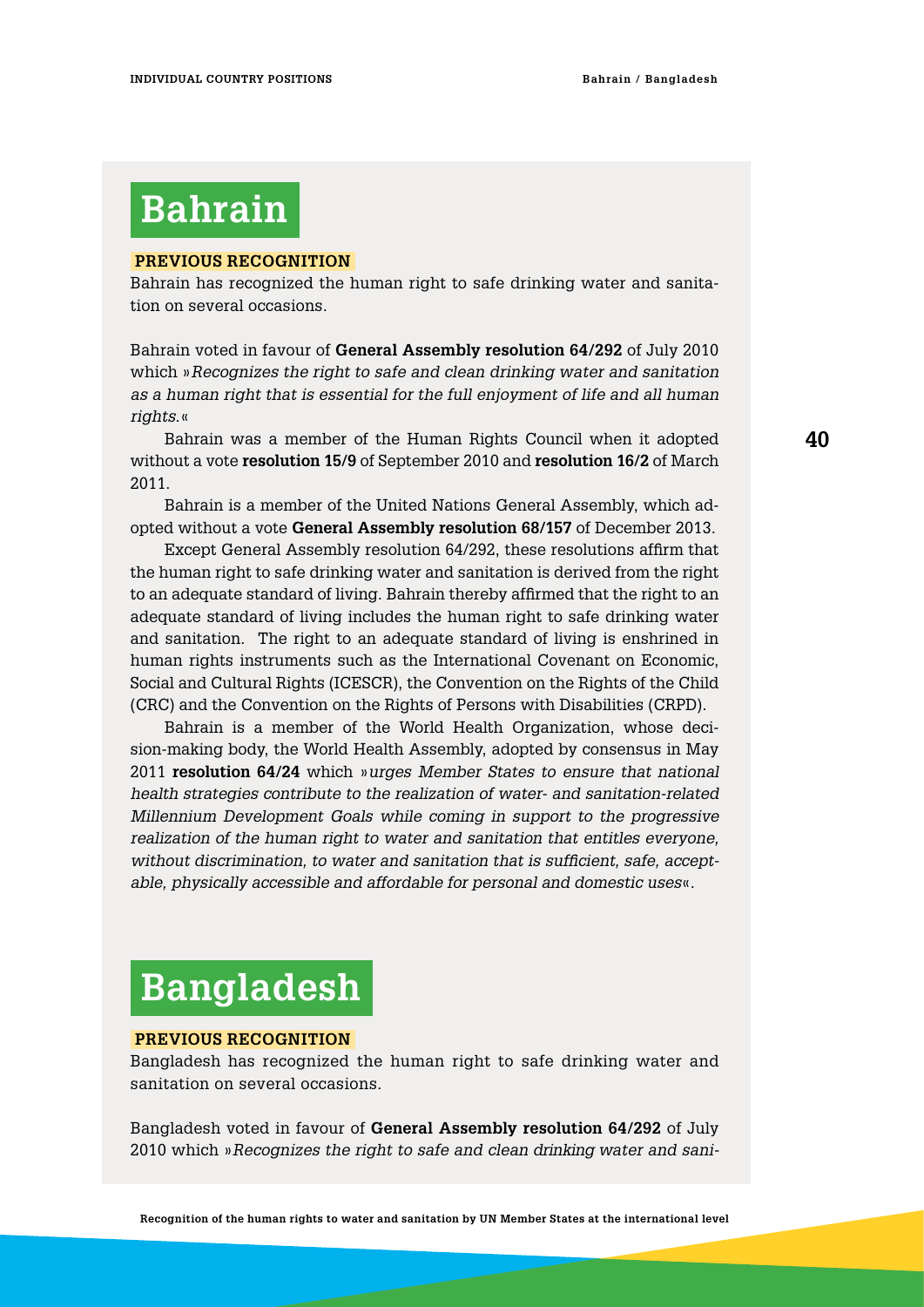tation as a human right that is essential for the full enjoyment of life and all *human rights.«*

Bangladesh was a member of the Human Rights Council when it adopted without a vote **resolution 15/9** of September 2010, **resolution 16/2** of March 2011, **resolution 18/1** of September 2011 and **resolution 21/2** of September 2012.

Bangladesh is a member of the United Nations General Assembly, which adopted without a vote **General Assembly resolution 68/157** of December 2013.

Except General Assembly resolution 64/292, these resolutions affirm that the human right to safe drinking water and sanitation is derived from the right to an adequate standard of living. Bangladesh thereby affirmed that the right to an adequate standard of living includes the human right to safe drinking water and sanitation. The right to an adequate standard of living is enshrined in human rights instruments such as the International Covenant on Economic, Social and Cultural Rights (ICESCR), the Convention on the Rights of the Child (CRC) and the Convention on the Rights of Persons with Disabilities (CRPD).

At the Third South Asian Conference on Sanitation (SACOSAN III), in November 2008 in Delhi, Bangladesh, along with seven other South Asian countries, unanimously adopted the Delhi Declaration, which recognises that »*access to sanitation and safe drinking water is a basic right, and according national priority to sanitation is imperative.*«

At the 5th World Water Forum in March 2009, Bangladesh signed, along with 25 other countries, a declaration stating, that »*We recognize that access to water and sanitation is a human right and we are committed to all necessary actions for the progressive implementation of this right*.«

Bangladesh is signatory to the Colombo Declaration, adopted by eight South Asian countries at the Fourth South Asian Conference on Sanitation (SACOSAN IV), 4-16 April 2011, stated that the Heads of States »*unanimously agree and commit: In light of the recent UN resolution recognising the right to sanitation, to work progressively to realise this in programmes and projects and eventually in legislation.*«

Bangladesh is a member of the World Health Organization, whose decision-making body, the World Health Assembly, adopted by consensus in May 2011 resolution 64/24 which »*urges Member States to ensure that national health strategies contribute to the realization of water- and sanitation-related Millennium Development Goals while coming in support to the progressive realization of the human right to water and sanitation that entitles everyone, without discrimination, to water and sanitation that is sufficient, safe, acceptable, physically accessible and affordable for personal and domestic uses*«.

Bangladesh is signatory to the Kathmandu Declaration, adopted at the fifth South Asian Conference on Sanitation (SACOSAN V), 22-24 October 2013, in which signatories declare to: »R*enew our joint commitment to the Human Right to Sanitation adopted by the United Nations and endorsed by SAARC*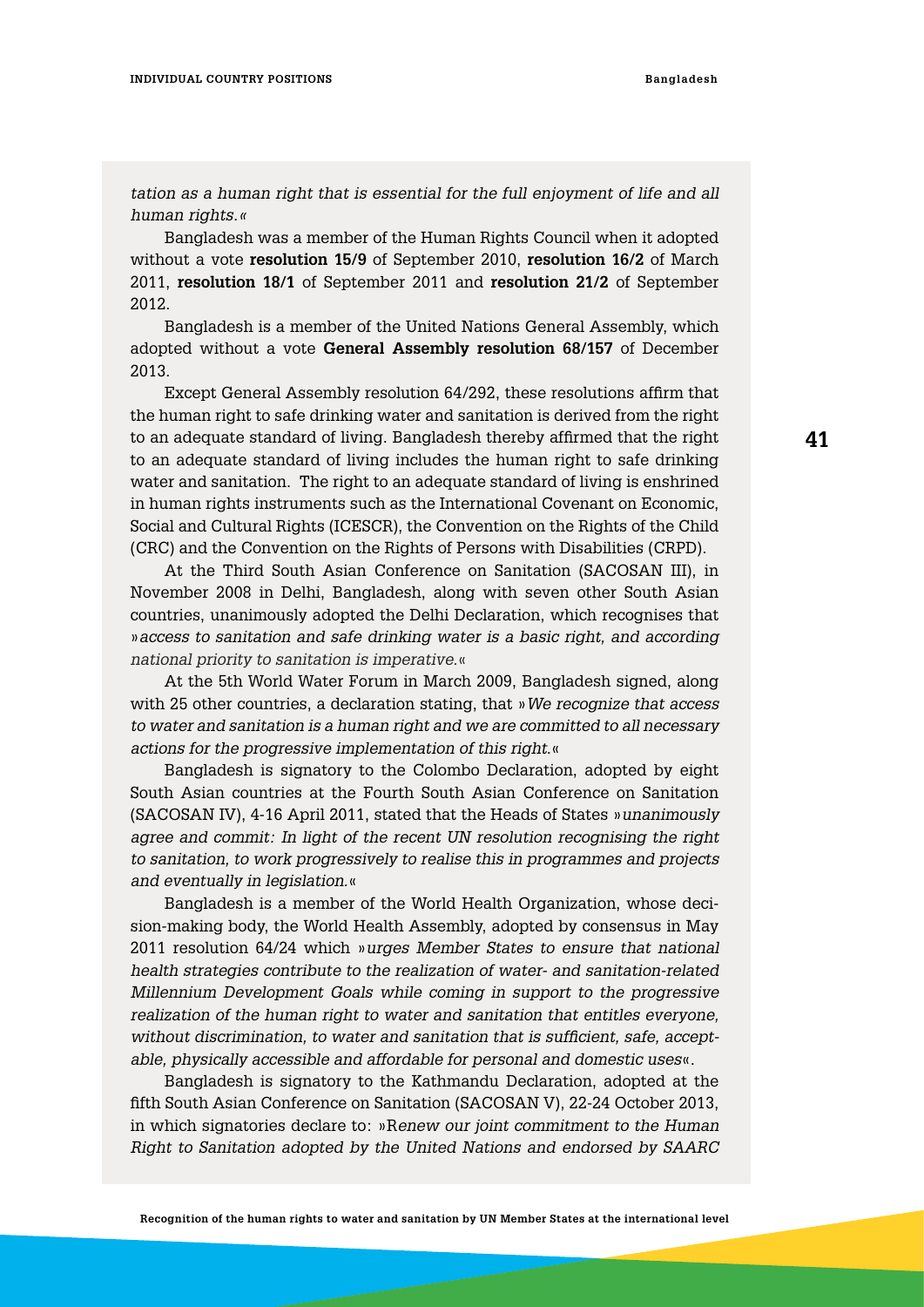*nations to work progressively to achieve an open defecation free and hygienic South Asia, through accessible, affordable, appropriate, acceptable and environmentally safe sanitation and hygiene services that all people can use and maintain with dignity, safety and comfort.*«

### **Belgium**

#### **Previous Recognition**

Belgium has recognized the human right to safe drinking water and sanitation on several occasions.

Belgium voted in favour of **General Assembly resolution 64/292** of July 2010 which »R*ecognizes the right to safe and clean drinking water and sanitation as a human right that is essential for the full enjoyment of life and all human rights.*«

Belgium co-sponsored **Human Rights Council resolution 15/9** of September 2010, **resolution 24/18** of September 2013, and **resolution 27/7** of September 2014, and was a member of the Human Rights Council when it co-sponsored **resolution 16/2** of March 2011, **resolution 18/1** of September 2011 and **resolution 21/2** of September 2012, all adopted without a vote. Belgium also co-sponsored **General Assembly resolution 68/157** of December 2013, adopted without a vote.

Except General Assembly resolution 64/292, these resolutions affirm that the human right to safe drinking water and sanitation is derived from the right to an adequate standard of living. Belgium thereby affirmed that the right to an adequate standard of living includes the human right to safe drinking water and sanitation. The right to an adequate standard of living is enshrined in human rights instruments such as the International Covenant on Economic, Social and Cultural Rights (ICESCR), the Convention on the Rights of the Child (CRC) and the Convention on the Rights of Persons with Disabilities (CRPD).

**Human Rights Council resolutions 24/18** of September 2013 and **27/7** of September 2014 furthermore contain a full definition of the human right to safe drinking water and sanitation. **Human Rights Council resolution 27/7** of September 2014 reaffirms in preambular paragraph 21 that »*the human right to safe drinking water and sanitation entitles everyone, without discrimination, to have access to sufficient, safe, acceptable, physically accessible and affordable water for personal and domestic use and to have physical and affordable access to sanitation, in all spheres of life, that is safe, hygienic, secure, socially and culturally acceptable and that provides privacy and ensures dignity*.« Belgium thereby recognized all the content categories of the right as developed by the Committee on Economic, Social and Cultural Rights and the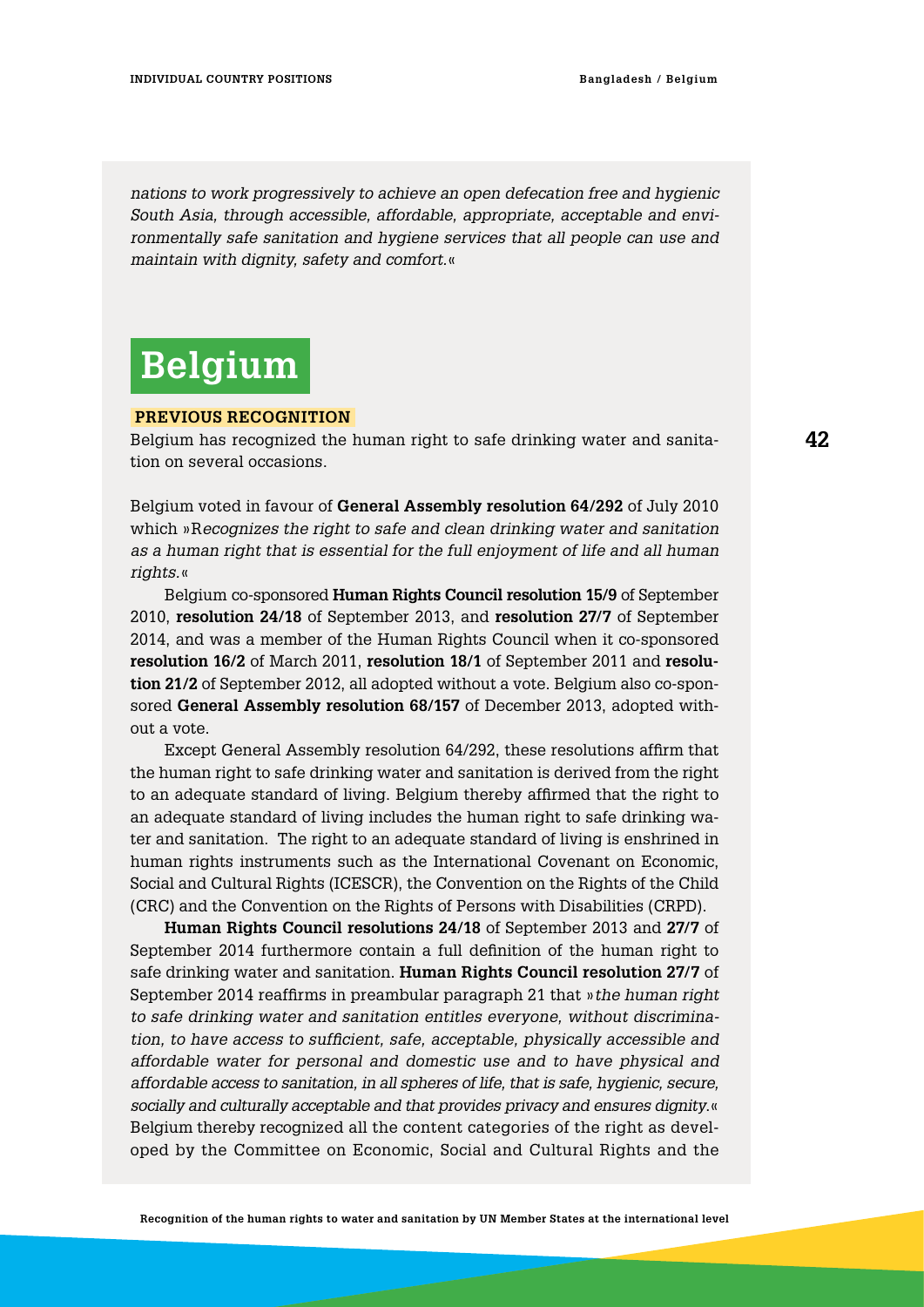Special Rapporteur on the human right to safe drinking water and sanitation.

### **Benin**

#### **Previous Recognition**

Benin has recognized the human right to safe drinking water and sanitation on several occasions.

Benin voted in favour of **General Assembly resolution 64/292** of July 2010 which »*Recognizes the right to safe and clean drinking water and sanitation as a human right that is essential for the full enjoyment of life and all human rights.*«

Benin was a member of the Human Rights Council when it co-sponsored **resolution 18/1** of September 2011, **resolution 21/2** of September 2012, **resolution 24/18** of September 2013 and **resolution 27/7** of September 2014, all adopted without a vote. Benin also co-sponsored **General Assembly resolution 68/157** of December 2013, adopted without a vote.

Except General Assembly resolution 64/292, these resolutions affirm that the human right to safe drinking water and sanitation is derived from the right to an adequate standard of living. Benin thereby affirmed that the right to an adequate standard of living includes the human right to safe drinking water and sanitation. The right to an adequate standard of living is enshrined in human rights instruments such as the International Covenant on Economic, Social and Cultural Rights (ICESCR), the Convention on the Rights of the Child (CRC) and the Convention on the Rights of Persons with Disabilities (CRPD).

**Human Rights Council resolutions 24/18** of September 2013 and **27/7** of September 2014 furthermore contain a full definition of the human right to safe drinking water and sanitation. **Human Rights Council resolution 27/7** of September 2014 reaffirms in preambular paragraph 21 that »*the human right to safe drinking water and sanitation entitles everyone, without discrimination, to have access to sufficient, safe, acceptable, physically accessible and affordable water for personal and domestic use and to have physical and affordable access to sanitation, in all spheres of life, that is safe, hygienic, secure, socially and culturally acceptable and that provides privacy and ensures dignity.*« Benin thereby recognized all the content categories of the right as developed by the Committee on Economic, Social and Cultural Rights and the Special Rapporteur on the human right to safe drinking water and sanitation.

At the 5th World Water Forum in 2009, Benin signed, along with 25 other countries, a declaration stating; »*We recognize that access to water and sanitation is a human right and we are committed to all necessary actions for the progressive implementation of this right.*«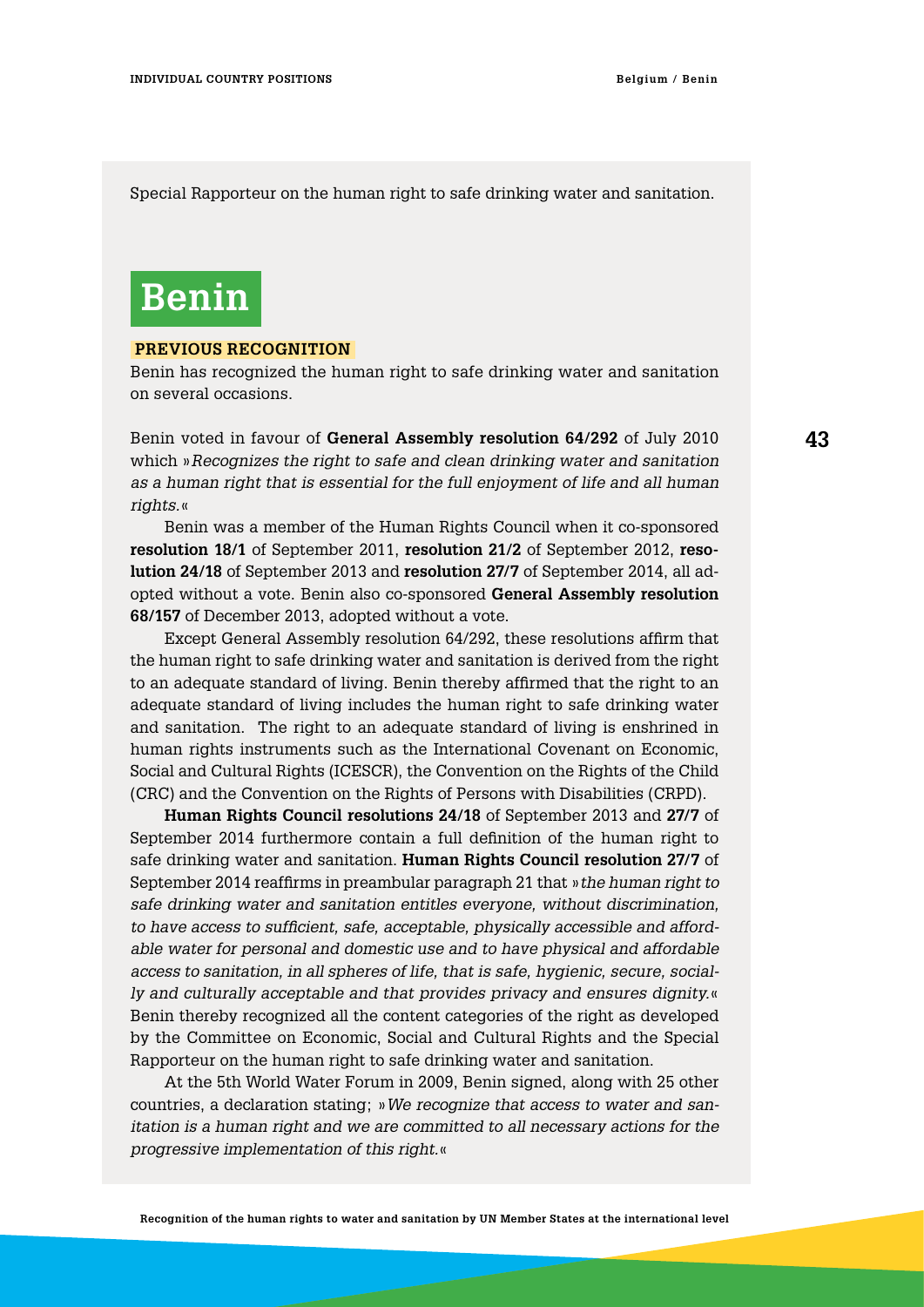In the Abuja Declaration adopted at the First Africa-South America Summit (ASA) in Abuja, Nigeria, in November 2006, Benin, along with 64 other African and South American States committed to »*promote the right of our citizens to have access to clean and safe water and sanitation within our respective jurisdictions.*«

# **Brazil**

#### **Previous Recognition**

Brazil has recognized the human right to safe drinking water and sanitation on several occasions.

Brazil voted in favour of **General Assembly resolution 64/292** of July 2010 which »*Recognizes the right to safe and clean drinking water and sanitation as a human right that is essential for the full enjoyment of life and all human rights*.«

Brazil was a member of the Human Rights Council when it adopted without a vote **resolution 15/9** of September 2010, **resolution 16/2** of March 2011, **resolution 24/18** of September 2013 and **resolution 27/7** of September 2014. During its membership it co-sponsored **resolution 16/2** of March 2011 and **resolution 27/7** of September 2014.

Brazil is a member of the United Nations General Assembly, which adopted without a vote **General Assembly resolution 68/157** of December 2013.

Except General Assembly resolution 64/292, these resolutions affirm that the human right to safe drinking water and sanitation is derived from the right to an adequate standard of living. Brazil thereby affirmed that the right to an adequate standard of living includes the human right to safe drinking water and sanitation. The right to an adequate standard of living is enshrined in human rights instruments such as the International Covenant on Economic, Social and Cultural Rights (ICESCR), the Convention on the Rights of the Child (CRC) and the Convention on the Rights of Persons with Disabilities (CRPD).

**Human Rights Council resolution 27/7** of September 2014 furthermore contains a full definition of the human right to safe drinking water and sanitation. **Human Rights Council resolution 27/7** of September 2014 reaffirms in preambular paragraph 21 that »*the human right to safe drinking water and sanitation entitles everyone, without discrimination, to have access to sufficient, safe, acceptable, physically accessible and affordable water for personal and domestic use and to have physical and affordable access to sanitation, in all spheres of life, that is safe, hygienic, secure, socially and culturally acceptable and that provides privacy and ensures dignity.*« Brazil thereby recognized all the content categories of the right as developed by the Committee on Eco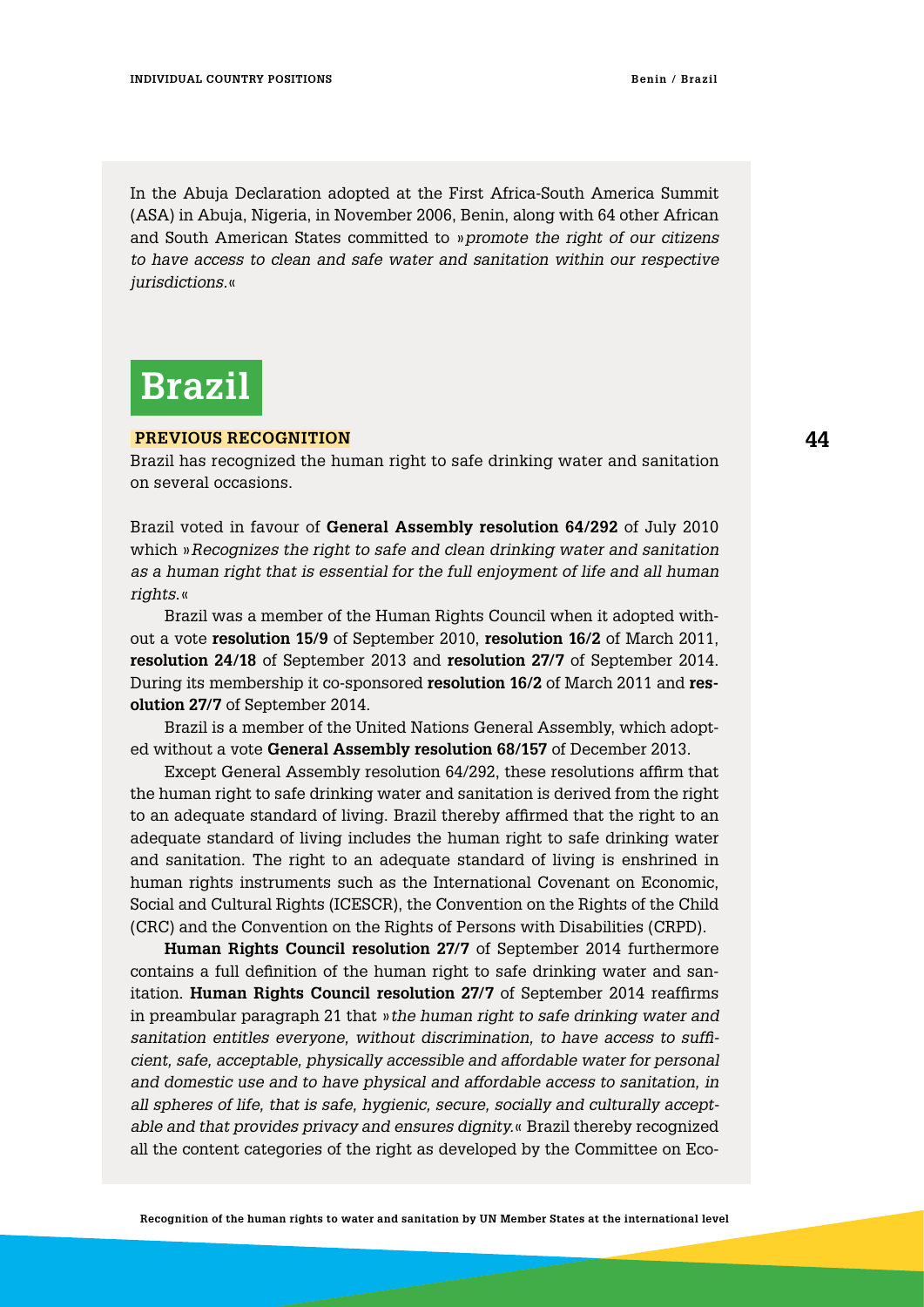nomic, Social and Cultural Rights and the Special Rapporteur on the human right to safe drinking water and sanitation.

In the Abuja Declaration adopted at the First Africa-South America Summit (ASA) in Abuja, Nigeria, in November 2006, Brazil, along with 64 other African and South American States committed to »*promote the right of our citizens to have access to clean and safe water and sanitation within our respective jurisdictions.*«

Brazil was present at the third Latin American and Caribbean Sanitation Conference (LatinoSan) of June 2013, where it signed the Panama Declaration and agreed to inter alia, »*Reiterate the political will and commitment to achieve the universal realisation of the human right to water and of integral sanitation services by governments of Latin America and the Caribbean for the development of our peoples, prioritizing rural areas and vulnerable populations. To this end, we will promote public development policies with a focus on the right to sanitation, comprehensively and on the basis of social equity*.« [Unofficial translation $]^{23}$ 

### **Burkina Faso**

#### **Previous Recognition**

Burkina Faso has recognized the human right to safe drinking water and sanitation on several occasions.

Burkina Faso voted in favour of **General Assembly resolution 64/292** of July 2010 which »*Recognizes the right to safe and clean drinking water and sanitation as a human right that is essential for the full enjoyment of life and all human rights*.«

Burkina Faso was a member of the Human Rights Council when it adopted **resolution 15/9** of September 2010 and **resolution 24/18** of September 2013 and when it co-sponsored **resolution 21/2** of September 2012 and **resolution 27/7** of September 2014 that were all adopted without a vote.

As a member of the United Nations General Assembly, Burkina Faso co-sponsored **UN General Assembly resolution 68/157** of December 2013, which was adopted without a vote.

Except General Assembly resolution 64/292, these resolutions affirm that the human right to safe drinking water and sanitation is derived from the right to an adequate standard of living. Burkina Faso thereby affirmed that the right to an adequate standard of living includes the human right to safe drinking

**Recognition of the human rights to water and sanitation by UN Member States at the international level**

**<sup>23</sup>** Original text: *Acordamos …. Reiterar la voluntad y compromiso político para alcanzar la universalización del derecho humano al agua y de los servicios de saneamiento integral de los gobiernos de America Latina y el Caribe en favor del desarrollo de nuestros pueblos, priorizando el ámbito rural y las poblaciones vulnerables. Para ello promoveremos políticas públicas de desarrollo con un enfoque de derecho al saneamiento, con integralidad y equidad social*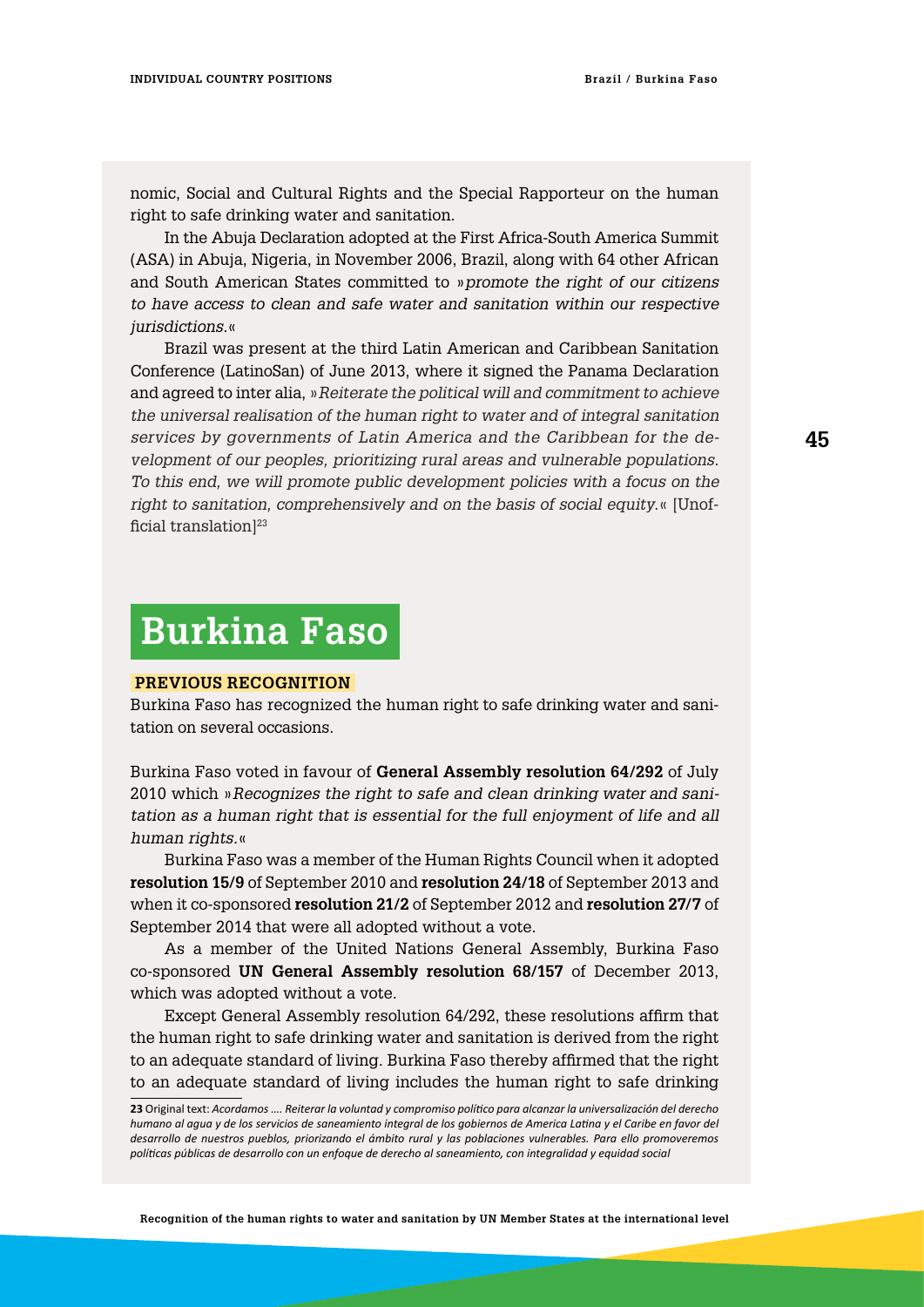water and sanitation. The right to an adequate standard of living is enshrined in human rights instruments such as the International Covenant on Economic, Social and Cultural Rights (ICESCR), the Convention on the Rights of the Child (CRC) and the Convention on the Rights of Persons with Disabilities (CRPD).

**Human Rights Council resolutions 24/18** of September 2013 and **27/7** of September 2014 furthermore contain a full definition of the human right to safe drinking water and sanitation. **Human Rights Council resolution 27/7** of September 2014 reaffirms in preambular paragraph 21 that »*the human right to safe drinking water and sanitation entitles everyone, without discrimination, to have access to sufficient, safe, acceptable, physically accessible and affordable water for personal and domestic use and to have physical and affordable access to sanitation, in all spheres of life, that is safe, hygienic, secure, socially and culturally acceptable and that provides privacy and ensures dignity*.« Burkina Faso thereby recognized all the content categories of the right as developed by the Committee on Economic, Social and Cultural Rights and the Special Rapporteur on the human right to safe drinking water and sanitation.

In the Abuja Declaration adopted at the First Africa-South America Summit (ASA) in Abuja, Nigeria, in November 2006, Burkina Faso, along with 64 other African and South American States committed to »*promote the right of our citizens to have access to clean and safe water and sanitation within our respective jurisdictions.*«

# **Canada**

#### **Previous Recognition**

Canada has recognized the human right to safe drinking water and sanitation on several occasions.

Canada is a member of the United Nations General Assembly, which adopted without a vote **General Assembly resolution 68/157** of December 2013 that affirms that the human right to safe drinking water and sanitation is derived from the right to an adequate standard of living. Canada thereby affirmed that the right to an adequate standard of living includes the human right to safe drinking water and sanitation. The right to an adequate standard of living is enshrined in human rights instruments such as the International Covenant on Economic, Social and Cultural Rights (ICESCR), the Convention on the Rights of the Child (CRC) and the Convention on the Rights of Persons with Disabilities (CRPD).

Canada is a member of the World Health Organization, whose decision-making body, the World Health Assembly, adopted by consensus in May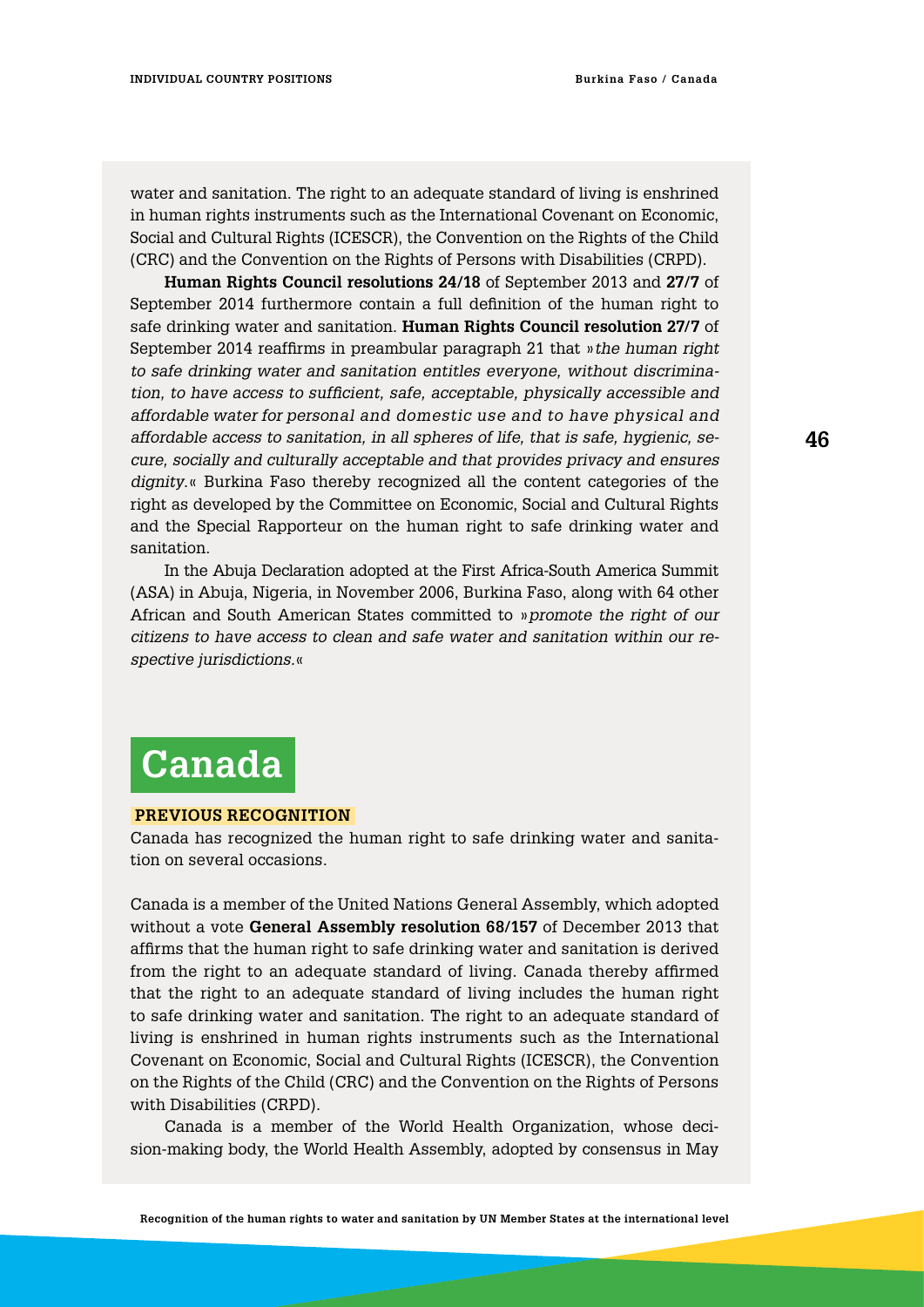2011 **resolution 64/24** which »*urges Member States to ensure that national health strategies contribute to the realization of water- and sanitation-related Millennium Development Goals while coming in support to the progressive realization of the human right to water and sanitation that entitles everyone, without discrimination, to water and sanitation that is sufficient, safe, acceptable, physically accessible and affordable for personal and domestic uses*«.

#### **Further Information:**

Canada abstained on General Assembly **resolution 64/292** of July 2010 which recognised »*the human right to safe drinking water and sanitation*«. Canada significantly changed position and recognised »*the right to safe drinking water and basic sanitation*«. During the Rio+20 United Nations Conference on Sustainable Development 2012, Canada in a [letter](http://www.un.org/ga/search/view_doc.asp?symbol=A/CONF.216/12) to the Secretary-General of the Conference, recognized the right to water and sanitation as a human right in the outcome document »The Future We Want« (See Section 1.2 above).

### **Cameroon**

#### **Previous Recognition**

Cameroon has recognized the human right to safe drinking water and sanitation on several occasions.

Cameroon co-sponsored **Human Rights Council resolution 15/9** of September 2010 and - as a member of the African Group – co-sponsored **resolution 24/18** of September 2013. Cameroon was a member of the Human Rights Council when it adopted **resolution 21/2** of September 2012.

Cameroon is a member of the United Nations General Assembly, which adopted without a vote **General Assembly resolution 68/157** of December 2013.

All these resolutions affirm that the human right to safe drinking water and sanitation is derived from the right to an adequate standard of living. Cameroon thereby affirmed that the right to an adequate standard of living includes the human right to safe drinking water and sanitation. The right to an adequate standard of living is enshrined in human rights instruments such as the International Covenant on Economic, Social and Cultural Rights (ICESCR), the Convention on the Rights of the Child (CRC) and the Convention on the Rights of Persons with Disabilities (CRPD).

**Human Rights Council resolution 24/18** furthermore contains a full definition of the human right to safe drinking water and sanitation. Preambular paragraph 15 of **Human Rights Council resolution 24/18** of September 2013 states: »*the human right to safe drinking water and sanitation entitles everyone, without discrimination, to have access to sufficient, safe, acceptable,*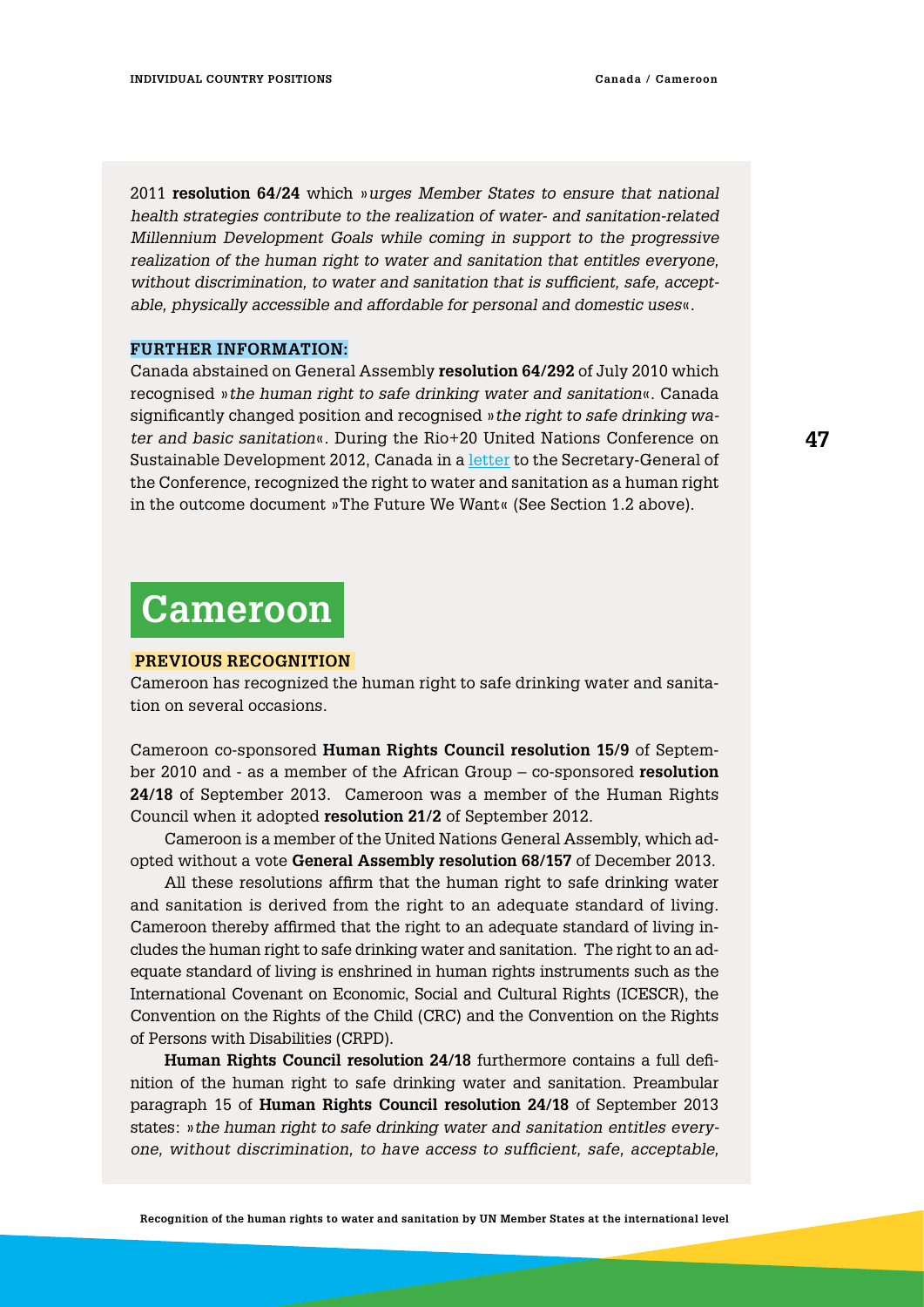*physically accessible and affordable water for personal and domestic use and to have physical and affordable access to sanitation, in all spheres of life, that is safe, hygienic, secure, and acceptable and that provides privacy and ensures dignity*«. Cameroon, as part of a co-sponsorship by the African Group, thereby recognized all the content categories of the right as developed by the Committee on Economic, Social and Cultural Rights and the Special Rapporteur on the human right to safe drinking water and sanitation.

At the 5th World Water Forum in 2009, Cameroon signed, along with 25 other countries, a declaration stating that »*We recognize that access to water and sanitation is a human right and we are committed to all necessary actions for the progressive implementation of this right*.« In the Abuja Declaration adopted at the First Africa-South America Summit (ASA) in Abuja, Nigeria, in November 2006, Cameroon, along with 64 other African and South American States committed to *»promote the right of our citizens to have access to clean and safe water and sanitation within our respective jurisdictions.*«

#### **Further information**

Cameroon was absent during the voting procedure for the **General Assembly resolution 64/292** of July 2010.

### **Chile**

#### **Previous Recognition**

Chile has recognized the human right to safe drinking water and sanitation on several occasions.

Chile voted in favour of **General Assembly resolution 64/292** of July 2010 which »*Recognizes the right to safe and clean drinking water and sanitation as a human right that is essential for the full enjoyment of life and all human rights*.«

Chile co-sponsored **Human Rights Council resolution 15/9** of September 2010 and was a member of the Human Rights Council when it co-sponsored **resolution 16/2** of March 2011, **resolution 18/1** of September 2011, **resolution 21/2** of September 2012, **resolution 24/18** of September 2013 and **resolution 27/7** of September 2014, all adopted without a vote.

Chile is a member of the United Nations General Assembly, which adopted without a vote **General Assembly resolution 68/157** of December 2013.

Except General Assembly resolution 64/292, these resolutions affirm that the human right to safe drinking water and sanitation is derived from the right to an adequate standard of living. Chile thereby affirmed that the right to an adequate standard of living includes the human right to safe drinking water

**48**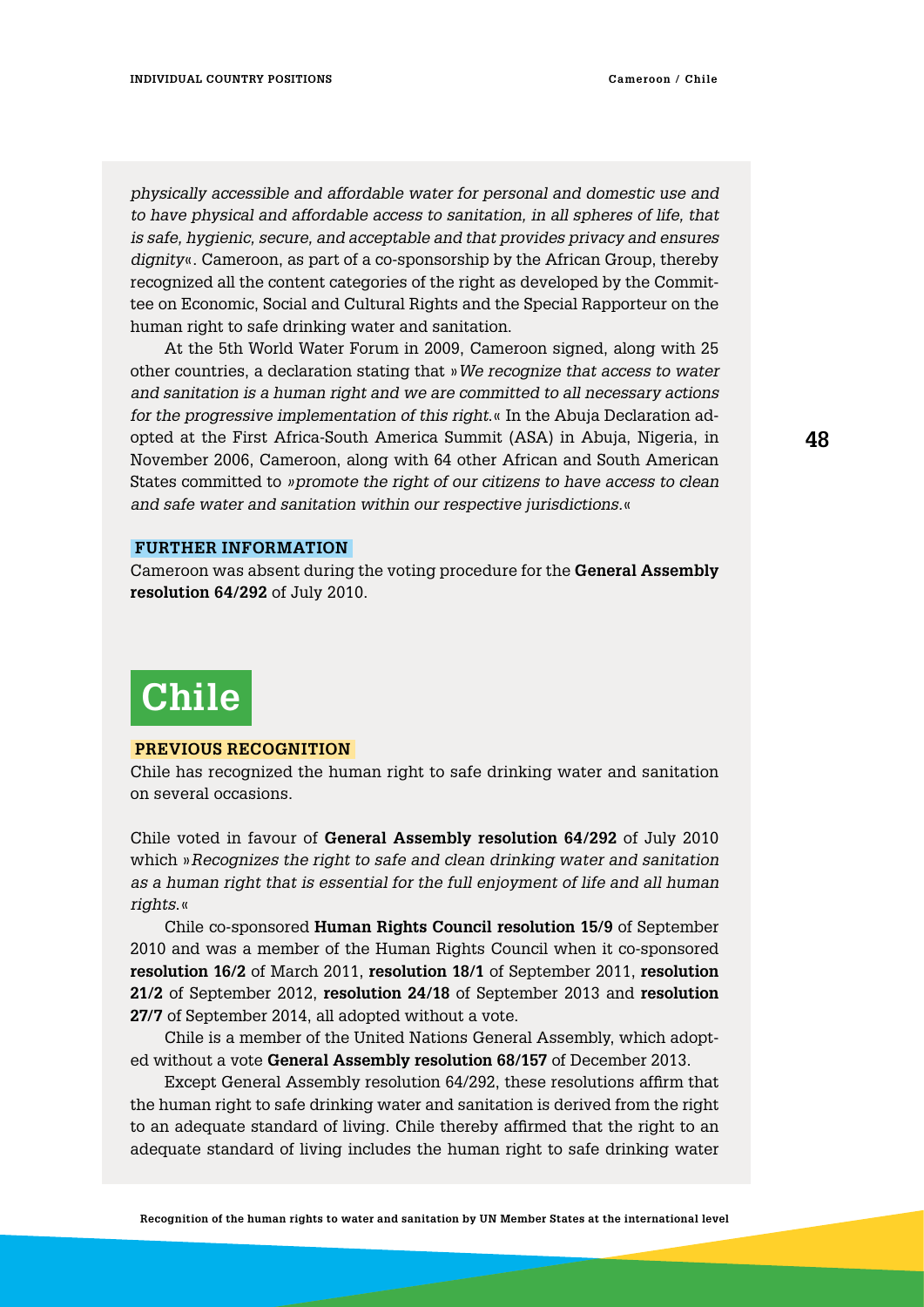and sanitation. The right to an adequate standard of living is enshrined in human rights instruments such as the International Covenant on Economic, Social and Cultural Rights (ICESCR), the Convention on the Rights of the Child (CRC) and the Convention on the Rights of Persons with Disabilities (CRPD).

**Human Rights Council resolutions 24/18** of September 2013 and **27/7** of September 2014 furthermore contain a full definition of the human right to safe drinking water and sanitation. **Human Rights Council resolution 27/7** of September 2014 reaffirms in preambular paragraph 21 that »*the human right to safe drinking water and sanitation entitles everyone, without discrimination, to have access to sufficient, safe, acceptable, physically accessible and affordable water for personal and domestic use and to have physical and affordable access to sanitation, in all spheres of life, that is safe, hygienic, secure, socially and culturally acceptable and that provides privacy and ensures dignity*.« Chile thereby recognized all the content categories of the right as developed by the Committee on Economic, Social and Cultural Rights and the Special Rapporteur on the human right to safe drinking water and sanitation.

At the 5th World Water Forum in March 2009, Chile signed, along with 25 other countries, a declaration stating that »*We recognize that access to water and sanitation is a human right and we are committed to all necessary actions for the progressive implementation of this right.*«

In the Abuja Declaration adopted at the First Africa-South America Summit (ASA) in Abuja, Nigeria, in November 2006, Chile, along with 64 other African and South American States committed to »*promote the right of our citizens*  to have access to clean and safe water and sanitation within our respective *jurisdictions.*«

# **China**

#### **Previous Recognition**

China has recognized the human right to safe drinking water and sanitation on several occasions.

China voted in favour of **General Assembly resolution 64/292** of July 2010 which »*Recognizes the right to safe and clean drinking water and sanitation as a human right that is essential for the full enjoyment of life and all human rights*.«

China was a member of the Human Rights Council when it adopted without a vote **resolution 15/9** of September 2010, **resolution 21/2** of September 2012 and **resolution 27/7** of September 2014.

China is a member of the United Nations General Assembly, which adopted without a vote **General Assembly resolution 68/157** of December 2013.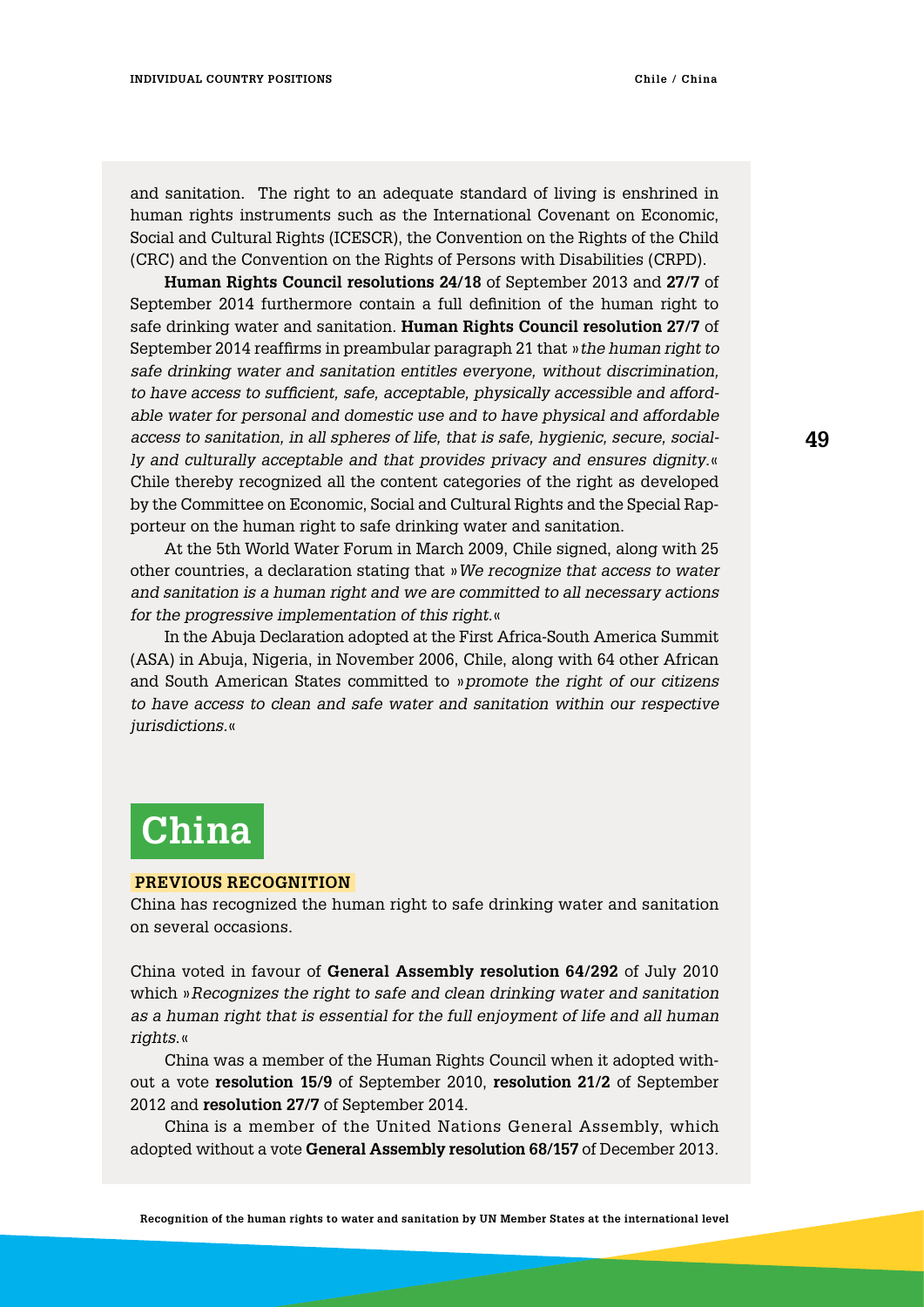Except General Assembly resolution 64/292, these resolutions affirm that the human right to safe drinking water and sanitation is derived from the right to an adequate standard of living. China thereby affirmed that the right to an adequate standard of living includes the human right to safe drinking water and sanitation. The right to an adequate standard of living is enshrined in human rights instruments such as the International Covenant on Economic, Social and Cultural Rights (ICESCR), the Convention on the Rights of the Child (CRC) and the Convention on the Rights of Persons with Disabilities (CRPD).

**Human Rights Council resolution 27/7** of September 2014 furthermore contains a full definition of the human right to safe drinking water and sanitation. **Human Rights Council resolution 27/7** of September 2014 reaffirms in preambular paragraph 21 that »*the human right to safe drinking water and sanitation entitles everyone, without discrimination, to have access to sufficient, safe, acceptable, physically accessible and affordable water for personal and domestic use and to have physical and affordable access to sanitation, in all spheres of life, that is safe, hygienic, secure, socially and culturally acceptable and that provides privacy and ensures dignity*.« China thereby recognized all the content categories of the right as developed by the Committee on Economic, Social and Cultural Rights and the Special Rapporteur on the human right to safe drinking water and sanitation.

Furthermore, at the 1st Asia-Pacific Water Summit, held in Beppu, Japan, in December 2007, China, along with 36 other countries, unanimously adopted the »**Message from Beppu**«, which recognises the »*people's right to safe drinking water and basic sanitation as a basic human right and a fundamental aspect of human security.*«

### **Costa Rica**

#### **Previous Recognition**

Costa Rica has recognized the human right to safe drinking water and sanitation on several occasions.

Costa Rica voted in favour of **General Assembly resolution 64/292** of July 2010 which »*Recognizes the right to safe and clean drinking water and sanitation as a human right that is essential for the full enjoyment of life and all human rights.*«

Costa Rica co-sponsored **Human Rights Council resolution 15/9** of September 2010 and **resolution 16/2** of March 2011 and was a member of the Human Rights Council when it co-sponsored **resolution 18/1** of September 2011, **resolution 21/2** of September 2012, **resolution 24/18** of September 2013 and **resolution 27/7** of September 2014, all adopted without a vote.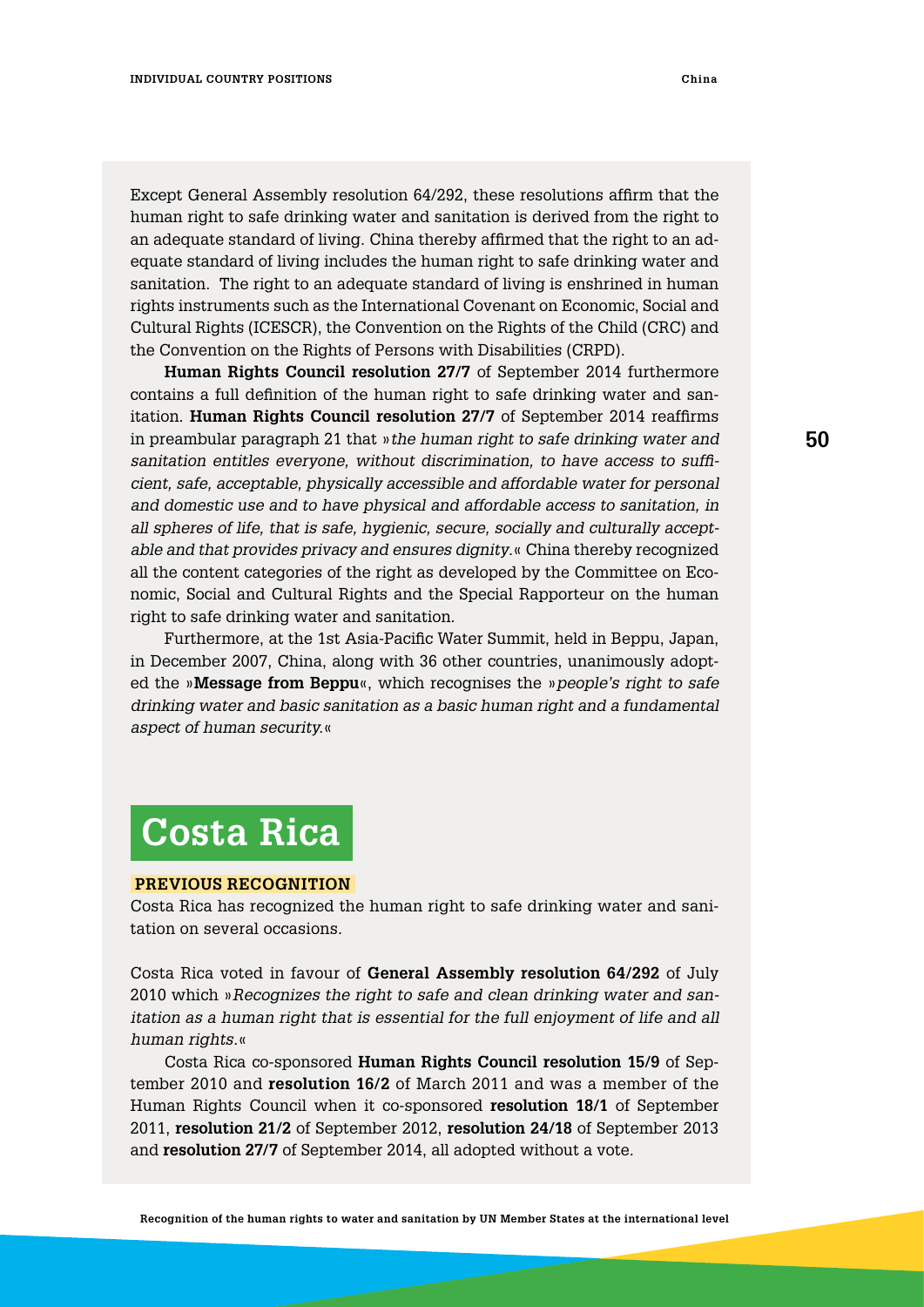Costa Rica is a member of the United Nations General Assembly, which adopted without a vote **General Assembly resolution 68/157** of December 2013.

Except General Assembly resolution 64/292, these resolutions affirm that the human right to safe drinking water and sanitation is derived from the right to an adequate standard of living. Costa Rica thereby affirmed that the right to an adequate standard of living includes the human right to safe drinking water and sanitation. The right to an adequate standard of living is enshrined in human rights instruments such as the International Covenant on Economic, Social and Cultural Rights (ICESCR), the Convention on the Rights of the Child (CRC) and the Convention on the Rights of Persons with Disabilities (CRPD).

**Human Rights Council resolutions 24/18** of September 2013 and **27/7** of September 2014 furthermore contain a full definition of the human right to safe drinking water and sanitation. **Human Rights Council resolution 27/7** of September 2014 reaffirms in preambular paragraph 21 that »*the human right to safe drinking water and sanitation entitles everyone, without discrimination, to have access to sufficient, safe, acceptable, physically accessible and affordable water for personal and domestic use and to have physical and affordable access to sanitation, in all spheres of life, that is safe, hygienic, secure, socially and culturally acceptable and that provides privacy and ensures dignity.*« Costa Rica thereby recognized all the content categories of the right as developed by the Committee on Economic, Social and Cultural Rights and the Special Rapporteur on the human right to safe drinking water and sanitation.

Costa Rica was present at the third Latin American and Caribbean Sanitation Conference (LatinoSan) of June 2013, where it signed the Panama Declaration and agreed to inter alia, »*Reiterate the political will and commitment to achieve the universal realisation of the human right to water and of integral sanitation services by governments of Latin America and the Caribbean for the development of our peoples, prioritizing rural areas and vulnerable populations. To this end, we will promote public development policies with a focus on the right to sanitation, comprehensively and on the basis of social equity.*« [Unofficial translation] <sup>24</sup>

#### **Further information**

Costa Rica firmly supported the inclusion of the content categories/definition paragraph in **General Assembly resolution 68/157** of December 2013 and withdrew its co-sponsorship after the deletion of the paragraph (upon pressure by the USA). For further information, see the [Amnesty International](http://www.right2water.eu/sites/water/files/AmnestyInt.PRhumanrighttowater.pdf) [press release](http://www.right2water.eu/sites/water/files/AmnestyInt.PRhumanrighttowater.pdf).

**<sup>24</sup>** Original text: *Acordamos …. Reiterar la voluntad y compromiso político para alcanzar la universalización del derecho humano al agua y de los servicios de saneamiento integral de los gobiernos de America Latina y el Caribe en favor del desarrollo de nuestros pueblos, priorizando el ámbito rural y las poblaciones vulnerables. Para ello promoveremos políticas públicas de desarrollo con un enfoque de derecho al saneamiento, con integralidad y equidad social*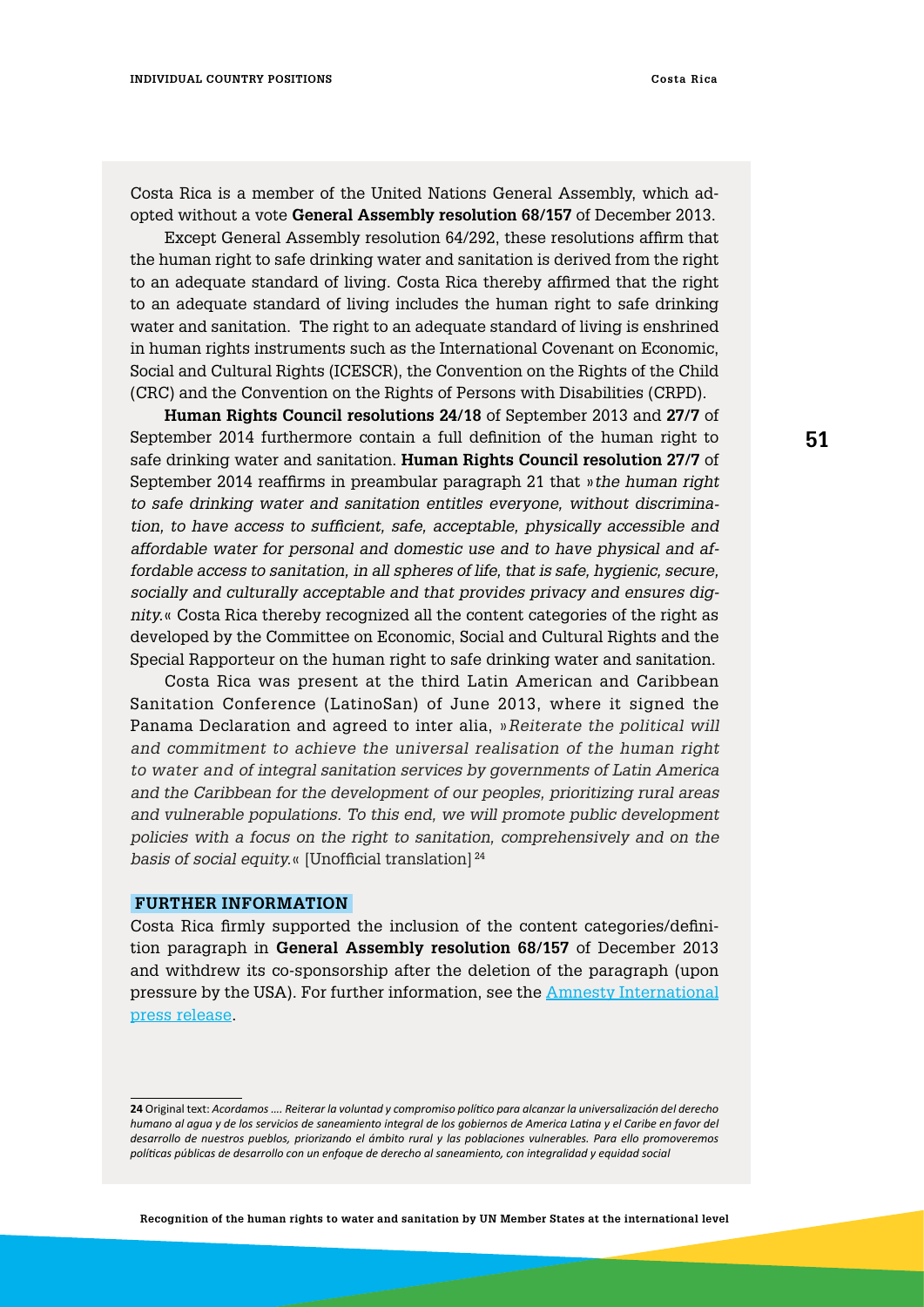# **Côte d'Ivoire**

#### **Previous Recognition**

Côte d'Ivoire has recognized the human right to safe drinking water and sanitation on several occasions.

Côte d'Ivoire voted in favour of **General Assembly resolution 64/292** of July 2010 which »*Recognizes the right to safe and clean drinking water and sanitation as a human right that is essential for the full enjoyment of life and all human rights.*«

Côte d'Ivoire co-sponsored **Human Rights Council resolution 18/1** of September 2011 and was a member of the Human Right Council when it co-sponsored – as a member of the African Group - **resolution 24/18** of September 2013. Côte d'Ivoire was a member of the Human Rights Council when it adopted **resolution 27/7** of September 2014, adopted without a vote.

Côte d'Ivoire is a member of the United Nations General Assembly, which adopted without a vote **General Assembly resolution 68/157** of December 2013.

Except General Assembly resolution 64/292, these resolutions affirm that the human right to safe drinking water and sanitation is derived from the right to an adequate standard of living. Côte d'Ivoire thereby affirmed that the right to an adequate standard of living includes the human right to safe drinking water and sanitation. The right to an adequate standard of living is enshrined in human rights instruments such as the International Covenant on Economic, Social and Cultural Rights (ICESCR), the Convention on the Rights of the Child (CRC) and the Convention on the Rights of Persons with Disabilities (CRPD).

**Human Rights Council resolutions 24/18** of September 2013 and **27/7** of September 2014 furthermore contain a full definition of the human right to safe drinking water and sanitation. **Human Rights Council resolution 27/7** of September 2014 reaffirms in preambular paragraph 21 that »*the human right to safe drinking water and sanitation entitles everyone, without discrimination, to have access to sufficient, safe, acceptable, physically accessible and affordable water for personal and domestic use and to have physical and affordable access to sanitation, in all spheres of life, that is safe, hygienic, secure, socially and culturally acceptable and that provides privacy and ensures dignity.*« Côte d'Ivoire thereby recognized all the content categories of the right as developed by the Committee on Economic, Social and Cultural Rights and the Special Rapporteur on the human right to safe drinking water and sanitation.

In the Abuja Declaration adopted at the First Africa-South America Summit (ASA) in Abuja, Nigeria, in November 2006, Côte d'Ivoire, along with 64 other African and South American States committed to »*promote the right of our citizens to have access to clean and safe water and sanitation within our respective jurisdictions.*«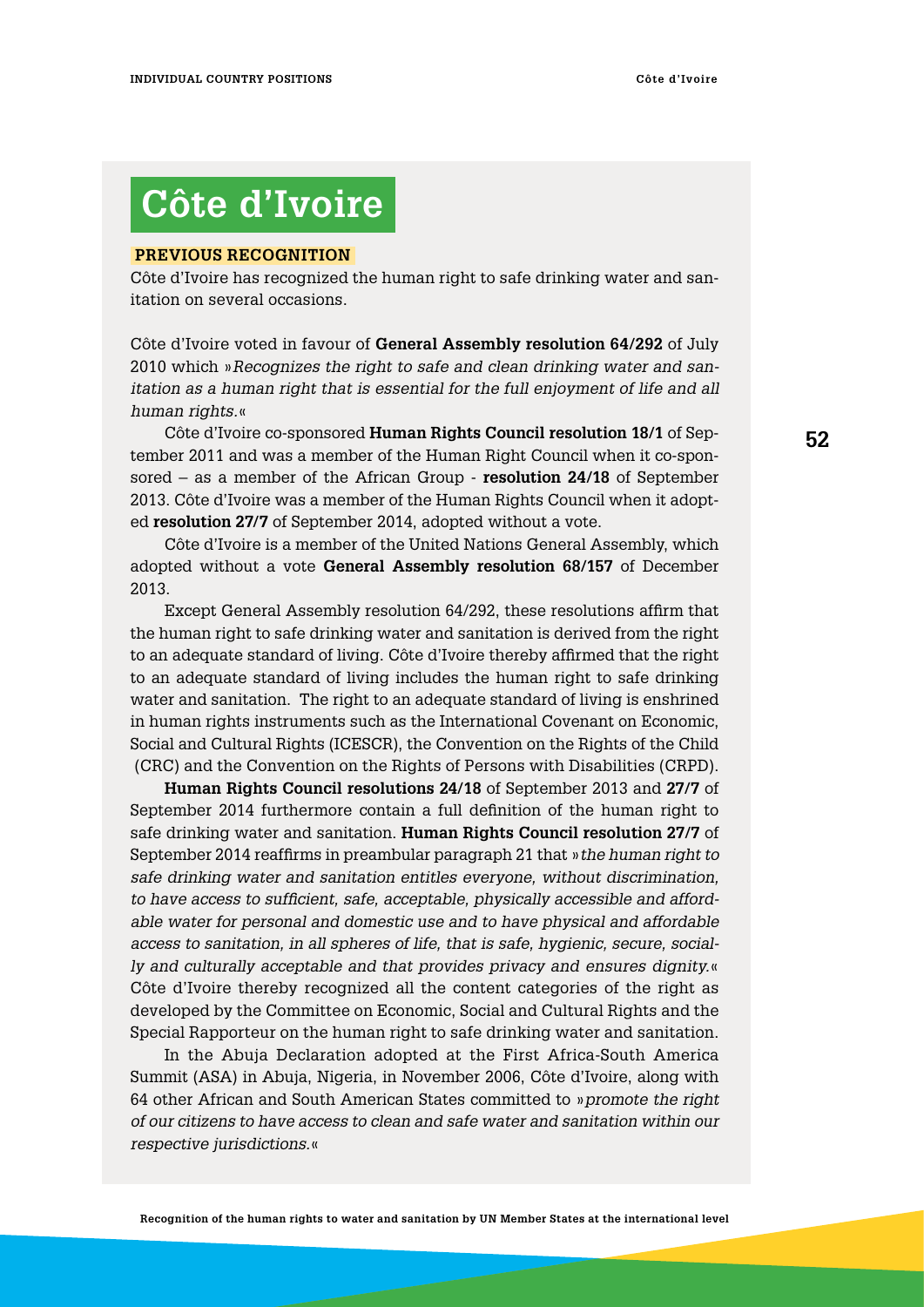### **Croatia**

#### **Previous Recognition**

Croatia has recognized the human right to safe drinking water and sanitation on several occasions.

Croatia co-sponsored **Human Rights Council resolution 15/9** of September 2010, **resolution 16/2** of March 2011, **resolution 18/1** of September 2011, **resolution 21/2** of September 2012, **resolution 24/18** of September 2013 and **resolution 27/7** of September 2014, all adopted without a vote. Croatia was a member of the Human Rights Council when it adopted without a vote **resolution 16/2** of March 2011. Croatia also co-sponsored **General Assembly resolution 68/157** of December 2013, adopted without a vote.

All these resolutions affirm that the human right to safe drinking water and sanitation is derived from the right to an adequate standard of living. Croatia thereby affirmed that the right to an adequate standard of living includes the human right to safe drinking water and sanitation. The right to an adequate standard of living is enshrined in human rights instruments such as the International Covenant on Economic, Social and Cultural Rights (ICESCR), the Convention on the Rights of the Child (CRC) and the Convention on the Rights of Persons with Disabilities (CRPD).

**Human Rights Council resolutions 24/18** of September 2013 and **27/7** of September 2014 furthermore contain a full definition of the human right to safe drinking water and sanitation. **Human Rights Council resolution 27/7** of September 2014 reaffirms in preambular paragraph 21 that »*the human right to safe drinking water and sanitation entitles everyone, without discrimination, to have access to sufficient, safe, acceptable, physically accessible and affordable water for personal and domestic use and to have physical and affordable access to sanitation, in all spheres of life, that is safe, hygienic, secure, socially and culturally acceptable and that provides privacy and ensures dignity.*« Croatia thereby recognized all the content categories of the right as developed by the Committee on Economic, Social and Cultural Rights and the Special Rapporteur on the human right to safe drinking water and sanitation.

#### **Further information**

Croatia abstained on General Assembly resolution 64/292 of July 2010, which recognised the human right to safe drinking water and sanitation.

Croatia recognised »the right to safe drinking water and sanitation« when it co-sponsored Human Rights Council resolution 15/9 of September 2010.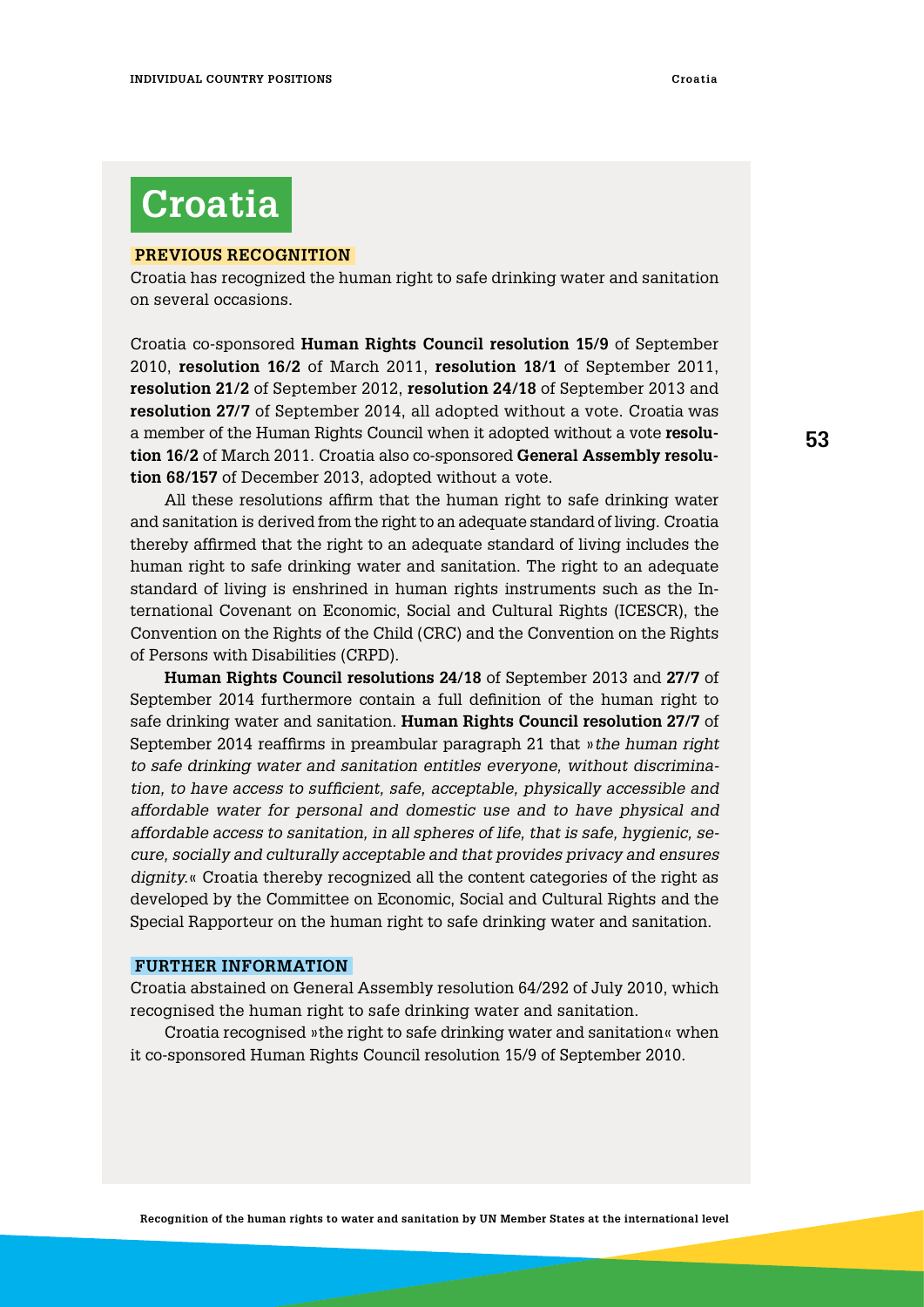# **Cuba**

#### **Previous Recognition**

Cuba has recognized the human right to safe drinking water and sanitation on several occasions.

Cuba voted in favour of **General Assembly resolution 64/292** of July 2010 which »*Recognizes the right to safe and clean drinking water and sanitation as a human right that is essential for the full enjoyment of life and all human rights.*«

Cuba was a member of the Human Rights Council when it adopted without a vote **resolution 15/9** of September 2010, **resolution 21/2** of September 2012 and **resolution 27/7** of September 2014.

Cuba is a member of the United Nations General Assembly, which adopted without a vote **General Assembly resolution 68/157** of December 2013.

Except General Assembly resolution 64/292, these resolutions affirm that the human right to safe drinking water and sanitation is derived from the right to an adequate standard of living. Cuba thereby affirmed that the right to an adequate standard of living includes the human right to safe drinking water and sanitation. The right to an adequate standard of living is enshrined in human rights instruments such as the International Covenant on Economic, Social and Cultural Rights (ICESCR), the Convention on the Rights of the Child (CRC) and the Convention on the Rights of Persons with Disabilities (CRPD).

**Human Rights Council resolution 27/7** of September 2014 furthermore contains a full definition of the human right to safe drinking water and sanitation. **Human Rights Council resolution 27/7** of September 2014 reaffirms in preambular paragraph 21 that »*the human right to safe drinking water and sanitation entitles everyone, without discrimination, to have access to sufficient, safe, acceptable, physically accessible and affordable water for personal and domestic use and to have physical and affordable access to sanitation, in all spheres of life, that is safe, hygienic, secure, socially and culturally acceptable and that provides privacy and ensures dignity.*« Cuba thereby recognized all the content categories of the right as developed by the Committee on Economic, Social and Cultural Rights and the Special Rapporteur on the human right to safe drinking water and sanitation.

At the 5th World Water Forum in March 2009, Cuba signed, along with 25 other countries, a declaration stating that »*We recognize that access to water and sanitation is a human right and we are committed to all necessary actions for the progressive implementation of this right.*«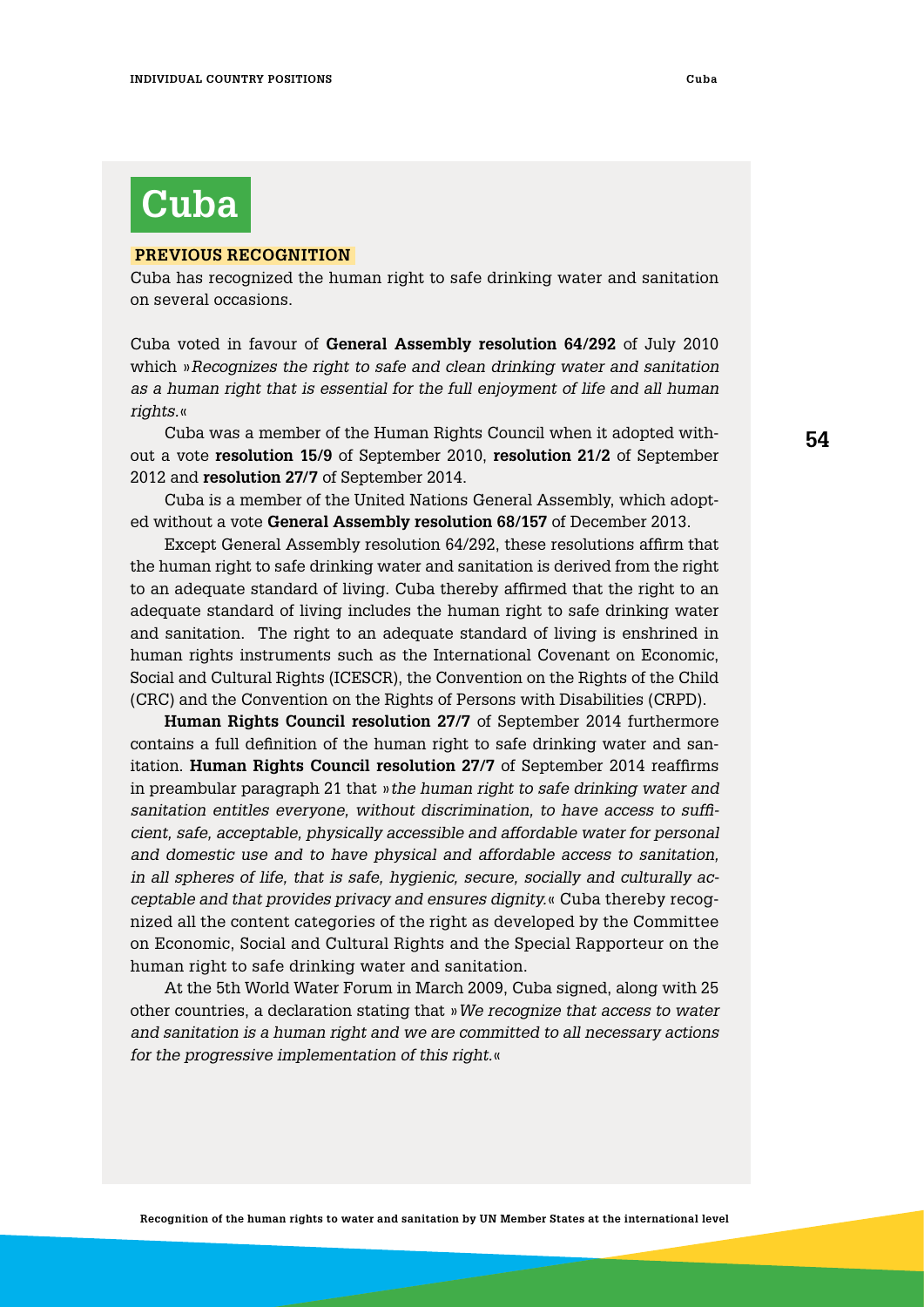# **The Czech Republic**

#### **Previous Recognition**

The Czech Republic has recognized the human right to safe drinking water and sanitation on several occasions.

The Czech Republic was a member of the Human Rights Council when it co-sponsored **resolution 21/2** of September 2012, **resolution 24/18** of September 2013 and **resolution 27/7** of September 2014 that were adopted without a vote.

The Czech Republic is a member of the United Nations General Assembly, which adopted without a vote **General Assembly resolution 68/157** of December 2013.

All these resolutions affirm that the human right to safe drinking water and sanitation is derived from the right to an adequate standard of living. The Czech Republic thereby affirmed that the right to an adequate standard of living includes the human right to safe drinking water and sanitation. The right to an adequate standard of living is enshrined in human rights instruments such as the International Covenant on Economic, Social and Cultural Rights (ICESCR), the Convention on the Rights of the Child (CRC) and the Convention on the Rights of Persons with Disabilities (CRPD).

**Human Rights Council resolutions 24/18** of September 2013 and **27/7** of September 2014 furthermore contain a full definition of the human right to safe drinking water and sanitation. **Human Rights Council resolution 27/7** of September 2014 reaffirms in preambular paragraph 21 that »*the human right to safe drinking water and sanitation entitles everyone, without discrimination, to have access to sufficient, safe, acceptable, physically accessible and affordable water for personal and domestic use and to have physical and affordable access to sanitation, in all spheres of life, that is safe, hygienic, secure, socially and culturally acceptable and that provides privacy and ensures dignity*.« The Czech Republic thereby recognized all the content categories of the right as developed by the Committee on Economic, Social and Cultural Rights and the Special Rapporteur on the human right to safe drinking water and sanitation.

#### **Further information**

The Czech Republic abstained on General Assembly resolution 64/292 of July 2010, which recognised »the human right to safe drinking water and sanitation«. The Czech Republic recognised »*the right to safe drinking water and sanitation*« when it co-sponsored Human Rights Council resolution 21/2 of September 2012.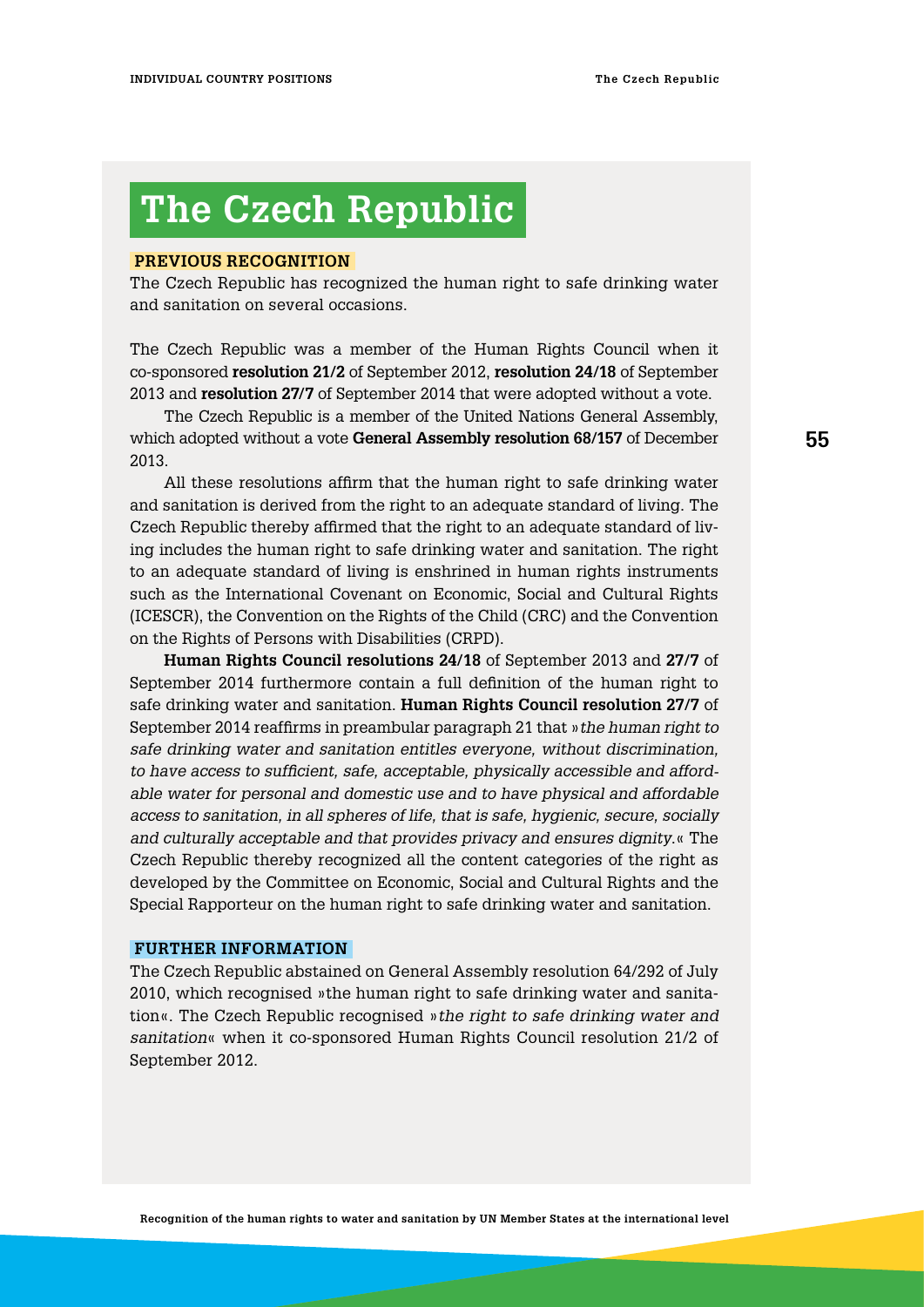# **Denmark**

#### **Previous Recognition**

Denmark has recognized the human right to safe drinking water and sanitation on several occasions.

Denmark co-sponsored **Human Rights Council resolution 15/9** of September 2010, **resolution 18/1** of September 2011, **resolution 21/2** of September 2012, **resolution 24/18** of September 2013 and **resolution 27/7** of September 2014. Denmark also co-sponsored **General Assembly resolution 68/157** of December 2013, adopted without a vote. Denmark also co-sponsored **General Assembly resolution 68/157** of December 2013, adopted without a vote.

All these resolutions affirm that the human right to safe drinking water and sanitation is derived from the right to an adequate standard of living. Denmark thereby affirmed that the right to an adequate standard of living includes the human right to safe drinking water and sanitation. The right to an adequate standard of living is enshrined in human rights instruments such as the International Covenant on Economic, Social and Cultural Rights (ICESCR), the Convention on the Rights of the Child (CRC) and the Convention on the Rights of Persons with Disabilities (CRPD).

**Human Rights Council resolutions 24/18** of September 2013 and resolution **27/7** of September 2014 furthermore contain a full definition of the human right to safe drinking water and sanitation. **Human Rights Council resolution 27/7** of September 2014 reaffirms in preambular paragraph 21 that »*the human right to safe drinking water and sanitation entitles everyone, without discrimination, to have access to sufficient, safe, acceptable, physically accessible and affordable water for personal and domestic use and to have physical and affordable access to sanitation, in all spheres of life, that is safe, hygienic, secure, socially and culturally acceptable and that provides privacy and ensures dignity.*« Denmark thereby recognized all the content categories of the right as developed by the Committee on Economic, Social and Cultural Rights and the Special Rapporteur on the human right to safe drinking water and sanitation.

#### **Further information**

Denmark abstained on **General Assembly resolution 64/292** of July 2010, which recognised »*the human right to safe drinking water and sanitation«.*  Denmark recognised *»the human right to safe drinking water and sanitation*« when it co-sponsored Human Rights Council resolution 15/9 of September 2010.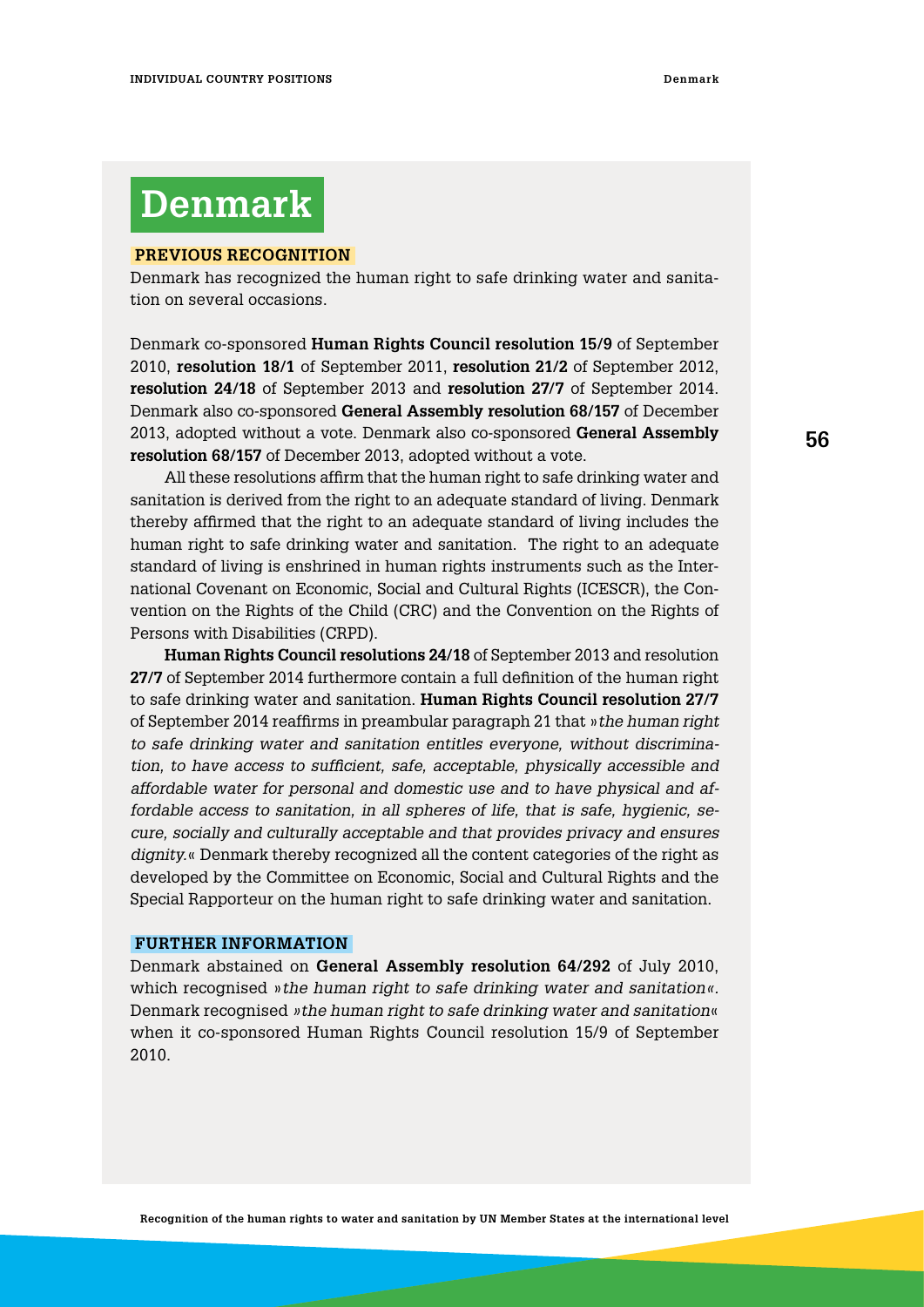# **Djibouti**

#### **Previous Recognition**

Djibouti has recognized the human right to safe drinking water and sanitation on several occasions.

Djibouti voted in favour of **General Assembly resolution 64/292** of July 2010 which »*Recognizes the right to safe and clean drinking water and sanitation as a human right that is essential for the full enjoyment of life and all human rights*.«

Djibouti co-sponsored **Human Rights Council resolution 15/9** of September 2010 and – as a member of the African Group - **resolution 24/18** of September 2013. Djibouti was a member of the Human Rights Council when it co-sponsored **resolution 18/1** of September 2011 and **resolution 21/2** of September 2012, both adopted without a vote.

Djibouti is a member of the United Nations General Assembly, which adopted without a vote **General Assembly resolution 68/157** of December 2013.

Except General Assembly resolution 64/292, these resolutions affirm that the human right to safe drinking water and sanitation is derived from the right to an adequate standard of living. Djibouti thereby affirmed that the right to an adequate standard of living includes the human right to safe drinking water and sanitation. The right to an adequate standard of living is enshrined in human rights instruments such as the International Covenant on Economic, Social and Cultural Rights (ICESCR), the Convention on the Rights of the Child (CRC) and the Convention on the Rights of Persons with Disabilities (CRPD).

**Human Rights Council resolution 24/18** of September 2013 furthermore contains a full definition of the human right to safe drinking water and sanitation. Preambular paragraph 15 of **Human Rights Council resolution 24/18** of September 2013 states: »*the human right to safe drinking water and sanitation entitles everyone, without discrimination, to have access to sufficient, safe, acceptable, physically accessible and affordable water for personal and domestic use and to have physical and affordable access to sanitation, in all spheres of life, that is safe, hygienic, secure, and acceptable and that provides privacy and ensures dignity*«. Djibouti thereby recognized all the content categories of the right as developed by the Committee on Economic, Social and Cultural Rights and the Special Rapporteur on the human right to safe drinking water and sanitation.

In the Abuja Declaration adopted at the First Africa-South America Summit (ASA) in Abuja, Nigeria, in November 2006, Djibouti, along with 64 other African and South American States committed to »*promote the right of our citizens to have access to clean and safe water and sanitation within our respective jurisdictions.*«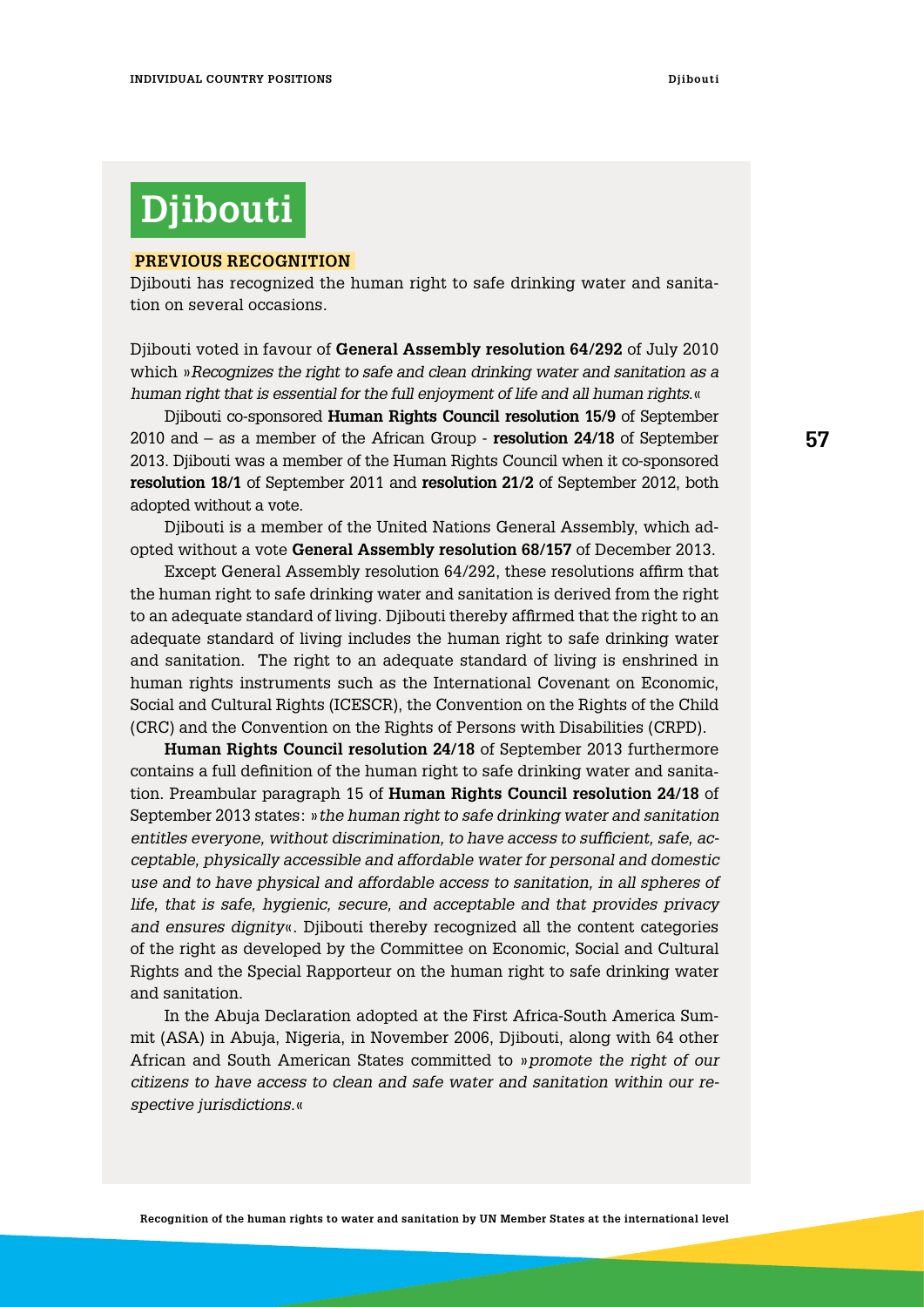### **Ecuador**

#### **Previous Recognition**

Ecuador has recognized the human right to safe drinking water and sanitation on several occasions.

Ecuador voted in favour of General Assembly resolution 64/292 of July 2010 which »Recognises the right to safe and clean drinking water and sanitation as a human right that is essential for the full enjoyment of life and all human rights.«

Ecuador was a member of the Human Rights Council when it adopted without a vote **resolution 15/9** of September 2010, **resolution 21/2** of September 2012 and **resolution 24/18** of September 2013.

Ecuador is a member of the United Nations General Assembly, which adopted without a vote **General Assembly resolution 68/157** of December 2013.

Except **General Assembly resolution 64/292**, these resolutions affirm that the human right to safe drinking water and sanitation is derived from the right to an adequate standard of living. Ecuador thereby affirmed that the right to an adequate standard of living includes the human right to safe drinking water and sanitation. The right to an adequate standard of living is enshrined in human rights instruments such as the International Covenant on Economic, Social and Cultural Rights (ICESCR), the Convention on the Rights of the Child (CRC) and the Convention on the Rights of Persons with Disabilities (CRPD).

**Human Rights Council resolution 24/18** of September 2013 furthermore contains a full definition of the human right to safe drinking water and sanitation. Preambular paragraph 15 of **Human Rights Council resolution 24/18** of September 2013 states: »*the human right to safe drinking water and sanitation entitles everyone, without discrimination, to have access to sufficient, safe, acceptable, physically accessible and affordable water for personal and domestic use and to have physical and affordable access to sanitation, in all spheres of life, that is safe, hygienic, secure, and acceptable and that provides privacy and ensures dignity*«. Ecuador thereby recognized all the content categories of the right as developed by the Committee on Economic, Social and Cultural Rights and the Special Rapporteur on the human right to safe drinking water and sanitation.

In the Abuja Declaration adopted at the First Africa-South America Summit (ASA) in Abuja, Nigeria, in November 2006, Ecuador, along with 64 other African and South American States committed to »*promote the right of our citizens to have access to clean and safe water and sanitation within our respective jurisdictions.*« At the 5th World Water Forum in March 2009, Ecuador signed, along with 25 other countries, a declaration stating that »*We recognize that access to water and sanitation is a human right and we are committed to all necessary actions for the progressive implementation of this right*.«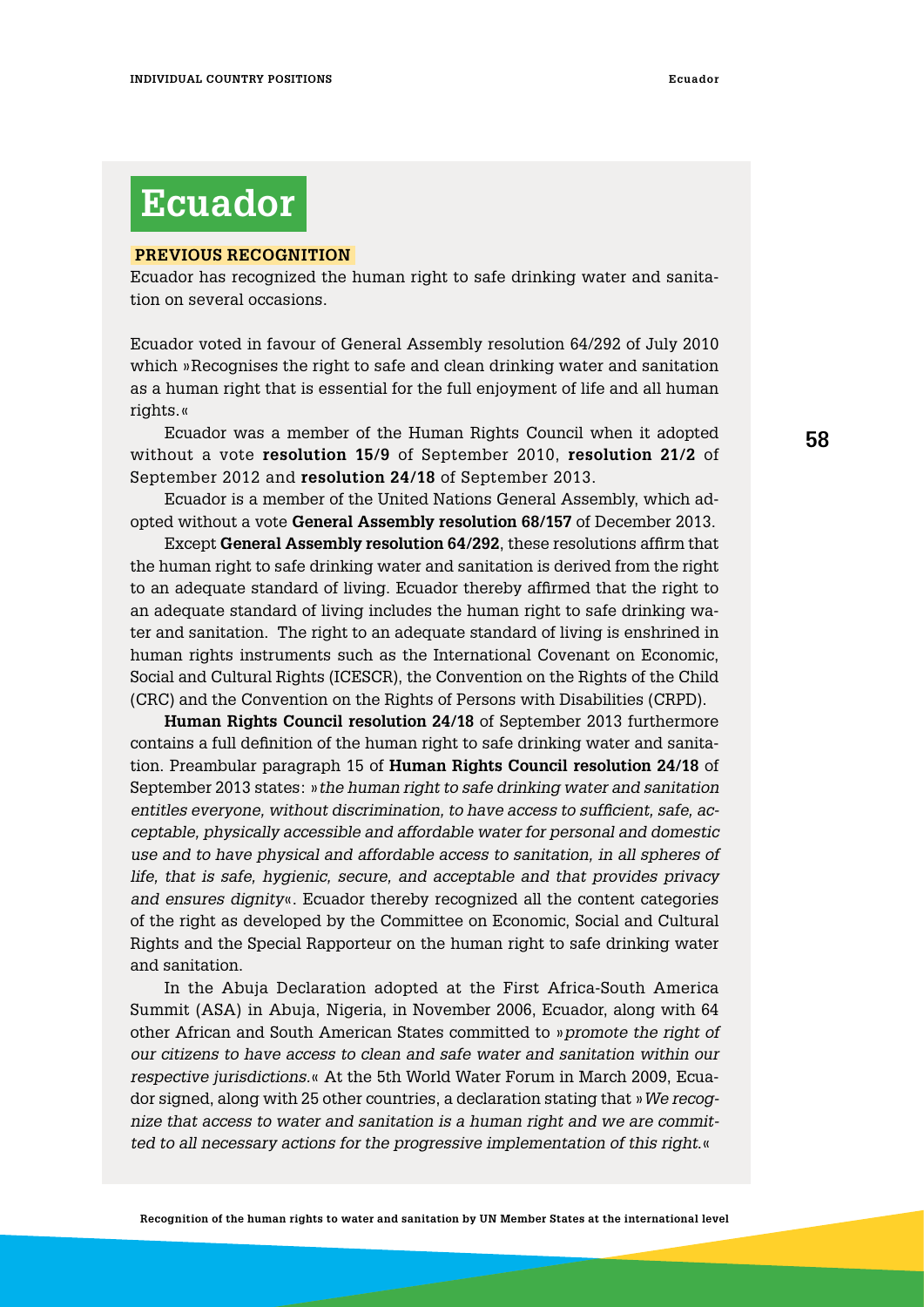Ecuador was present at the third Latin American and Caribbean Sanitation Conference (LatinoSan) of June 2013, where it signed the Panama Declaration and agreed to inter alia, »*Reiterate the political will and commitment to achieve the universal realisation of the human right to water and of integral sanitation services by governments of Latin America and the Caribbean for the development of our peoples, prioritizing rural areas and vulnerable populations. To this end, we will promote public development policies with a focus on the right to sanitation, comprehensively and on the basis of social equity.*« [Unofficial translation] <sup>25</sup>

#### **Further information**

At the adoption of **Human Rights Council resolution 15/9**, [Ecuador stated](http://www.un.org/webcast/unhrc/archive.asp?go=100930) that while joining the consensus, it does not share some of the provisions. It stated that water cannot be a derived right, but must be ensured as a primordial duty of the State. This implies that Ecuador's view is that the right to water must be a self-standing right. (This interpretation would mean that the right to water is not contained in the ICESCR and other international instruments). Ecuador has since changed position. At the adoption of **Human Rights Council resolution 24/18**, [Ecuador stated](https://extranet.ohchr.org/sites/hrc/HRCSessions/RegularSessions/24thSession/Resolutions/The%20human%20right%20to%20safe%20drinking%20water%20and%20sanitation/General%20comments%20-%20Ecuador.pdf) that international standards do not preclude a state from adopting a national position that affords stronger protection to a right. Ecuador thereby accepts the derived right at the international level. Ecuador's Constitution enacted in October 2008 explicitly recognises the right to water and sanitation.



#### **Previous Recognition**

Egypt has recognized the human right to safe drinking water and sanitation on several occasions.

Egypt voted in favour of **General Assembly resolution 64/292** of July 2010 which »*Recognizes the right to safe and clean drinking water and sanitation as a human right that is essential for the full enjoyment of life and all human rights.*«

Egypt co-sponsored **Human Rights Council resolution 15/9** of September 2010, and **resolution 27/7** of September 2014. It co-sponsored **resolution 24/18** of September 2013 as a member of the African Group.

Egypt is a member of the United Nations General Assembly, which adopted

**<sup>25</sup>** Original text: *Acordamos …. Reiterar la voluntad y compromiso político para alcanzar la universalización del derecho humano al agua y de los servicios de saneamiento integral de los gobiernos de America Latina y el Caribe en favor del desarrollo de nuestros pueblos, priorizando el ámbito rural y las poblaciones vulnerables. Para ello promoveremos políticas públicas de desarrollo con un enfoque de derecho al saneamiento, con integralidad y equidad social*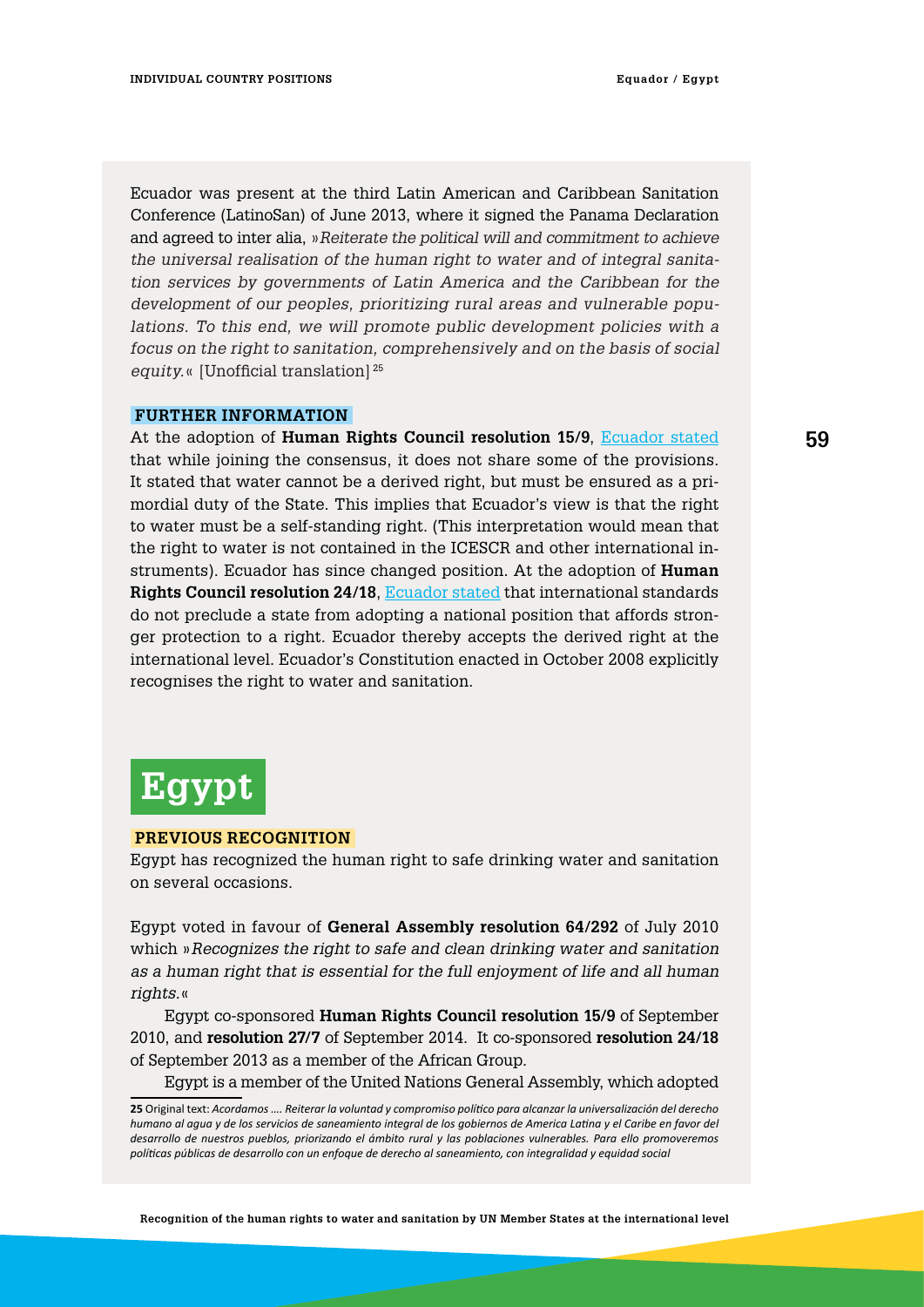without a vote **General Assembly resolution 68/157** of December 2013.

Except General Assembly resolution 64/292, these resolutions affirm that the human right to safe drinking water and sanitation is derived from the right to an adequate standard of living. Egypt thereby affirmed that the right to an adequate standard of living includes the human right to safe drinking water and sanitation. The right to an adequate standard of living is enshrined in human rights instruments such as the International Covenant on Economic, Social and Cultural Rights (ICESCR), the Convention on the Rights of the Child (CRC) and the Convention on the Rights of Persons with Disabilities (CRPD).

**Human Rights Council resolutions 24/18** of September 2013 and **resolution 27/7** of September 2014 furthermore contain a full definition of the human right to safe drinking water and sanitation. **Human Rights Council resolution 27/7** of September 2014 reaffirms in preambular paragraph 21 that »*the human right to safe drinking water and sanitation entitles everyone, without discrimination, to have access to sufficient, safe, acceptable, physically accessible and affordable water for personal and domestic use and to have physical and affordable access to sanitation, in all spheres of life, that is safe, hygienic, secure, socially and culturally acceptable and that provides privacy and ensures dignity.*« Egypt thereby recognized all the content categories of the right as developed by the Committee on Economic, Social and Cultural Rights and the Special Rapporteur on the human right to safe drinking water and sanitation.

In the Abuja Declaration adopted at the First Africa-South America Summit (ASA) in Abuja, Nigeria, in November 2006, Egypt, along with 64 other African and South American States committed to »*promote the right of our citizens to have access to clean and safe water and sanitation within our respective jurisdictions.*«

# **Finland**

#### **Previous Recognition**

Finland has recognized the human right to safe drinking water and sanitation on several occasions.

Finland voted in favour of **General Assembly resolution 64/292** of July 2010 which »*Recognizes the right to safe and clean drinking water and sanitation as a human right that is essential for the full enjoyment of life and all human rights.*«

Finland co-sponsored **Human Rights Council resolution 15/9** of September 2010, **resolution 16/2** of March 2011, **resolution 18/1** of September 2011, **resolution 21/2** of September 2012, **resolution 24/18** of September 2013 and **resolution 27/7** of September 2014. Finland also co-sponsored **General Assembly**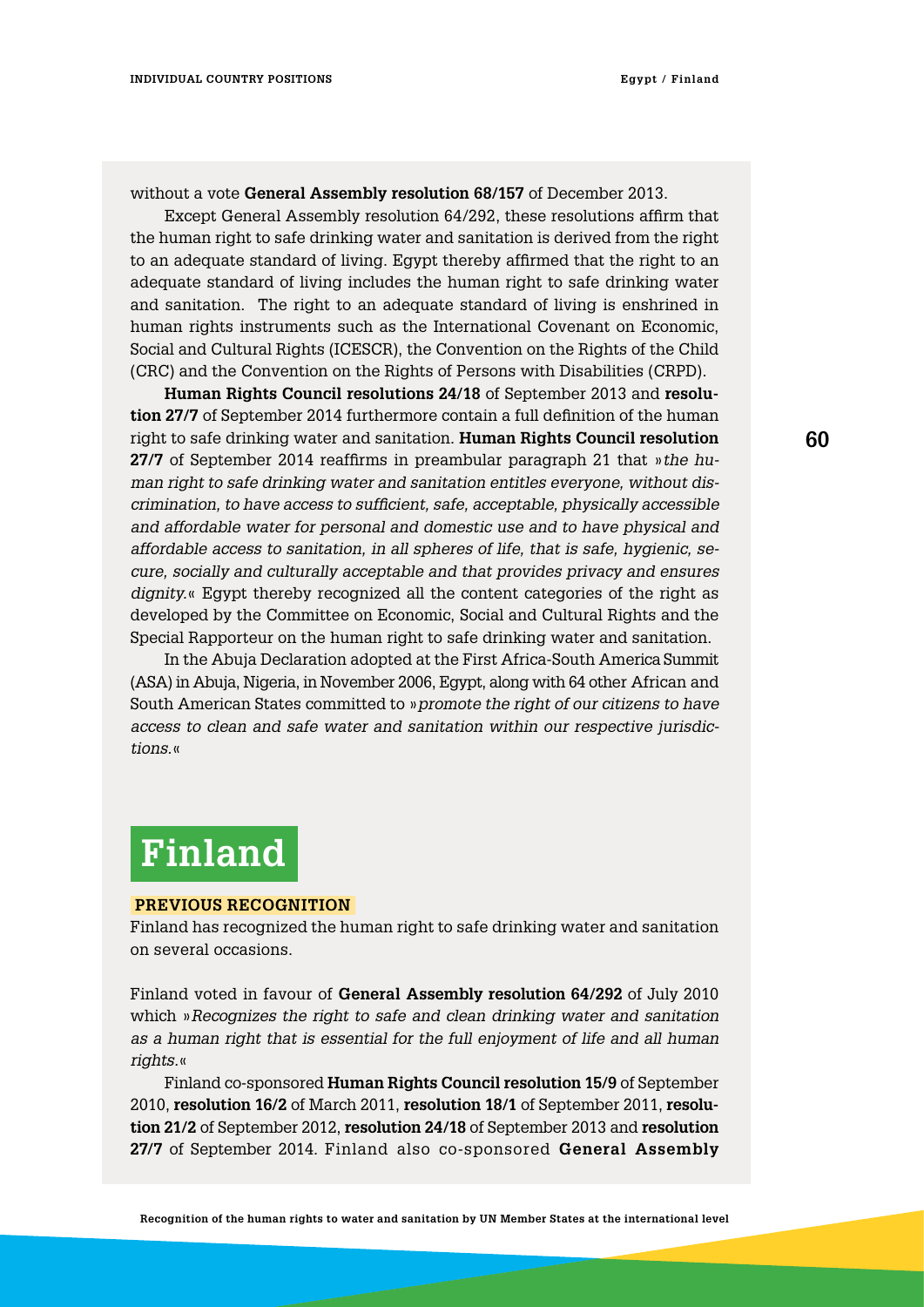**resolution 68/157** of December 2013, adopted without a vote.

Except General Assembly resolution 64/292, these resolutions affirm that the human right to safe drinking water and sanitation is derived from the right to an adequate standard of living. Finland thereby affirmed that the right to an adequate standard of living includes the human right to safe drinking water and sanitation. The right to an adequate standard of living is enshrined in human rights instruments such as the International Covenant on Economic, Social and Cultural Rights (ICESCR), the Convention on the Rights of the Child (CRC) and the Convention on the Rights of Persons with Disabilities (CRPD).

**Human Rights Council resolutions 24/18** of September 2013 and **27/7** of September 2014 furthermore contain a full definition of the human right to safe drinking water and sanitation. **Human Rights Council resolution 27/7** of September 2014 reaffirms in preambular paragraph 21 that »*the human right to safe drinking water and sanitation entitles everyone, without discrimination, to have access to sufficient, safe, acceptable, physically accessible and affordable water for personal and domestic use and to have physical and affordable access to sanitation, in all spheres of life, that is safe, hygienic, secure, socially and culturally acceptable and that provides privacy and ensures dignity*.« Finland thereby recognized all the content categories of the right as developed by the Committee on Economic, Social and Cultural Rights and the Special Rapporteur on the human right to safe drinking water and sanitation.

### **France**

#### **Previous Recognition**

France recognized the human right to safe drinking water and sanitation on several occasions.

France voted in favour of **General Assembly resolution 64/292** of July 2010 which »*Recognises the right to safe and clean drinking water and sanitation as a human right that is essential for the full enjoyment of life and all human rights.*«

France co-sponsored **Human Rights Council resolution 15/9** of September 2010, **resolution 18/1** of September 2011, **resolution 21/2** of September 2012 and **resolution 24/18** of September 2013, and was a member of the Human Rights Council when it co-sponsored **resolution 16/2** of March 2011 and **resolution 27/7** of September 2014, both adopted without a vote. France also co-sponsored **General Assembly resolution 68/157** of December 2013, adopted without a vote.

Except General Assembly resolution 64/292, these resolutions affirm that the human right to safe drinking water and sanitation is derived from the right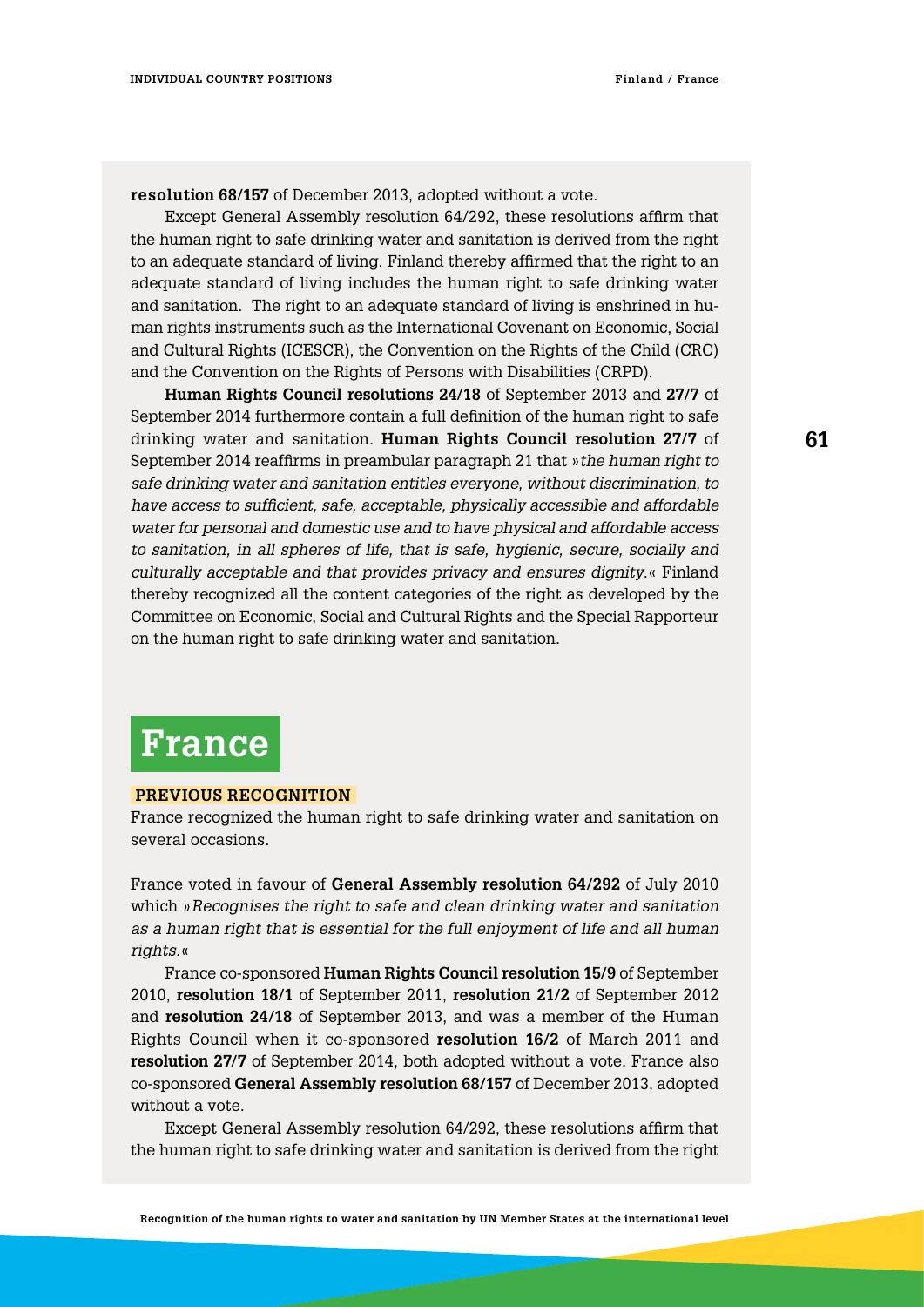to an adequate standard of living. France thereby affirmed that the right to an adequate standard of living includes the human right to safe drinking water and sanitation. The right to an adequate standard of living is enshrined in human rights instruments such as the International Covenant on Economic, Social and Cultural Rights (ICESCR), the Convention on the Rights of the Child (CRC) and the Convention on the Rights of Persons with Disabilities (CRPD).

**Human Rights Council resolutions 24/18** of September 2013 and **27/7** of September 2014 furthermore contain a full definition of the human right to safe drinking water and sanitation. **Human Rights Council resolution 27/7** of September 2014 reaffirms in preambular paragraph 21 that »*the human right to safe drinking water and sanitation entitles everyone, without discrimination, to have access to sufficient, safe, acceptable, physically accessible and affordable water for personal and domestic use and to have physical and affordable access to sanitation, in all spheres of life, that is safe, hygienic, secure, socially and culturally acceptable and that provides privacy and ensures dignity.*« France thereby recognized all the content categories of the right as developed by the Committee on Economic, Social and Cultural Rights and the Special Rapporteur on the human right to safe drinking water and sanitation.

# **Gabon**

#### **Previous Recognition**

Gabon has recognized the human right to safe drinking water and sanitation on several occasions.

Gabon voted in favour of **General Assembly resolution 64/292** of July 2010 which »*Recognizes the right to safe and clean drinking water and sanitation as a human right that is essential for the full enjoyment of life and all human rights*.«

Gabon was a member of the Human Rights Council when is adopted **resolution 15/9** of September 2010 without a vote and when it co-sponsored **resolution 24/18** of September 2013, also on behalf of the African Group. Gabon was a member of the Human Rights Council when it adopted **Human Rights Council resolution 27/7** of September 2014, without a vote.

Gabon is a member of the United Nations General Assembly, which adopted, without a vote, **General Assembly resolution 68/157** of December 2013.

Except General Assembly resolution 64/292, these resolutions affirm that the human right to safe drinking water and sanitation is derived from the right to an adequate standard of living. Gabon thereby affirmed that the right to an adequate standard of living includes the human right to safe drinking water and sanitation. The right to an adequate standard of living is enshrined in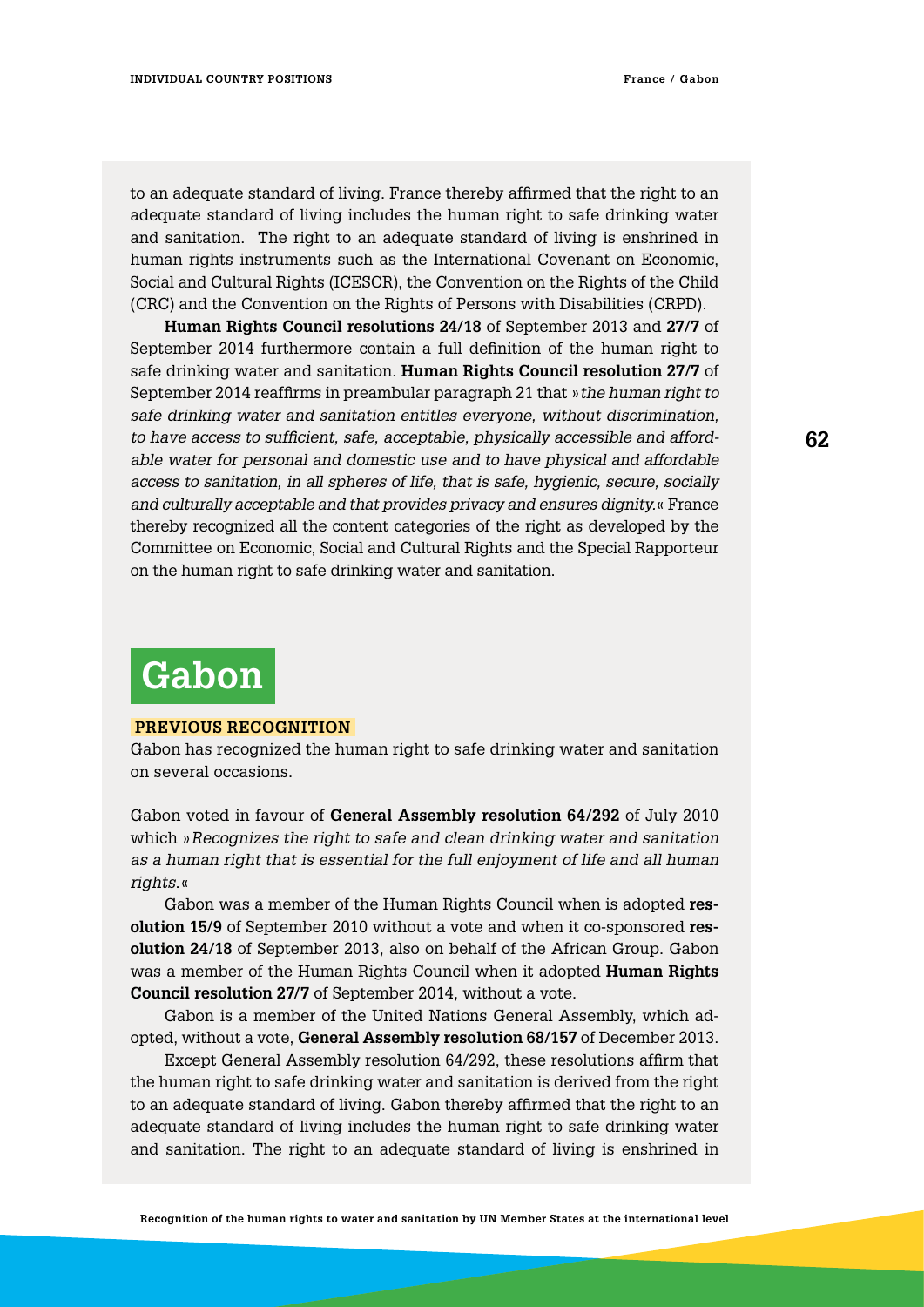human rights instruments such as the International Covenant on Economic, Social and Cultural Rights (ICESCR), the Convention on the Rights of the Child (CRC) and the Convention on the Rights of Persons with Disabilities (CRPD).

**Human Rights Council resolutions 24/18** of September 2013 and **27/7** of September 2014 furthermore provide a definition of the right to safe drinking water and sanitation. **Human Rights Council resolution 27/7** of September 2014 reaffirms in preambular paragraph 21 that »*the human right to safe drinking water and sanitation entitles everyone, without discrimination, to have access to sufficient, safe, acceptable, physically accessible and affordable water for personal and domestic use and to have physical and affordable access to sanitation, in all spheres of life, that is safe, hygienic, secure, socially and culturally acceptable and that provides privacy and ensures dignity.*« Gabon thereby recognized all the content categories of the right as developed by the Committee on Economic, Social and Cultural Rights and the Special Rapporteur on the human right to safe drinking water and sanitation.

In the Abuja Declaration adopted at the First Africa-South America Summit (ASA) in Abuja, Nigeria, in November 2006, Gabon, along with 64 other African and South American States committed to »*promote the right of our citizens to have access to clean and safe water and sanitation within our respective jurisdictions.*«

### **Guatemala**

#### **Previous Recognition**

Guatemala has recognized the human right to safe drinking water and sanitation on several occasions.

Guatemala voted in favour of **General Assembly resolution 64/292** of July 2010 which »*Recognizes the right to safe and clean drinking water and sanitation as a human right that is essential for the full enjoyment of life and all human rights.*«

Guatemala was a member of the Human Rights Council when it adopted without a vote **resolution 15/9** of September 2010, **resolution 21/2** of September 2012 and **resolution 24/18** of September 2013. During its membership of the Human Rights Council, Guatemala co-sponsored **resolution 16/2** of March 2011 and **resolution 18/1** of September 2011. Guatemala also co-sponsored **General Assembly resolution 68/157** of December 2013, adopted without a vote.

Except General Assembly resolution 64/292, these resolutions affirm that the human right to safe drinking water and sanitation is derived from the right to an adequate standard of living. Guatemala thereby affirmed that the right to an adequate standard of living includes the human right to safe drinking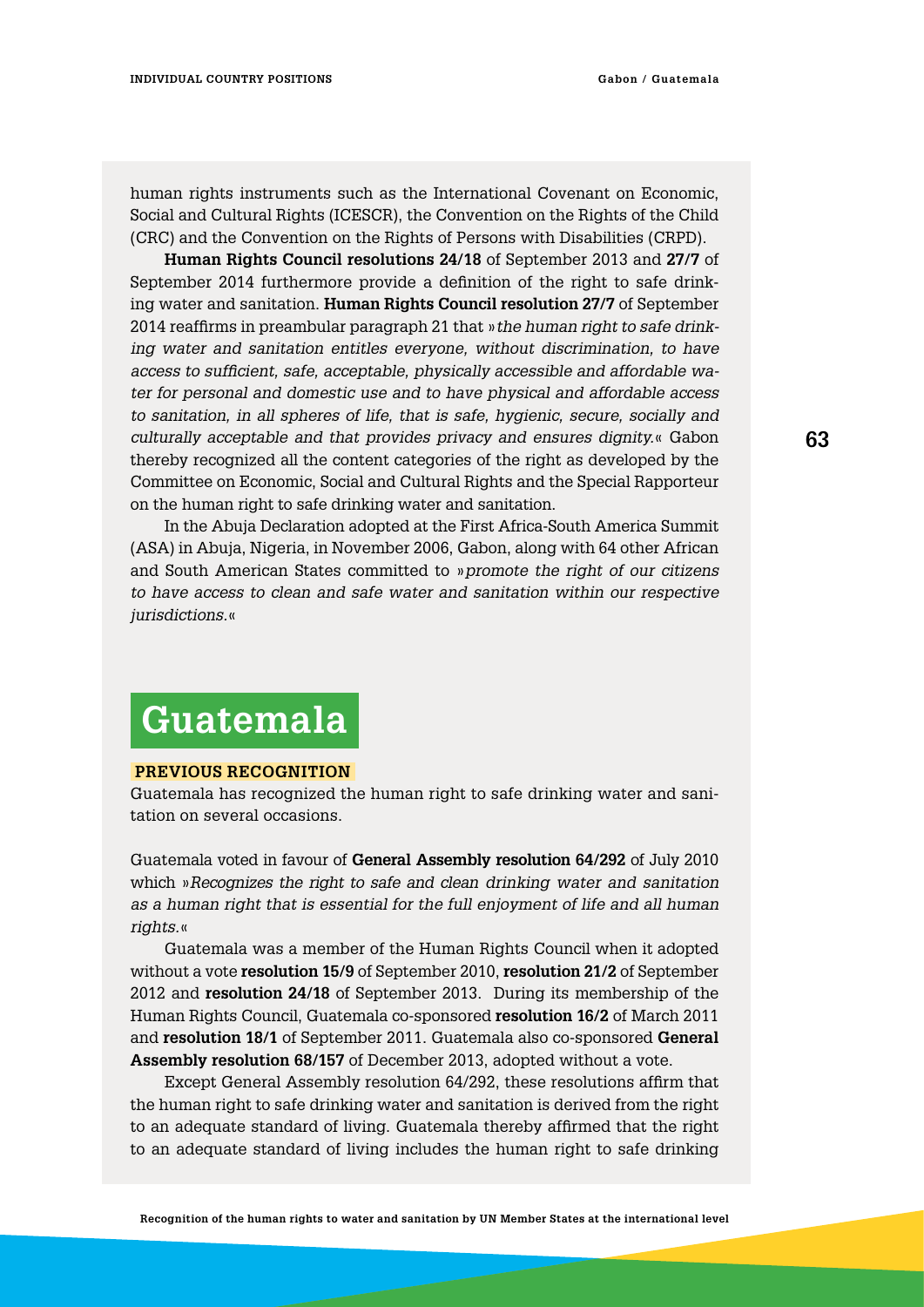water and sanitation. The right to an adequate standard of living is enshrined in human rights instruments such as the International Covenant on Economic, Social and Cultural Rights (ICESCR), the Convention on the Rights of the Child (CRC) and the Convention on the Rights of Persons with Disabilities (CRPD).

**Human Rights Council resolution 24/18** of September 2013 furthermore contains a full definition of the human right to safe drinking water and sanitation. Preambular paragraph 15 of this resolution states: »*the human right to safe drinking water and sanitation entitles everyone, without discrimination, to have access to sufficient, safe, acceptable, physically accessible and affordable water for personal and domestic use and to have physical and affordable access to sanitation, in all spheres of life, that is safe, hygienic, secure, and acceptable and that provides privacy and ensures dignity*«. Guatemala thereby recognized all the content categories of the right as developed by the Committee on Economic, Social and Cultural Rights and the Special Rapporteur on the human right to safe drinking water and sanitation.

At the 5th World Water Forum in March 2009, Guatemala signed, along with 25 other countries, a declaration stating that »*We recognize that access to water and sanitation is a human right and we are committed to all necessary actions for the progressive implementation of this right.*«

Guatemala was present at the third Latin American and Caribbean Sanitation Conference (LatinoSan) of June 2013, where it signed the Panama Declaration and agreed to inter alia, »*Reiterate the political will and commitment to achieve the universal realisation of the human right to water and of integral sanitation services by governments of Latin America and the Caribbean for the development of our peoples, prioritizing rural areas and vulnerable populations. To this end, we will promote public development policies with a focus on the right to sanitation, comprehensively and on the basis of social equity.*« [Unofficial translation] <sup>26</sup>

#### **Further information**

At the adoption of HRC resolution 15/9, [Guatemala insisted](http://www.un.org/webcast/unhrc/archive.asp?go=100930) that recognition of the right to drinking water and sanitation must be in conformity with current national legislation. It also stated that adoption of the resolution would not generate any type of right or obligation, which is justiciable at the international level or among states.

**<sup>26</sup>** Original text: Acordamos …. Reiterar la voluntad y compromiso político para alcanzar la universalización del derecho humano al agua y de los servicios de saneamiento integral de los gobiernos de America Latina y el Caribe en favor del desarrollo de nuestros pueblos, priorizando el ámbito rural y las poblaciones vulnerables. Para ello promoveremos políticas públicas de desarrollo con un enfoque de derecho al saneamiento, con integralidad y equidad social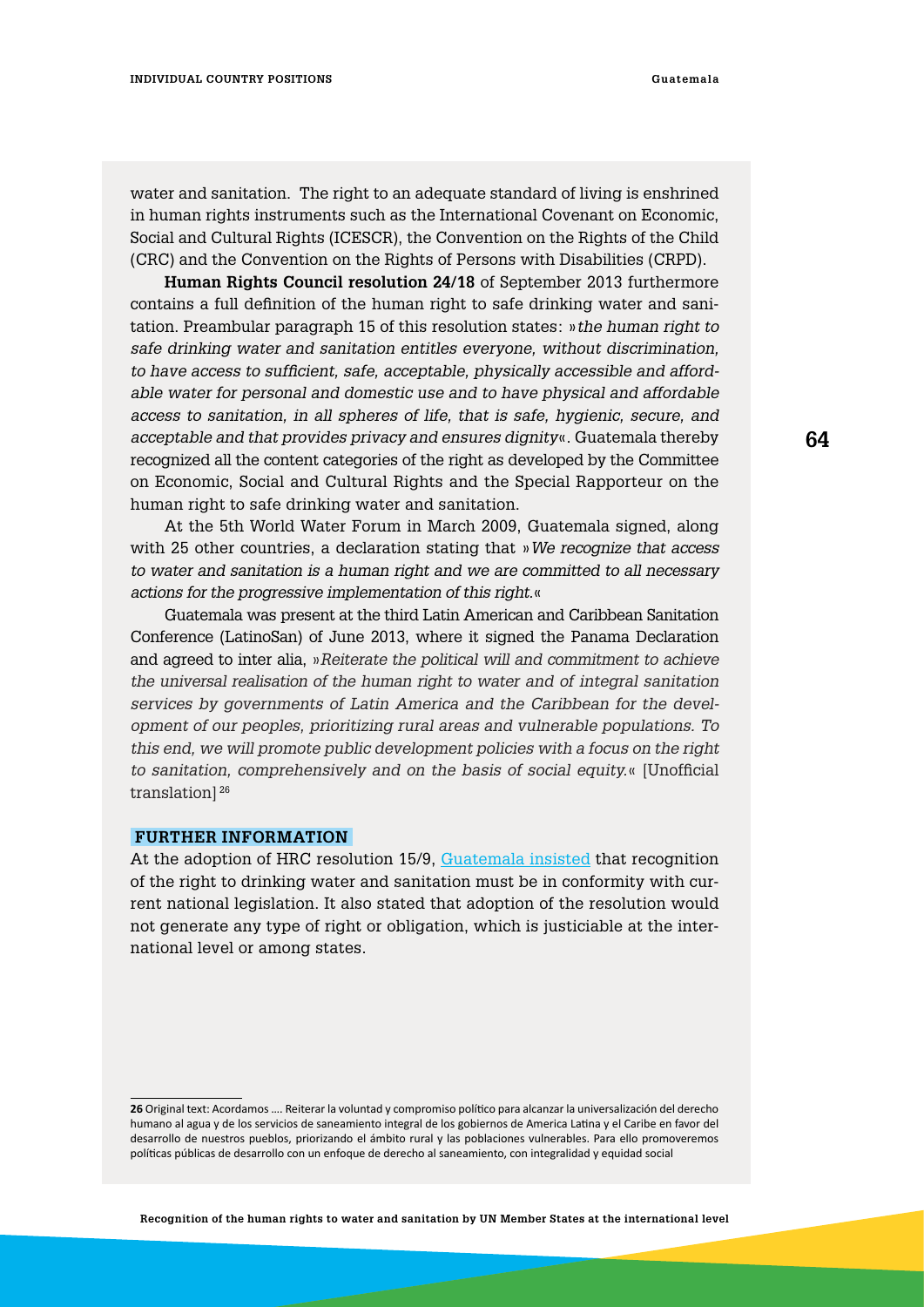# **Ghana**

#### **Previous Recognition**

Ghana has recognized the human right to safe drinking water and sanitation on several occasions.

Ghana voted in favour of **General Assembly resolution 64/292** of July 2010 which »*Recognizes the right to safe and clean drinking water and sanitation as a human right that is essential for the full enjoyment of life and all human rights.*«

Ghana was a member of the Human Rights Council when it adopted without a vote **resolution 15/9** of September 2010 and as a member of the African Group, it co-sponsored **resolution 24/18** of September 2013. Ghana also co-sponsored **General Assembly resolution 68/157** of December 2013, adopted without a vote.

Except General Assembly resolution 64/292, these resolutions affirm that the human right to safe drinking water and sanitation is derived from the right to an adequate standard of living. Ghana thereby affirmed that the right to an adequate standard of living includes the human right to safe drinking water and sanitation. The right to an adequate standard of living is enshrined in human rights instruments such as the International Covenant on Economic, Social and Cultural Rights (ICESCR), the Convention on the Rights of the Child (CRC) and the Convention on the Rights of Persons with Disabilities (CRPD).

**Human Rights Council resolution 24/18** of September 2013 furthermore contains a full definition of the human right to safe drinking water and sanitation. Preambular paragraph 15 of this resolution states: »*the human right to safe drinking water and sanitation entitles everyone, without discrimination, to have access to sufficient, safe, acceptable, physically accessible and affordable water for personal and domestic use and to have physical and affordable access to sanitation, in all spheres of life, that is safe, hygienic, secure, and acceptable and that provides privacy and ensures dignity*«. As part of a co-sponsorship by the African Group, Ghana thereby recognized all the content categories of the right as developed by the Committee on Economic, Social and Cultural Rights and the Special Rapporteur on the human right to safe drinking water and sanitation.

In the Abuja Declaration adopted at the First Africa-South America Summit (ASA) in Abuja, Nigeria, in November 2006, Ghana, along with 64 other African and South American States committed to »*promote the right of our citizens to have access to clean and safe water and sanitation within our respective jurisdictions.*«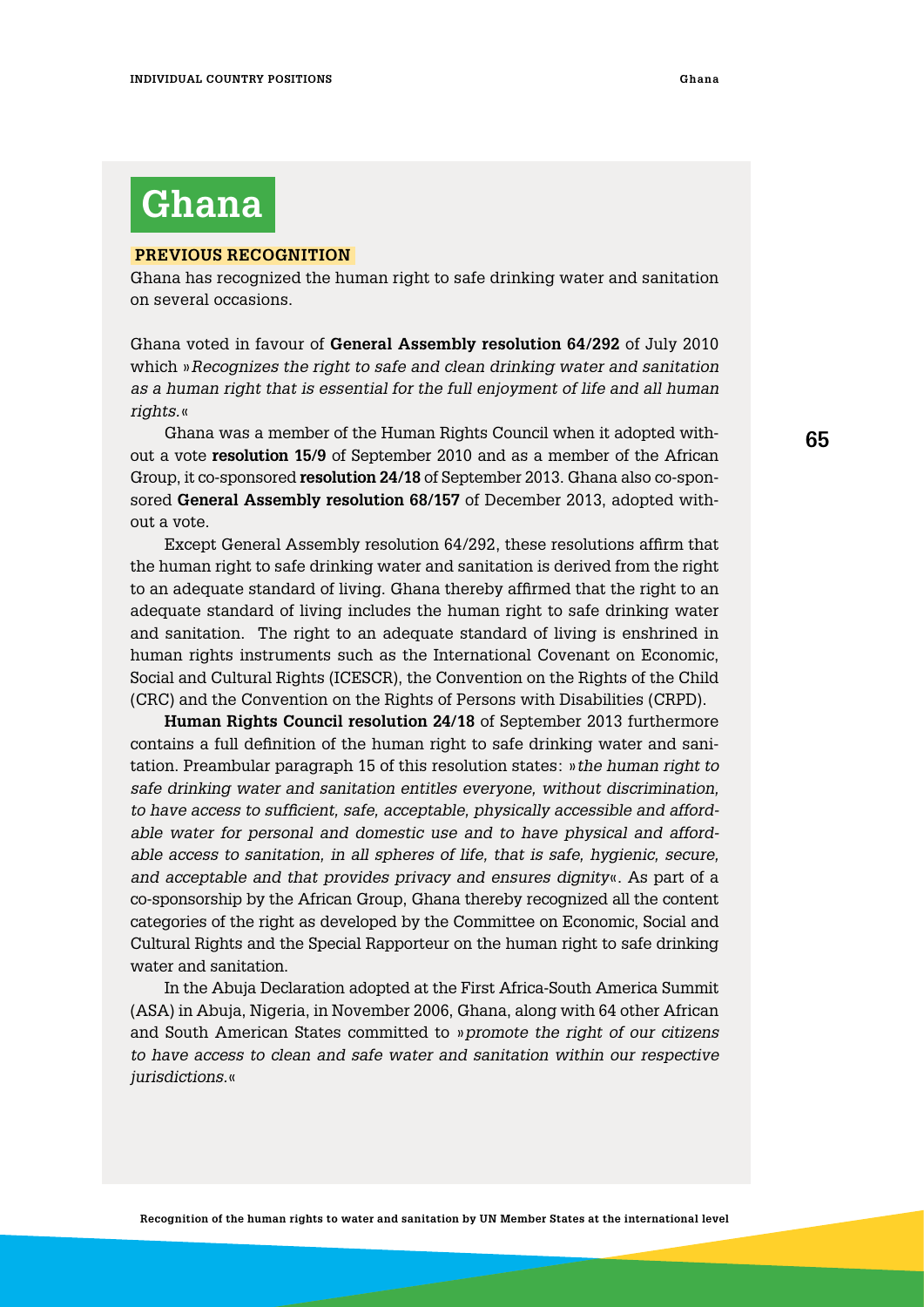### **Hungary**

#### **Previous Recognition**

Hungary has recognized the human right to safe drinking water and sanitation on several occasions.

Hungary voted in favour of **General Assembly resolution 64/292** of July 2010 which »*Recognizes the right to safe and clean drinking water and sanitation as a human right that is essential for the full enjoyment of life and all human rights.*«

Hungary co-sponsored **Human Rights Council resolution 15/9** of September 2010, **resolution 24/18** of September 2013, and **resolution 27/7** of September 2014 and was a member of the Human Rights Council when it co-sponsored **resolution 16/2** of March 2011, **resolution 18/1** of September 2011 and **resolution 21/2** of September 2012. Hungary also co-sponsored **General Assembly resolution 68/157** of December 2013, adopted without a vote.

Except General Assembly resolution 64/292, these resolutions affirm that the human right to safe drinking water and sanitation is derived from the right to an adequate standard of living. Hungary thereby affirmed that the right to an adequate standard of living includes the human right to safe drinking water and sanitation. The right to an adequate standard of living is enshrined in human rights instruments such as the International Covenant on Economic, Social and Cultural Rights (ICESCR), the Convention on the Rights of the Child (CRC) and the Convention on the Rights of Persons with Disabilities (CRPD).

**Human Rights Council resolutions 24/18** of September 2013 and **27/7** of September 2014 furthermore contain a full definition of the human right to safe drinking water and sanitation. **Human Rights Council resolution 27/7** of September 2014 reaffirms in preambular paragraph 21 that »*the human right to safe drinking water and sanitation entitles everyone, without discrimination, to have access to sufficient, safe, acceptable, physically accessible and affordable water for personal and domestic use and to have physical and affordable access to sanitation, in all spheres of life, that is safe, hygienic, secure, socially and culturally acceptable and that provides privacy and ensures dignity*.« Hungary thereby recognized all the content categories of the right as developed by the Committee on Economic, Social and Cultural Rights and the Special Rapporteur on the human right to safe drinking water and sanitation.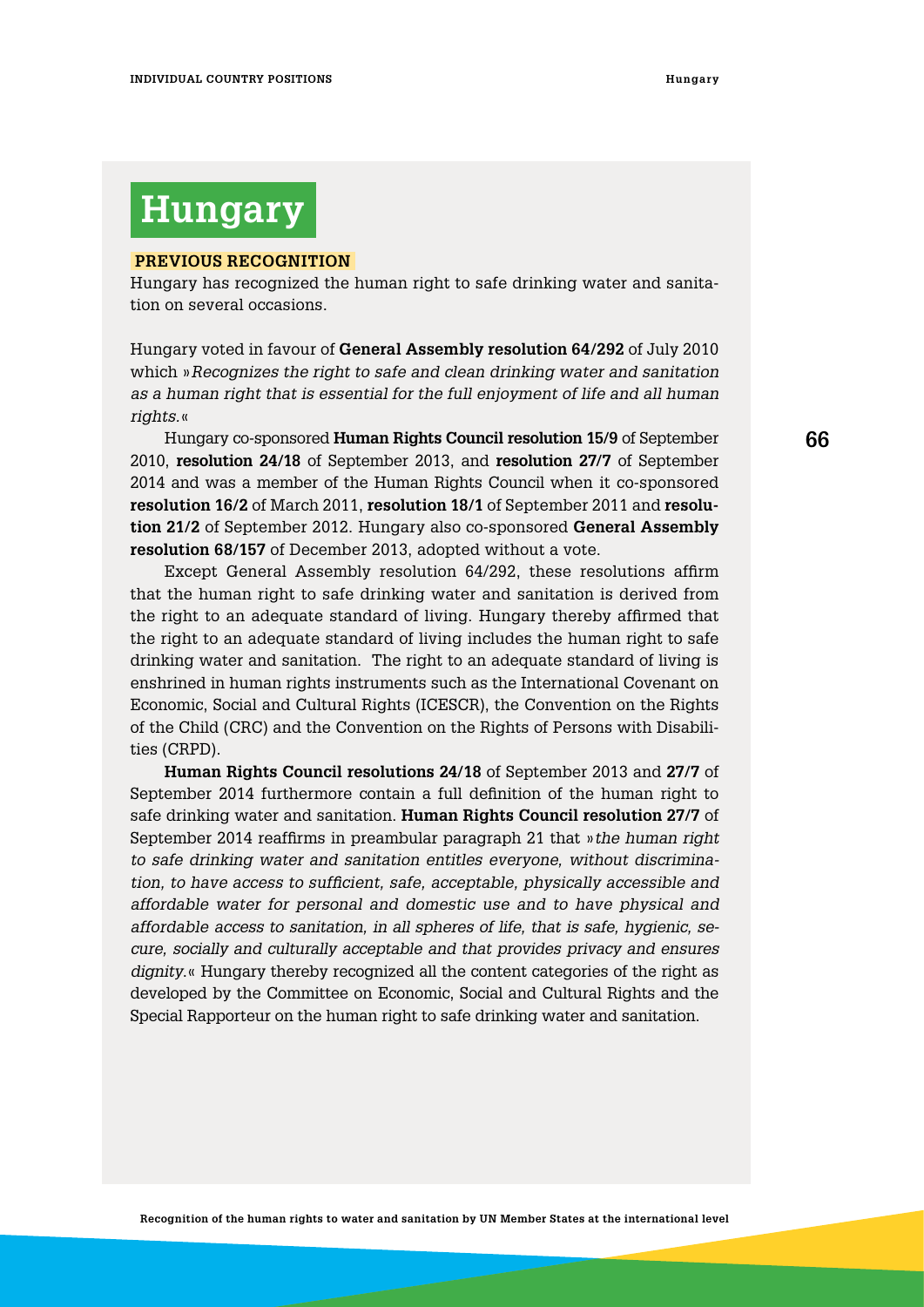# **India**

#### **Previous Recognition**

India has recognized the human right to safe drinking water and sanitation on several occasions.

India voted in favour of **General Assembly resolution 64/292** of July 2010 which »*Recognizes the right to safe and clean drinking water and sanitation as a human right that is essential for the full enjoyment of life and all human rights*.«

India was a member of the Human Rights Council when it adopted without a vote **resolution 21/2** of September 2012, **resolution 24/18** of September 2013 and **resolution 27/7** of September 2014.

India is a member of the United Nations General Assembly, which adopted, without a vote, **General Assembly resolution 68/157** of December 2013.

Except General Assembly resolution 64/292, these resolutions affirm that the human right to safe drinking water and sanitation is derived from the right to an adequate standard of living. India thereby affirmed that the right to an adequate standard of living includes the human right to safe drinking water and sanitation. The right to an adequate standard of living is enshrined in human rights instruments such as the International Covenant on Economic, Social and Cultural Rights (ICESCR), the Convention on the Rights of the Child (CRC) and the Convention on the Rights of Persons with Disabilities (CRPD).

**Human Rights Council resolutions 24/18** of September 2013 and **27/7** of September 2014 furthermore contain a full definition of the human right to safe drinking water and sanitation. **Human Rights Council resolution 27/7** of September 2014 reaffirms in preambular paragraph 21 that »*the human right to safe drinking water and sanitation entitles everyone, without discrimination, to have access to sufficient, safe, acceptable, physically accessible and affordable water for personal and domestic use and to have physical and affordable access to sanitation, in all spheres of life, that is safe, hygienic, secure, socially and culturally acceptable and that provides privacy and ensures dignity*.« India thereby recognized all the content categories of the right as developed by the Committee on Economic, Social and Cultural Rights and the Special Rapporteur on the human right to safe drinking water and sanitation.

At the Third South Asian Conference on Sanitation (SACOSAN III), in November 2008 in Delhi, India, along with seven other South Asian countries, unanimously adopted the Delhi Declaration, which recognises that »*access*  to sanitation and safe drinking water is a basic right, and according national *priority to sanitation is imperative.*« Furthermore, at the 1st Asia-Pacific Water Summit, held in Beppu, Japan, in December 2007, India, along with 36 other countries, unanimously adopted the »**Message from Beppu**«, which recognises the »*people's right to safe drinking water and basic sanitation as a basic human*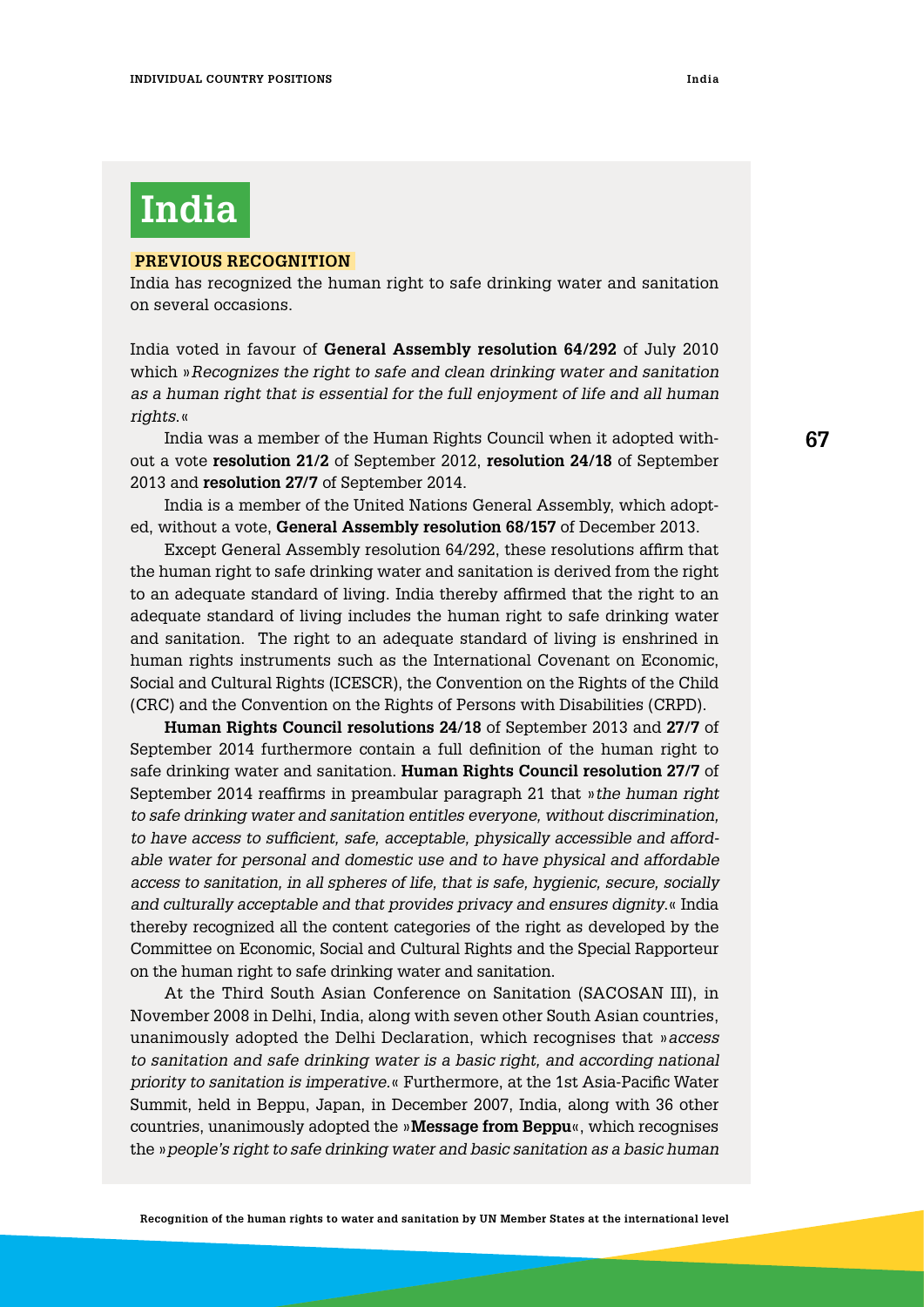*right and a fundamental aspect of human security*.«

India is signatory to the Colombo Declaration, adopted by eight South Asian countries at the Fourth South Asian Conference on Sanitation (SACOSAN IV), 4-16 April 2011, stated that the Heads of States »*unanimously agree and commit: In light of the recent UN resolution recognising the right to sanitation, to work progressively to realise this in programmes and projects and eventually in legislation.*«

India is signatory to the Kathmandu Declaration, adopted at the fifth South Asian Conference on Sanitation (SACOSAN V), 22-24 October 2013, in which signatories declare to: »Renew our joint commitment to the Human Right to Sanitation adopted by the United Nations and endorsed by SAARC nations to work progressively to achieve an open defecation free and hygienic South Asia, through accessible, affordable, appropriate, acceptable and environmentally safe sanitation and hygiene services that all people can use and maintain with dignity, safety and comfort.«

### **Ireland**

#### **Previous Recognition**

Ireland has recognized the human right to safe drinking water and sanitation on several occasions.

Ireland co-sponsored **Human Rights Council resolution 16/2** of March 2011, **resolution 18/1** of September 2011 and **resolution 21/2** of September 2012, and was a member of the Human Rights Council when it co-sponsored **resolution 24/18** of September 2013 and **resolution 27/7** of September 2014 which were adopted without a vote. Ireland also co-sponsored **General Assembly resolution 68/157** of December 2013, adopted without a vote.

All these resolutions affirm that the human right to safe drinking water and sanitation is derived from the right to an adequate standard of living. Ireland thereby affirmed that the right to an adequate standard of living includes the human right to safe drinking water and sanitation. The right to an adequate standard of living is enshrined in human rights instruments such as the International Covenant on Economic, Social and Cultural Rights (ICESCR), the Convention on the Rights of the Child (CRC) and the Convention on the Rights of Persons with Disabilities (CRPD).

**Human Rights Council resolutions 24/18** of September 2013 and **27/7** of September 2014 furthermore contain a full definition of the human right to safe drinking water and sanitation. **Human Rights Council resolution 27/7** of September 2014 reaffirms in preambular paragraph 21 that »*the human right to safe drinking water and sanitation entitles everyone, without discrimination,*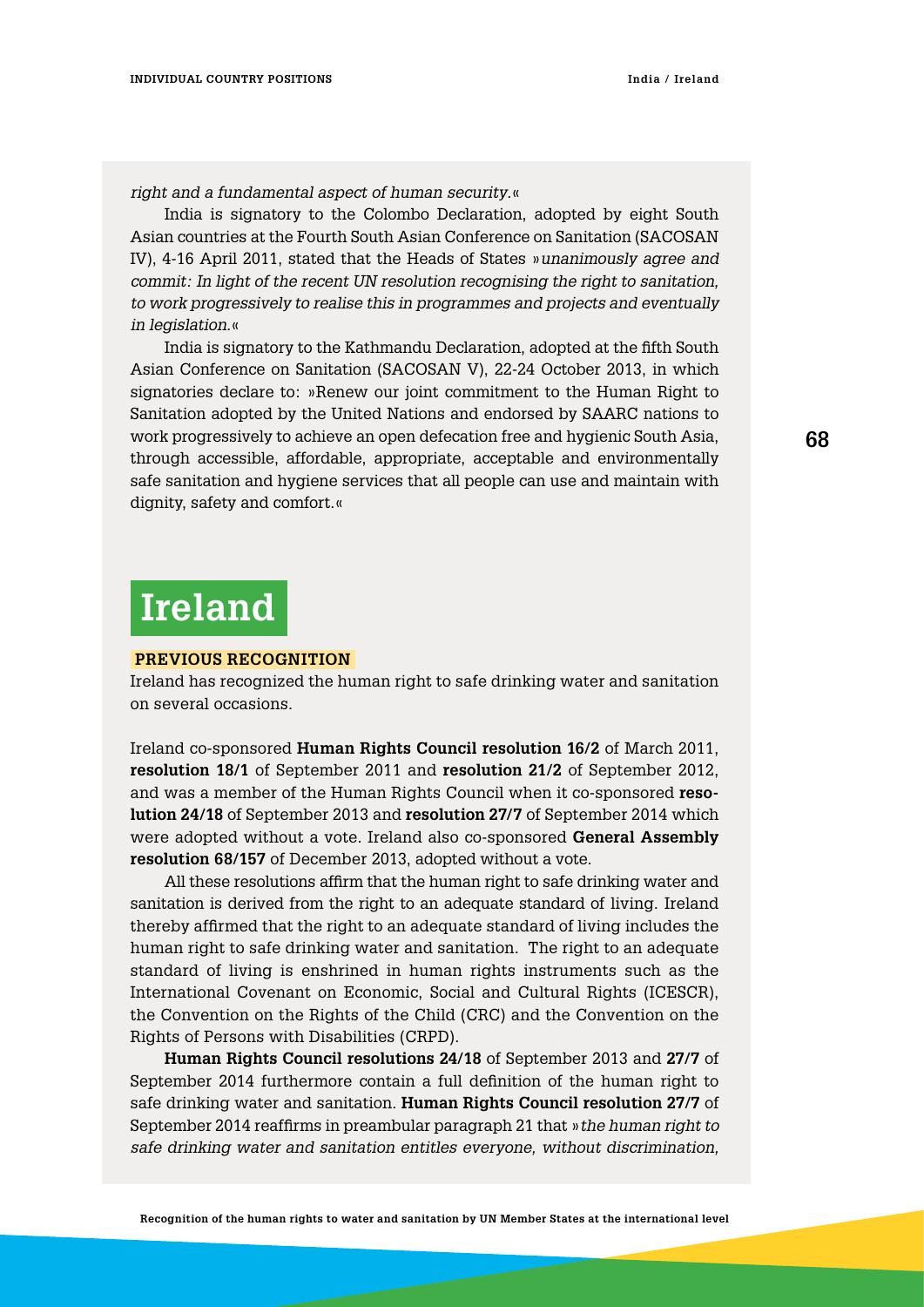*to have access to sufficient, safe, acceptable, physically accessible and affordable water for personal and domestic use and to have physical and affordable access to sanitation, in all spheres of life, that is safe, hygienic, secure, socially and culturally acceptable and that provides privacy and ensures dignity.*« Ireland thereby recognized all the content categories of the right as developed by the Committee on Economic, Social and Cultural Rights and the Special Rapporteur on the human right to safe drinking water and sanitation.

#### **Further information**

Ireland abstained on General Assembly resolution 64/292 of July 2010, which recognised »the human right to safe drinking water and sanitation«. Ireland recognised »*the human right to safe drinking water and sanitation« when it co-sponsored Human Rights Council resolution 16/2 of March 2011.*

### **Israel**

#### **Previous Recognition**

Israel has recognized the human right to safe drinking water and sanitation on several occasions.

Israel co-sponsored **Human Rights Council resolution 16/2** of March 2011, which was adopted without a vote.

Israel is a member of the United Nations General Assembly, which adopted, without a vote, **General Assembly resolution 68/157** of December 2013.

Both of these resolutions affirm that the human right to safe drinking water and sanitation is derived from the right to an adequate standard of living. Israel thereby affirmed that the right to an adequate standard of living includes the human right to safe drinking water and sanitation. The right to an adequate standard of living is enshrined in human rights instruments such as the International Covenant on Economic, Social and Cultural Rights (ICESCR), the Convention on the Rights of the Child (CRC) and the Convention on the Rights of Persons with Disabilities (CRPD).

Israel is a member of the World Health Organization, whose decision-making body, the World Health Assembly, adopted by consensus in May 2011 resolution 64/24 which »urges Member States to ensure that national health strategies contribute to the realization of water- and sanitation-related Millennium Development Goals while coming in support to the progressive realization of the human right to water and sanitation that entitles everyone, without discrimination, to water and sanitation that is sufficient, safe, acceptable, physically accessible and affordable for personal and domestic uses«.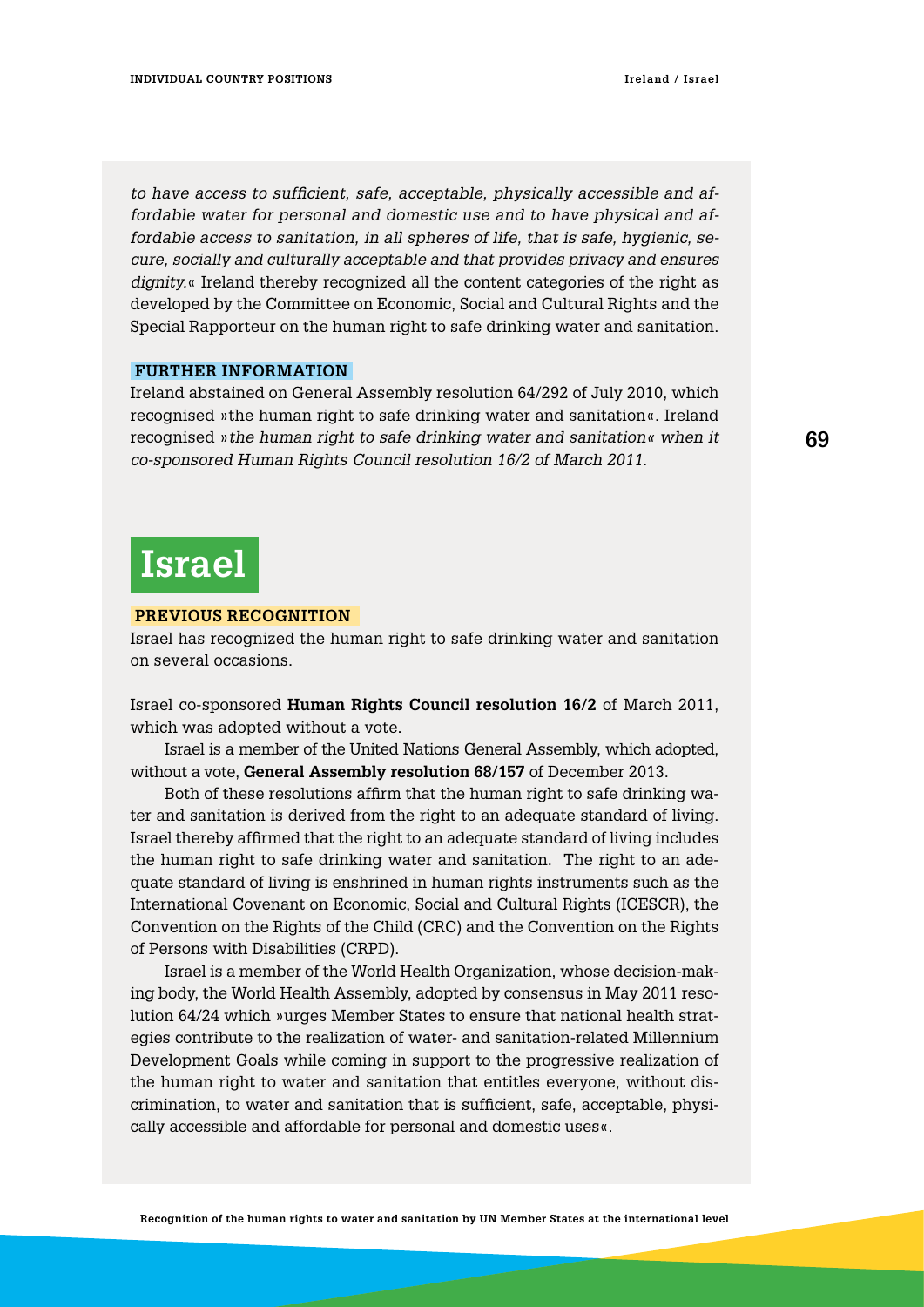#### **Further information**

Israel abstained on General Assembly resolution 64/292 of July 2010, which recognised »*the human right to safe drinking water and sanitation*«. Israel recognised *»the human right to safe drinking water and sanitation«* when it co-sponsored Human Rights Council resolution 16/2 of March 2011.

# **Italy**

#### **Previous RecognitioN**

Italy has recognized the human right to safe drinking water and sanitation on several occasions.

Italy voted in favour of **General Assembly resolution 64/292** of July 2010 which »*Recognizes the right to safe and clean drinking water and sanitation as a human right that is essential for the full enjoyment of life and all human rights.*«

Italy co-sponsored **Human Rights Council resolution 15/9** of September 2010 and **resolution 16/2** of March 2011, and as a Member State of the Human Rights Council co-sponsored **resolution 18/1** of September 2011, **resolution 21/2** of September 2012, **resolution 24/18** of September 2013 and **resolution 27/7** of September 2014, all adopted without a vote. Italy also co-sponsored **General Assembly resolution 68/157** of December 2013, adopted without a vote.

Except General Assembly resolution 64/292, these resolutions affirm that the human right to safe drinking water and sanitation is derived from the right to an adequate standard of living. Italy thereby affirmed that the right to an adequate standard of living includes the human right to safe drinking water and sanitation. The right to an adequate standard of living is enshrined in human rights instruments such as the International Covenant on Economic, Social and Cultural Rights (ICESCR), the Convention on the Rights of the Child (CRC) and the Convention on the Rights of Persons with Disabilities (CRPD).

**Human Rights Council resolutions 24/18** of September 2013 and **27/7** of September 2014 furthermore contain a full definition of the human right to safe drinking water and sanitation. **Human Rights Council resolution 27/7** of September 2014 reaffirms in preambular paragraph 21 that »*the human right to safe drinking water and sanitation entitles everyone, without discrimination, to have access to sufficient, safe, acceptable, physically accessible and affordable water for personal and domestic use and to have physical and affordable access to sanitation, in all spheres of life, that is safe, hygienic, secure, socially and culturally acceptable and that provides privacy and ensures dignity.*« Italy thereby recognized all the content categories of the right as developed by the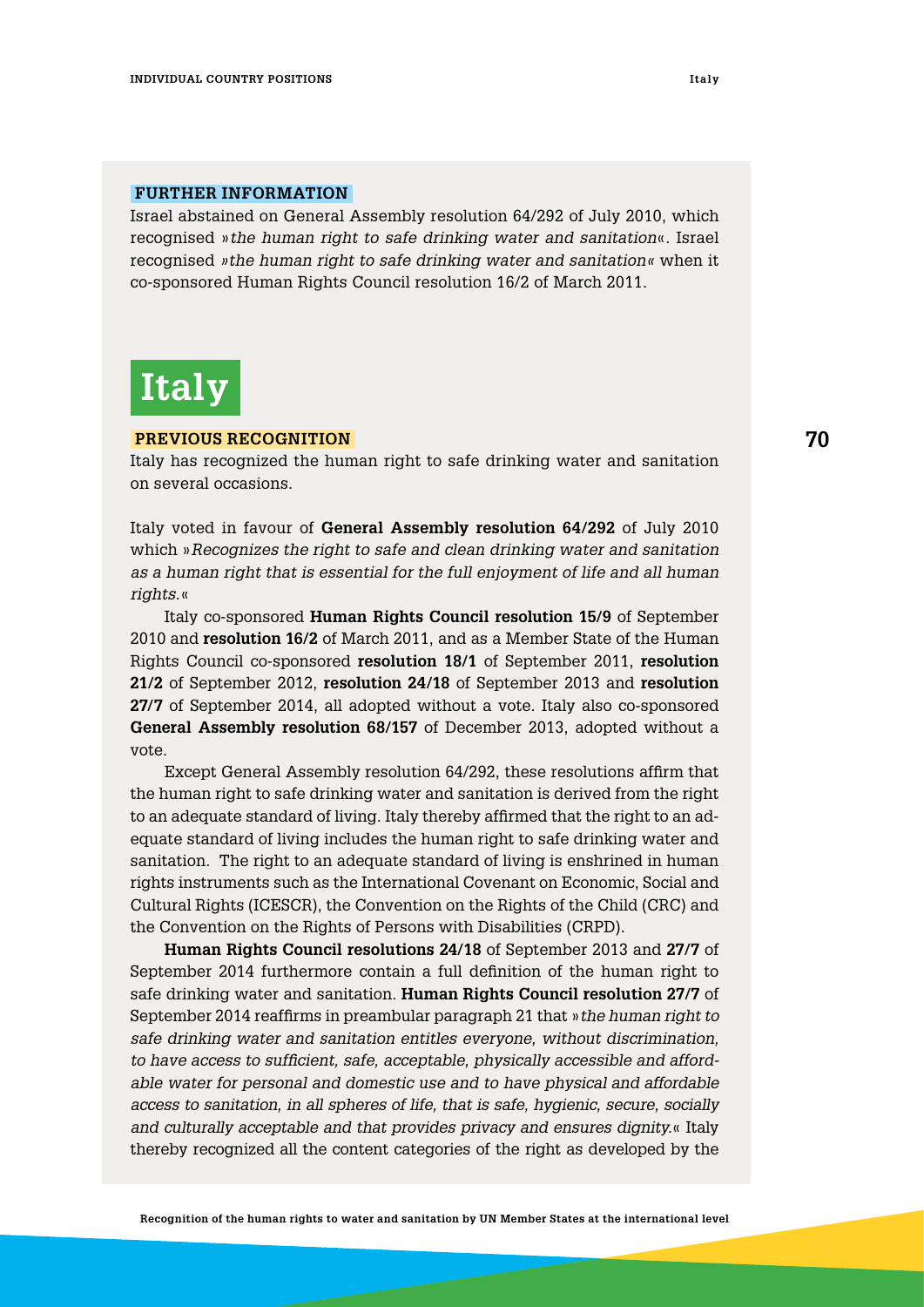Committee on Economic, Social and Cultural Rights and the Special Rapporteur on the human right to safe drinking water and sanitation.

### **Japan**

#### **Previous Recognition**

Japan has recognized the human right to safe drinking water and sanitation on several occasions.

Japan co-sponsored **Human Rights Council resolution 15/9** of September 2010, adopted without a vote, and was a Member of the Human Rights Council when it adopted without a vote **resolution 24/18** of September 2013 and **resolution 27/7** of September 2014.

Japan is a member of the United Nations General Assembly, which adopted, without a vote, **General Assembly resolution 68/157** of December 2013.

These resolutions all affirm that the human right to safe drinking water and sanitation is derived from the right to an adequate standard of living. Japan thereby affirmed that the right to an adequate standard of living includes the human right to safe drinking water and sanitation. The right to an adequate standard of living is enshrined in human rights instruments such as the International Covenant on Economic, Social and Cultural Rights (ICESCR), the Convention on the Rights of the Child (CRC) and the Convention on the Rights of Persons with Disabilities (CRPD).

**Human Rights Council resolutions 24/18** of September 2013 and **27/7** of September 2014 furthermore contain a full definition of the human right to safe drinking water and sanitation. **Human Rights Council resolution 27/7** of September 2014 reaffirms in preambular paragraph 21 that »*the human right to safe drinking water and sanitation entitles everyone, without discrimination, to have access to sufficient, safe, acceptable, physically accessible and affordable water for personal and domestic use and to have physical and affordable access to sanitation, in all spheres of life, that is safe, hygienic, secure, socially and culturally acceptable and that provides privacy and ensures dignity.*« Japan thereby recognized all the content categories of the right as developed by the Committee on Economic, Social and Cultural Rights and the Special Rapporteur on the human right to safe drinking water and sanitation.

At the 1st Asia-Pacific Water Summit, held in Beppu, Japan, in December 2007, Japan, along with 36 other countries, unanimously adopted the »Message from Beppu«, which recognises the »*people's right to safe drinking water and basic sanitation as a basic human right and a fundamental aspect of human security.*«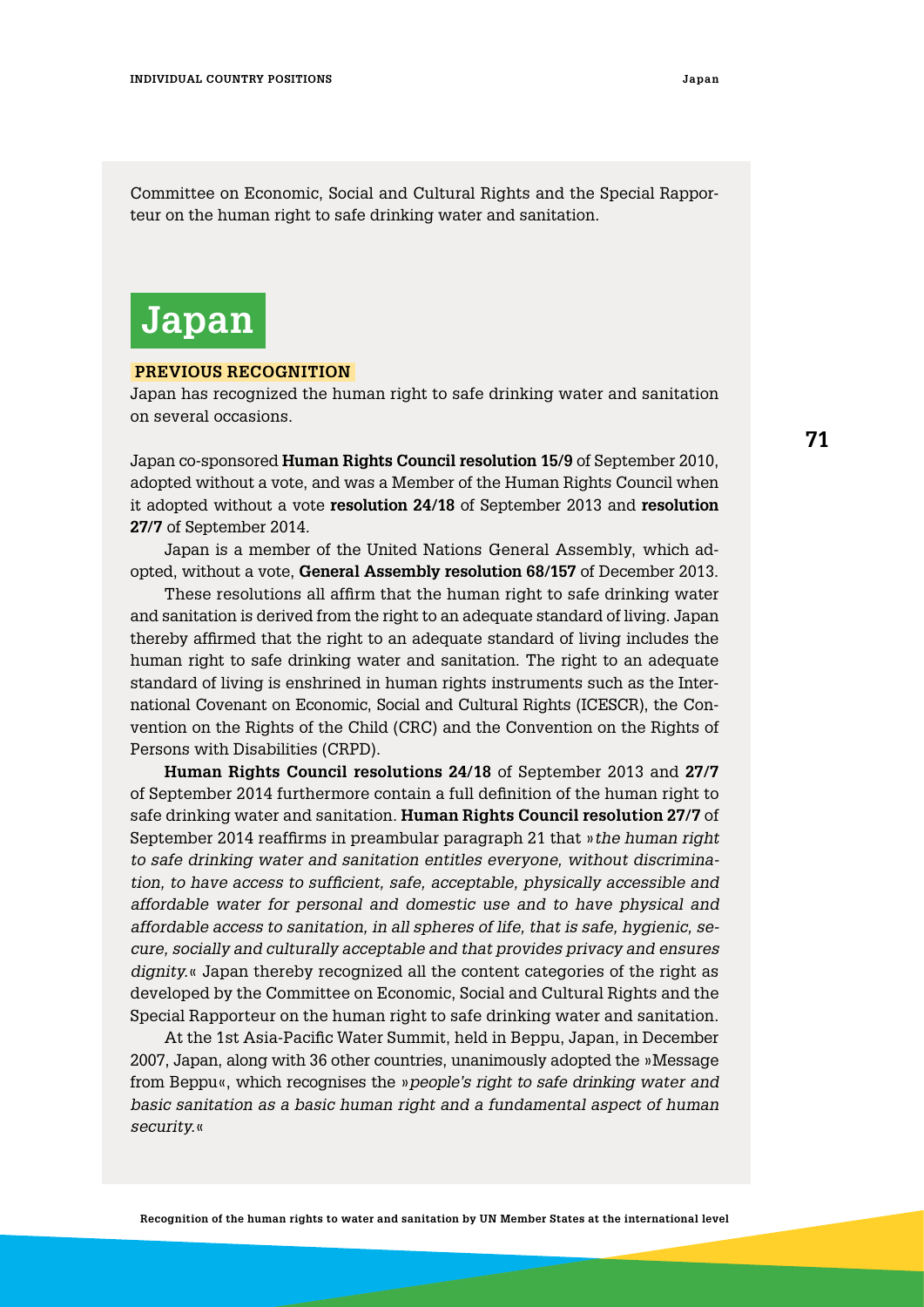#### **Further information**

Japan abstained on **General Assembly resolution 64/292** of July 2010, which recognised »the human right to safe drinking water and sanitation«. Japan recognised »*the human right to safe drinking water and sanitation«* when it co-sponsored Human Rights Council resolution 15/9 of September 2010.

# **Jordan**

#### **Previous Recognition**

Jordan has recognized the human right to safe drinking water and sanitation on several occasions.

Jordan voted in favour of **General Assembly resolution 64/292** of July 2010 which »*Recognizes the right to safe and clean drinking water and sanitation as a human right that is essential for the full enjoyment of life and all human rights.*«

Jordan co-sponsored **Human Rights Council resolution 15/9** of September 2010, **resolution 16/2** of March 2011. Jordan also co-sponsored **General Assembly resolution 68/157** of December 2013, adopted without a vote.

Except General Assembly resolution 64/292, these resolutions affirm that the human right to safe drinking water and sanitation is derived from the right to an adequate standard of living. Jordan thereby affirmed that the right to an adequate standard of living includes the human right to safe drinking water and sanitation. The right to an adequate standard of living is enshrined in human rights instruments such as the International Covenant on Economic, Social and Cultural Rights (ICESCR), the Convention on the Rights of the Child (CRC) and the Convention on the Rights of Persons with Disabilities (CRPD).

Jordan is a member of the World Health Organization, whose decisionmaking body, the World Health Assembly, adopted by consensus in May 2011 resolution 64/24 which *»urges Member States to ensure that national health strategies contribute to the realization of water- and sanitation-related Millennium Development Goals while coming in support to the progressive realization of the human right to water and sanitation that entitles everyone, without discrimination, to water and sanitation that is sufficient, safe, acceptable, physically accessible and affordable for personal and domestic uses«*.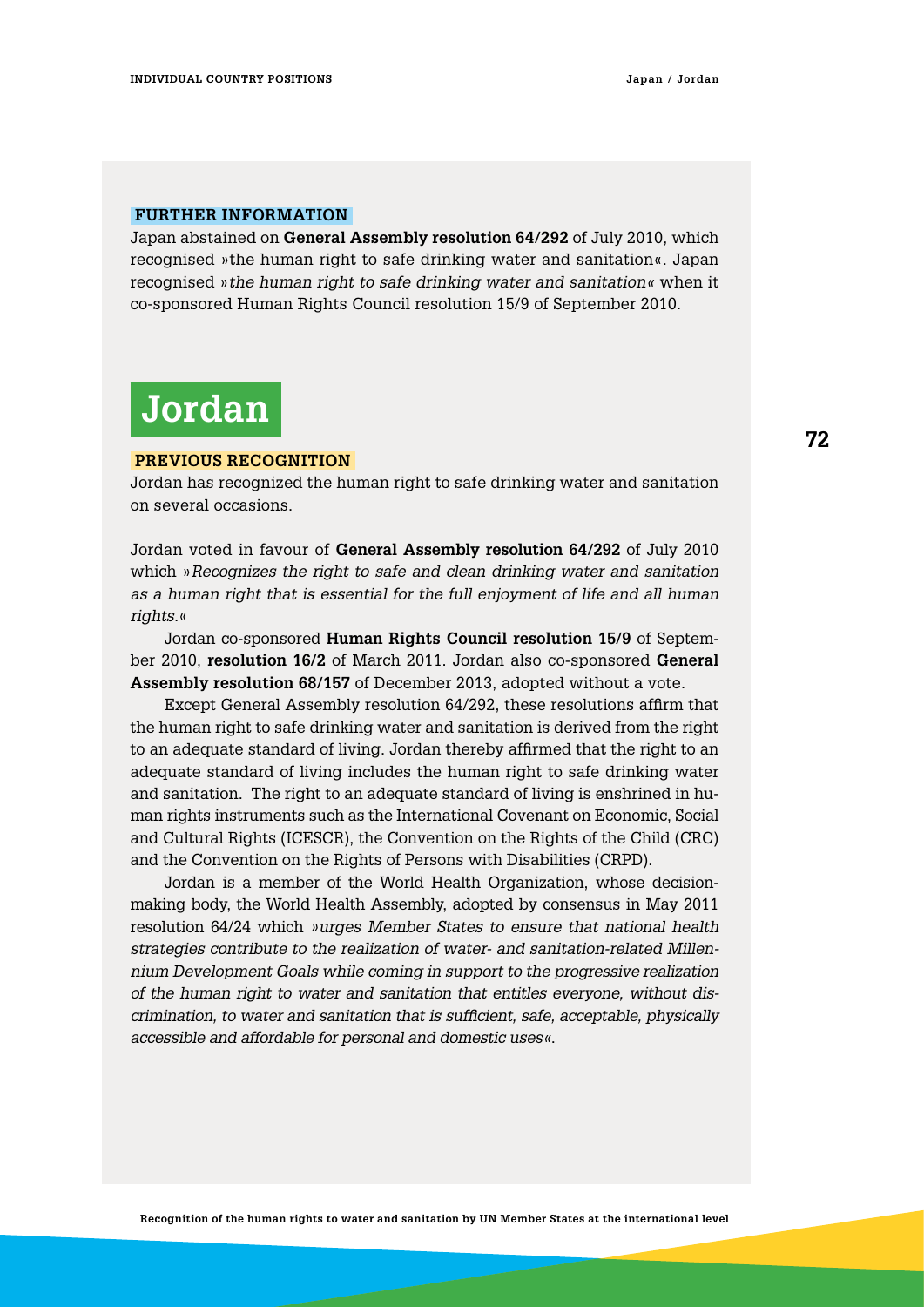# **Kenya**

#### **Previous Recognition**

Kenya has recognized the human right to safe drinking water and sanitation on several occasions.

Kenya co-sponsored **Human Rights Council resolution 16/2** of March 2011 and **resolution 21/2** of September 2012. Kenya, as a member of the African Group, cosponsored **resolution 24/18** of September 2013. As a member of the Human Rights Council, it co-sponsored **resolution 27/7** of September 2014, adopted without a vote.

Kenya is a member of the United Nations General Assembly, which adopted, without a vote, **General Assembly resolution 68/157** of December 2013.

All these resolutions affirm that the human right to safe drinking water and sanitation is derived from the right to an adequate standard of living. Kenya thereby affirmed that the right to an adequate standard of living includes the human right to safe drinking water and sanitation. The right to an adequate standard of living is enshrined in human rights instruments such as the International Covenant on Economic, Social and Cultural Rights (ICESCR), the Convention on the Rights of the Child (CRC) and the Convention on the Rights of Persons with Disabilities (CRPD).

**Human Rights Council resolutions 24/18** of September 2013 and **27/7** of September 2014 furthermore contain a full definition of the human right to safe drinking water and sanitation. **Human Rights Council resolution 27/7** of September 2014 reaffirms in preambular paragraph 21 that »*the human right to safe drinking water and sanitation entitles everyone, without discrimination, to have access to sufficient, safe, acceptable, physically accessible and affordable water for personal and domestic use and to have physical and affordable access to sanitation, in all spheres of life, that is safe, hygienic, secure, socially and culturally acceptable and that provides privacy and ensures dignity.*« Kenya thereby recognized all the content categories of the right as developed by the Committee on Economic, Social and Cultural Rights and the Special Rapporteur on the human right to safe drinking water and sanitation.

In the Abuja Declaration adopted at the First Africa-South America Summit (ASA) in Abuja, Nigeria, in November 2006, Kenya, along with 64 other African and South American States committed to »*promote the right of our citizens to have access to clean and safe water and sanitation within our respective jurisdictions.*«

### **Further information**

Kenya abstained on General Assembly resolution 64/292 of July 2010, which recognised »*the human right to safe drinking water and sanitation*«. Kenya recognised »the human right to safe drinking water and sanitation« when it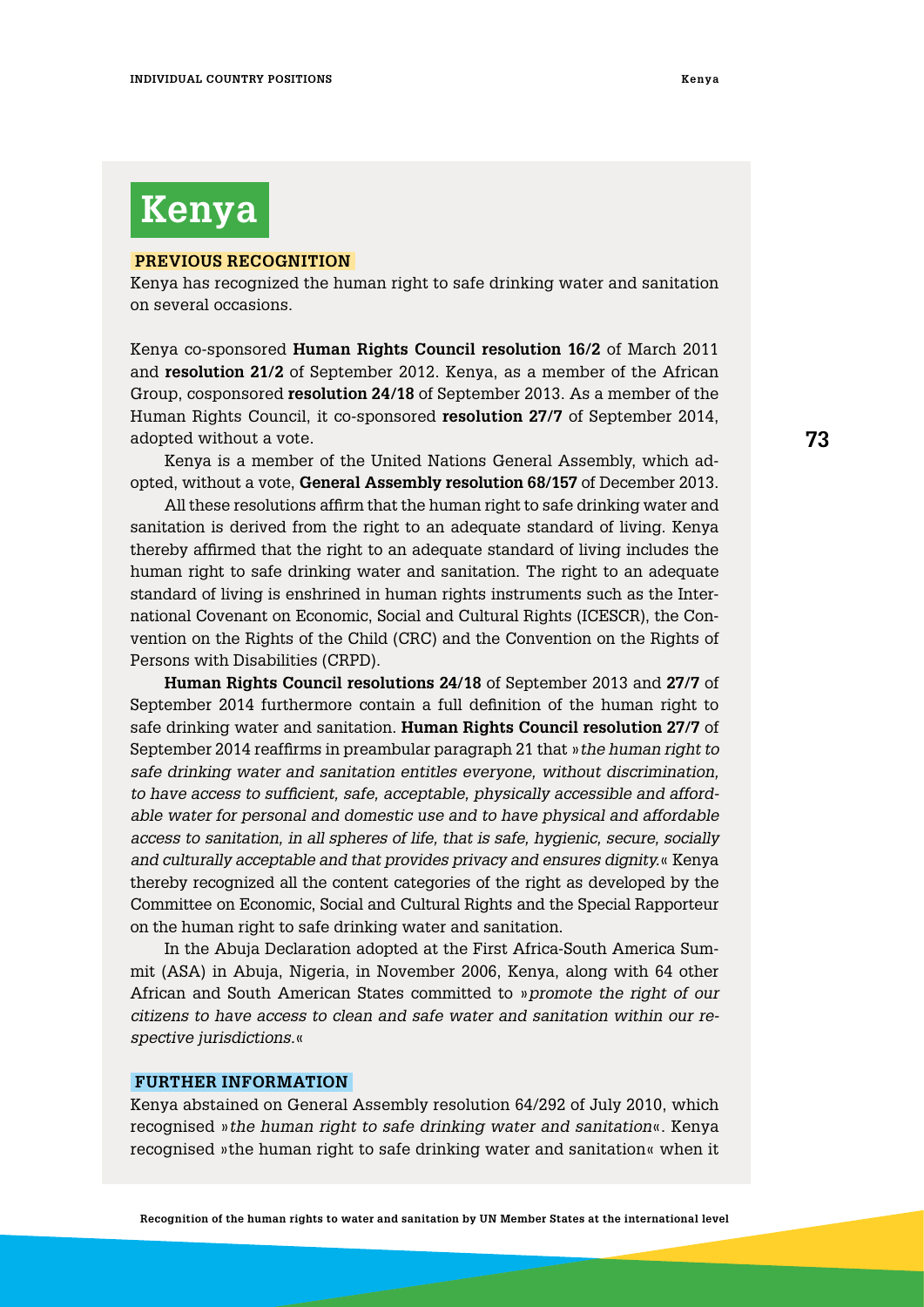co-sponsored Human Rights Council resolution 16/2 of March 2011.

## **Kyrgyzstan**

### **Previous Recognition**

Kyrgyzstan has recognized the human right to safe drinking water and sanitation on several occasions.

Kyrgyzstan voted in favour of **General Assembly resolution 64/292** of July 2010 which »*Recognizes the right to safe and clean drinking water and sanitation as a human right that is essential for the full enjoyment of life and all human rights*.«

Kyrgyzstan was a member of the Human Rights Council when it adopted without a vote **resolution 15/9** of September 2010.

Kyrgyzstan is a member of the United Nations General Assembly, which adopted, without a vote, **General Assembly resolution 68/157** of December 2013.

Except General Assembly resolution 64/292, these resolutions affirm that the human right to safe drinking water and sanitation is derived from the right to an adequate standard of living. Kyrgyzstan thereby affirmed that the right to an adequate standard of living includes the human right to safe drinking water and sanitation. The right to an adequate standard of living is enshrined in human rights instruments such as the International Covenant on Economic, Social and Cultural Rights (ICESCR), the Convention on the Rights of the Child (CRC) and the Convention on the Rights of Persons with Disabilities (CRPD).

At the 1st Asia-Pacific Water Summit, held in Beppu, Japan, in December 2007, Kyrgyzstan, along with 36 other countries, unanimously adopted the »**Message from Beppu**«, which recognizes the »*people's right to safe drinking water and basic sanitation as a basic human right and a fundamental aspect of human security*.«

Kyrgyzstan is a member of the World Health Organization, whose decision-making body, the World Health Assembly, adopted by consensus in May 2011 resolution 64/24 which »*urges Member States to ensure that national health strategies contribute to the realization of water- and sanitation-related Millennium Development Goals while coming in support to the progressive realization of the human right to water and sanitation that entitles everyone, without discrimination, to water and sanitation that is sufficient, safe, acceptable, physically accessible and affordable for personal and domestic uses*«.

**74**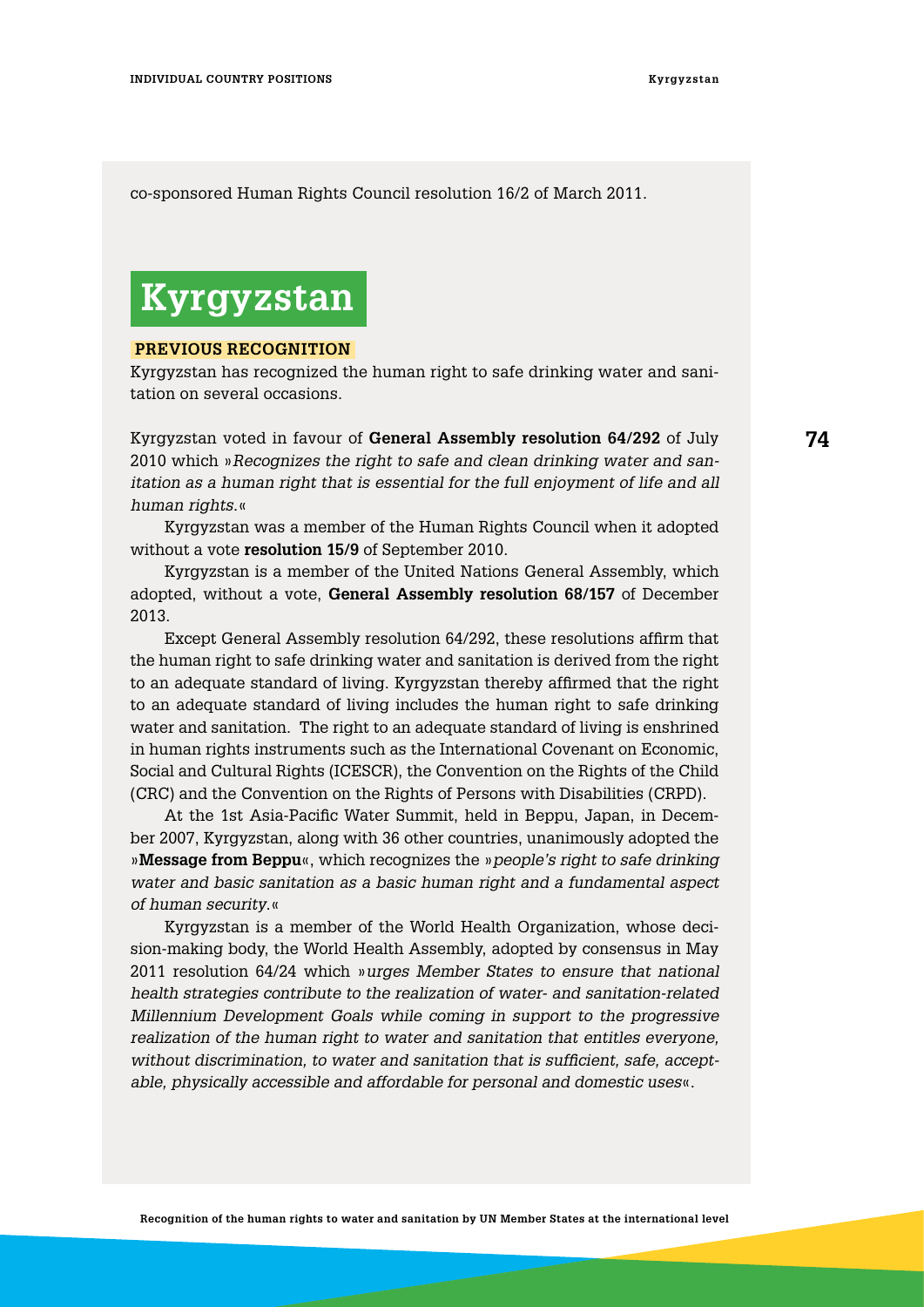# **Libya**

#### **Previous Recognition**

Libya has recognized the human right to safe drinking water and sanitation on several occasions.

Libya voted in favour of **General Assembly resolution 64/292** of July 2010 which »*Recognizes the right to safe and clean drinking water and sanitation as a human right that is essential for the full enjoyment of life and all human rights*.«

Libya was a member of the Human Rights Council when it adopted without a vote **resolution 15/9** of September 2010 and when it co-sponsored **resolution 21/2** of September 2012 adopted without a vote. Libya, as a member of the African Group, co-sponsored **resolution 24/18** of September 2013, which was adopted without a vote. Libya also co-sponsored **General Assembly resolution 68/157** of December 2013, adopted without a vote.

Except General Assembly resolution 64/292, these resolutions affirm that the human right to safe drinking water and sanitation is derived from the right to an adequate standard of living. Libya thereby affirmed that the right to an adequate standard of living includes the human right to safe drinking water and sanitation. The right to an adequate standard of living is enshrined in human rights instruments such as the International Covenant on Economic, Social and Cultural Rights (ICESCR), the Convention on the Rights of the Child (CRC) and the Convention on the Rights of Persons with Disabilities (CRPD).

**Human Rights Council resolution 24/18** of September 2013 furthermore contains a full definition of the human right to safe drinking water and sanitation. Preambular paragraph 15 of this resolution states: »*the human right to safe drinking water and sanitation entitles everyone, without discrimination, to have access to sufficient, safe, acceptable, physically accessible and affordable water for personal and domestic use and to have physical and affordable access to sanitation, in all spheres of life, that is safe, hygienic, secure, and acceptable and that provides privacy and ensures dignity*«. Libya, as part of a co-sponsorship by the African Group, thereby recognized all the content categories of the right as developed by the Committee on Economic, Social and Cultural Rights and the Special Rapporteur on the human right to safe drinking water and sanitation.

**75**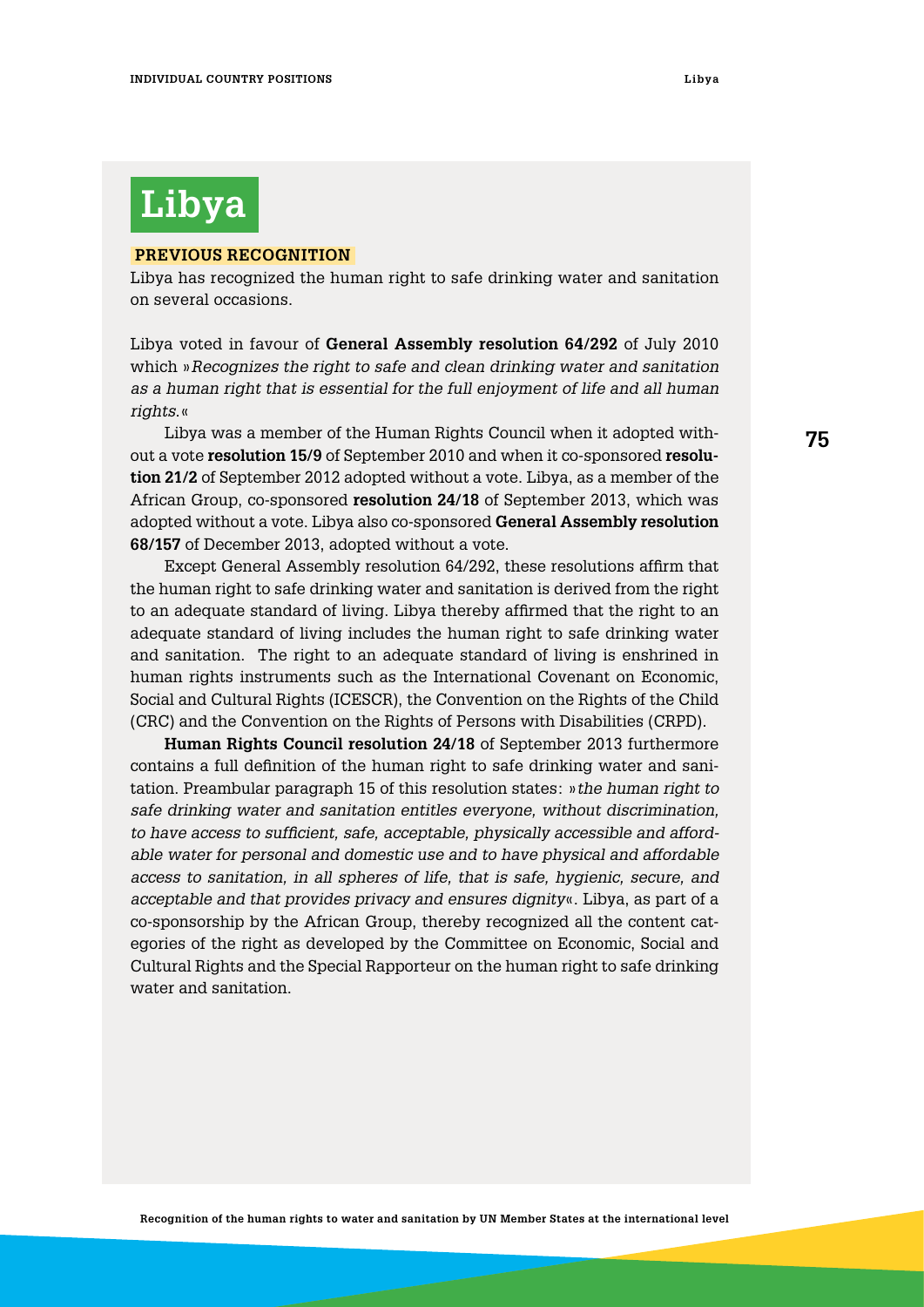# **Malaysia**

### **Previous Recognition**

Malaysia has recognized the human right to safe drinking water and sanitation on several occasions.

Malaysia voted in favour of **General Assembly resolution 64/292** of July 2010 which »*Recognizes the right to safe and clean drinking water and sanitation as a human right that is essential for the full enjoyment of life and all human rights.*«

Malaysia was a member of the Human Rights Council when it adopted without a vote **resolution 15/9** of September 2010 and **resolution 24/18** of September 2013.

Malaysia is a member of the United Nations General Assembly, which adopted, without a vote, **General Assembly resolution 68/157** of December 2013.

Except General Assembly resolution 64/292, these resolutions affirm that the human right to safe drinking water and sanitation is derived from the right to an adequate standard of living. Malaysia thereby affirmed that the right to an adequate standard of living includes the human right to safe drinking water and sanitation. The right to an adequate standard of living is enshrined in human rights instruments such as the International Covenant on Economic, Social and Cultural Rights (ICESCR), the Convention on the Rights of the Child (CRC) and the Convention on the Rights of Persons with Disabilities (CRPD).

**Human Rights Council resolution 24/18** of September 2013 furthermore contains a full definition of the human right to safe drinking water and sanitation. Preambular paragraph 15 of this resolution states: »*the human right to safe drinking water and sanitation entitles everyone, without discrimination, to have access to sufficient, safe, acceptable, physically accessible and affordable water for personal and domestic use and to have physical and affordable access to sanitation, in all spheres of life, that is safe, hygienic, secure, and acceptable and that provides privacy and ensures dignity*«. Malaysia thereby recognized all the content categories of the right as developed by the Committee on Economic, Social and Cultural Rights and the Special Rapporteur on the human right to safe drinking water and sanitation.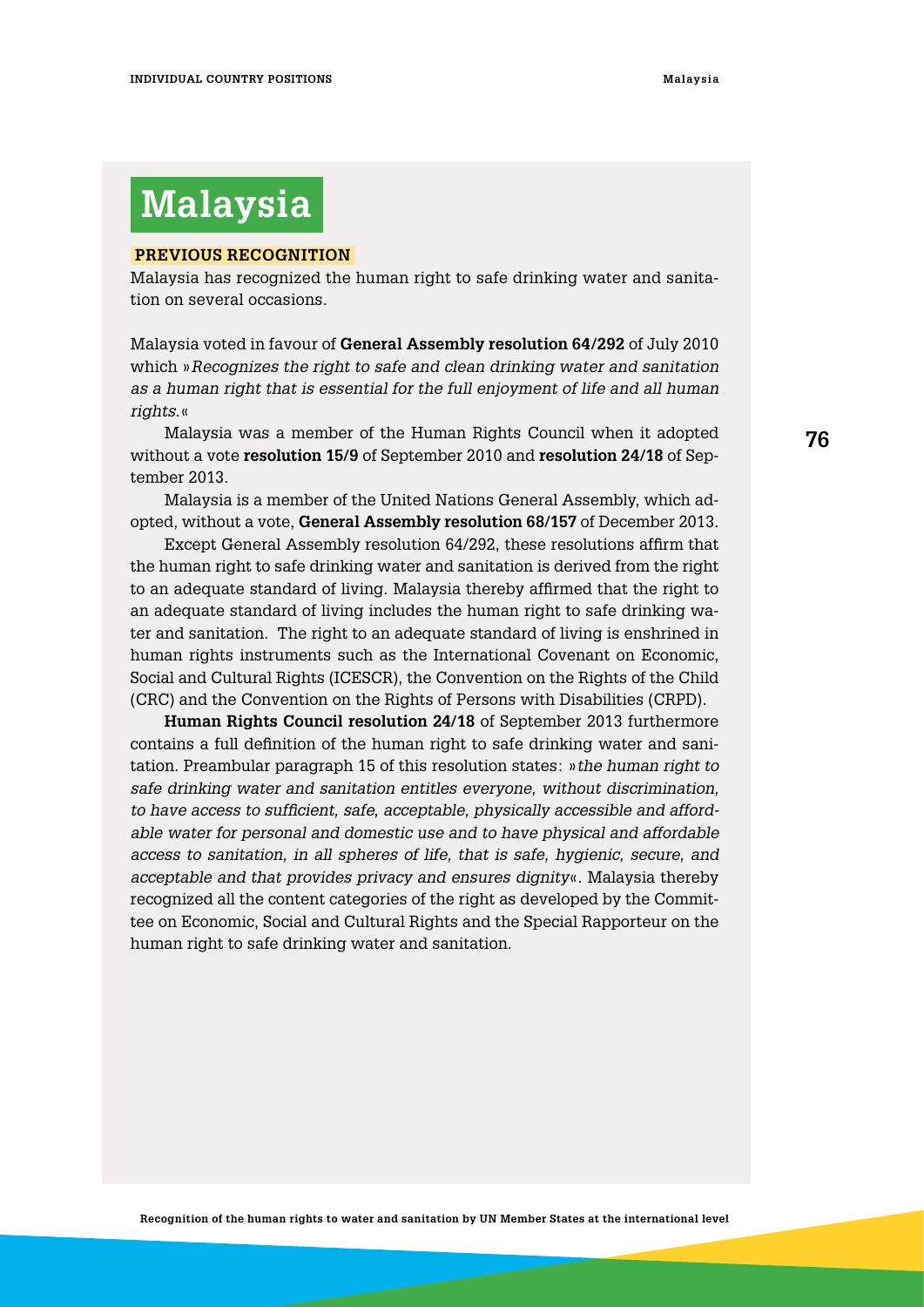## **The Maldives**

#### **Previous Recognition**

The Maledives has recognized the human right to safe drinking water and sanitation on several occasions.

The Maldives voted in favour of **General Assembly resolution 64/292** of July 2010 which »*Recognizes the right to safe and clean drinking water and sanitation as a human right that is essential for the full enjoyment of life and all human rights.*«

The Maldives co-sponsored **Human Rights Council resolution 15/9** of September 2010 and was a member of the Human Rights Council when it co-sponsored **resolution 16/2** of March 2011, **resolution 18/1** of September 2011, **resolution 21/2** of September 2012, **resolution 24/18** of September 2013, and **resolution 27/7** of September 2014, all adopted without a vote. The Maldives also co-sponsored **General Assembly resolution 68/157** of December 2013, adopted without a vote.

Except General Assembly resolution 64/292, these resolutions affirm that the human right to safe drinking water and sanitation is derived from the right to an adequate standard of living. The Maldives thereby affirmed that the right to an adequate standard of living includes the human right to safe drinking water and sanitation. The right to an adequate standard of living is enshrined in human rights instruments such as the International Covenant on Economic, Social and Cultural Rights (ICESCR), the Convention on the Rights of the Child (CRC) and the Convention on the Rights of Persons with Disabilities (CRPD).

**Human Rights Council resolutions 24/18** of September 2013 and **27/7** of September 2014 furthermore contain a full definition of the human right to safe drinking water and sanitation. **Human Rights Council resolution 27/7** of September 2014 reaffirms in preambular paragraph 21 that »*the human right to safe drinking water and sanitation entitles everyone, without discrimination, to have access to sufficient, safe, acceptable, physically accessible and affordable water for personal and domestic use and to have physical and affordable access to sanitation, in all spheres of life, that is safe, hygienic, secure, socially and culturally acceptable and that provides privacy and ensures dignity*.« The Maldives thereby recognized all the content categories of the right as developed by the Committee on Economic, Social and Cultural Rights and the Special Rapporteur on the human right to safe drinking water and sanitation.

The Maldives is signatory to the Colombo Declaration, adopted by eight South Asian countries at the Fourth South Asian Conference on Sanitation (SACOSAN IV), 4-16 April 2011, stated that the Heads of States »*unanimously agree and commit: In light of the recent UN resolution recognising the right to sanitation, to work progressively to realise this in programmes and projects and eventually in legislation.*«

**77**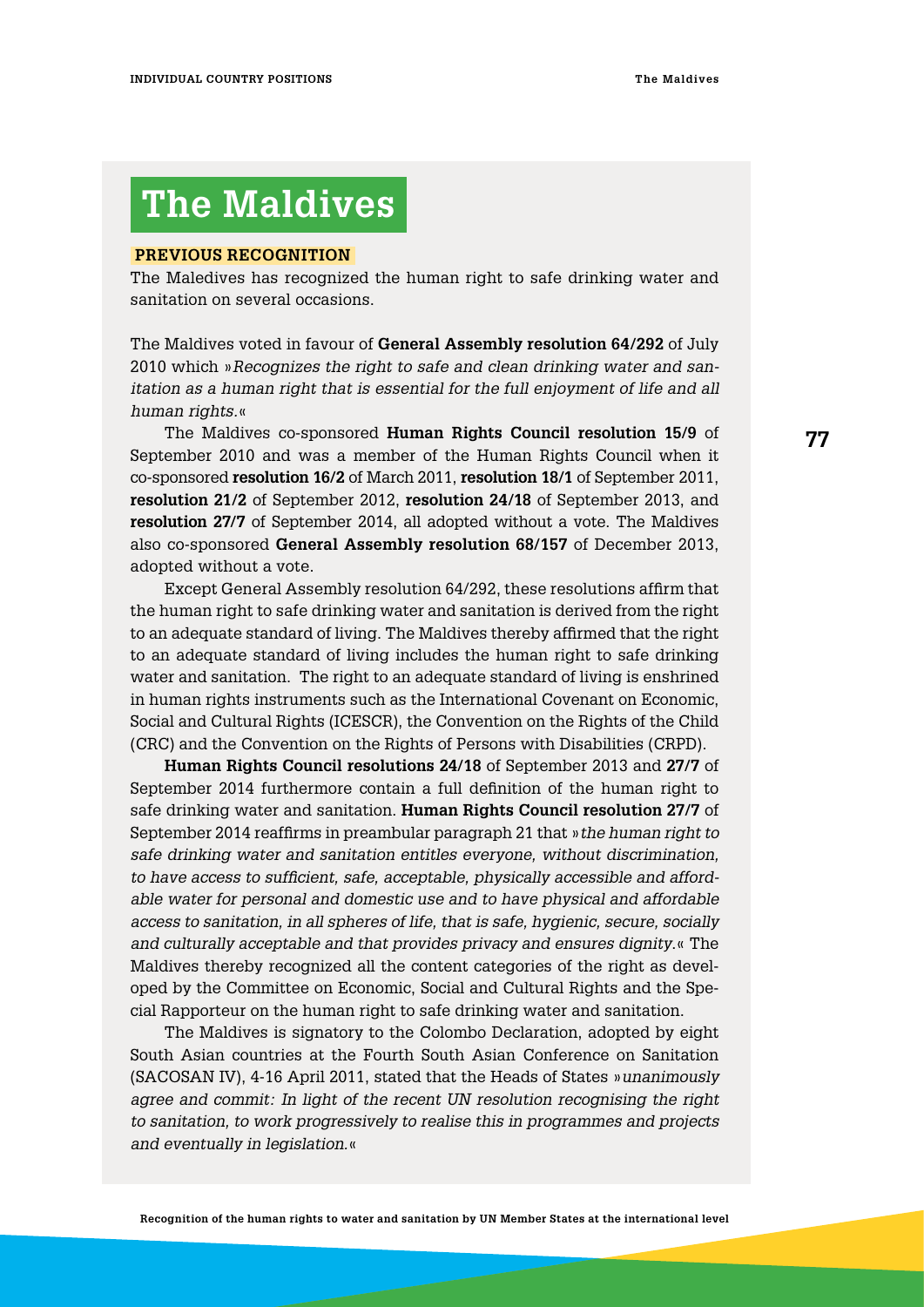At the Third South Asian Conference on Sanitation (SACOSAN III), in November 2008 in Delhi, the Maldives, along with seven other South Asian countries, unanimously adopted the Delhi Declaration, which recognises that »*access to sanitation and safe drinking water is a basic right, and according national priority to sanitation is imperative.*«

Maldives is signatory to the Kathmandu Declaration, adopted at the fifth South Asian Conference on Sanitation (SACOSAN V), 22-24 October 2013, in which signatories declare to: »*Renew our joint commitment to the Human Right to Sanitation adopted by the United Nations and endorsed by SAARC nations to work progressively to achieve an open defecation free and hygienic South Asia, through accessible, affordable, appropriate, acceptable and environmentally safe sanitation and hygiene services that all people can use and maintain with dignity, safety and comfort.*«

### **Mauritania**

#### **Previous Recognition**

Mauritania has recognized the human right to safe drinking water and sanitation on several occasions.

Mauritania was a member of the Human Rights Council when it adopted without a vote **resolution 15/9** of September 2010 and when it co-sponsored **resolution 21/2** of September 2012. Mauritania, as a member of the African Group, co-sponsored **resolution 24/18** of September 2013, adopted without a vote.

Mauritania is a member of the United Nations General Assembly, which adopted, without a vote, **General Assembly resolution 68/157** of December 2013.

All these resolutions affirm that the human right to safe drinking water and sanitation is derived from the right to an adequate standard of living. Mauritania thereby affirmed that the right to an adequate standard of living includes the human right to safe drinking water and sanitation. The right to an adequate standard of living is enshrined in human rights instruments such as the International Covenant on Economic, Social and Cultural Rights (ICESCR), the Convention on the Rights of the Child (CRC) and the Convention on the Rights of Persons with Disabilities (CRPD).

**Human Rights Council resolution 24/18** of September 2013 furthermore contains a full definition of the human right to safe drinking water and sanitation. Preambular paragraph 15 of this resolution states: »*the human right to safe drinking water and sanitation entitles everyone, without discrimination, to have access to sufficient, safe, acceptable, physically accessible and afford-*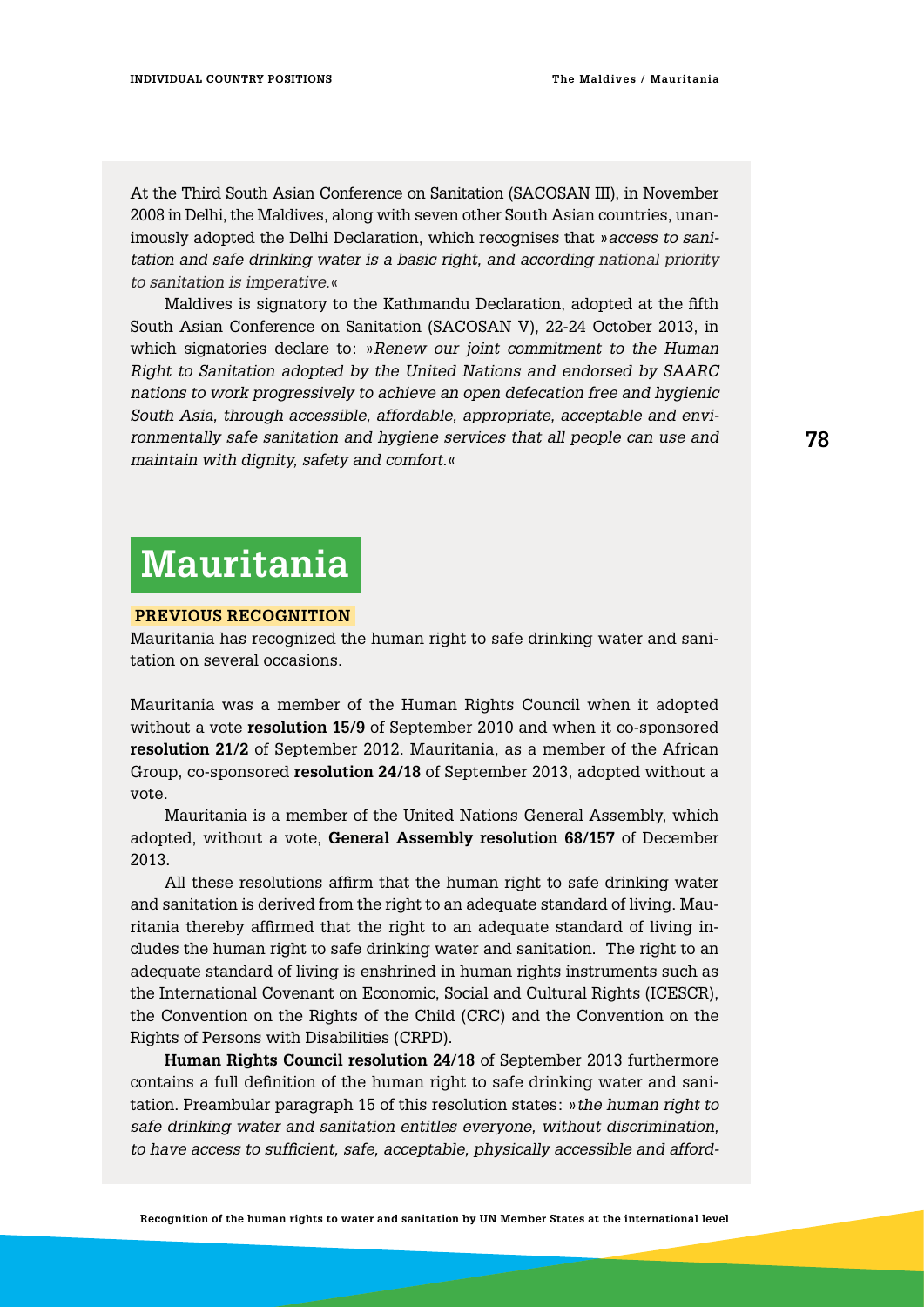*able water for personal and domestic use and to have physical and affordable access to sanitation, in all spheres of life, that is safe, hygienic, secure, and acceptable and that provides privacy and ensures dignity*«. Mauritania, as part of a co-sponsorship by the African Group, thereby recognized all the content categories of the right as developed by the Committee on Economic, Social and Cultural Rights and the Special Rapporteur on the human right to safe drinking water and sanitation.

In the Abuja Declaration adopted at the First Africa-South America Summit (ASA) in Abuja, Nigeria, in November 2006, Mauritania, along with 64 other African and South American States committed to »*promote the right of our citizens to have access to clean and safe water and sanitation within our respective jurisdictions.*«

#### **Further information**

Mauritania was absent during the voting procedure for the **General Assembly resolution 64/292** of July 2010.

## **Mauritius**

#### **Previous Recognition**

Mauritius of has recognized the human right to safe drinking water and sanitation on several occasions.

Mauritius voted in favour of **General Assembly resolution 64/292** of July 2010 which »*Recognises the right to safe and clean drinking water and sanitation as a human right that is essential for the full enjoyment of life and all human rights.*«

Mauritius was a member of the Human Rights Council when it adopted **resolution 15/9** of September 2010 and **resolution 21/2** of September 2012 without a vote. Mauritius, as a member of the African Group, cosponsored **resolution 24/18** of September 2013. Mauritius also co-sponsored **General Assembly resolution 68/157** of December 2013, adopted without a vote.

Except General Assembly resolution 64/292, these resolutions affirm that the human right to safe drinking water and sanitation is derived from the right to an adequate standard of living. Mauritius thereby affirmed that the right to an adequate standard of living includes the human right to safe drinking water and sanitation. The right to an adequate standard of living is enshrined in human rights instruments such as the International Covenant on Economic, Social and Cultural Rights (ICESCR), the Convention on the Rights of the Child (CRC) and the Convention on the Rights of Persons with Disabilities (CRPD).

**Human Rights Council resolution 24/18** of September 2013 furthermore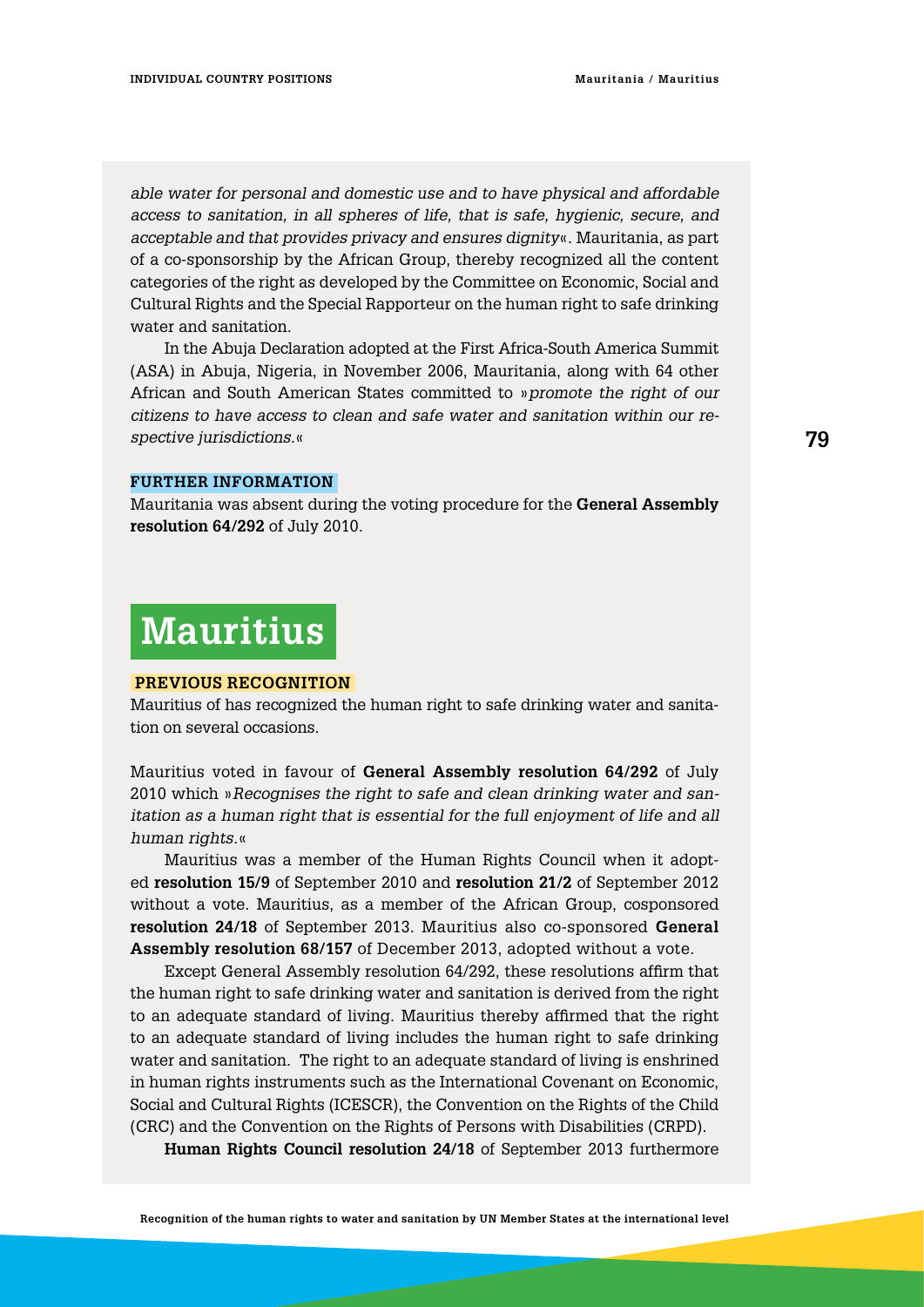contains a full definition of the human right to safe drinking water and sanitation. Preambular paragraph 15 of this resolution states: »*the human right to safe drinking water and sanitation entitles everyone, without discrimination, to have access to sufficient, safe, acceptable, physically accessible and affordable water for personal and domestic use and to have physical and affordable access to sanitation, in all spheres of life, that is safe, hygienic, secure, and acceptable and that provides privacy and ensures dignity*«. Mauritius, as part of a co-sponsorship by the African Group, thereby recognized all the content categories of the right as developed by the Committee on Economic, Social and Cultural Rights and the Special Rapporteur on the human right to safe drinking water and sanitation.

In the Abuja Declaration adopted at the First Africa-South America Summit (ASA) in Abuja, Nigeria, in November 2006, Mauritius, along with 64 other African and South American States committed to »*promote the right of our citizens to have access to clean and safe water and sanitation within our respective jurisdictions.*«

## **Mexico**

### **Previous Recognition**

Mexico has recognized the human right to safe drinking water and sanitation on several occasions.

Mexico voted in favour of **General Assembly resolution 64/292** of July 2010 which »*Recognizes the right to safe and clean drinking water and sanitation as a human right that is essential for the full enjoyment of life and all human rights.*«

Mexico co-sponsored **Human Rights Council resolution 24/18** of September 2013 and was a member of the Human Rights Council when it adopted **resolution 15/9** of September 2010 without a vote and when it co-sponsored **resolution 21/2** of September 2012 and **resolution 27/7** of September 2014, both adopted without a vote. Mexico also co-sponsored **General Assembly resolution 68/157** of December 2013, adopted without a vote.

Except General Assembly resolution 64/292, these resolutions affirm that the human right to safe drinking water and sanitation is derived from the right to an adequate standard of living. Mexico thereby affirmed that the right to an adequate standard of living includes the human right to safe drinking water and sanitation. The right to an adequate standard of living is enshrined in human rights instruments such as the International Covenant on Economic, Social and Cultural Rights (ICESCR), the Convention on the Rights of the Child (CRC) and the Convention on the Rights of Persons with Disabilities (CRPD).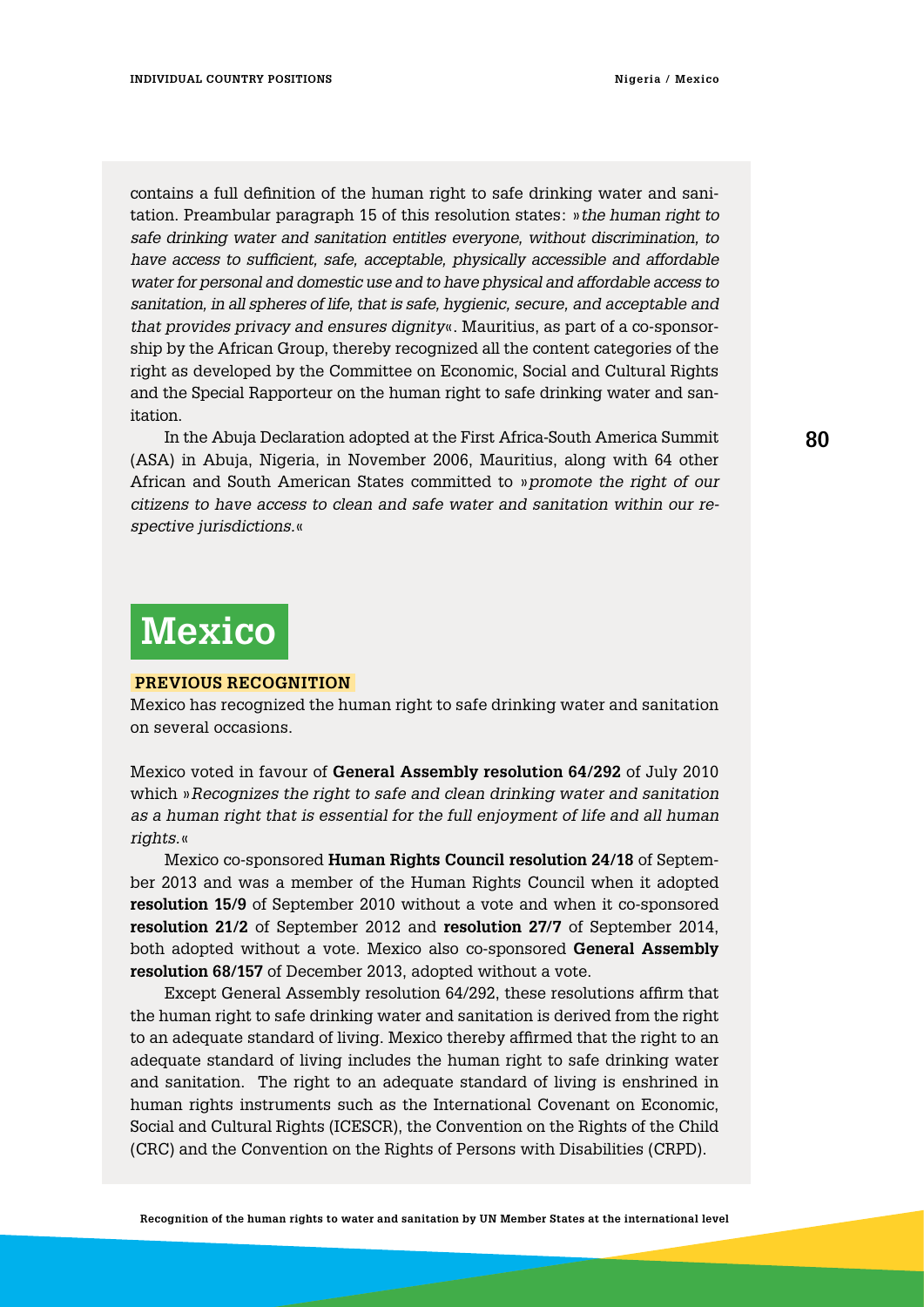**Human Rights Council resolutions 24/18** of September 2013 and **27/7** of September 2014 furthermore contain a full definition of the human right to safe drinking water and sanitation. **Human Rights Council resolution 27/7** of September 2014 reaffirms in preambular paragraph 21 that »*the human right to safe drinking water and sanitation entitles everyone, without discrimination, to have access to sufficient, safe, acceptable, physically accessible and affordable water for personal and domestic use and to have physical and affordable access to sanitation, in all spheres of life, that is safe, hygienic, secure, socially and culturally acceptable and that provides privacy and ensures dignity.*«

Mexico thereby recognized all the content categories of the right as developed by the Committee on Economic, Social and Cultural Rights and the Special Rapporteur on the human right to safe drinking water and sanitation. Mexico was present at the third Latin American and Caribbean Sanitation Conference (LatinoSan) of June 2013, where it signed the Panama Declaration and agreed to inter alia, »*Reiterate the political will and commitment to achieve the universal realisation of the human right to water and of integral sanitation services by governments of Latin America and the Caribbean for the development of our peoples, prioritizing rural areas and vulnerable populations. To this end, we will promote public development policies with a focus on the right to sanitation, comprehen*sively and on the basis of social equity.« [Unofficial translation]<sup>27</sup>

# **Moldova**

#### **Previous Recognition**

Moldova has recognized the human right to safe drinking water and sanitation on several occasions.

Moldova was a member of the Human Rights Council when it adopted without a vote **resolution 15/9** of September 2010, and when it co-sponsored **resolution 16/2** of March 2011, **resolution 18/1** of September 2011, **resolution 21/2** of September 2012 and **resolution 24/18** of September 2013. Moldova also co-sponsored **Human Rights Council resolution 27/7** of September 2014 and **General Assembly resolution 68/157** of December 2013, adopted without a vote.

All these resolutions affirm that the human right to safe drinking water and sanitation is derived from the right to an adequate standard of living. Moldova thereby affirmed that the right to an adequate standard of living includes

**<sup>27</sup>** Original text: *Acordamos …. Reiterar la voluntad y compromiso político para alcanzar la universalización del derecho humano al agua y de los servicios de saneamiento integral de los gobiernos de America Latina y el Caribe en favor del desarrollo de nuestros pueblos, priorizando el ámbito rural y las poblaciones vulnerables. Para ello promoveremos políticas públicas de desarrollo con un enfoque de derecho al saneamiento, con integralidad y equidad social*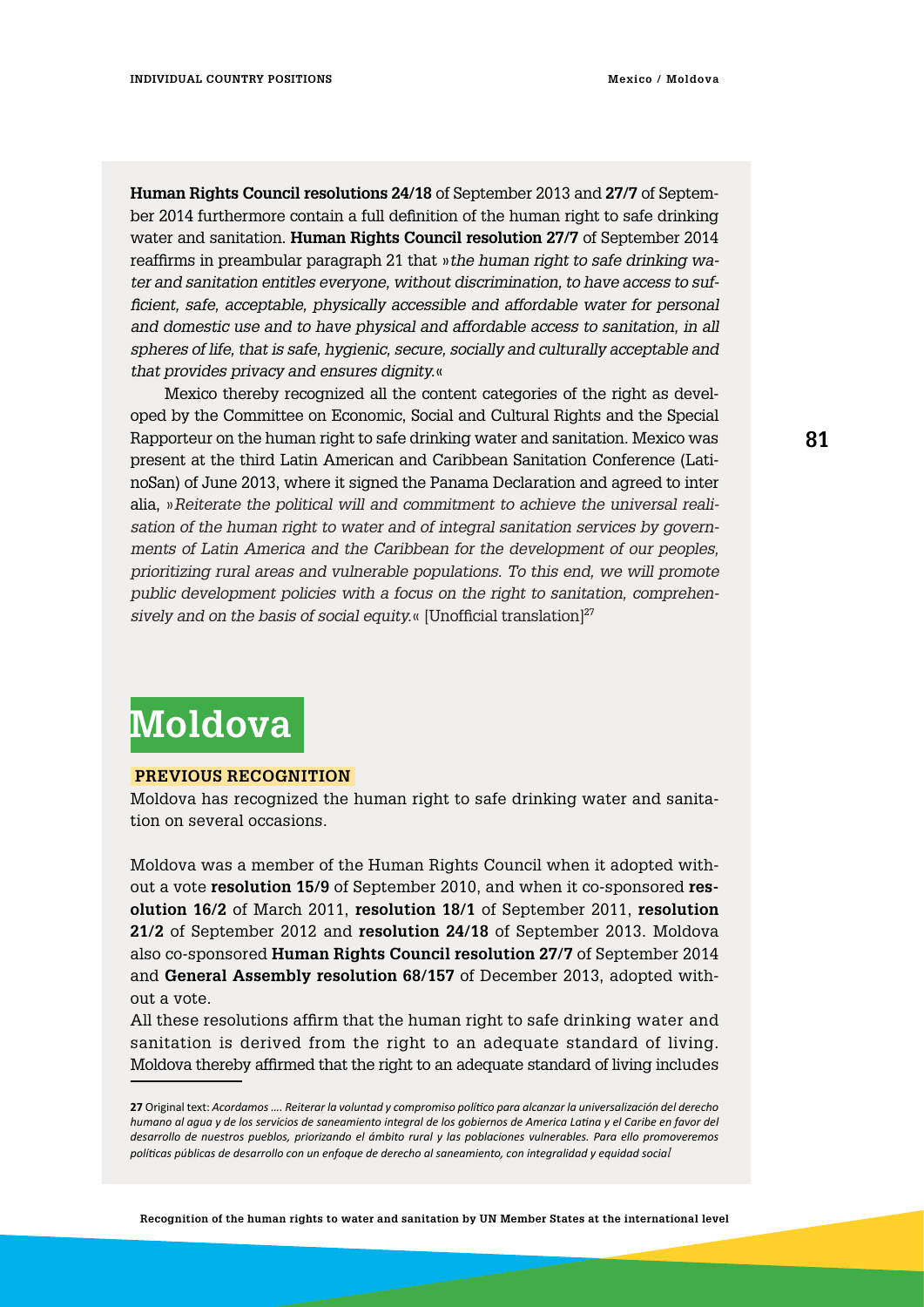the human right to safe drinking water and sanitation. The right to an adequate standard of living is enshrined in human rights instruments such as the International Covenant on Economic, Social and Cultural Rights (ICESCR), the Convention on the Rights of the Child (CRC) and the Convention on the Rights of Persons with Disabilities (CRPD).

**Human Rights Council resolutions 24/18** of September 2013 and **27/7** of September 2014 furthermore contain a full definition of the human right to safe drinking water and sanitation. **Human Rights Council resolution 27/7** of September 2014 reaffirms in preambular paragraph 21 that *»the human right to safe drinking water and sanitation entitles everyone, without discrimination, to have access to sufficient, safe, acceptable, physically accessible and affordable water for personal and domestic use and to have physical and affordable access to sanitation, in all spheres of life, that is safe, hygienic, secure, socially and culturally acceptable and that provides privacy and ensures dignity.«* Moldova thereby recognized all the content categories of the right as developed by the Committee on Economic, Social and Cultural Rights and the Special Rapporteur on the human right to safe drinking water and sanitation.

#### **Further information**

Moldova abstained on General Assembly resolution 64/292 of July 2010, which recognised »the human right to safe drinking water and sanitation«. Moldova recognised »the human right to safe drinking water and sanitation« as a member of the Human Rights Council, when the Human Rights Council adopted resolution 15/9 of September 2010 without a vote.

### **Montenegro**

#### **Previous Recognition**

Montenegro has recognized the human right to safe drinking water and sanitation on several occasions.

Montenegro voted in favour of **General Assembly resolution 64/292** of July 2010 which »*Recognizes the right to safe and clean drinking water and sanitation as a human right that is essential for the full enjoyment of life and all human rights.*«

Montenegro co-sponsored **Human Rights Council resolution 16/2** of March 2011, **resolution 18/1** of September 2011 and **resolution 21/2** of September 2012. Montenegro was a member of the Human Rights Council when it co-sponsored **resolution 24/18** of September 2013 and **27/7** of September 2014, both adopted without a vote. Montenegro also co-sponsored **General Assembly resolution 68/157** of December 2013, adopted without a vote.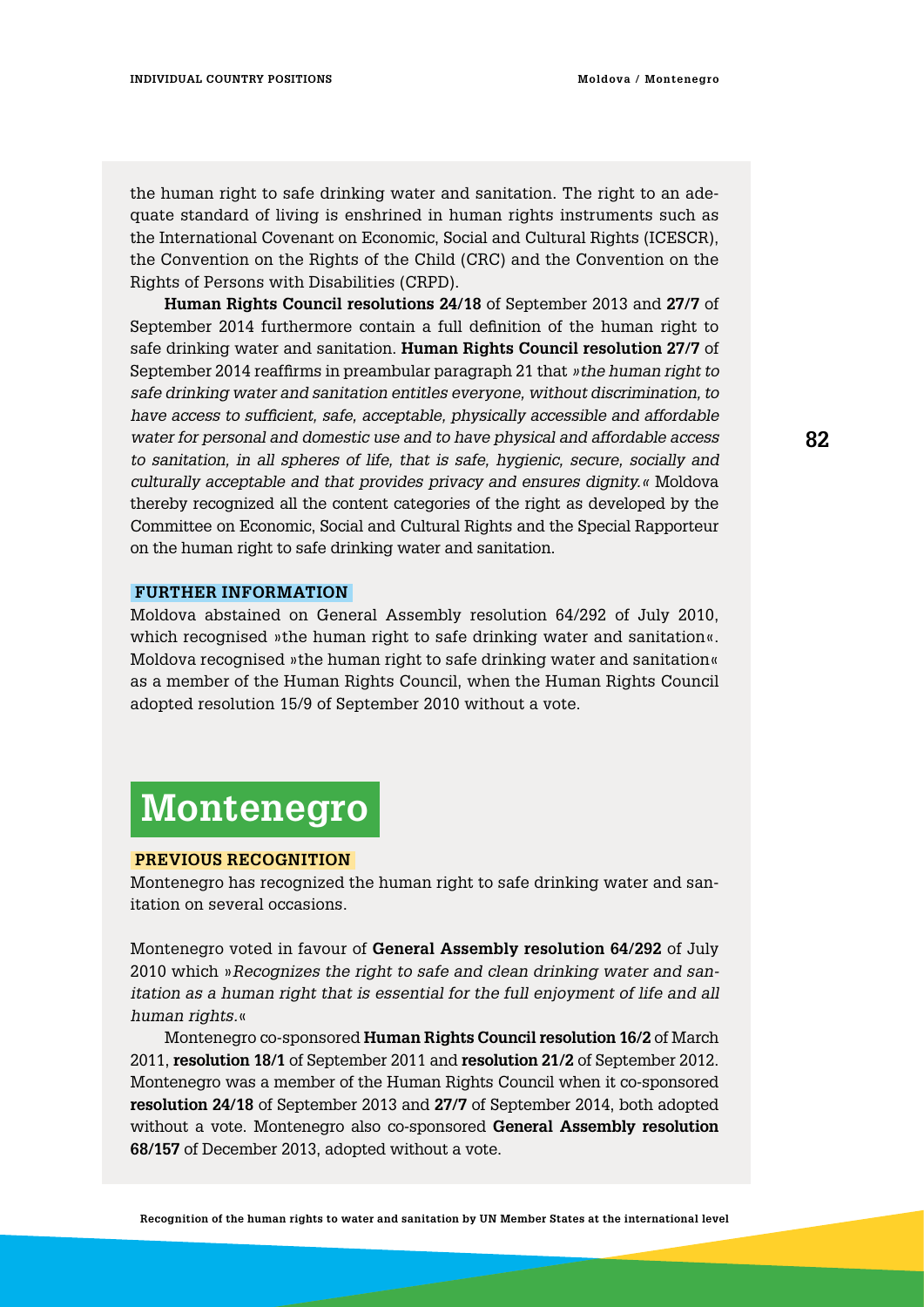Except General Assembly resolution 64/292, these resolutions affirm that the human right to safe drinking water and sanitation is derived from the right to an adequate standard of living. Montenegro thereby affirmed that the right to an adequate standard of living includes the human right to safe drinking water and sanitation. The right to an adequate standard of living is enshrined in human rights instruments such as the International Covenant on Economic, Social and Cultural Rights (ICESCR), the Convention on the Rights of the Child (CRC) and the Convention on the Rights of Persons with Disabilities (CRPD).

**Human Rights Council resolutions 24/18** of September 2013 and **27/7** of September 2014 furthermore contain a full definition of the human right to safe drinking water and sanitation. **Human Rights Council resolution 27/7** of September 2014 reaffirms in preambular paragraph 21 that »*the human right to safe drinking water and sanitation entitles everyone, without discrimination, to have access to sufficient, safe, acceptable, physically accessible and affordable water for personal and domestic use and to have physical and affordable access to sanitation, in all spheres of life, that is safe, hygienic, secure, socially and culturally acceptable and that provides privacy and ensures dignity.*« Montenegro thereby recognized all the content categories of the right as developed by the Committee on Economic, Social and Cultural Rights and the Special Rapporteur on the human right to safe drinking water and sanitation.

## **The Netherlands**

#### **Previous Recognition**

The Netherlands has recognized the human right to safe drinking water and sanitation on several occasions.

The Netherlands co-sponsored **Human Rights Council resolution 15/9** of September 2010, **resolution 16/2** of March 2011, **resolution 18/1** of September 2011, **resolution 21/2** of September 2012, **resolution 24/18** of September 2013 and **resolution 27/7** of September 2014. The Netherlands also co-sponsored **General Assembly resolution 68/157** of December 2013, adopted without a vote.

All these resolutions affirm that the human right to safe drinking water and sanitation is derived from the right to an adequate standard of living. The Netherlands thereby affirmed that the right to an adequate standard of living includes the human right to safe drinking water and sanitation. The right to an adequate standard of living is enshrined in human rights instruments such as the International Covenant on Economic, Social and Cultural Rights (ICESCR), the Convention on the Rights of the Child (CRC) and the Convention on the

**Recognition of the human rights to water and sanitation by UN Member States at the international level**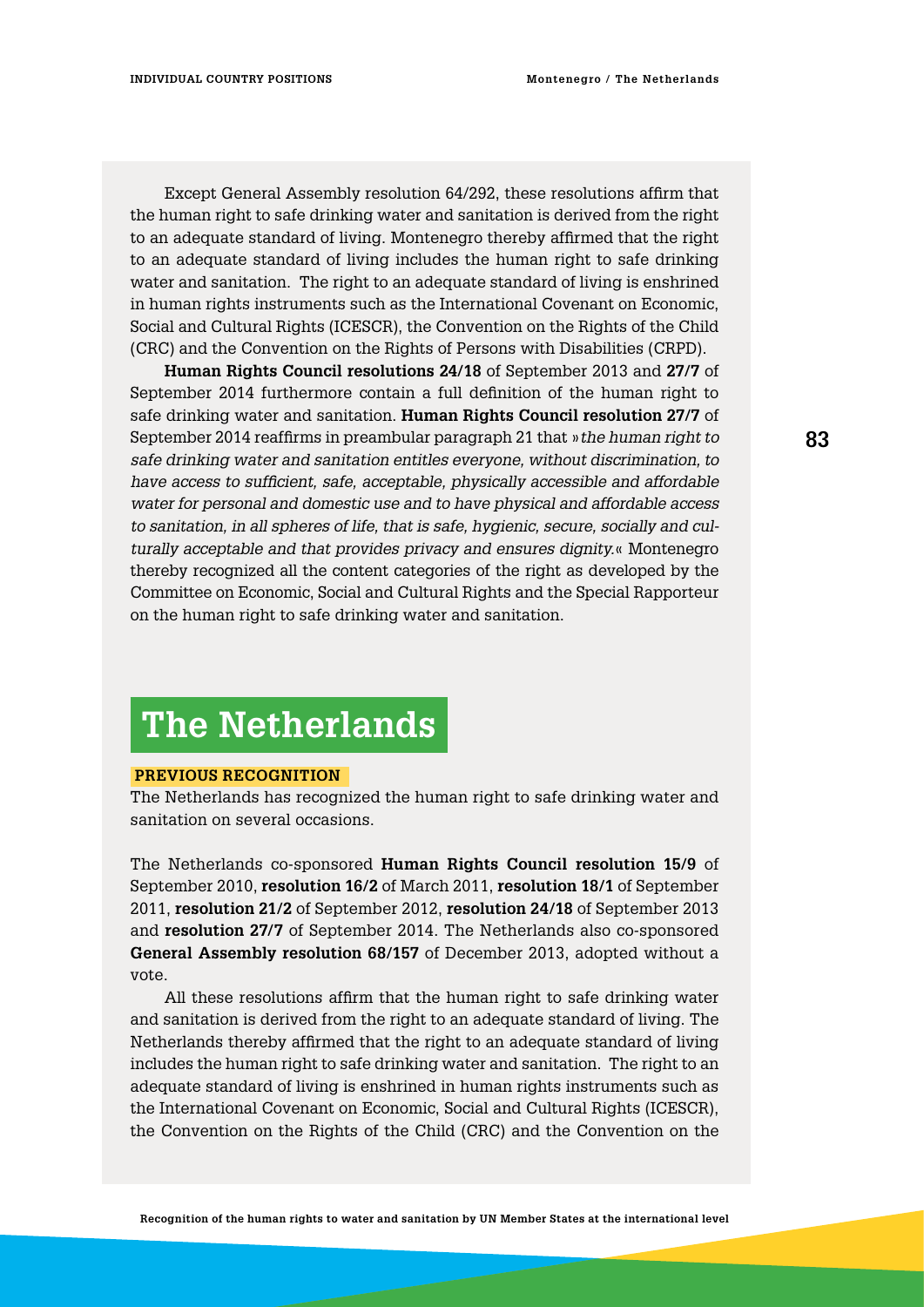Rights of Persons with Disabilities (CRPD).

**Human Rights Council resolutions 24/18** of September 2013 and **27/7** of September 2014 furthermore contain a full definition of the human right to safe drinking water and sanitation. **Human Rights Council resolution 27/7** of September 2014 reaffirms in preambular paragraph 21 that »*the human right to safe drinking water and sanitation entitles everyone, without discrimination, to have access to sufficient, safe, acceptable, physically accessible and affordable water for personal and domestic use and to have physical and affordable access to sanitation, in all spheres of life, that is safe, hygienic, secure, socially and culturally acceptable and that provides privacy and ensures dignity.*« The Netherlands thereby recognized all the content categories of the right as developed by the Committee on Economic, Social and Cultural Rights and the Special Rapporteur on the human right to safe drinking water and sanitation.

### **Further information**

The Netherlands abstained on **General Assembly resolution 64/292** of July 2010, which recognised the human right to safe drinking water and sanitation. The representative of the Netherlands said he had abstained although his country recognized the right to clean water and good sanitation. He explained in his [statement](http://www.un.org/press/en/2010/ga10967.doc.htm) that this is reflected in the assistance of the Netherlands promoting access for 50 million people by 2015. »*However, the text placed insufficient responsibility on national Governments, upon which citizens must be able*  to rely and from which they must obtain redress. In addition, it would make *reports of the Human Rights Council's independent expert counter-productive, he said, adding that he was also not happy with the General Assembly's »ad hoc« declaration of the right since the resolution had unnecessary political implications*.« The Netherlands recognised »*the human right to safe drinking water and sanitation*« when it co-sponsored Human Rights Council resolution 15/9 of September 2010. At the national level, the Dutch Government explicitly recognized the right to water and sanitation in a [letter](https://zoek.officielebekendmakingen.nl/dossier/31250/kst-31250-15?resultIndex=135&sorttype=1&sortorder=4) to the parliament on 13 May 2008.

## **Nigeria**

#### **Previous Recognition**

Nigeria has recognized the human right to safe drinking water and sanitation on several occasions.

Nigeria voted in favour of **General Assembly resolution 64/292** of July 2010 which »*Recognizes the right to safe and clean drinking water and sanitation as a human right that is essential for the full enjoyment of life and all human*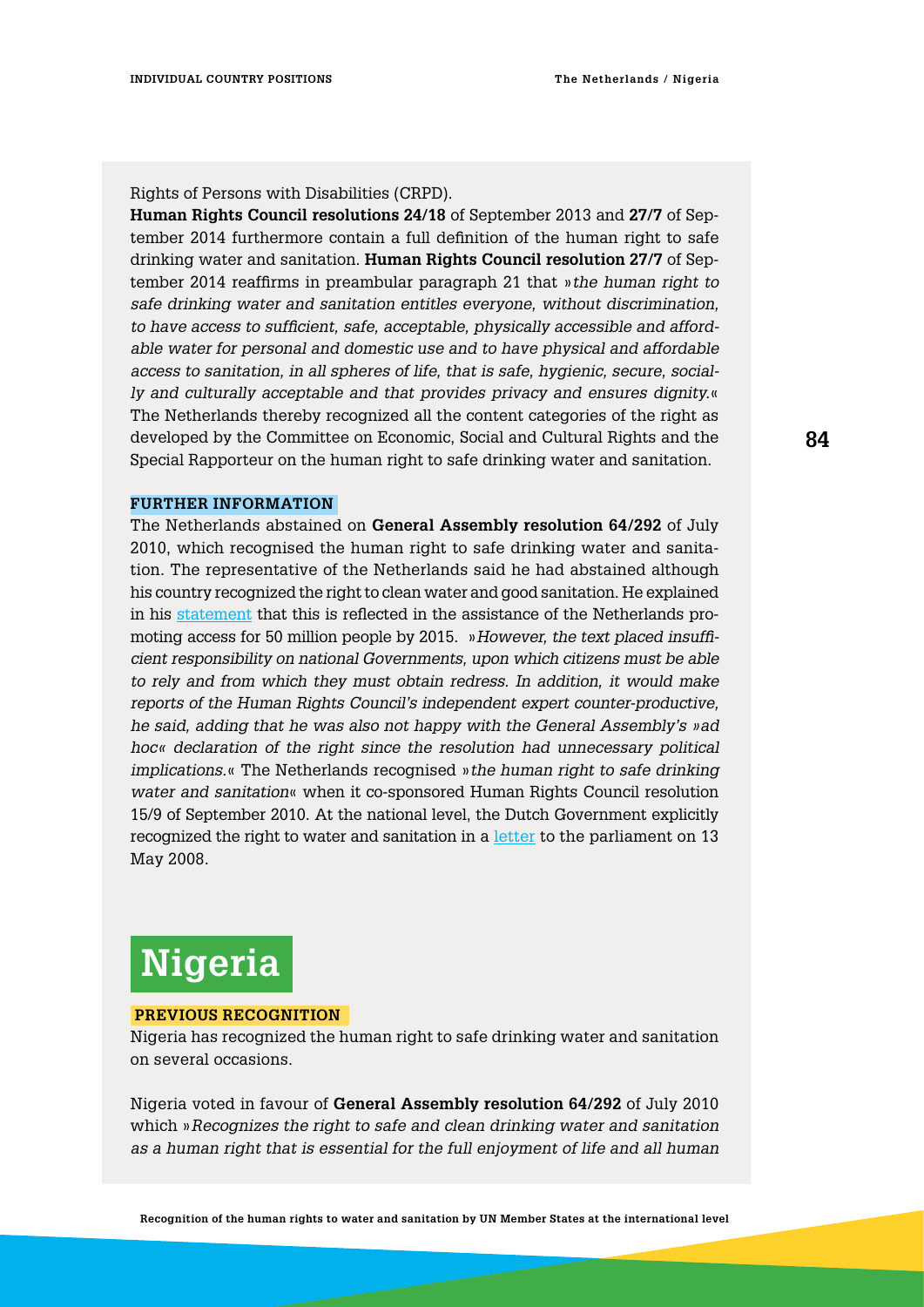#### *rights*.«

Nigeria co-sponsored **Human Rights Council resolution 24/18** of September 2013 and **27/7** of September 2014 and was a member of the Human Rights Council when it adopted without a vote **resolution 15/9** of September 2010 and **resolution 18/1** of September 2011 and when it co-sponsored **resolution 21/2** of September 2012. Nigeria also co-sponsored **General Assembly resolution 68/157** of December 2013, adopted without a vote.

Except General Assembly resolution 64/292, these resolutions affirm that the human right to safe drinking water and sanitation is derived from the right to an adequate standard of living. Nigeria thereby affirmed that the right to an adequate standard of living includes the human right to safe drinking water and sanitation. The right to an adequate standard of living is enshrined in human rights instruments such as the International Covenant on Economic, Social and Cultural Rights (ICESCR), the Convention on the Rights of the Child (CRC) and the Convention on the Rights of Persons with Disabilities (CRPD).

**Human Rights Council resolutions 24/18** of September 2013 and **27/7** of September 2014 furthermore contain a full definition of the human right to safe drinking water and sanitation. **Human Rights Council resolution 27/7** of September 2014 reaffirms in preambular paragraph 21 that »*the human right to safe drinking water and sanitation entitles everyone, without discrimination, to have access to sufficient, safe, acceptable, physically accessible and affordable water for personal and domestic use and to have physical and affordable access to sanitation, in all spheres of life, that is safe, hygienic, secure, socially and culturally acceptable and that provides privacy and ensures dignity.*« Nigeria thereby recognized all the content categories of the right as developed by the Committee on Economic, Social and Cultural Rights and the Special Rapporteur on the human right to safe drinking water and sanitation.

In the Abuja Declaration adopted at the First Africa-South America Summit (ASA) in Abuja, Nigeria, in November 2006, Nigeria, along with 64 other African and South American States committed to »promote the right of our citizens to have access to clean and safe water and sanitation within our respective jurisdictions.«

At the 5th World Water Forum in March 2009, Nigeria signed, along with 25 other countries, a declaration stating that »*We recognize that access to water and sanitation is a human right and we are committed to all necessary actions for the progressive implementation of this right.*«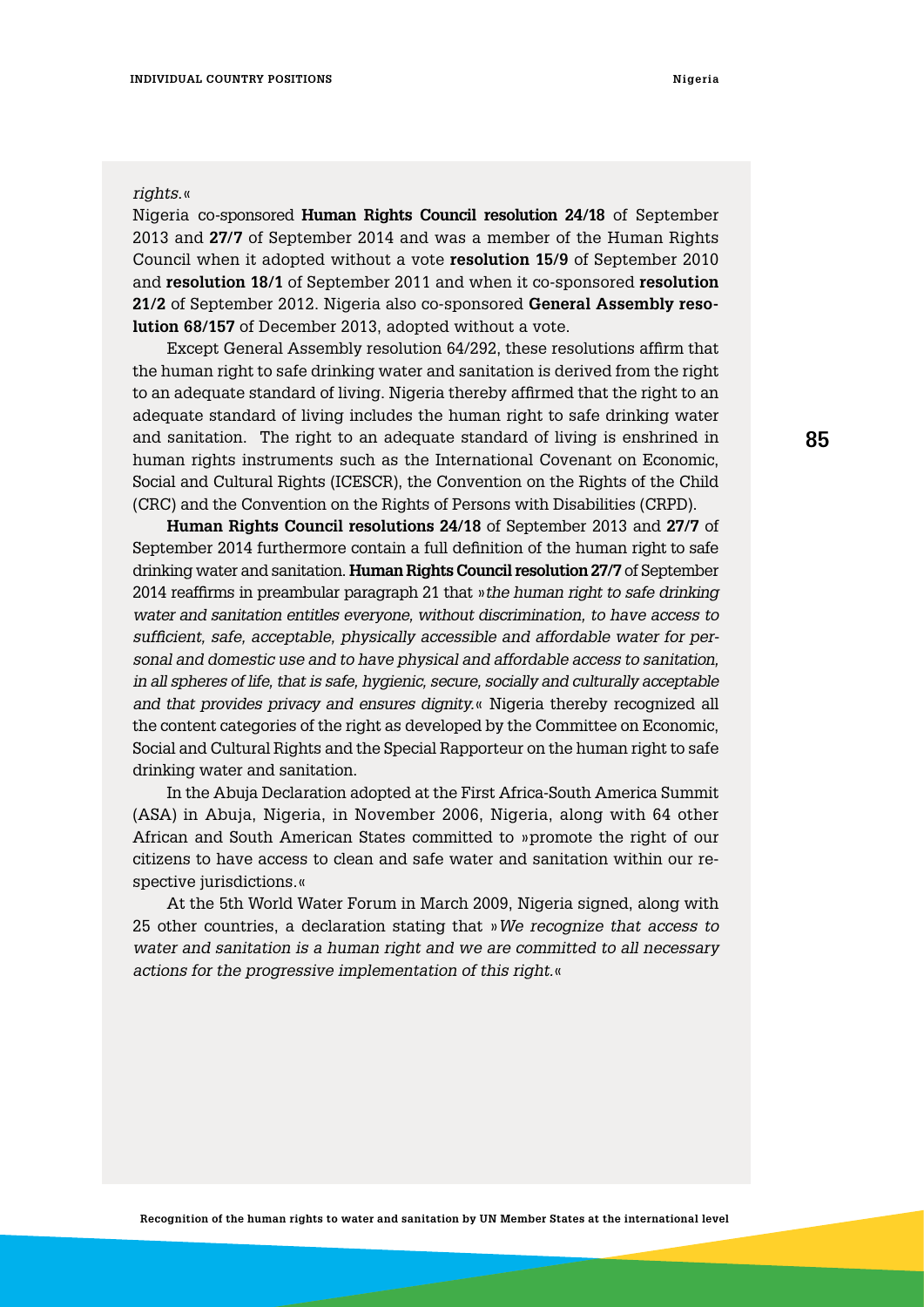## **New Zealand**

#### **Previous Recognition**

New Zealand has recognized the human right to safe drinking water and sanitation on several occasions.

New Zealand is a member of the United Nations General Assembly, which adopted, without a vote, **General Assembly resolution 68/157** of December 2013, which affirms that the human right to safe drinking water and sanitation is derived from the right to an adequate standard of living. New Zealand thereby affirmed that the right to an adequate standard of living includes the human right to safe drinking water and sanitation. The right to an adequate standard of living is enshrined in human rights instruments such as the International Covenant on Economic, Social and Cultural Rights (ICESCR), the Convention on the Rights of the Child (CRC) and the Convention on the Rights of Persons with Disabilities (CRPD).

At the 1st Asia-Pacific Water Summit, held in Beppu, Japan, in December 2007, New Zealand, along with 36 other countries, unanimously adopted the »Message from Beppu«, which recognises the »*people's right to safe drinking water and basic sanitation as a basic human right and a fundamental aspect of human security.«*

New Zealand is a member of the World Health Organization, whose decision-making body, the World Health Assembly, adopted by consensus in May 2011 resolution 64/24 which *»urges Member States to ensure that national health strategies contribute to the realization of water- and sanitation-related Millennium Development Goals while coming in support to the progressive realization of the human right to water and sanitation that entitles everyone, without discrimination, to water and sanitation that is sufficient, safe, acceptable, physically accessible and affordable for personal and domestic uses«*.

### **Further information**

In spite of its acceptance of the Message from Beppu, New Zealand abstained on General Assembly resolution 64/292 of July 2010, which recognised the human right to safe drinking water and sanitation. The representative of New Zealand [stated](http://www.un.org/press/en/2010/ga10967.doc.htm) that New Zealand was concerned that the text had been tabled before the delegation had had an opportunity to consider its provisions. New Zealand recognised »the human right to safe drinking water and sanitation« as a member of the UN General Assembly, when it adopted without a vote General Assembly resolution 68/157 of December 2013.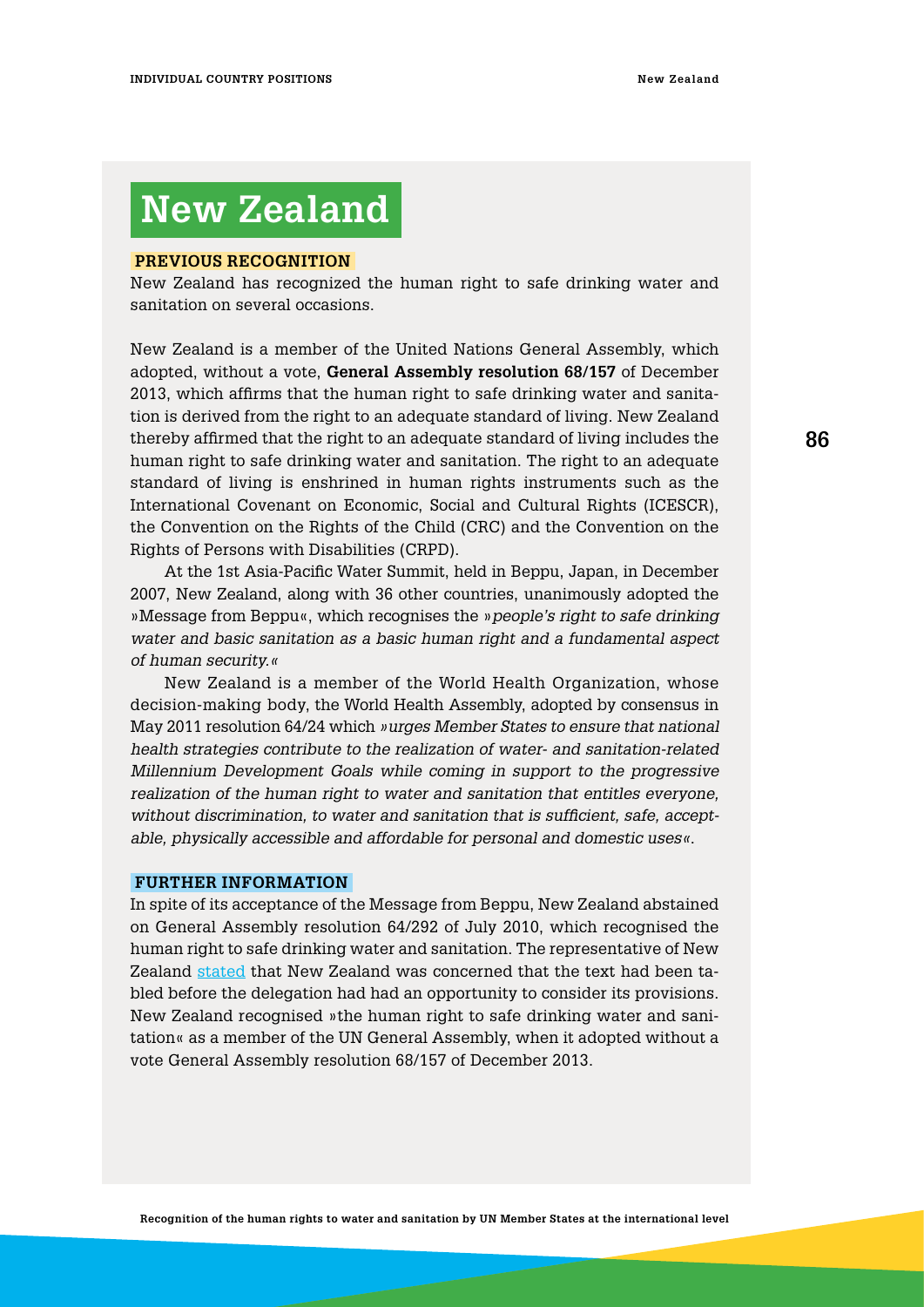## **Norway**

#### **Previous Recognition**

Norway has recognized the human right to safe drinking water and sanitation on several occasions.

Norway voted in favour of **General Assembly resolution 64/292** of July 2010 which »Recognises the right to safe and clean drinking water and sanitation as a human right that is essential for the full enjoyment of life and all human rights.«

Norway was a member of the Human Rights Council when it co-sponsored **resolution 15/9** of September 2010, **resolution 16/2** of March 2011, **resolution 18/1** of September 2011 and **resolution 21/2** of September 2012. It also co-sponsored **Human Rights Council resolution 24/18** of September 2013, **resolution 27/7** of September 2014 and **General Assembly resolution 68/157** of December 2013, all adopted without a vote.

Except General Assembly resolution 64/292, these resolutions affirm that the human right to safe drinking water and sanitation is derived from the right to an adequate standard of living. Norway thereby affirmed that the right to an adequate standard of living includes the human right to safe drinking water and sanitation. The right to an adequate standard of living is enshrined in human rights instruments such as the International Covenant on Economic, Social and Cultural Rights (ICESCR), the Convention on the Rights of the Child (CRC) and the Convention on the Rights of Persons with Disabilities (CRPD).

**Human Rights Council resolutions 24/18** of September 2013 and **27/7** of September 2014 furthermore contain a full definition of the human right to safe drinking water and sanitation. **Human Rights Council resolution 27/7** of September 2014 reaffirms in preambular paragraph 21 that *»the human right to safe drinking water and sanitation entitles everyone, without discrimination, to have access to sufficient, safe, acceptable, physically accessible and affordable water for personal and domestic use and to have physical and affordable access to sanitation, in all spheres of life, that is safe, hygienic, secure, socially and culturally acceptable and that provides privacy and ensures dignity.«* Norway thereby recognized all the content categories of the right as developed by the Committee on Economic, Social and Cultural Rights and the Special Rapporteur on the human right to safe drinking water and sanitation.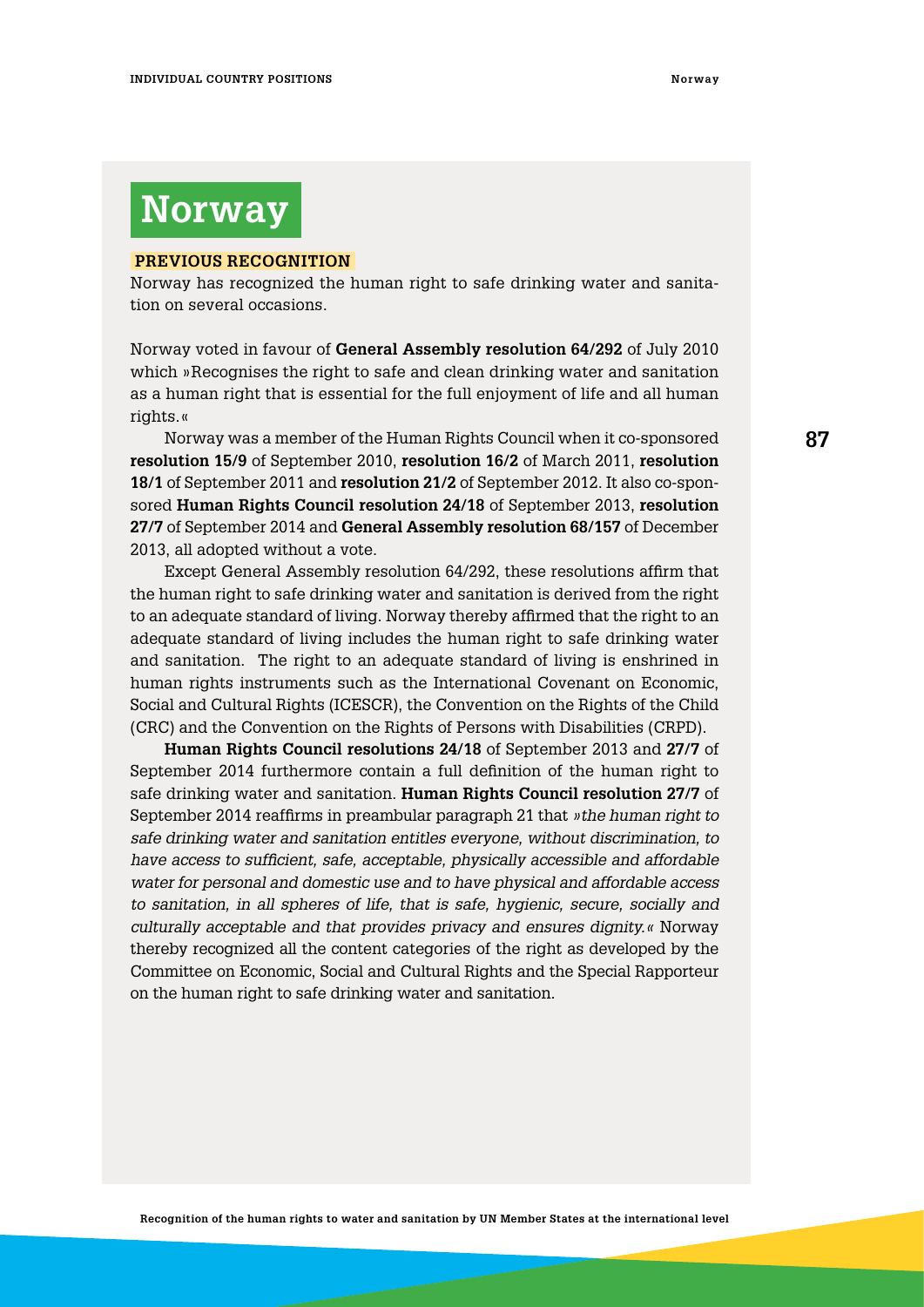# **Pakistan**

#### **Previous Recognition**

Pakistan has recognized the human right to safe drinking water and sanitation on several occasions.

Pakistan voted in favour of **General Assembly resolution 64/292** of July 2010 which »*Recognizes the right to safe and clean drinking water and sanitation as a human right that is essential for the full enjoyment of life and all human rights.«* 

Pakistan was a member of the Human Rights Council when it adopted without a vote **resolution 15/9** of September 2010, **resolution 24/18** of September 2013 and **resolution 27/7** of September 2014.

Pakistan is a member of the United Nations General Assembly, which adopted, without a vote, **General Assembly resolution 68/157** of December 2013.

Except General Assembly resolution 64/292, these resolutions affirm that the human right to safe drinking water and sanitation is derived from the right to an adequate standard of living. Pakistan thereby affirmed that the right to an adequate standard of living includes the human right to safe drinking water and sanitation. The right to an adequate standard of living is enshrined in human rights instruments such as the International Covenant on Economic, Social and Cultural Rights (ICESCR), the Convention on the Rights of the Child (CRC) and the Convention on the Rights of Persons with Disabilities (CRPD).

**Human Rights Council resolutions 24/18** of September 2013 and **27/7** of September 2014 furthermore contain a full definition of the human right to safe drinking water and sanitation. **Human Rights Council resolution 27/7** of September 2014 reaffirms in preambular paragraph 21 that »*the human right to safe drinking water and sanitation entitles everyone, without discrimination, to have access to sufficient, safe, acceptable, physically accessible and affordable water for personal and domestic use and to have physical and affordable access to sanitation, in all spheres of life, that is safe, hygienic, secure, socially and culturally acceptable and that provides privacy and ensures dignity.*« Pakistan thereby recognized all the content categories of the right as developed by the Committee on Economic, Social and Cultural Rights and the Special Rapporteur on the human right to safe drinking water and sanitation.

At the Third South Asian Conference on Sanitation (SACOSAN III), in November 2008 in Delhi, Pakistan, along with seven other South Asian countries, unanimously adopted the Delhi Declaration, which recognises that »*access*  to sanitation and safe drinking water is a basic right, and according national *priority to sanitation is imperative.*«

Pakistan is signatory to the Colombo Declaration, adopted by eight South Asian countries at the Fourth South Asian Conference on Sanitation (SACOSAN IV), 4-16 April 2011, stated that the Heads of States »*unanimously agree and*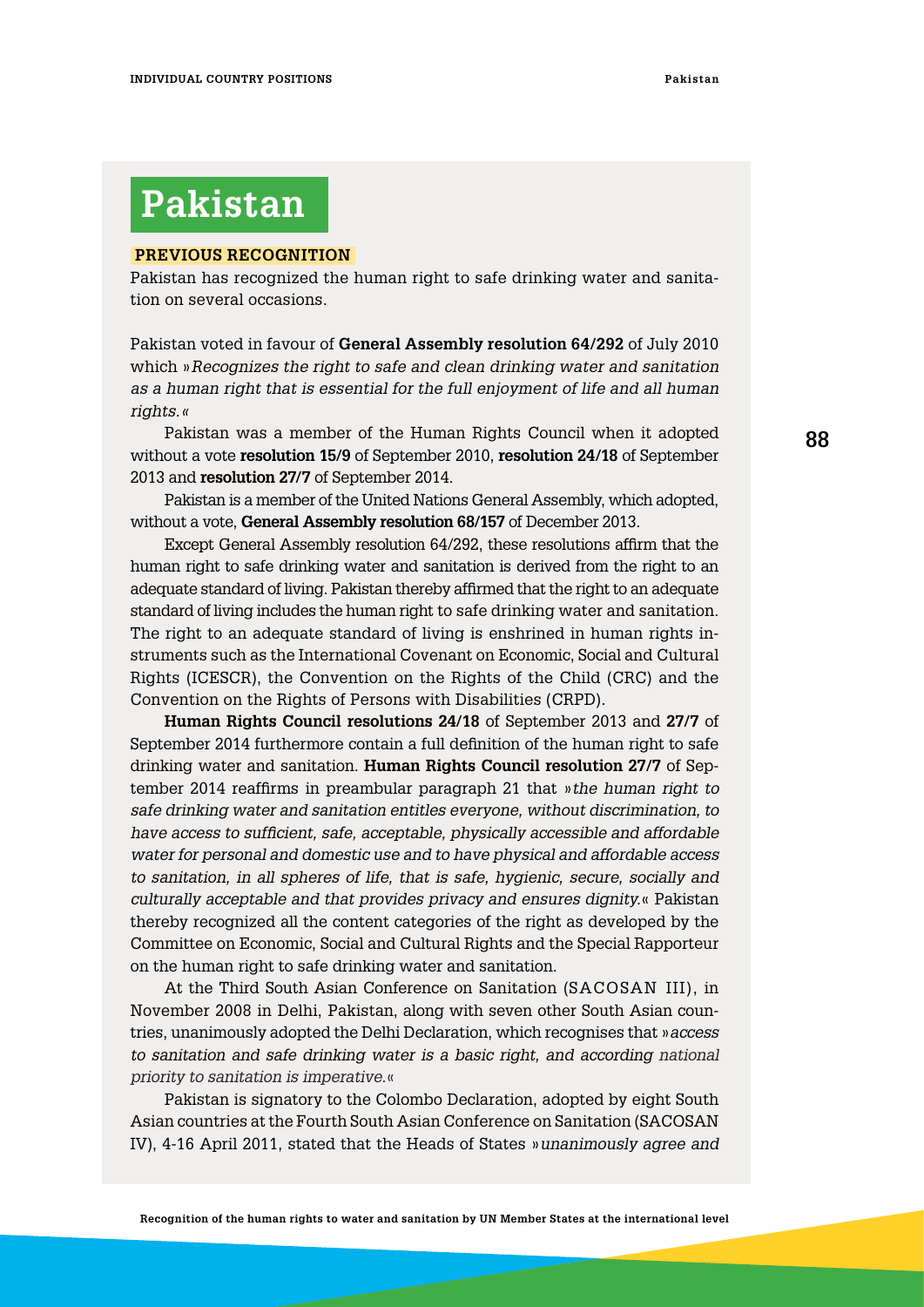*commit:In light of the recent UN resolution recognising the right to sanitation, to work progressively to realise this in programmes and projects and eventually in legislation.*«

Pakistan is signatory to the Kathmandu Declaration, adopted at the fifth South Asian Conference on Sanitation (SACOSAN V), 22-24 October 2013, in which signatories declare to: »*Renew our joint commitment to the Human Right to Sanitation adopted by the United Nations and endorsed by SAARC nations to work progressively to achieve an open defecation free and hygienic South Asia, through accessible, affordable, appropriate, acceptable and environmentally safe sanitation and hygiene services that all people can use and maintain with dignity, safety and comfort.*«

## **Paraguay**

#### **Previous Recognition**

Paraguay has recognized the human right to safe drinking water and sanitation on several occasions.

Paraguay voted in favour of **General Assembly resolution 64/292** of July 2010 which »*Recognizes the right to safe and clean drinking water and sanitation as a human right that is essential for the full enjoyment of life and all human rights*.«

Paraguay co-sponsored **Human Rights Council resolution 24/18** of September 2013, **resolution 27/7** September 2014 and **General Assembly resolution 68/157** of December 2013, all adopted without a vote.

Except General Assembly resolution 64/292, these resolutions affirm that the human right to safe drinking water and sanitation is derived from the right to an adequate standard of living. Paraguay thereby affirmed that the right to an adequate standard of living includes the human right to safe drinking water and sanitation. The right to an adequate standard of living is enshrined in human rights instruments such as the International Covenant on Economic, Social and Cultural Rights (ICESCR), the Convention on the Rights of the Child (CRC) and the Convention on the Rights of Persons with Disabilities (CRPD).

**Human Rights Council resolutions 24/18** of September 2013 and **27/7** of September 2014 furthermore contain a full definition of the human right to safe drinking water and sanitation. **Human Rights Council resolution 27/7**  of September 2014 reaffirms in preambular paragraph 21 that »*the human right to safe drinking water and sanitation entitles everyone, without discrimination, to have access to sufficient, safe, acceptable, physically accessible and affordable water for personal and domestic use and to have physical and affordable access to sanitation, in all spheres of life, that is safe, hygienic, secure, socially*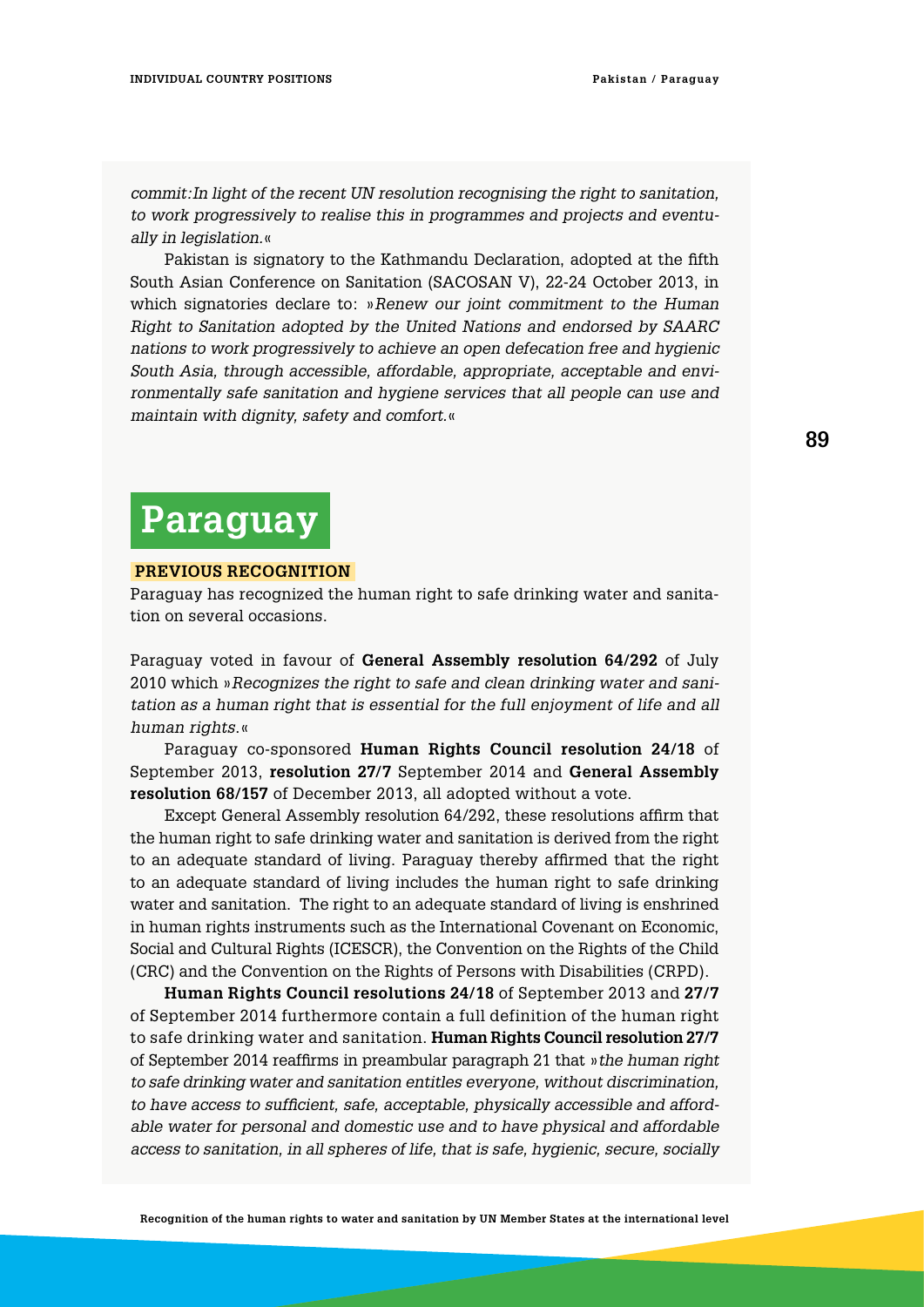*and culturally acceptable and that provides privacy and ensures dignity.*« Paraguay thereby recognized all the content categories of the right as developed by the Committee on Economic, Social and Cultural Rights and the Special Rapporteur on the human right to safe drinking water and sanitation.

At the 5th World Water Forum in March 2009, Paraguay signed, along with 25 other countries, a declaration stating that »*We recognize that access to water and sanitation is a human right and we are committed to all necessary actions for the progressive implementation of this right*.« In the Abuja Declaration adopted at the First Africa-South America Summit (ASA) in Abuja, Nigeria, in November 2006, Paraguay, along with 64 other African and South American States committed to »*promote the right of our citizens to have access to clean and safe water and sanitation within our respective jurisdictions*.«

Paraguay was present at the third Latin American and Caribbean Sanitation Conference (LatinoSan) of June 2013, where it signed the Panama Declaration and agreed to inter alia, »*Reiterate the political will and commitment to achieve the universal realisation of the human right to water and of integral sanitation services by governments of Latin America and the Caribbean for the development of our peoples, prioritizing rural areas and vulnerable populations. To this end, we will promote public development policies with a focus on the right to sanitation, comprehensively and on the basis of social equity.*« [Unofficial translation<sup>[28</sup>]

Sanitation and Water for All (SWA) held its third global High Level Meeting (HLM) convened by UNICEF and hosted by the World Bank in Washington DC on 11 April 2014. In its [Statement of Commitments,](http://sanitationandwaterforall.org/priority-areas/political-prioritization/2014-hlm/statements-and-evidence) Paraguay has stated that;

 »[…] *The Government commits to comply with the right to access universal health that encompasses the right to water, sanitation and hygiene in line with the UN resolution of July 28, 2010. […] SMART Commitments:* 

*1. Progress toward universal human right to water, sanitation and hygiene, with social equity, institutional and technical sustainability.*

*3. Creation of a public entity solely governing the right of universal access to sanitation, water and hygiene to ensure institutional, technical and social sustainability, as part of Decree 874/10/12 / 2013 from the Comité Interinstitucional de Coordinación del Sector Agua Potable y Saneamiento (Interagency Coordinating Committee for Drinking Water and Sanitation). […]*« [Unofficial translation]

**<sup>28</sup>** Original text: *Acordamos …. Reiterar la voluntad y compromiso político para alcanzar la universalización del derecho humano al agua y de los servicios de saneamiento integral de los gobiernos de America Latina y el Caribe en favor del desarrollo de nuestros pueblos, priorizando el ámbito rural y las poblaciones vulnerables. Para ello promoveremos políticas públicas de desarrollo con un enfoque de derecho al saneamiento, con integralidad y equidad social*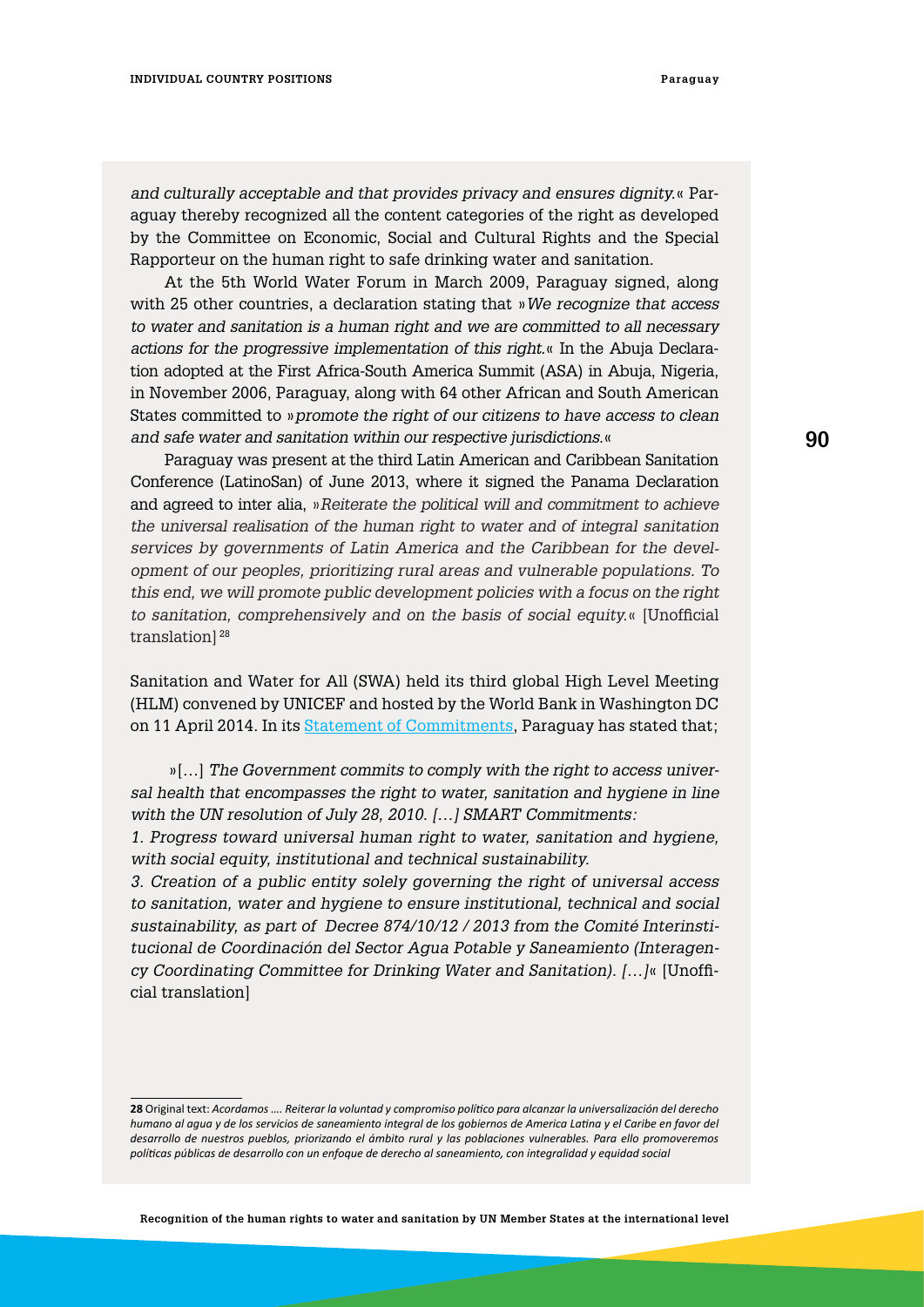#### **Previous Recognition**

Peru has recognized the human right to safe drinking water and sanitation on several occasions.

Peru voted in favour of **General Assembly resolution 64/292** of July 2010 which »*Recognizes the right to safe and clean drinking water and sanitation as a human right that is essential for the full enjoyment of life and all human rights*.«

Peru co-sponsored **Human Rights Council resolution 15/9** of September 2010 and **resolution 16/2** of March 2011 and was member of the Human Rights Council when it co-sponsored **resolution 18/1** of September 2011, **resolution 21/2** of September 2012, **resolution 24/18** of September 2013 and **resolution 27/7** of September 2014. Peru also co-sponsored **General Assembly resolution 68/157** of December 2013, adopted without a vote.

Except General Assembly resolution 64/292, these resolutions affirm that the human right to safe drinking water and sanitation is derived from the right to an adequate standard of living. Peru thereby affirmed that the right to an adequate standard of living includes the human right to safe drinking water and sanitation. The right to an adequate standard of living is enshrined in human rights instruments such as the International Covenant on Economic, Social and Cultural Rights (ICESCR), the Convention on the Rights of the Child (CRC) and the Convention on the Rights of Persons with Disabilities (CRPD).

**Human Rights Council resolutions 24/18** of September 2013 and **27/7** of September 2014 furthermore contain a full definition of the human right to safe drinking water and sanitation. **Human Rights Council resolution 27/7** of September 2014 reaffirms in preambular paragraph 21 that »*the human right to safe drinking water and sanitation entitles everyone, without discrimination, to have access to sufficient, safe, acceptable, physically accessible and affordable water for personal and domestic use and to have physical and affordable access to sanitation, in all spheres of life, that is safe, hygienic, secure, socially and culturally acceptable and that provides privacy and ensures dignity.*« Peru thereby recognized all the content categories of the right as developed by the Committee on Economic, Social and Cultural Rights and the Special Rapporteur on the human right to safe drinking water and sanitation.

In the Abuja Declaration adopted at the First Africa-South America Summit (ASA) in Abuja, Nigeria, in November 2006, Peru, along with 64 other African and South American States committed to »*promote the right of our citizens*  to have access to clean and safe water and sanitation within our respective *jurisdictions.*«

Peru was present at the third Latin American and Caribbean Sanitation Conference (LatinoSan) of June 2013, where it signed the Panama Declaration and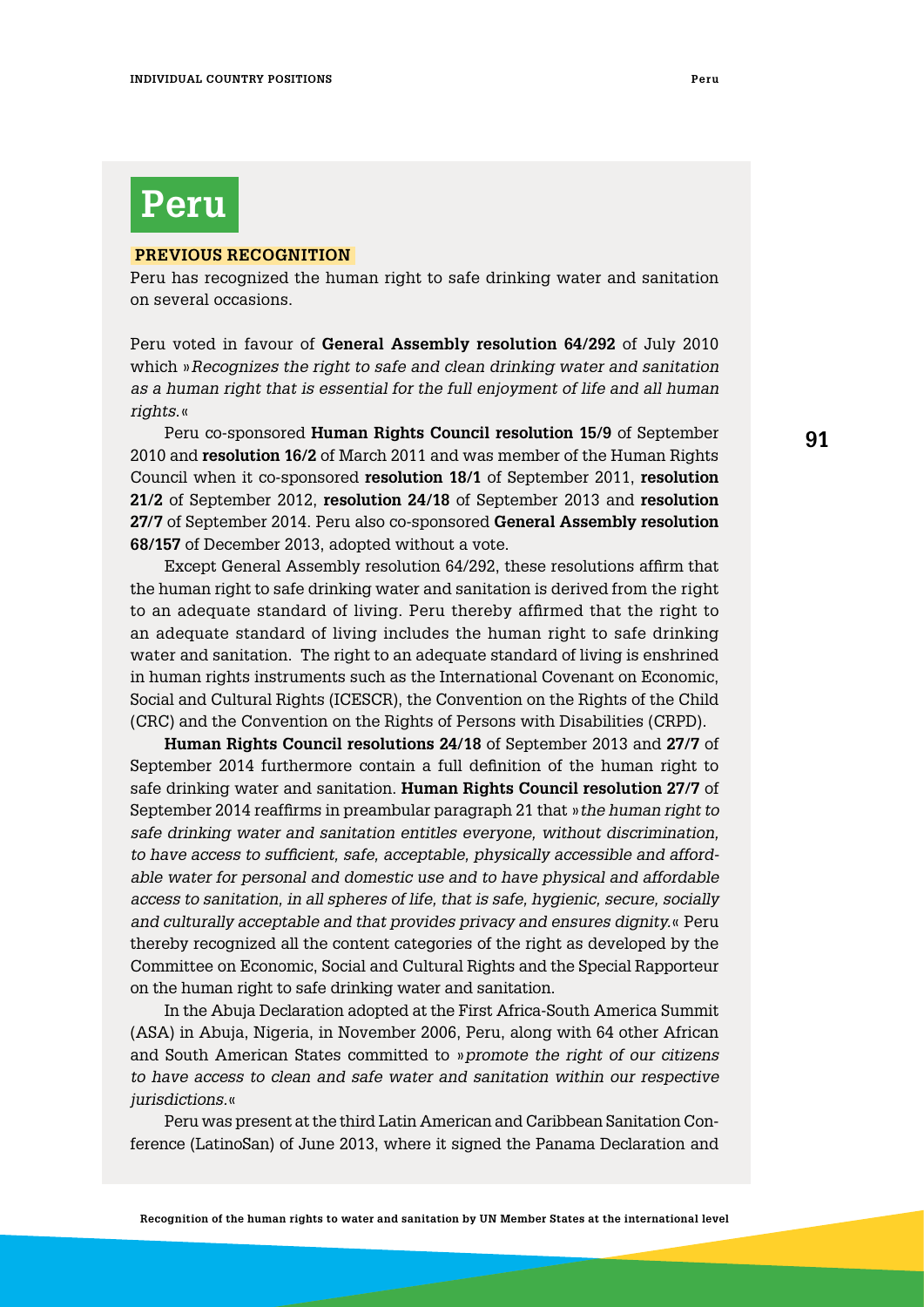agreed to inter alia, »*Reiterate the political will and commitment to achieve the universal realisation of the human right to water and of integral sanitation services by governments of Latin America and the Caribbean for the development of our peoples, prioritizing rural areas and vulnerable populations. To this end, we will promote public development policies with a focus on the right to sanitation, comprehensively and on the basis of social equity.*« [Unofficial translation]<sup>29</sup>

# **Poland**

#### **Previous Recognition**

Poland has recognized the human right to safe drinking water and sanitation on several occasions.

Poland co-sponsored **Human Rights Council resolution 15/9** of September 2010 and was a member of the Human Rights Council when it co-sponsored **resolution 16/2** of March 2011, **resolution 18/1** of September 2011, **resolution 21/2** of September 2012 and **resolution 24/18** of September 2013, all adopted without a vote. Poland also co-sponsored **Human Rights Council resolution 27/7** of September 2014 and **General Assembly resolution 68/157** of December 2013, both adopted without a vote.

All these resolutions affirm that the human right to safe drinking water and sanitation is derived from the right to an adequate standard of living. Poland thereby affirmed that the right to an adequate standard of living includes the human right to safe drinking water and sanitation. The right to an adequate standard of living is enshrined in human rights instruments such as the International Covenant on Economic, Social and Cultural Rights (ICESCR), the Convention on the Rights of the Child (CRC) and the Convention on the Rights of Persons with Disabilities (CRPD).

**Human Rights Council resolutions 24/18** of September 2013 and **27/7** of September 2014 furthermore contain a full definition of the human right to safe drinking water and sanitation. **Human Rights Council resolution 27/7** of September 2014 reaffirms in preambular paragraph 21 that »*the human right to safe drinking water and sanitation entitles everyone, without discrimination, to have access to sufficient, safe, acceptable, physically accessible and affordable water for personal and domestic use and to have physical and affordable access to sanitation, in all spheres of life, that is safe, hygienic, secure, socially and culturally acceptable and that provides privacy and ensures dignity.*« Poland

**Recognition of the human rights to water and sanitation by UN Member States at the international level**

**<sup>29</sup>** Original text: *Acordamos …. Reiterar la voluntad y compromiso político para alcanzar la universalización del derecho humano al agua y de los servicios de saneamiento integral de los gobiernos de America Latina y el Caribe en favor del desarrollo de nuestros pueblos, priorizando el ámbito rural y las poblaciones vulnerables. Para ello promoveremos políticas públicas de desarrollo con un enfoque de derecho al saneamiento, con integralidad y equidad social*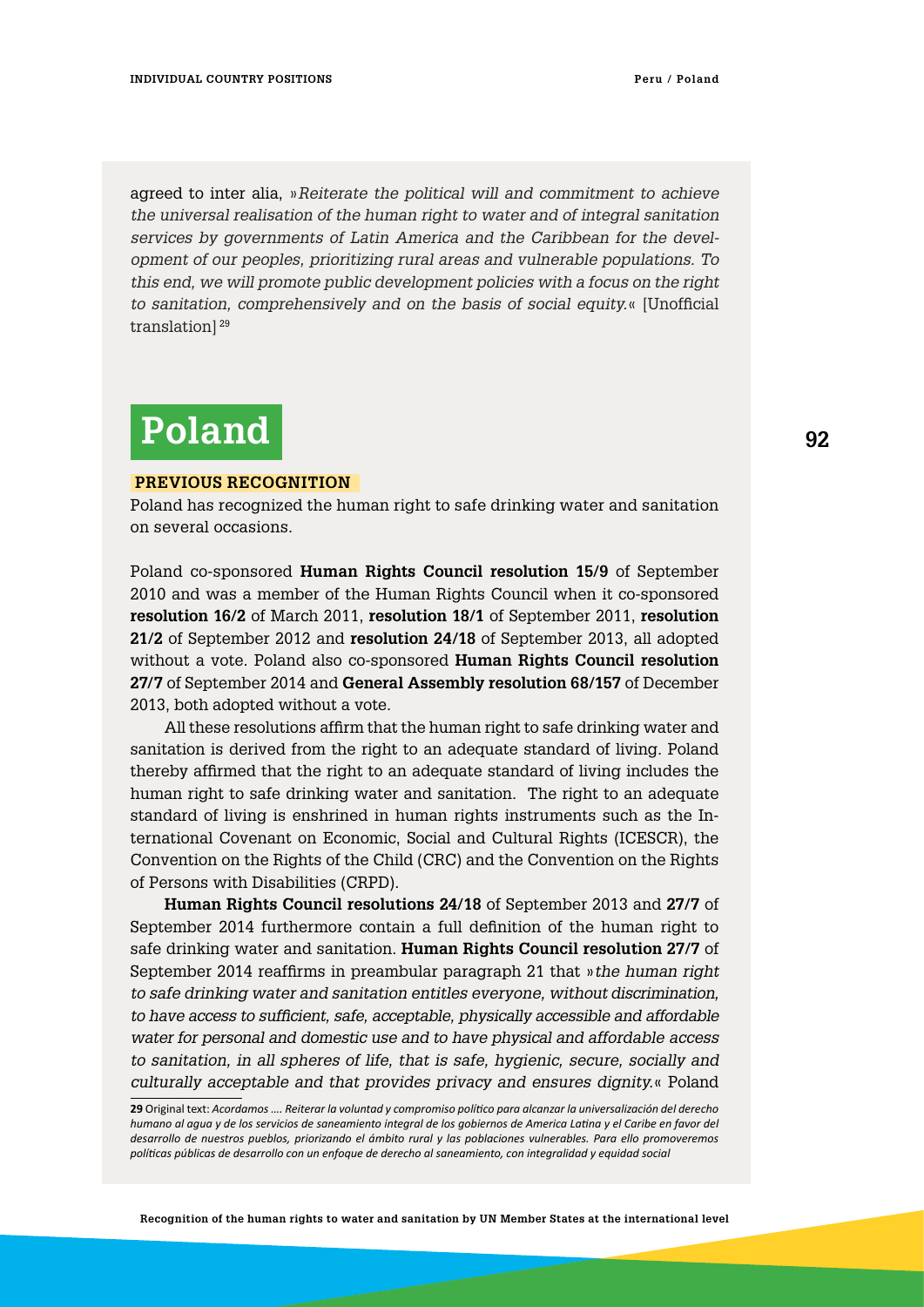thereby recognized all the content categories of the right as developed by the Committee on Economic, Social and Cultural Rights and the Special Rapporteur on the human right to safe drinking water and sanitation.

### **Further information**

Poland abstained on General Assembly resolution 64/292 of July 2010, which recognised »the human right to safe drinking water and sanitation«. Poland recognised »the human right to safe drinking water and sanitation« when it co-sponsored Human Rights Council resolution 15/9 of September 2010.

# **The Philippines**

#### **Previous Recognition**

The Philippines has recognized the human right to safe drinking water and sanitation on several occasions.

The Philippines was a member of the Human Rights Council when it adopted **resolution 21/2** of September 2012, **resolution 24/18** of September 2013 and **resolution 27/7** of September 2014, all without a vote.

The Philippines is a member of the General Assembly, which adopted, without a vote, **General Assembly resolution 68/157** of December 2013.

All these resolutions affirm that the human right to safe drinking water and sanitation is derived from the right to an adequate standard of living. The Philippines thereby affirmed that the right to an adequate standard of living includes the human right to safe drinking water and sanitation. The right to an adequate standard of living is enshrined in human rights instruments such as the International Covenant on Economic, Social and Cultural Rights (ICESCR), the Convention on the Rights of the Child (CRC) and the Convention on the Rights of Persons with Disabilities (CRPD).

**Human Rights Council resolutions 24/18** of September 2013 and **27/7** of September 2014 furthermore contain a full definition of the human right to safe drinking water and sanitation. **Human Rights Council resolution 27/7** of September 2014 reaffirms in preambular paragraph 21 that »*the human right to safe drinking water and sanitation entitles everyone, without discrimination, to have access to sufficient, safe, acceptable, physically accessible and affordable water for personal and domestic use and to have physical and affordable access to sanitation, in all spheres of life, that is safe, hygienic, secure, socially and culturally acceptable and that provides privacy and ensures dignity*.« The Philippines thereby recognized all the content categories of the right as developed by the Committee on Economic, Social and Cultural Rights and the Special Rapporteur on the human right to safe drinking water and sanitation.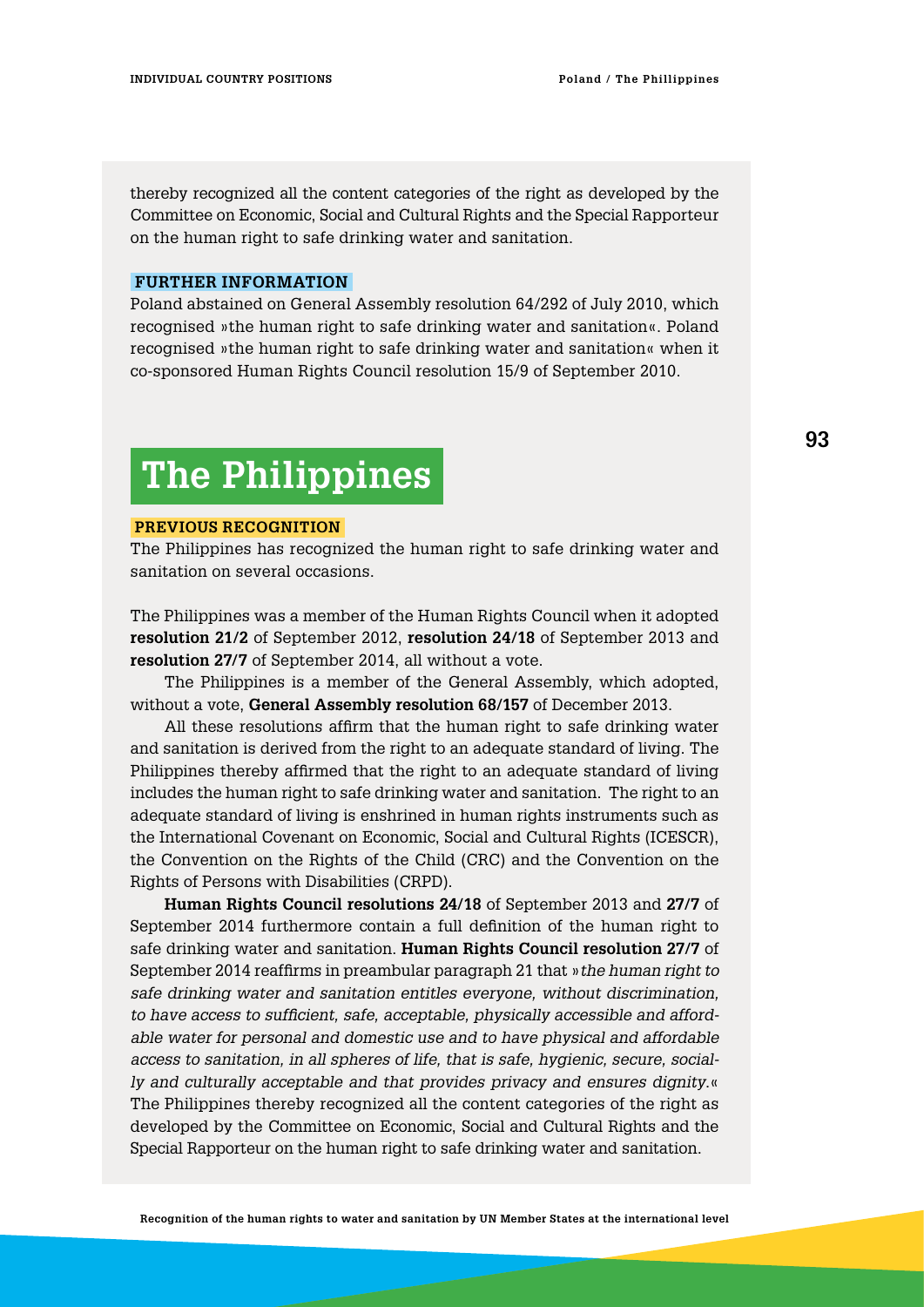At the 1st Asia-Pacific Water Summit, held in Beppu, Japan, in December 2007, the Philippines, along with 36 other countries, unanimously adopted the **»Message from Beppu«***,* which recognises the *»people's right to safe drinking water and basic sanitation as a basic human right and a fundamental aspect of human security*.«

#### **Further information**

The Philippines was absent during the voting procedure for the General Assembly resolution 64/292 of July 2010.

## **Portugal**

#### **Previous Recognition**

Portugal has recognized the human right to safe drinking water and sanitation on several occasions.

Portugal voted in favour of **General Assembly resolution 64/292** of July 2010 which »*Recognizes the right to safe and clean drinking water and sanitation as a human right that is essential for the full enjoyment of life and all human rights.*«

Portugal co-sponsored **Human Rights Council resolution 15/9** of September 2010, **resolution 16/2** of March 2011, **resolution 18/1** of September 2011, **resolution 21/2** of September 2012 **resolution 24/18** of September 2013 and **resolution 27/7** of September 2014. Portugal also co-sponsored **General Assembly resolution 68/157** of December 2013, adopted without a vote.

All these resolutions affirm that the human right to safe drinking water and sanitation is derived from the right to an adequate standard of living. Portugal thereby affirmed that the right to an adequate standard of living includes the human right to safe drinking water and sanitation. The right to an adequate standard of living is enshrined in human rights instruments such as the International Covenant on Economic, Social and Cultural Rights (ICESCR), the Convention on the Rights of the Child (CRC) and the Convention on the Rights of Persons with Disabilities (CRPD).

**Human Rights Council resolutions 24/18** of September 2013 and **27/7** of September 2014 furthermore contain a full definition of the human right to safe drinking water and sanitation. **Human Rights Council resolution 27/7** of September 2014 reaffirms in preambular paragraph 21 that »*the human right to safe drinking water and sanitation entitles everyone, without discrimination, to have access to sufficient, safe, acceptable, physically accessible and affordable water for personal and domestic use and to have physical and affordable access to sanitation, in all spheres of life, that is safe, hygienic, secure,* 

**94**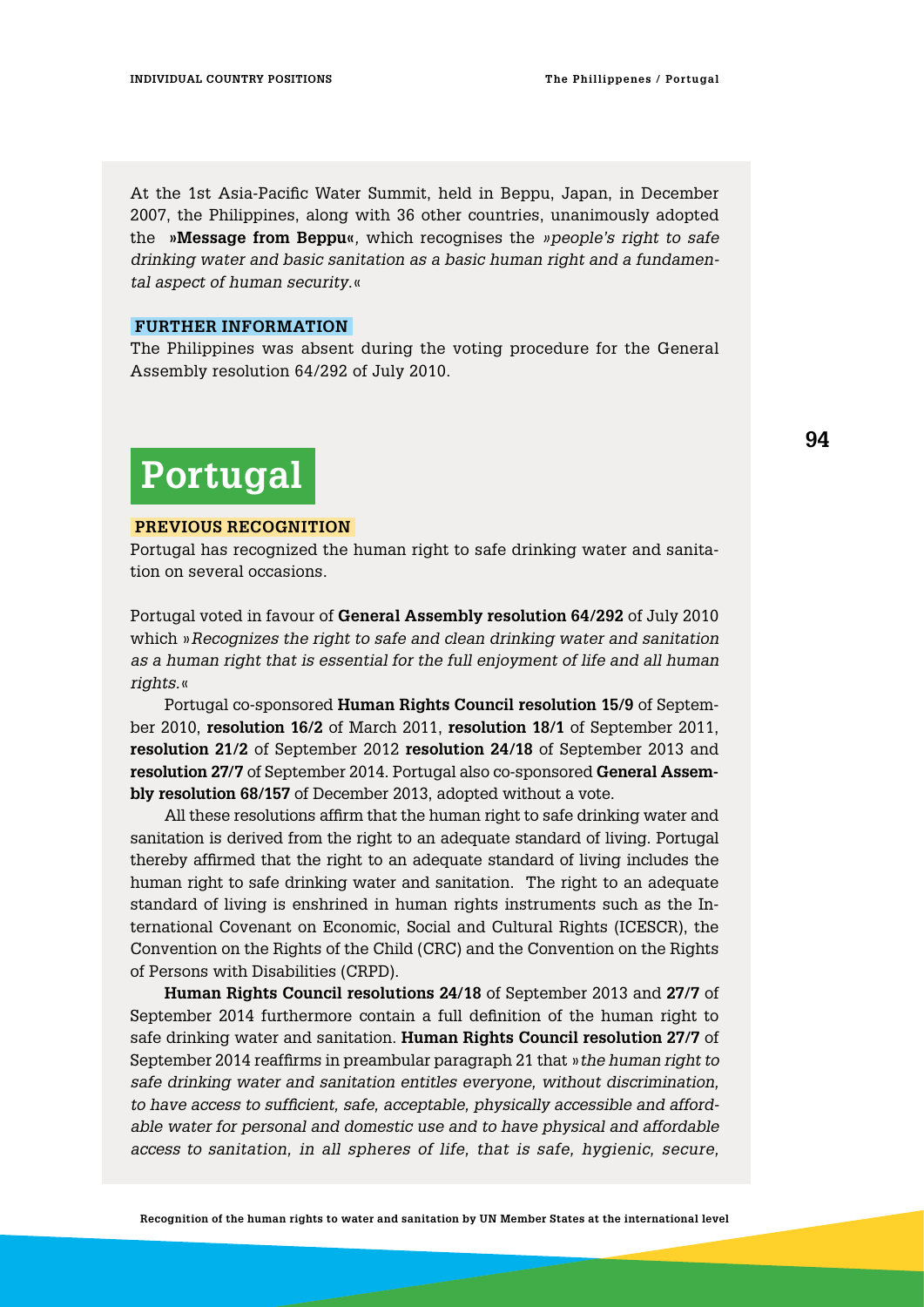*socially and culturally acceptable and that provides privacy and ensures dignity.*« Portugal thereby recognized all the content categories of the right as developed by the Committee on Economic, Social and Cultural Rights and the Special Rapporteur on the human right to safe drinking water and sanitation.

# **Qatar**

#### **Previous Recognition**

Qatar has recognized the human right to safe drinking water and sanitation on several occasions.

Qatar voted in favour of **General Assembly resolution 64/292** of July 2010 which »*Recognises the right to safe and clean drinking water and sanitation as a human right that is essential for the full enjoyment of life and all human rights*.«

Qatar co-sponsored **Human Rights Council resolution 15/9** of September 2010 and was a member of the Human Rights Council when it co-sponsored **resolution 16/2** of March 2011, **resolution 18/1** of September 2011, **resolution 21/2** of September 2012 and **resolution 24/18** of September 2013.

Qatar also co-sponsored **General Assembly resolution 68/157** of December 2013, adopted without a vote.

Except General Assembly resolution 64/292, these resolutions affirm that the human right to safe drinking water and sanitation is derived from the right to an adequate standard of living. Qatar thereby affirmed that the right to an adequate standard of living includes the human right to safe drinking water and sanitation. The right to an adequate standard of living is enshrined in human rights instruments such as the International Covenant on Economic, Social and Cultural Rights (ICESCR), the Convention on the Rights of the Child (CRC) and the Convention on the Rights of Persons with Disabilities (CRPD).

**Human Rights Council resolution 24/18** of September 2013 furthermore contains a full definition of the human right to safe drinking water and sanitation. Preambular paragraph 15 of this resolution states: »*the human right to safe drinking water and sanitation entitles everyone, without discrimination, to have access to sufficient, safe, acceptable, physically accessible and affordable water for personal and domestic use and to have physical and affordable access to sanitation, in all spheres of life, that is safe, hygienic, secure, and acceptable and that provides privacy and ensures dignity*«. Qatar thereby recognized all the content categories of the right as developed by the Committee on Economic, Social and Cultural Rights and the Special Rapporteur on the human right to safe drinking water and sanitation.

**Recognition of the human rights to water and sanitation by UN Member States at the international level**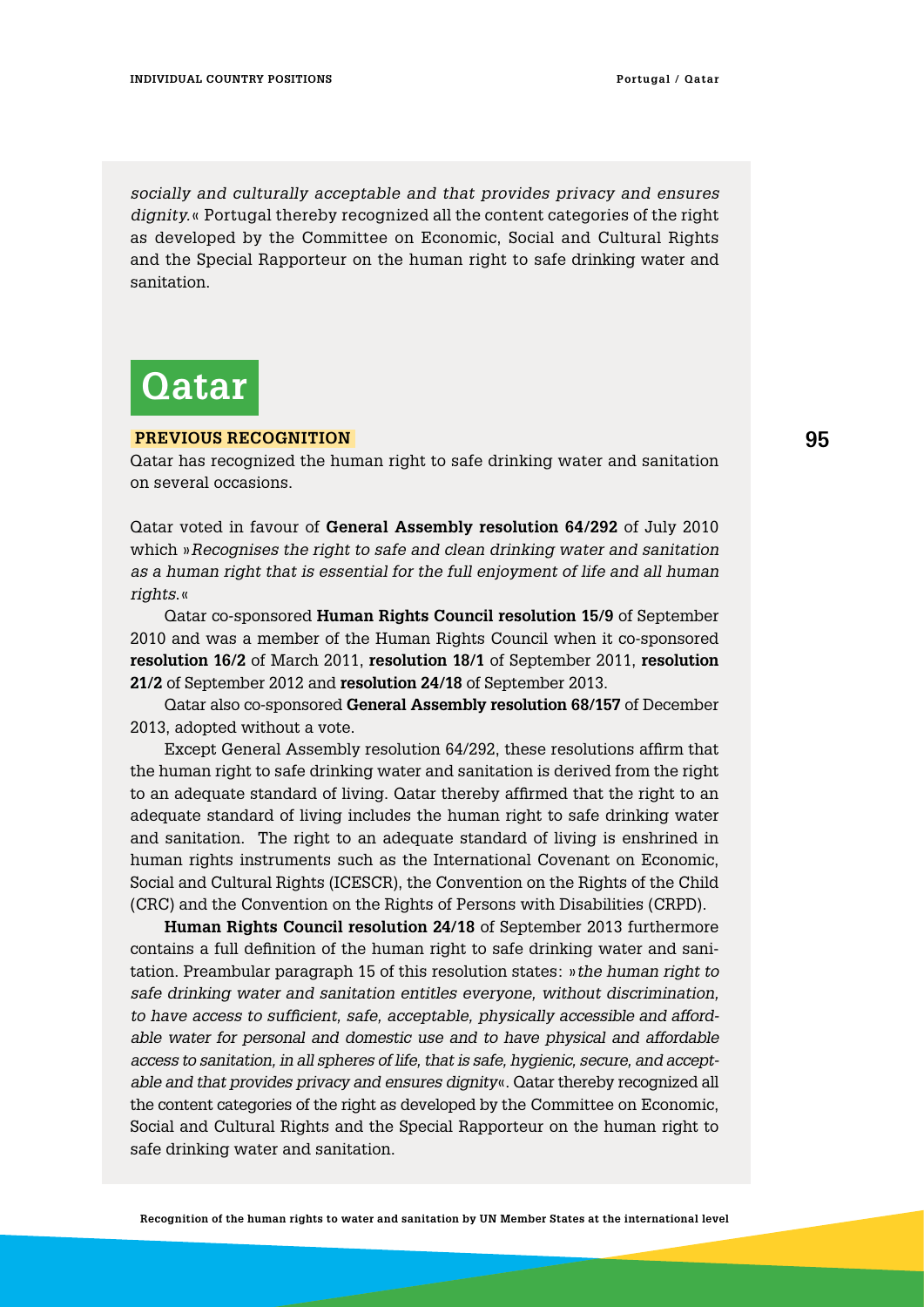# **The Republic of Korea**

### **Previous RecognitioN**

The Republic of Korea has recognized the human right to safe drinking water and sanitation on several occasions.

The Republic of Korea was a member of the Human Rights Council when it adopted **resolution 15/9** of September 2010, **resolution 16/2** of March 2011, **resolution 18/1** of September 2011, **resolution 24/18** of September 2013, and **resolution 27/7** of September 2014, all adopted without a vote.

The Republic of Korea is a member of the United Nations General Assembly, which adopted, without a vote, **General Assembly resolution 68/157** of December 2013.

All these resolutions affirm that the human right to safe drinking water and sanitation is derived from the right to an adequate standard of living. The Republic of Korea thereby affirmed that the right to an adequate standard of living includes the human right to safe drinking water and sanitation. The right to an adequate standard of living is enshrined in human rights instruments such as the International Covenant on Economic, Social and Cultural Rights (ICESCR), the Convention on the Rights of the Child (CRC) and the Convention on the Rights of Persons with Disabilities (CRPD).

**Human Rights Council resolutions 24/18** of September 2013 and **27/7** of September 2014 furthermore contain a full definition of the human right to safe drinking water and sanitation. **Human Rights Council resolution 27/7** of September 2014 reaffirms in preambular paragraph 21 that »*the human right to safe drinking water and sanitation entitles everyone, without discrimination, to have access to sufficient, safe, acceptable, physically accessible and affordable water for personal and domestic use and to have physical and affordable access to sanitation, in all spheres of life, that is safe, hygienic, secure, socially and culturally acceptable and that provides privacy and ensures dignity.*« Korea thereby recognized all the content categories of the right as developed by the Committee on Economic, Social and Cultural Rights and the Special Rapporteur on the human right to safe drinking water and sanitation.

At the 1st Asia-Pacific Water Summit, held in Beppu, Japan, in December 2007, the Republic of Korea, along with 36 other countries, unanimously adopted the »**Message from Beppu**«, which recognises the »*people's right to safe drinking water and basic sanitation as a basic human right and a fundamental aspect of human security.*«

### **Further information**

The Republic of Korea abstained on General Assembly resolution 64/292 of July 2010, which recognised »*the human right to safe drinking water and sanitation*«. The Republic of Korea recognised »the human right to safe drinking water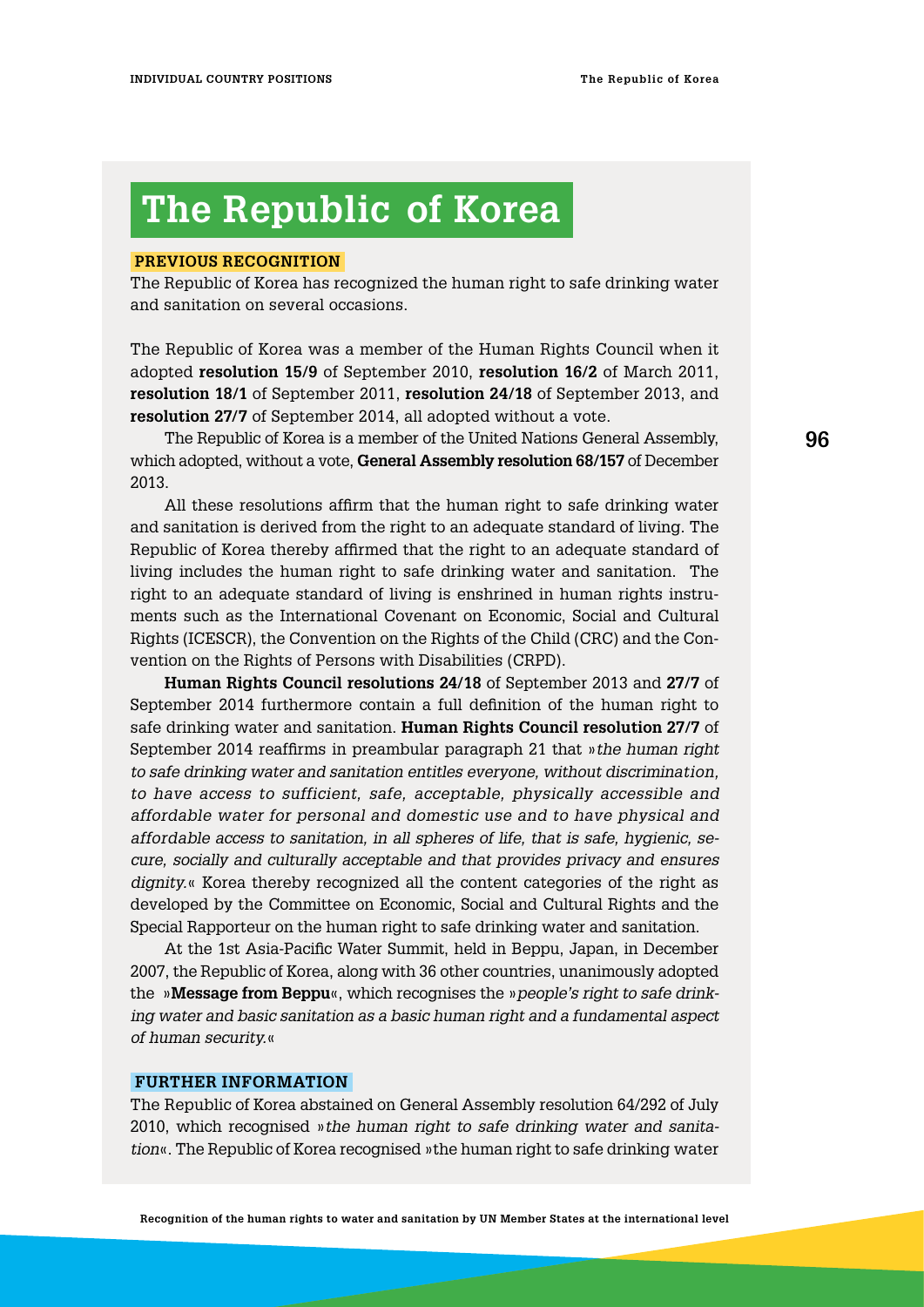and sanitation« as a member of the Human Rights Council, when the Human Rights Council adopted without a vote resolution 15/9 of September 2010.

# **Russia**

#### **Previous Recognition**

Russia has recognized the human right to safe drinking water and sanitation on several occasions.

Russia voted in favour of **General Assembly resolution 64/292** of July 2010 which »*Recognises the right to safe and clean drinking water and sanitation as a human right that is essential for the full enjoyment of life and all human rights.*«

Russia was a member of the Human Rights Council resolution when it adopted without a vote **resolution 15/9** of September 2010, **resolution 21/2** of September 2012 and **resolution 27/7** of September 2014.

Russia is a member of the United Nations General Assembly, which adopted, without a vote, **General Assembly resolution 68/157** of December 2013.

Except General Assembly resolution 64/292, these resolutions affirm that the human right to safe drinking water and sanitation is derived from the right to an adequate standard of living. Russia thereby affirmed that the right to an adequate standard of living includes the human right to safe drinking water and sanitation. The right to an adequate standard of living is enshrined in human rights instruments such as the International Covenant on Economic, Social and Cultural Rights (ICESCR), the Convention on the Rights of the Child (CRC) and the Convention on the Rights of Persons with Disabilities (CRPD).

**Human Rights Council resolution 27/7** of September 2014 furthermore contains a full definition of the human right to safe drinking water and sanitation. It reaffirms in preambular paragraph 21 that »*the human right to safe drinking water and sanitation entitles everyone, without discrimination, to have access to sufficient, safe, acceptable, physically accessible and affordable water for personal and domestic use and to have physical and affordable access to sanitation, in all spheres of life, that is safe, hygienic, secure, socially and culturally acceptable and that provides privacy and ensures dignity.*« Russia thereby recognized all the content categories of the right as developed by the Committee on Economic, Social and Cultural Rights and the Special Rapporteur on the human right to safe drinking water and sanitation.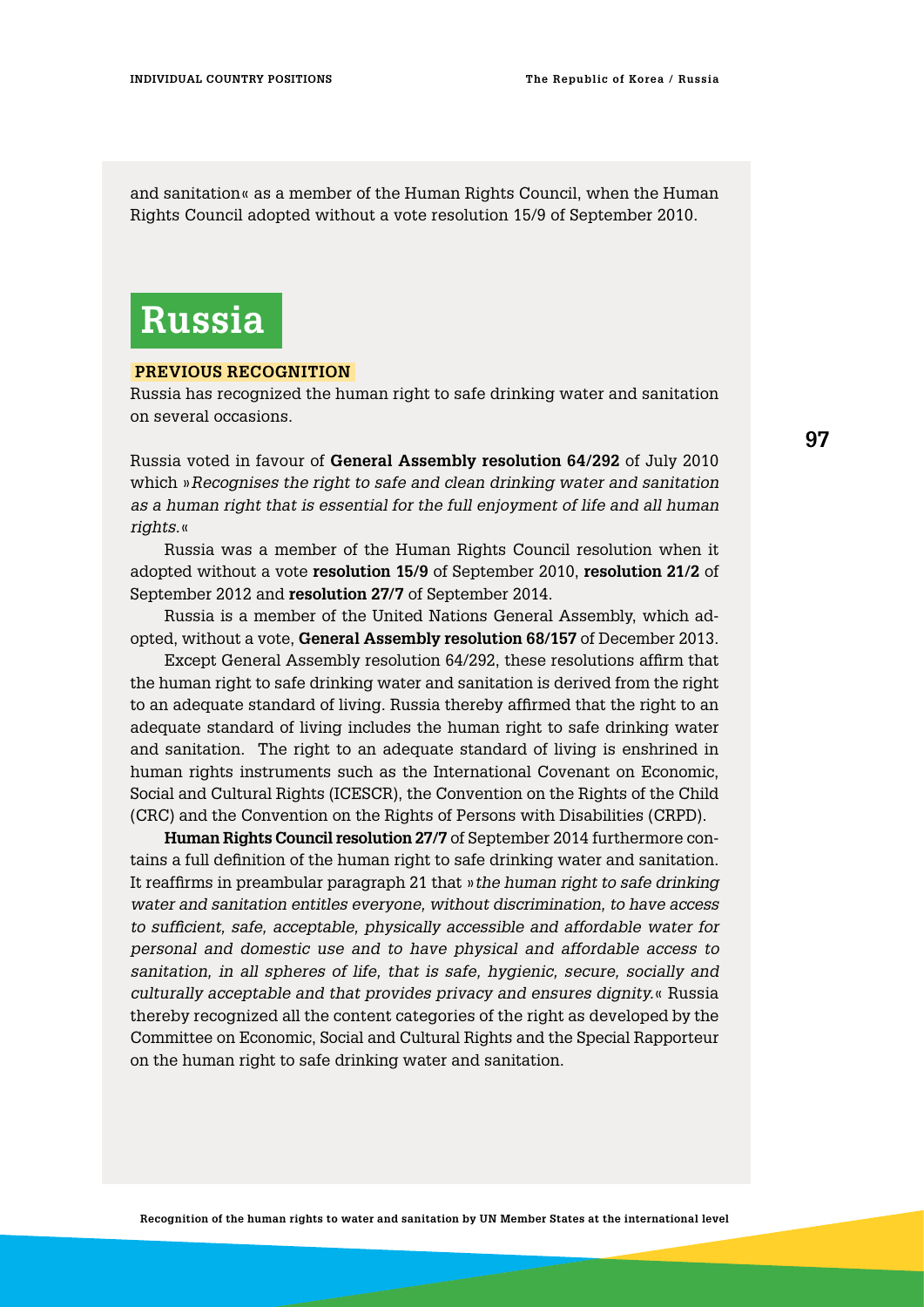# **Saudi Arabia**

#### **Previous Recognition**

Saudi Arabia has recognized the human right to safe drinking water and sanitation on several occasions.

Saudi Arabia voted in favour of **General Assembly resolution 64/292** of July 2010 which »*Recognises the right to safe and clean drinking water and sanitation as a human right that is essential for the full enjoyment of life and all human rights.*«

Saudi Arabia was a member of the Human Rights Council when it adopted without a vote **resolution 15/9** of September 2010, **resolution 16/2** of March 2011, **resolution 18/1** of September 2011, **resolution 21/2** of September 2012 and **resolution 27/7** of September 2014.

Saudi Arabia is a member of the United Nations General Assembly, which adopted, without a vote, **General Assembly resolution 68/157** of December 2013.

Except General Assembly resolution 64/292, these resolutions affirm that the human right to safe drinking water and sanitation is derived from the right to an adequate standard of living. Saudi Arabia thereby affirmed that the right to an adequate standard of living includes the human right to safe drinking water and sanitation. The right to an adequate standard of living is enshrined in human rights instruments such as the International Covenant on Economic, Social and Cultural Rights (ICESCR), the Convention on the Rights of the Child (CRC) and the Convention on the Rights of Persons with Disabilities (CRPD).

**Human Rights Council resolution 27/7** of September 2014 furthermore contains a full definition of the human right to safe drinking water and sanitation. It reaffirms in preambular paragraph 21 that »*the human right to safe drinking water and sanitation entitles everyone, without discrimination, to have access to sufficient, safe, acceptable, physically accessible and affordable water for personal and domestic use and to have physical and affordable access to sanitation, in all spheres of life, that is safe, hygienic, secure, socially and culturally acceptable and that provides privacy and ensures dignity.*« Saudi Arabia thereby recognized all the content categories of the right as developed by the Committee on Economic, Social and Cultural Rights and the Special Rapporteur on the human right to safe drinking water and sanitation.

**98**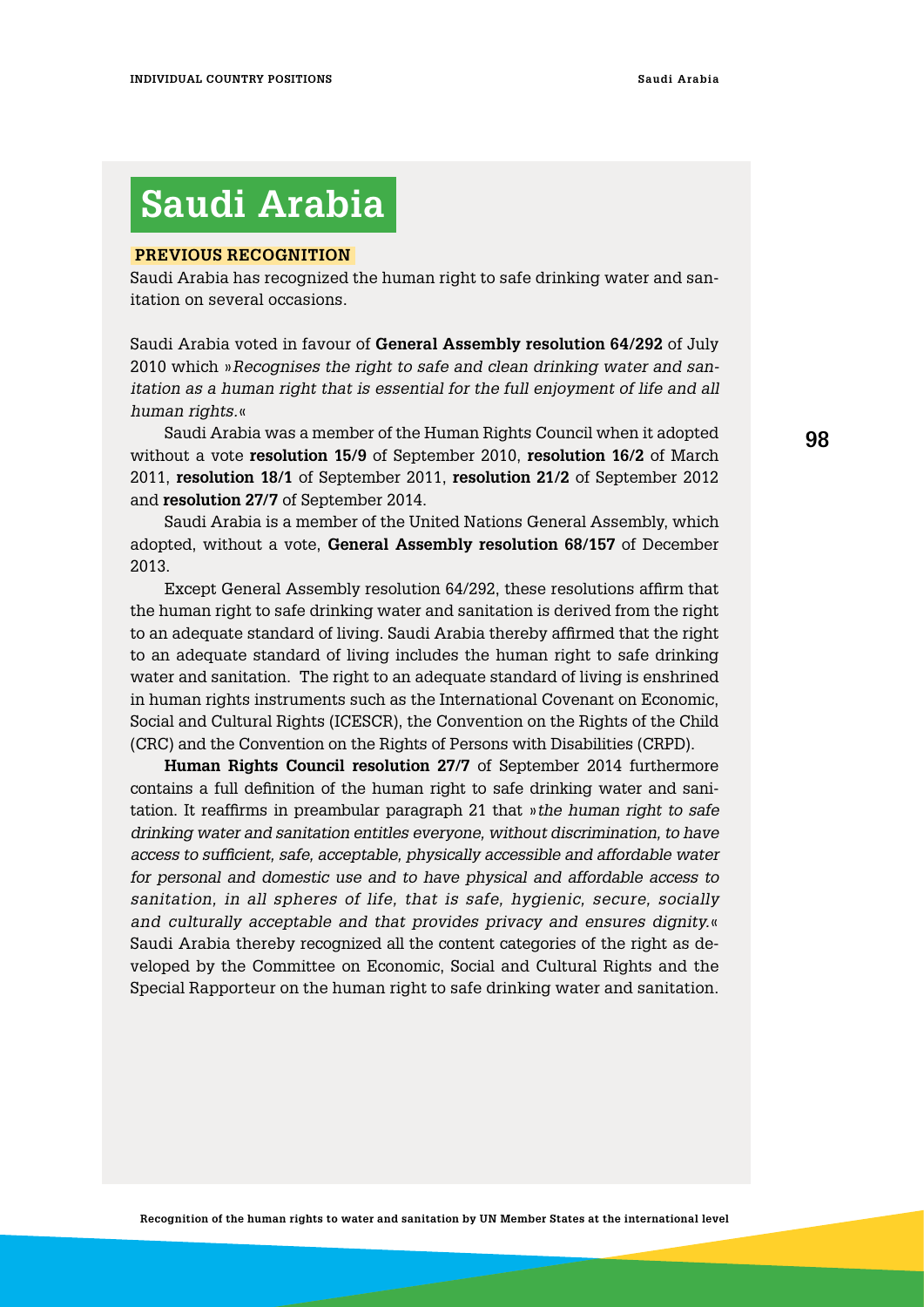# **Senegal**

### **Previous Recognition**

Senegal has recognized the human right to safe drinking water and sanitation on several occasions.

Senegal voted in favour of **General Assembly resolution 64/292** of July 2010 which »*Recognizes the right to safe and clean drinking water and sanitation as a human right that is essential for the full enjoyment of life and all human rights.«*

Senegal was a member of the Human Rights Council when it co-sponsored **resolution 15/9** of September 2010, **resolution 16/2** of March 2011, **resolution 18/1** of September 2011 and **resolution 21/2** of September 2012. Senegal co-sponsored Human Rights Council **resolution 24/18** of September 2013 as a member of the African Group. It also co-sponsored **resolution 27/7** of September 2014.

Senegal is a member of the United Nations General Assembly, which adopted, without a vote, **General Assembly resolution 68/157** of December 2013.

Except General Assembly resolution 64/292, these resolutions affirm that the human right to safe drinking water and sanitation is derived from the right to an adequate standard of living. Senegal thereby affirmed that the right to an adequate standard of living includes the human right to safe drinking water and sanitation. The right to an adequate standard of living is enshrined in human rights instruments such as the International Covenant on Economic, Social and Cultural Rights (ICESCR), the Convention on the Rights of the Child (CRC) and the Convention on the Rights of Persons with Disabilities (CRPD).

**Human Rights Council resolutions 24/18** of September 2013 and **27/7** of September 2014 furthermore contain a full definition of the human right to safe drinking water and sanitation. **Human Rights Council resolution 27/7** of September 2014 reaffirms in preambular paragraph 21 that »*the human right to safe drinking water and sanitation entitles everyone, without discrimination, to have access to sufficient, safe, acceptable, physically accessible and affordable water for personal and domestic use and to have physical and affordable access to sanitation, in all spheres of life, that is safe, hygienic, secure, socially and culturally acceptable and that provides privacy and ensures dignity.*« Senegal thereby recognized all the content categories of the right as developed by the Committee on Economic, Social and Cultural Rights and the Special Rapporteur on the human right to safe drinking water and sanitation.

In the Abuja Declaration adopted at the First Africa-South America Summit (ASA) in Abuja, Nigeria, in November 2006, Senegal, along with 64 other African and South American States committed to »*promote the right of our citizens to have access to clean and safe water and sanitation within our respective jurisdictions*.«

Sanitation and Water for All (SWA) held its third global High Level Meeting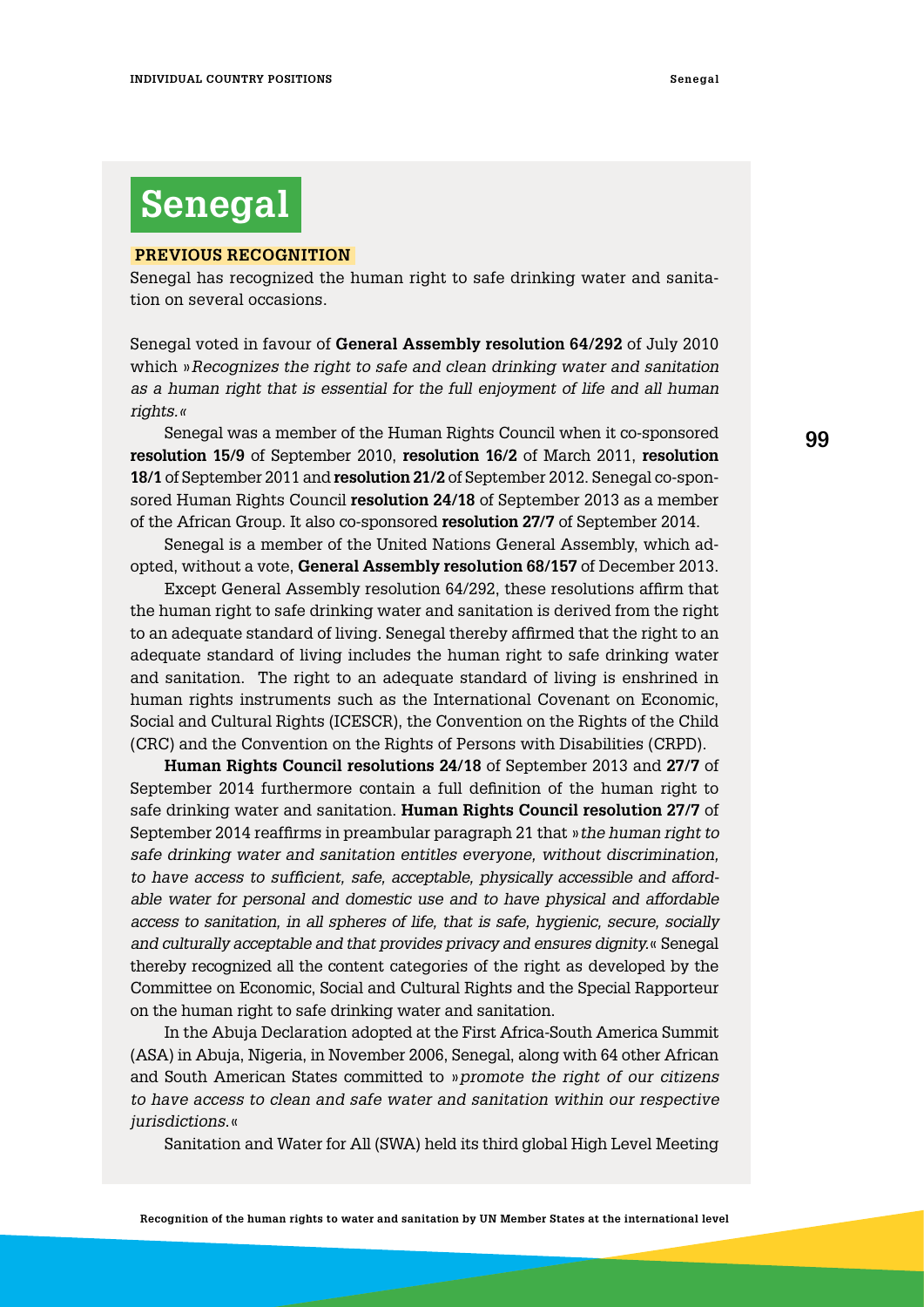(HLM) convened by UNICEF and hosted by the World Bank in Washington DC on 11 April 2014. In its [Statement of Commitments](http://sanitationandwaterforall.org/priority-areas/political-prioritization/2014-hlm/statements-and-evidence), Senegal has stated that; »[…] *under the 2014-2017 'Programme Sénégal Emergent' that prioritises to stimulate and support the economic and social development, the Government of Senegal plans to extend access to water services in rural areas that meet the highest quality standards and are consistent with the principles of the human right to water.* […] *2014 'SMART' Commitments* 

*2. Promoting universal access to water and sanitation as well as the right to water:*

[...] the Government will enact the new Water Code before the end of 2014. In fact, this revised version, provides an explicit provision on the recognition of the *Human Right to Water and commits to implement actions effectively through its basic principles, which are: availability, accessibility, quality, acceptability and affordability.*« [Unofficial translation]

## **Slovenia**

### **Previous Recognition**

Slovenia has recognized the human right to safe drinking water and sanitation on several occasions.

Slovenia voted in favour of **General Assembly resolution 64/292** of July 2010 which »*Recognizes the right to safe and clean drinking water and sanitation as a human right that is essential for the full enjoyment of life and all human rights*.«

Slovenia co-sponsored **Human Rights Council resolution 15/9** of September 2010, resolution 16/2 of March 2011, **resolution 18/1** of September 2011, **resolution 21/2** of September 2012, **resolution 24/18** of September 2013 and **resolution 27/7** of September 2014. Slovenia also co-sponsored **General Assembly resolution 68/157** of December 2013, adopted without a vote.

Except General Assembly resolution 64/292, these resolutions affirm that the human right to safe drinking water and sanitation is derived from the right to an adequate standard of living. Slovenia thereby affirmed that the right to an adequate standard of living includes the human right to safe drinking water and sanitation. The right to an adequate standard of living is enshrined in human rights instruments such as the International Covenant on Economic, Social and Cultural Rights (ICESCR), the Convention on the Rights of the Child (CRC) and the Convention on the Rights of Persons with Disabilities (CRPD).

**Human Rights Council resolutions 24/18** of September 2013 and **27/7** of September 2014 furthermore contain a full definition of the human right to safe drinking water and sanitation. **Human Rights Council resolution 27/7** of September 2014 reaffirms in preambular paragraph 21 that »*the human right to*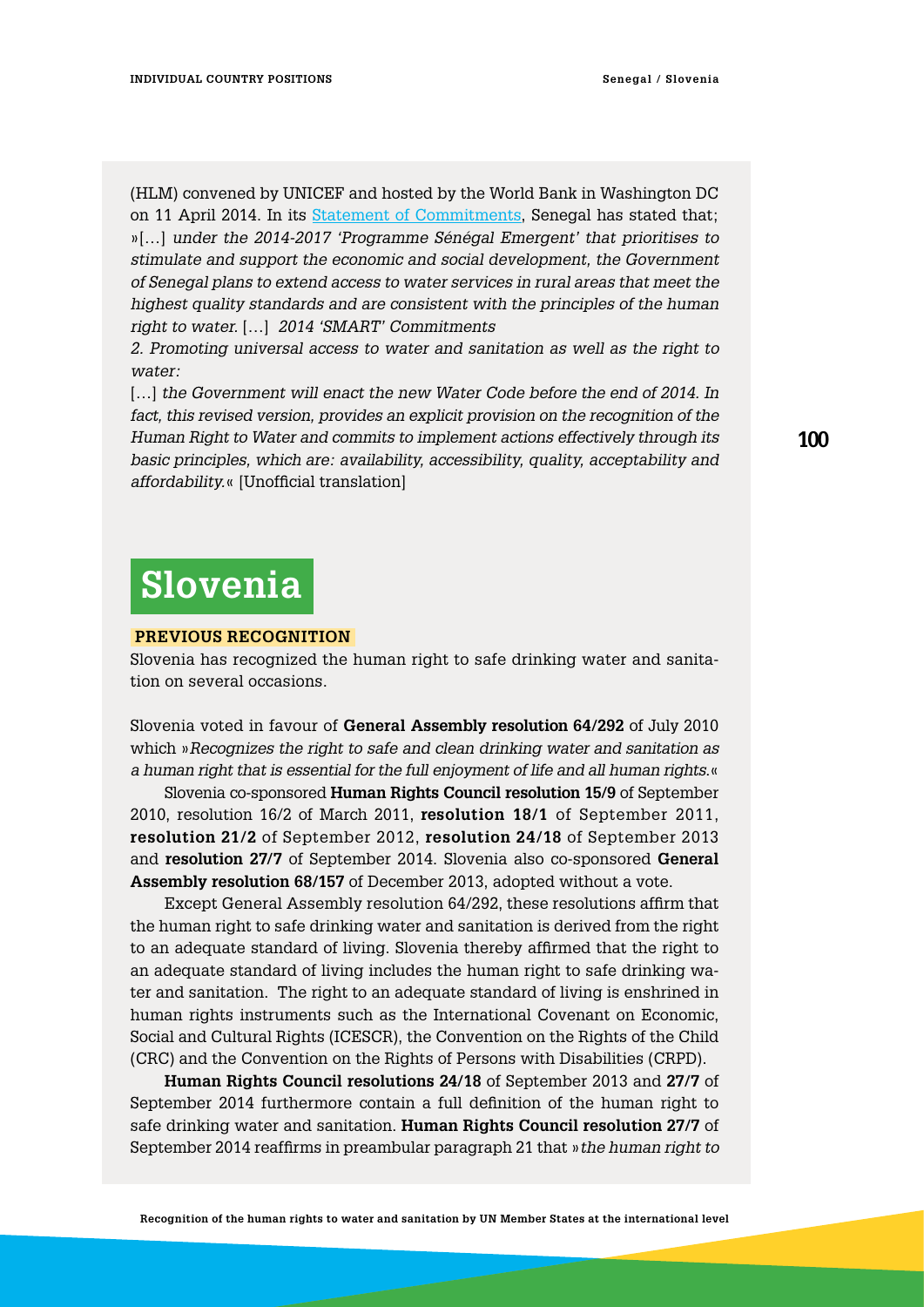*safe drinking water and sanitation entitles everyone, without discrimination, to have access to sufficient, safe, acceptable, physically accessible and affordable water for personal and domestic use and to have physical and affordable access to sanitation, in all spheres of life, that is safe, hygienic, secure, socially and culturally acceptable and that provides privacy and ensures dignity*.« Slovenia thereby recognized all the content categories of the right as developed by the Committee on Economic, Social and Cultural Rights and the Special Rapporteur on the human right to safe drinking water and sanitation.

# **Slovakia**

### **Previous Recognition**

Slovakia has recognized the human right to safe drinking water and sanitation on several occasions.

Slovakia co-sponsored **Human Rights Council resolution 15/9** of September 2010, **resolution 16/2** of March 2011, **resolution 18/1** of September 2011, **resolution 21/2** of September 2012, **resolution 24/18** of September 2013 and **resolution 27/7** of September 2014. Slovakia also co-sponsored **General Assembly resolution 68/157** of December 2013, adopted without a vote.

These resolutions all affirm that the human right to safe drinking water and sanitation is derived from the right to an adequate standard of living. Slovakia thereby affirmed that the right to an adequate standard of living includes the human right to safe drinking water and sanitation. The right to an adequate standard of living is enshrined in human rights instruments such as the International Covenant on Economic, Social and Cultural Rights (ICESCR), the Convention on the Rights of the Child (CRC) and the Convention on the Rights of Persons with Disabilities (CRPD).

**Human Rights Council resolutions 24/18** of September 2013 and **27/7** of September 2014 furthermore contain a full definition of the human right to safe drinking water and sanitation. **Human Rights Council resolution 27/7** of September 2014 reaffirms in preambular paragraph 21 that »*the human right to safe drinking water and sanitation entitles everyone, without discrimination, to have access to sufficient, safe, acceptable, physically accessible and affordable water for personal and domestic use and to have physical and affordable access to sanitation, in all spheres of life, that is safe, hygienic, secure, socially and culturally acceptable and that provides privacy and ensures dignity*.« Slovakia thereby recognized all the content categories of the right as developed by the Committee on Economic, Social and Cultural Rights and the Special Rapporteur on the human right to safe drinking water and sanitation.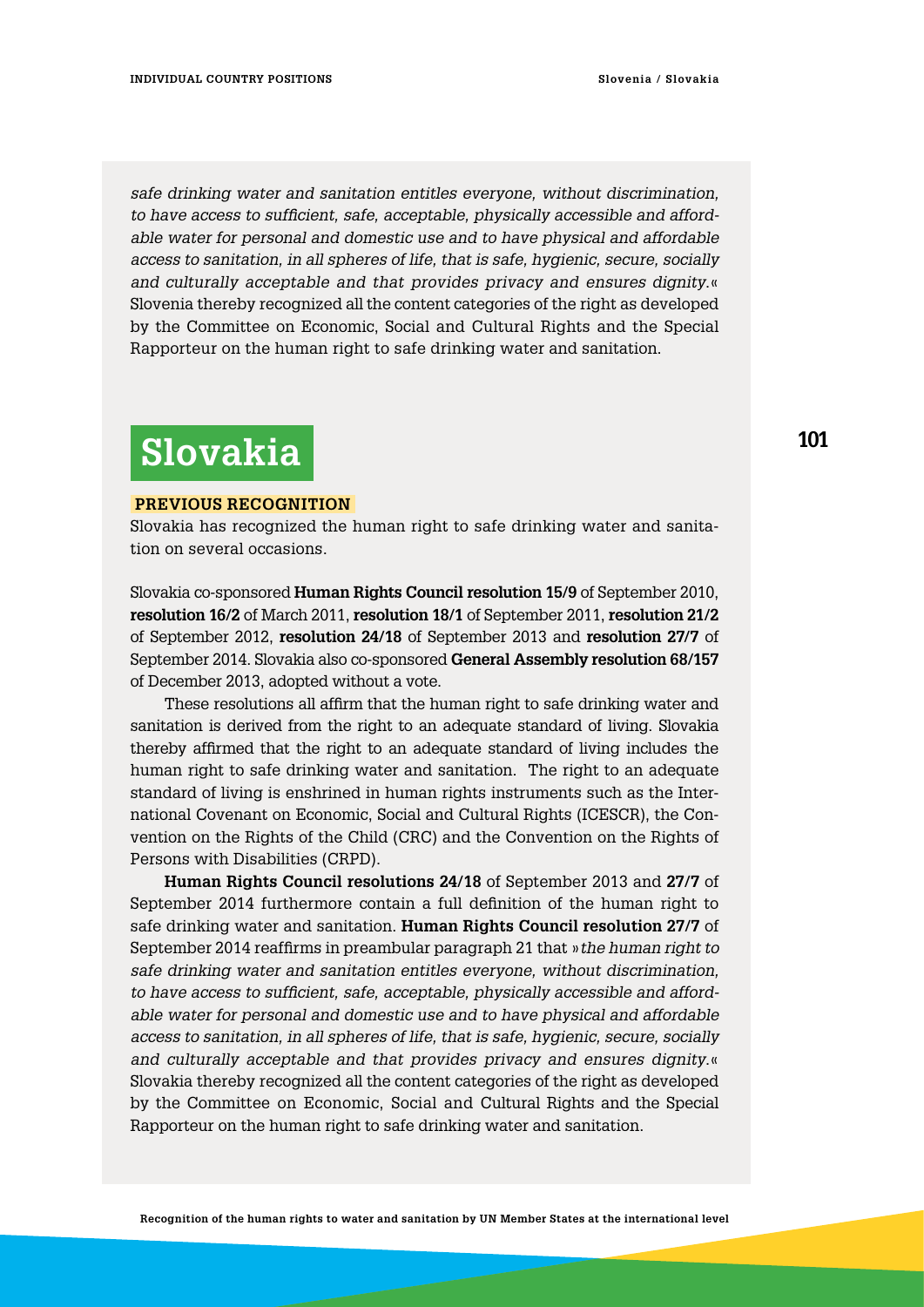#### **Further information**

Slovakia abstained on General Assembly resolution 64/292 of July 2010, which recognised »the human right to safe drinking water and sanitation«. Slovakia recognised »the human right to safe drinking water and sanitation« when it co-sponsored Human Rights Council resolution 15/9 of September 2010.

# **South Africa**

#### **Previous Recognition**

South Africa has recognized the human right to safe drinking water and sanitation on several occasions.

South Africa voted in favour of **General Assembly resolution 64/292** of July 2010 which »*Recognizes the right to safe and clean drinking water and sanitation as a human right that is essential for the full enjoyment of life and all human rights.*«

South Africa, as a member of the African Group, co-sponsored **Human Rights Council resolution 24/18** of September 2013. South Africa was a member of the Human Rights Council when it adopted without a vote **resolution 27/7** of September 2014. South Africa also co-sponsored **General Assembly resolution 68/157** of December 2013, adopted without a vote.

Except General Assembly resolution 64/292, these resolutions affirm that the human right to safe drinking water and sanitation is derived from the right to an adequate standard of living. South Africa thereby affirmed that the right to an adequate standard of living includes the human right to safe drinking water and sanitation. The right to an adequate standard of living is enshrined in human rights instruments such as the International Covenant on Economic, Social and Cultural Rights (ICESCR), the Convention on the Rights of the Child (CRC) and the Convention on the Rights of Persons with Disabilities (CRPD).

**Human Rights Council resolutions 24/18** of September 2013 and **27/7** of September 2014 furthermore contain a full definition of the human right to safe drinking water and sanitation. **Human Rights Council resolution 27/7** of September 2014 reaffirms in preambular paragraph 21 that »*the human right to safe drinking water and sanitation entitles everyone, without discrimination, to have access to sufficient, safe, acceptable, physically accessible and affordable water for personal and domestic use and to have physical and affordable access to sanitation, in all spheres of life, that is safe, hygienic, secure, socially and culturally acceptable and that provides privacy and ensures dignity*.« South Africa thereby recognized all the content categories of the right as developed by the Committee on Economic, Social and Cultural Rights and the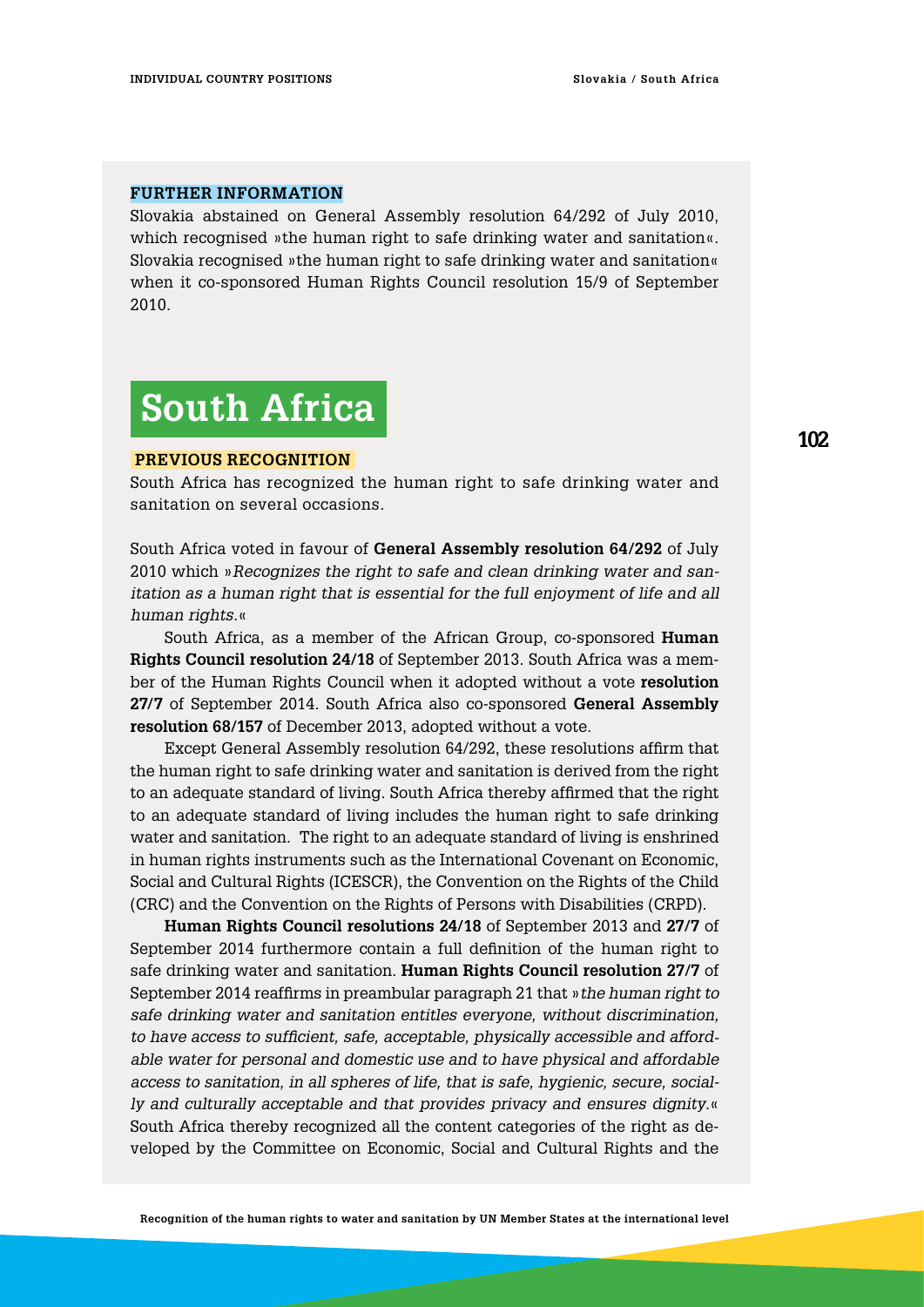Special Rapporteur on the human right to safe drinking water and sanitation.

At the 5th World Water Forum in March 2009, South Africa signed, along with 25 other countries, a declaration stating that »*We recognize that access to water and sanitation is a human right and we are committed to all necessary actions for the progressive implementation of this right*.«

 In the Abuja Declaration adopted at the First Africa-South America Summit (ASA) in Abuja, Nigeria, in November 2006, South Africa, along with 64 other African and South American States committed to »*promote the right of our citizens to have access to clean and safe water and sanitation within our respective jurisdictions.*«

### **103**

## **Sweden**

#### **Previous Recognition**

Sweden has recognized the human right to safe drinking water and sanitation on several occasions.

Sweden co-sponsored **resolution 16/2** of March 2011, **resolution 18/1** of September 2011, **resolution 21/2** of September 2012, **resolution 24/18** of September 2013, and **resolution 27/7** of September 2014, which were adopted without a vote.

Sweden is a member of the United Nations General Assembly, which adopted, without a vote, **General Assembly resolution 68/157** of December 2013.

These resolutions all affirm that the human right to safe drinking water and sanitation is derived from the right to an adequate standard of living. Sweden thereby affirmed that the right to an adequate standard of living includes the human right to safe drinking water and sanitation. The right to an adequate standard of living is enshrined in human rights instruments such as the International Covenant on Economic, Social and Cultural Rights (ICESCR), the Convention on the Rights of the Child (CRC) and the Convention on the Rights of Persons with Disabilities (CRPD).

**Human Rights Council resolutions 24/18** of September 2013 and **27/7** of September 2014 furthermore contain a full definition of the human right to safe drinking water and sanitation. **Human Rights Council resolution 27/7** of September 2014 reaffirms in preambular paragraph 21 that »*the human right to safe drinking water and sanitation entitles everyone, without discrimination, to have access to sufficient, safe, acceptable, physically accessible and affordable water for personal and domestic use and to have physical and affordable access to sanitation, in all spheres of life, that is safe, hygienic, secure, socially and culturally acceptable and that provides privacy and ensures dignity*.« Sweden thereby recognized all the content categories of the right as developed by the Committee on Economic, Social and Cultural Rights and the Special Rapporteur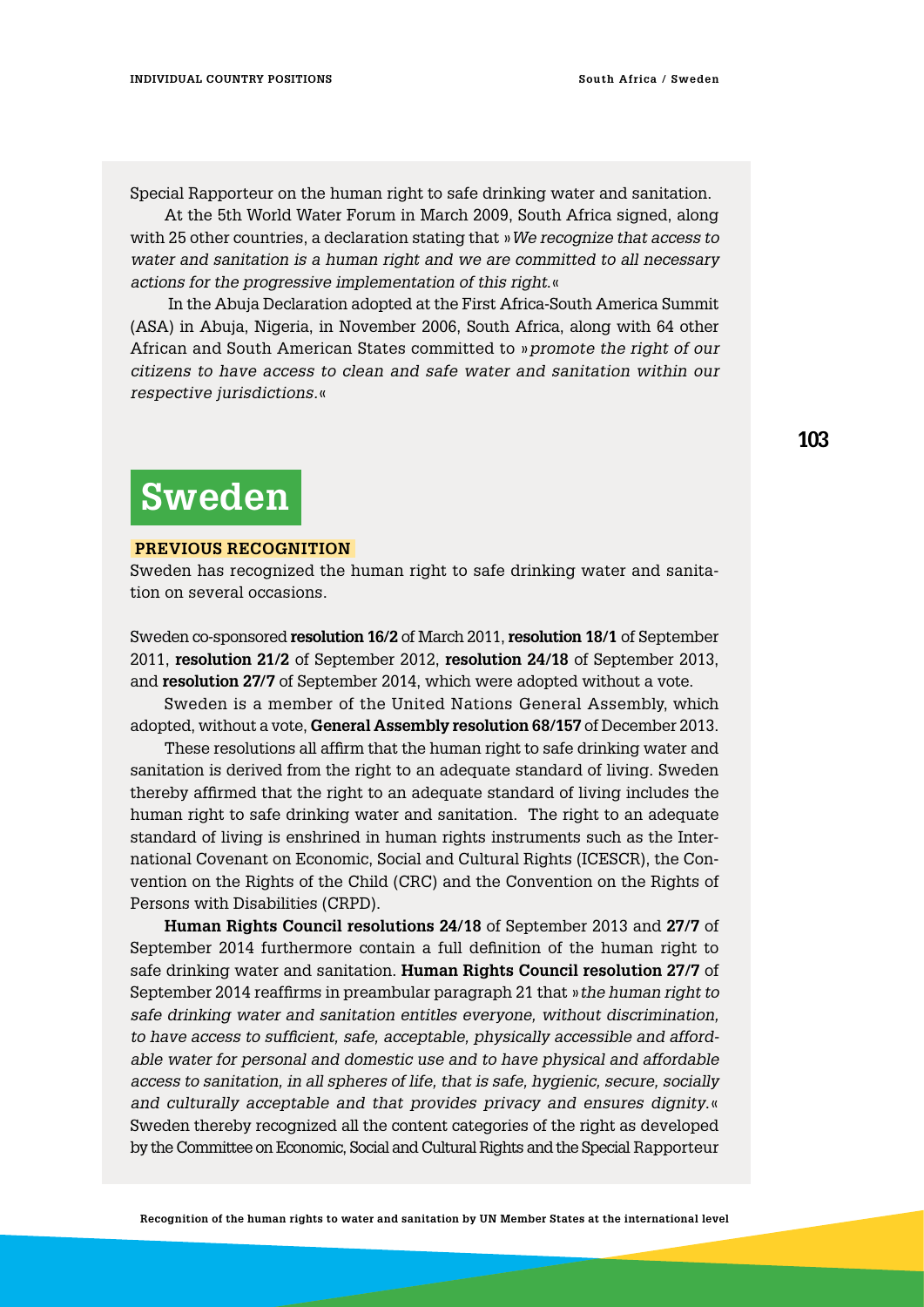on the human right to safe drinking water and sanitation.

### **Further information**

Sweden abstained on General Assembly resolution 64/292 of July 2010, which recognised »the human right to safe drinking water and sanitation«. Sweden recognised »the human right to safe drinking water and sanitation« when it co-sponsored Human Rights Council resolution 16/2 of March 2011.

# **Switzerland**

### **Previous Recognition**

Switzerland has recognized the human right to safe drinking water and sanitation on several occasions.

Switzerland voted in favour of **General Assembly resolution 64/292** of July 2010 which »*Recognises the right to safe and clean drinking water and sanitation as a human right that is essential for the full enjoyment of life and all human rights*.«

Switzerland co-sponsored **Human Rights Council resolution 15/9** of September 2010, and was a member of the Human Rights Council when it co-sponsored **resolution 16/2** of March 2011, **resolution 18/1** of September 2011, **resolution 21/2** of September 2012, **resolution 24/18** of September 2013 and **resolution 27/7** of September 2014, all adopted without a vote. Switzerland also co-sponsored **General Assembly resolution 68/157** of December 2013, adopted without a vote.

Except General Assembly resolution 64/292, these resolutions affirm that the human right to safe drinking water and sanitation is derived from the right to an adequate standard of living. Switzerland thereby affirmed that the right to an adequate standard of living includes the human right to safe drinking water and sanitation. The right to an adequate standard of living is enshrined in human rights instruments such as the International Covenant on Economic, Social and Cultural Rights (ICESCR), the Convention on the Rights of the Child (CRC) and the Convention on the Rights of Persons with Disabilities (CRPD).

**Human Rights Council resolutions 24/18** of September 2013 and **27/7** of September 2014 furthermore contain a full definition of the human right to safe drinking water and sanitation. **Human Rights Council resolution 27/7** of September 2014 reaffirms in preambular paragraph 21 that »*the human right to safe drinking water and sanitation entitles everyone, without discrimination, to have access to sufficient, safe, acceptable, physically accessible and affordable water for personal and domestic use and to have physical and af-*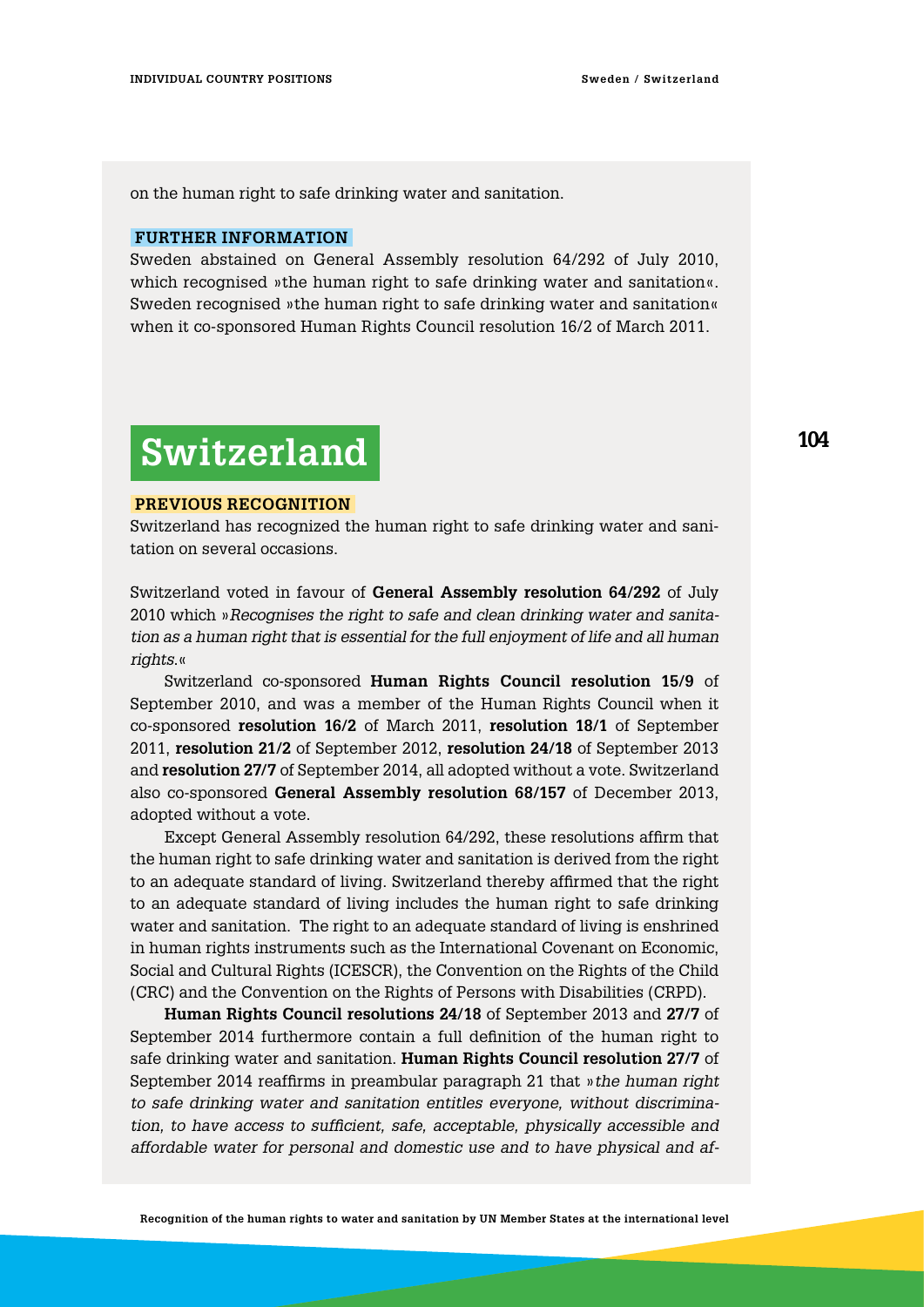*fordable access to sanitation, in all spheres of life, that is safe, hygienic, secure, socially and culturally acceptable and that provides privacy and ensures dignity*.« Switzerland thereby recognized all the content categories of the right as developed by the Committee on Economic, Social and Cultural Rights and the Special Rapporteur on the human right to safe drinking water and sanitation.

# **Thailand**

### **Previous Recognition**

Thailand has recognized the human right to safe drinking water and sanitation on several occasions.

Thailand voted in favour of **General Assembly resolution 64/292** of July 2010 which »*Recognizes the right to safe and clean drinking water and sanitation as a human right that is essential for the full enjoyment of life and all human rights.*«

Thailand was a member of the Human Rights Council when it adopted without a vote **resolution 15/9** of September 2010, **resolution 16/2** of March 2011, **resolution 18/1** of September 2011, **resolution 21/2** of September 2012 and **resolution 24/18** of September 2013. Thailand also co-sponsored **Human Rights Council resolution 27/7** of September 2014 and General Assembly **resolution 68/157** of December 2013, adopted without a vote.

Except General Assembly resolution 64/292, these resolutions affirm that the human right to safe drinking water and sanitation is derived from the right to an adequate standard of living. Thailand thereby affirmed that the right to an adequate standard of living includes the human right to safe drinking water and sanitation. The right to an adequate standard of living is enshrined in human rights instruments such as the International Covenant on Economic, Social and Cultural Rights (ICESCR), the Convention on the Rights of the Child (CRC) and the Convention on the Rights of Persons with Disabilities (CRPD).

**Human Rights Council resolutions 24/18** of September 2013 and **27/7** of September 2014 furthermore contain a full definition of the human right to safe drinking water and sanitation. **Human Rights Council resolution 27/7** of September 2014 reaffirms in preambular paragraph 21 that »*the human right to safe drinking water and sanitation entitles everyone, without discrimination, to have access to sufficient, safe, acceptable, physically accessible and affordable water for personal and domestic use and to have physical and affordable access to sanitation, in all spheres of life, that is safe, hygienic, secure, socially and culturally acceptable and that provides privacy and ensures dignity*.« Thailand thereby recognized all the content categories of the right as developed by the Committee on Economic, Social and Cultural Rights and the Special Rapporteur on the human right to

**105**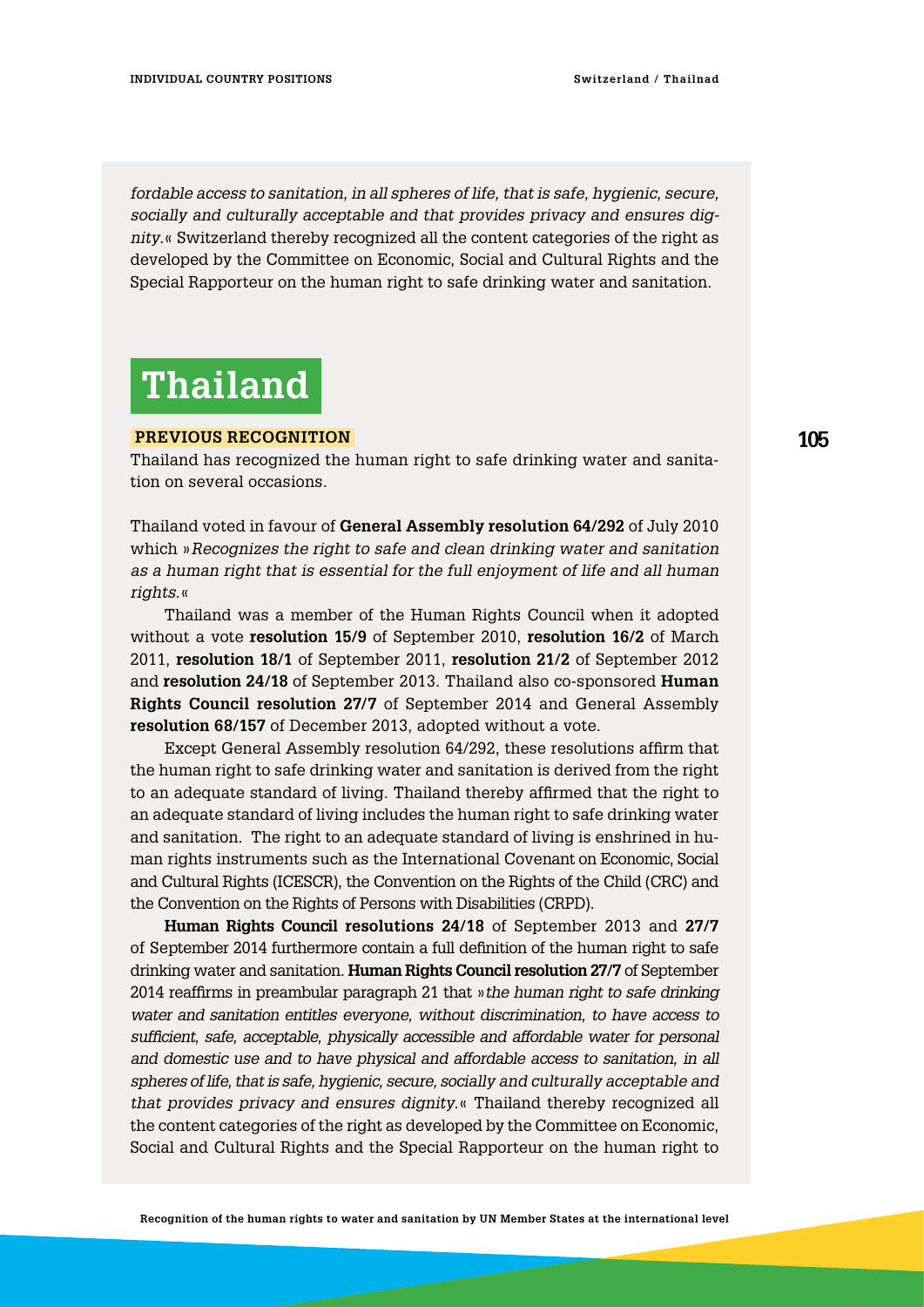safe drinking water and sanitation.

At the 1st Asia-Pacific Water Summit, held in Beppu, Japan, in December 2007, Thailand, along with 36 other countries, unanimously adopted the »**Message from Beppu**«, which recognises the »*people's right to safe drinking water and basic sanitation as a basic human right and a fundamental aspect of human security*.«

# **Togo**

#### **Previous Recognition**

Togo has recognized the human right to safe drinking water and sanitation on several occasions.

Togo voted in favour of **General Assembly resolution 64/292** of July 2010 which »*Recognizes the right to safe and clean drinking water and sanitation as a human right that is essential for the full enjoyment of life and all human rights*.«

Togo co-sponsored **Human Rights Council resolution 24/18** of September 2013 and **resolution 27/7** of September 2014, both adopted without a vote.

Togo also co-sponsored **General Assembly resolution 68/157** of December 2013, adopted without a vote.

Except General Assembly resolution 64/292, these resolutions affirm that the human right to safe drinking water and sanitation is derived from the right to an adequate standard of living. Togo thereby affirmed that the right to an adequate standard of living includes the human right to safe drinking water and sanitation. The right to an adequate standard of living is enshrined in human rights instruments such as the International Covenant on Economic, Social and Cultural Rights (ICESCR), the Convention on the Rights of the Child (CRC) and the Convention on the Rights of Persons with Disabilities (CRPD).

**Human Rights Council resolutions 24/18** of September 2013 and **27/7** of September 2014 furthermore contain a full definition of the human right to safe drinking water and sanitation. **Human Rights Council resolution 27/7** of September 2014 reaffirms in preambular paragraph 21 that »*the human right to safe drinking water and sanitation entitles everyone, without discrimination, to have access to sufficient, safe, acceptable, physically accessible and affordable water for personal and domestic use and to have physical and affordable access to sanitation, in all spheres of life, that is safe, hygienic, secure, socially and culturally acceptable and that provides privacy and ensures dignity*.« Togo thereby recognized all the content categories of the right as developed by the Committee on Economic, Social and Cultural Rights and the Special Rapporteur on the human right to safe drinking water and sanitation.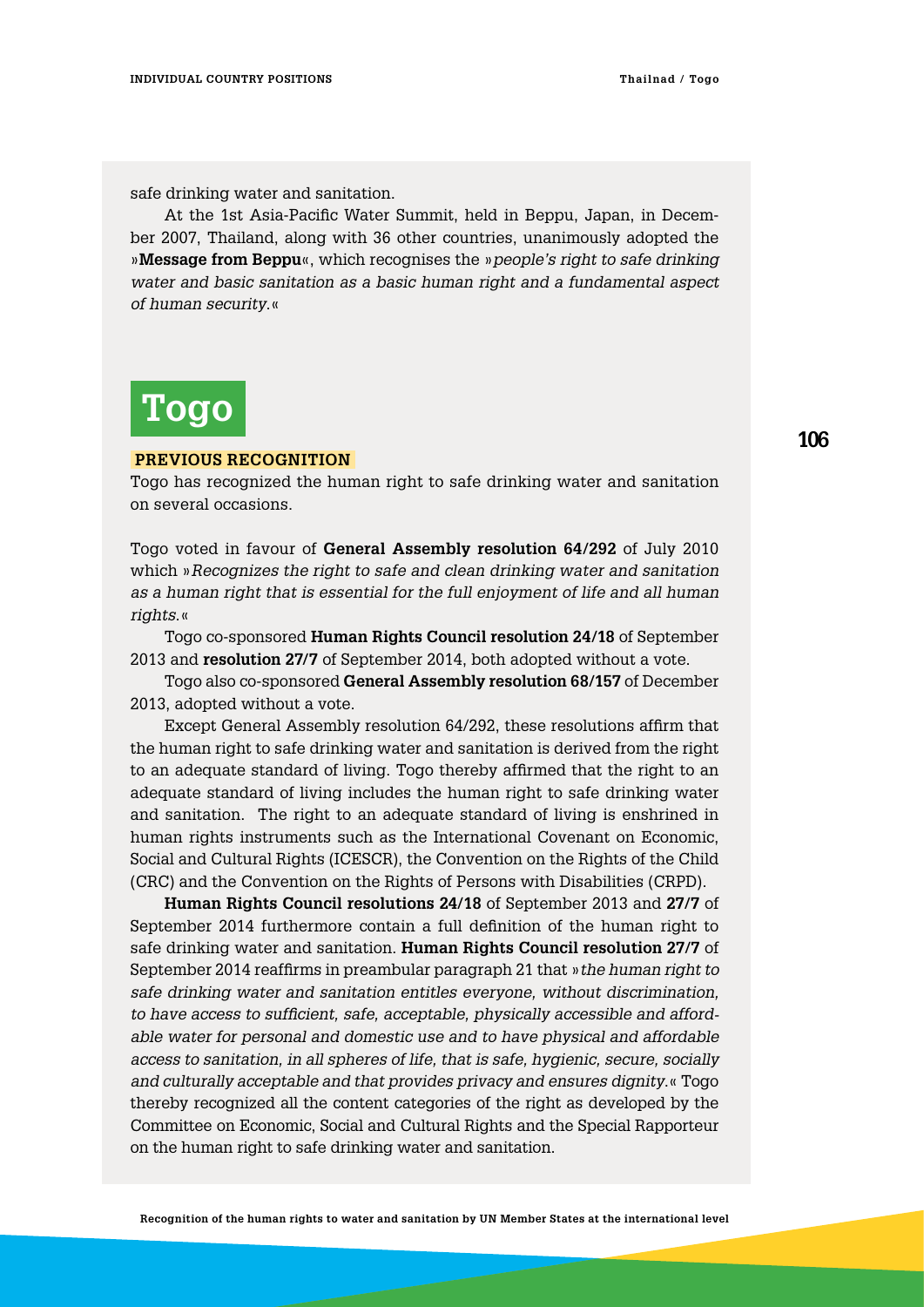In the **Abuja Declaration** adopted at the First Africa-South America Summit (ASA) in Abuja, Nigeria, in November 2006, Togo, along with 64 other African and South American States committed to »*promote the right of our citizens to have access to clean and safe water and sanitation within our respective jurisdictions.*«

## **Tunisia**

### **Previous Recognition**

Tunisia has recognized the human right to safe drinking water and sanitation on several occasions.

Tunisia voted in favour of **General Assembly resolution 64/292** of July 2010 which »*Recognizes the right to safe and clean drinking water and sanitation as a human right that is essential for the full enjoyment of life and all human rights.*«

Tunisia co-sponsored **Human Rights Council resolution 15/9** of September 2010, **resolution 18/1** of September 2011 and **resolution 21/2** of September 2012 and, as a member of the African Group, **resolution 24/18** of September 2013, all adopted without a vote.

Tunisia is a member of the United Nations General Assembly, which adopted, without a vote, **General Assembly resolution 68/157** of December 2013.

Except General Assembly resolution 64/292, these resolutions affirm that the human right to safe drinking water and sanitation is derived from the right to an adequate standard of living. Tunisia thereby affirmed that the right to an adequate standard of living includes the human right to safe drinking water and sanitation. The right to an adequate standard of living is enshrined in human rights instruments such as the International Covenant on Economic, Social and Cultural Rights (ICESCR), the Convention on the Rights of the Child (CRC) and the Convention on the Rights of Persons with Disabilities (CRPD).

**Human Rights Council resolution 24/18** of September 2013 furthermore contains a full definition of the human right to safe drinking water and sanitation. Preambular paragraph 15 of this resolution states: »*the human right to safe drinking water and sanitation entitles everyone, without discrimination, to have access to sufficient, safe, acceptable, physically accessible and affordable water for personal and domestic use and to have physical and affordable access to sanitation, in all spheres of life, that is safe, hygienic, secure, and acceptable and that provides privacy and ensures dignity*«. Tunisia, as part of a co-sponsorship by the African Group, thereby recognized all the content categories of the right as developed by the Committee on Economic, Social and Cultural Rights and the Special Rapporteur on the human right to safe drinking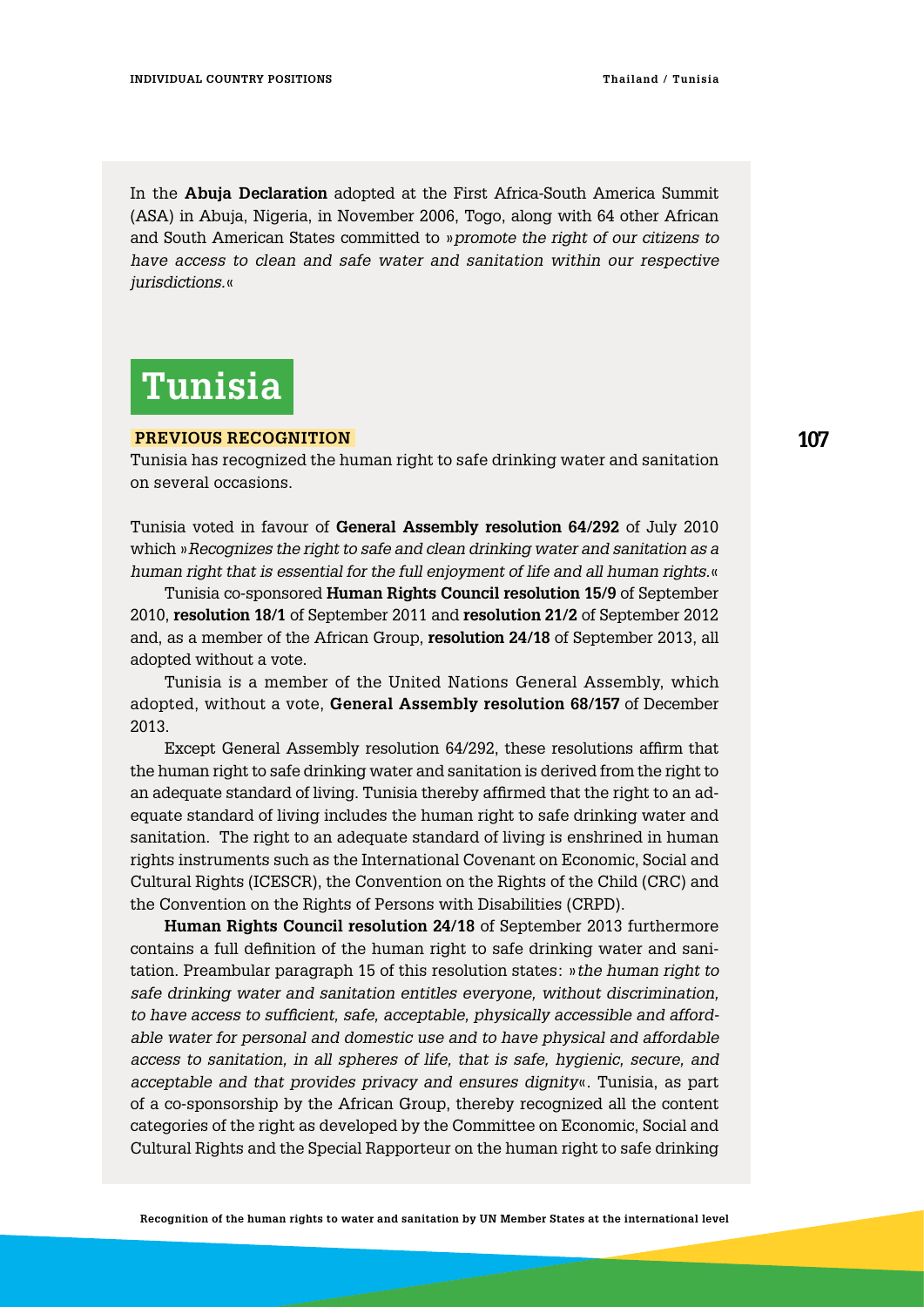water and sanitation.

In the **Abuja Declaration** adopted at the First Africa-South America Summit (ASA) in Abuja, Nigeria, in November 2006, Tunisia, along with 64 other African and South American States committed to »*promote the right of our citizens to have access to clean and safe water and sanitation within our respective jurisdictions*.«

# **Turkey**

#### **Previous Recognition**

Turkey has recognized the human right to safe drinking water and sanitation on several occasions.

Turkey is a member of the United Nations General Assembly, which adopted, without a vote, **General Assembly resolution 68/157** of December 2013, which affirms that the human right to safe drinking water and sanitation is derived from the right to an adequate standard of living. Turkey thereby affirmed that the right to an adequate standard of living includes the human right to safe drinking water and sanitation. The right to an adequate standard of living is enshrined in human rights instruments such as the International Covenant on Economic, Social and Cultural Rights (ICESCR), the Convention on the Rights of the Child (CRC) and the Convention on the Rights of Persons with Disabilities (CRPD).

Turkey is a member of the World Health Organization, whose decision-making body, the World Health Assembly, adopted by consensus in May 2011 resolution 64/24 which »*urges Member States to ensure that national health strategies contribute to the realization of water- and sanitation-related Millennium Development Goals while coming in support to the progressive realization of the human right to water and sanitation that entitles everyone, without discrimination, to water and sanitation that is sufficient, safe, acceptable, physically accessible and affordable for personal and domestic uses*«.

#### **Further information**

Turkey abstained on General Assembly resolution 64/292 of July 2010, which recognised the human right to safe drinking water and sanitation. The representative of Turkey [stated](http://www.un.org/press/en/2010/ga10967.doc.htm) that the Human Rights Council had recently created the mandate of the independent expert and passed a resolution on the same subject, said the matter was before the Council and the Geneva process was ongoing. The text prejudged the outcome of those discussions and Turkey would therefore abstain from the vote. As a member of the UN General Assembly, Turkey recognised »t*he human right to safe drinking water and sanitation*«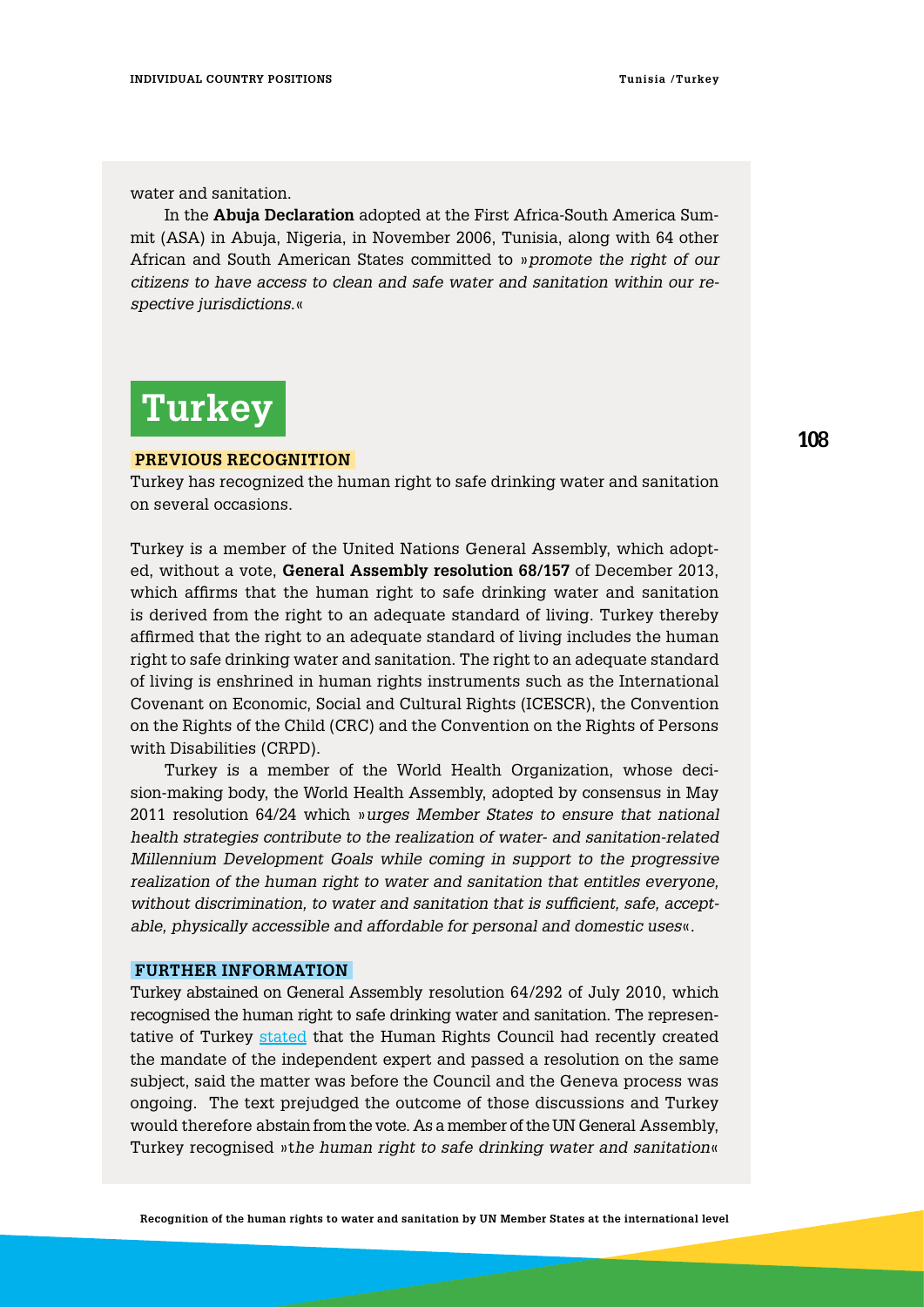when the General Assembly adopted without a vote General Assembly resolution 68/157 of December 2013.

## **Uganda**

#### **Previous Recognition**

Uganda has recognized the human right to safe drinking water and sanitation on several occasions.

Uganda was a member of the Human Rights Council when it adopted without a vote **resolution 15/9** of September 2010 and when it co-sponsored **resolution 21/2** of September 2012. Uganda, as a member of the African Group, co-sponsored **resolution 24/18** of September 2013. Uganda also co-sponsored General Assembly **resolution 68/157** of December 2013, adopted without a vote.

All these resolutions affirm that the human right to safe drinking water and sanitation is derived from the right to an adequate standard of living. Uganda thereby affirmed that the right to an adequate standard of living includes the human right to safe drinking water and sanitation. The right to an adequate standard of living is enshrined in human rights instruments such as the International Covenant on Economic, Social and Cultural Rights (ICESCR), the Convention on the Rights of the Child (CRC) and the Convention on the Rights of Persons with Disabilities (CRPD).

**Human Rights Council resolution 24/18** of September 2013 furthermore contains a full definition of the human right to safe drinking water and sanitation. Preambular paragraph 15 of this resolution states: »*the human right to safe drinking water and sanitation entitles everyone, without discrimination, to have access to sufficient, safe, acceptable, physically accessible and affordable water for personal and domestic use and to have physical and affordable access to sanitation, in all spheres of life, that is safe, hygienic, secure, and acceptable and that provides privacy and ensures dignity*«. Uganda, as part of a co-sponsorship by the African Group, thereby recognized all the content categories of the right as developed by the Committee on Economic, Social and Cultural Rights and the Special Rapporteur on the human right to safe drinking water and sanitation.

In the Abuja Declaration adopted at the First Africa-South America Summit (ASA) in Abuja, Nigeria, in November 2006, Uganda, along with 64 other African and South American States committed to »*promote the right of our citizens to have access to clean and safe water and sanitation within our respective jurisdictions.*«

**109**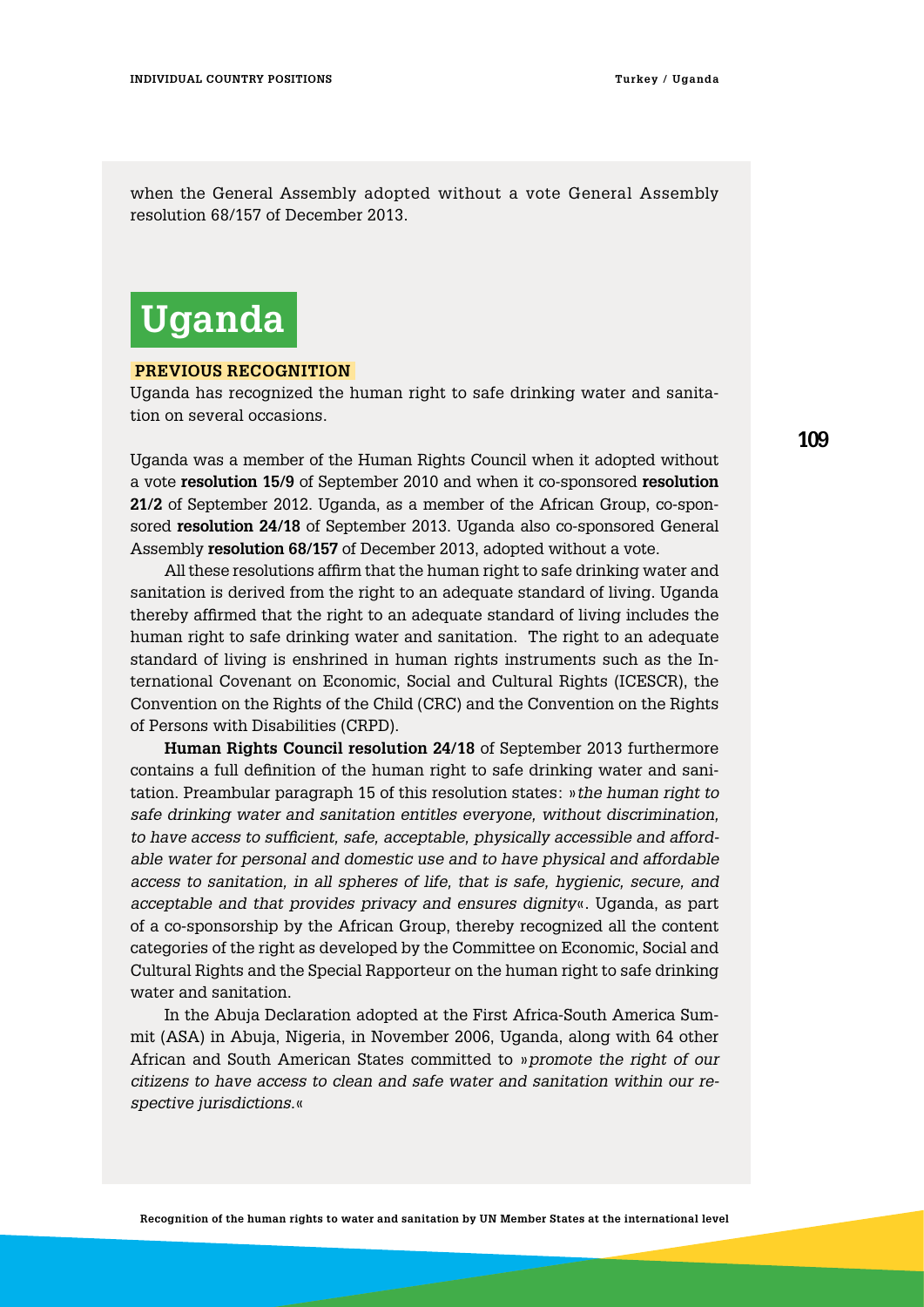#### **Further information**

Uganda was absent during the voting procedure for the General Assembly resolution 64/292 of July 2010.

### **Ukraine**

#### **Previous Recognition**

Ukraine has recognized the human right to safe drinking water and sanitation on several occasions.

Ukraine co-sponsored **resolution 18/1** of September 2011, **resolution 21/2** of September 2012, **resolution 24/18** of September 2013 and **resolution 27/7** of September 2014, and was a member of the Human Rights Council when it adopted without a vote **resolution 15/9** of September 2010. Ukraine also co-sponsored **General Assembly resolution 68/157** of December 2013, adopted without a vote.

All these resolutions affirm that the human right to safe drinking water and sanitation is derived from the right to an adequate standard of living. Ukraine thereby affirmed that the right to an adequate standard of living includes the human right to safe drinking water and sanitation. The right to an adequate standard of living is enshrined in human rights instruments such as the International Covenant on Economic, Social and Cultural Rights (ICESCR), the Convention on the Rights of the Child (CRC) and the Convention on the Rights of Persons with Disabilities (CRPD).

**Human Rights Council resolutions 24/18** of September 2013 and **27/7** of September 2014 furthermore contain a full definition of the human right to safe drinking water and sanitation. **Human Rights Council resolution 27/7** of September 2014 reaffirms in preambular paragraph 21 that »*the human right to safe drinking water and sanitation entitles everyone, without discrimination, to have access to sufficient, safe, acceptable, physically accessible and affordable water for personal and domestic use and to have physical and affordable access to sanitation, in all spheres of life, that is safe, hygienic, secure, socially and culturally acceptable and that provides privacy and ensures dignity.*« Ukraine thereby recognized all the content categories of the right as developed by the Committee on Economic, Social and Cultural Rights and the Special Rapporteur on the human right to safe drinking water and sanitation.

#### **Further information**

Ukraine abstained on General Assembly resolution 64/292 of July 2010, which recognised »the human right to safe drinking water and sanitation«. As a member of the Human Rights Council, Ukraine recognised »t*he human*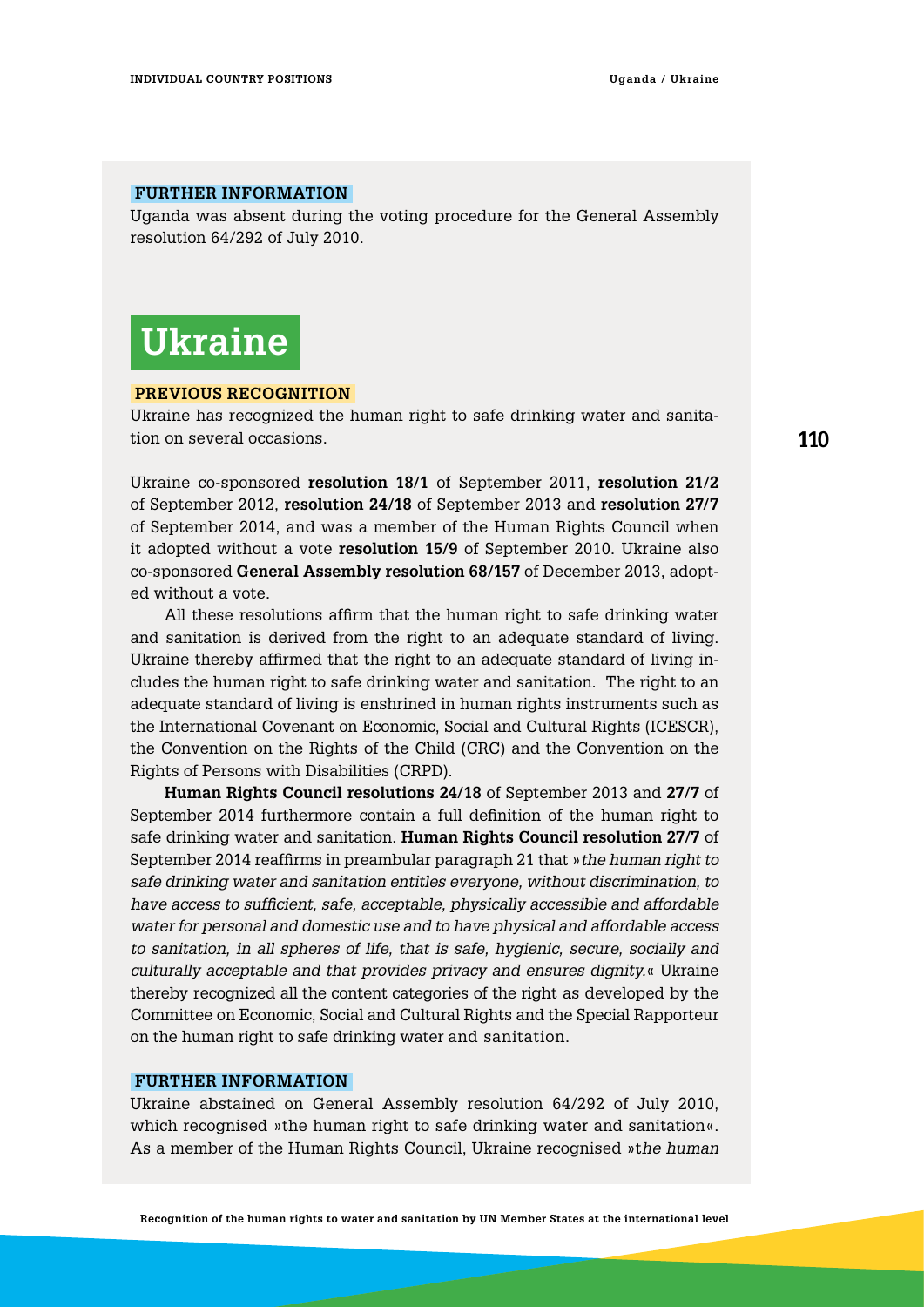*right to safe drinking water and sanitation*« when the Human Rights Council adopted without a vote resolution 15/9 of September 2010.

## **The United Kingdom**

#### **Previous Recognition**

Since 2012, the United Kingdom has recognized the human right to safe drinking water and sanitation on several occasions.

The United-Kingdom co-sponsored **Human Rights Council resolution 21/2** of September 2012 and **resolution 24/18** of September 2013 that were adopted without a vote. The United Kingdom was a member of the Human Rights Council when it adopted without a vote **resolution 27/7** of September 2014.

The United Kingdom is a member of the United Nations General Assembly, which adopted, without a vote, **General Assembly resolution 68/157** of December 2013.

All these resolutions affirm that the human right to safe drinking water and sanitation is derived from the right to an adequate standard of living. The United Kingdom thereby affirmed that the right to an adequate standard of living includes the human right to safe drinking water and sanitation. The right to an adequate standard of living is enshrined in human rights instruments such as the International Covenant on Economic, Social and Cultural Rights (ICESCR), the Convention on the Rights of the Child (CRC) and the Convention on the Rights of Persons with Disabilities (CRPD).

**Human Rights Council resolutions 24/18** of September 2013 and **27/7** of September 2014 furthermore contain a full definition of the human right to safe drinking water and sanitation. **Human Rights Council resolution 27/7** of September 2014 reaffirms in preambular paragraph 21 that »*the human right to safe drinking water and sanitation entitles everyone, without discrimination, to have access to sufficient, safe, acceptable, physically accessible and affordable water for personal and domestic use and to have physical and affordable access to sanitation, in all spheres of life, that is safe, hygienic, secure, socially and culturally acceptable and that provides privacy and ensures dignity.*« The United Kingdom thereby recognized all the content categories of the right as developed by the Committee on Economic, Social and Cultural Rights and the Special Rapporteur on the human right to safe drinking water and sanitation.

#### **Further information:**

The United Kingdom abstained on General Assembly resolution 64/292 of July 2010, which recognised the human right to safe drinking water and sanitation. According to the [UN report](http://www.un.org/press/en/2010/ga10967.doc.htm) on this session, the representative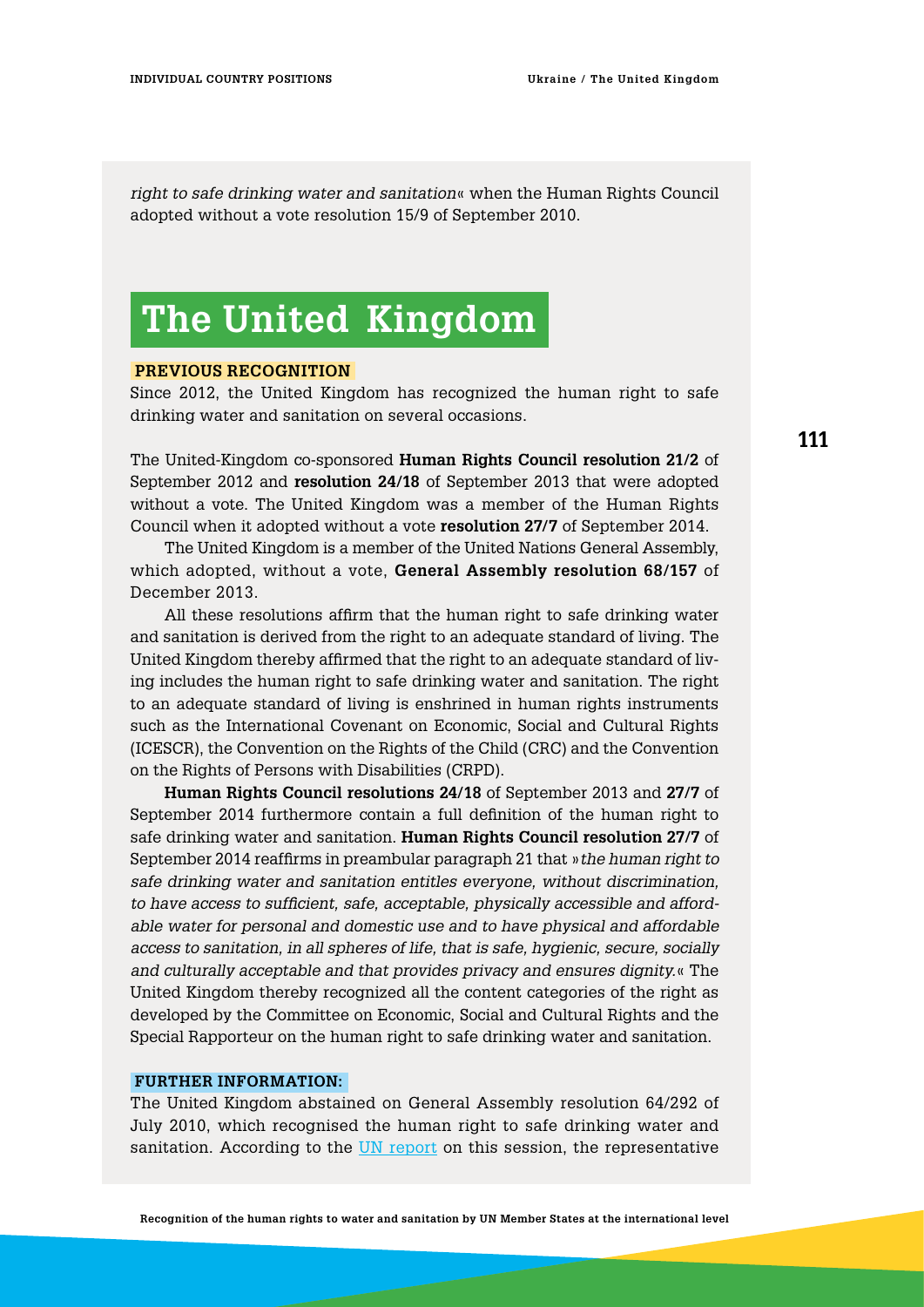of the United Kingdom stated that »*her delegation had abstained for reasons of substance and procedure. Concerning substance, there was no sufficient legal basis for declaring or recognizing water or sanitation as freestanding human rights, nor was there evidence that they existed in customary law. As for procedure, it was disappointing that the text pre-empted the work going on in the Human Rights Council, she said, noting that the United Kingdom had supported the resolution establishing the independent expert, as well as the text on human rights and access to safe water and sanitation, adopted in 2009. Indeed, the work in Geneva had been progressing, she added.*«

Although the United Kingdom was a member of the Human Rights Council when it adopted resolution 15/9 on 30 September 2010 without a vote, the United Kingdom made a [statement](https://www.gov.uk/government/publications/human-rights-and-democracy-department) dissociating itself from the consensus. It stated that the United Kingdom cannot support recognition of »*right to safe drinking water and sanitation*.« »*Neither a right to water nor a right to sanitation has been agreed to in an UN human rights treaty.*« It explains that it does recognise the right to water as an element of adequate standard of living in Art 11 (1), but that there is no basis in international law for recognising a human right to sanitation. It further took the view that there is no clear internationally agreed definition of sanitation, and therefore no internationally agreed definition of the content of the right.

The United Kingdom was the only member of the World Health Organization that dissociated on the recognition of the right to sanitation of the W**orld Health Assembly resolution 64/24**, adopted by consensus in May 2011. This resolution »*urges Member States to ensure that national health strategies contribute to the realization of water- and sanitation-related Millennium Development Goals while coming in support to the progressive realization of the human right to water and sanitation that entitles everyone, without discrimination, to water and sanitation that is sufficient, safe, acceptable, physically accessible and affordable for personal and domestic uses*«.

Right before Rio + 20, the United Kingdom announced on 15 June 2012 that »*they are in a position to support the inclusion of commitments to the right both to safe drinking water and to sanitation as a human right in the Rio+20 outcome document.* United Kingdom *government has confirmed that it has reviewed its legal position and »recognizes the right to sanitation as an element of the right of everyone to an adequate standard of living under article 11 of the International Covenant on Economic, Social and Cultural Rights.« In a [statement](https://www.gov.uk/government/publications/human-rights-and-democracy-department) issued on 27 June 2012, the* United Kingdom *Government officially recognised sanitation as a human right under international law without, however, recognising all its components. The* United Kingdom *recognised the components of »the human right to safe drinking water and sanitation*« when it co-sponsored Human Rights Council resolution 24/18 of September 2013.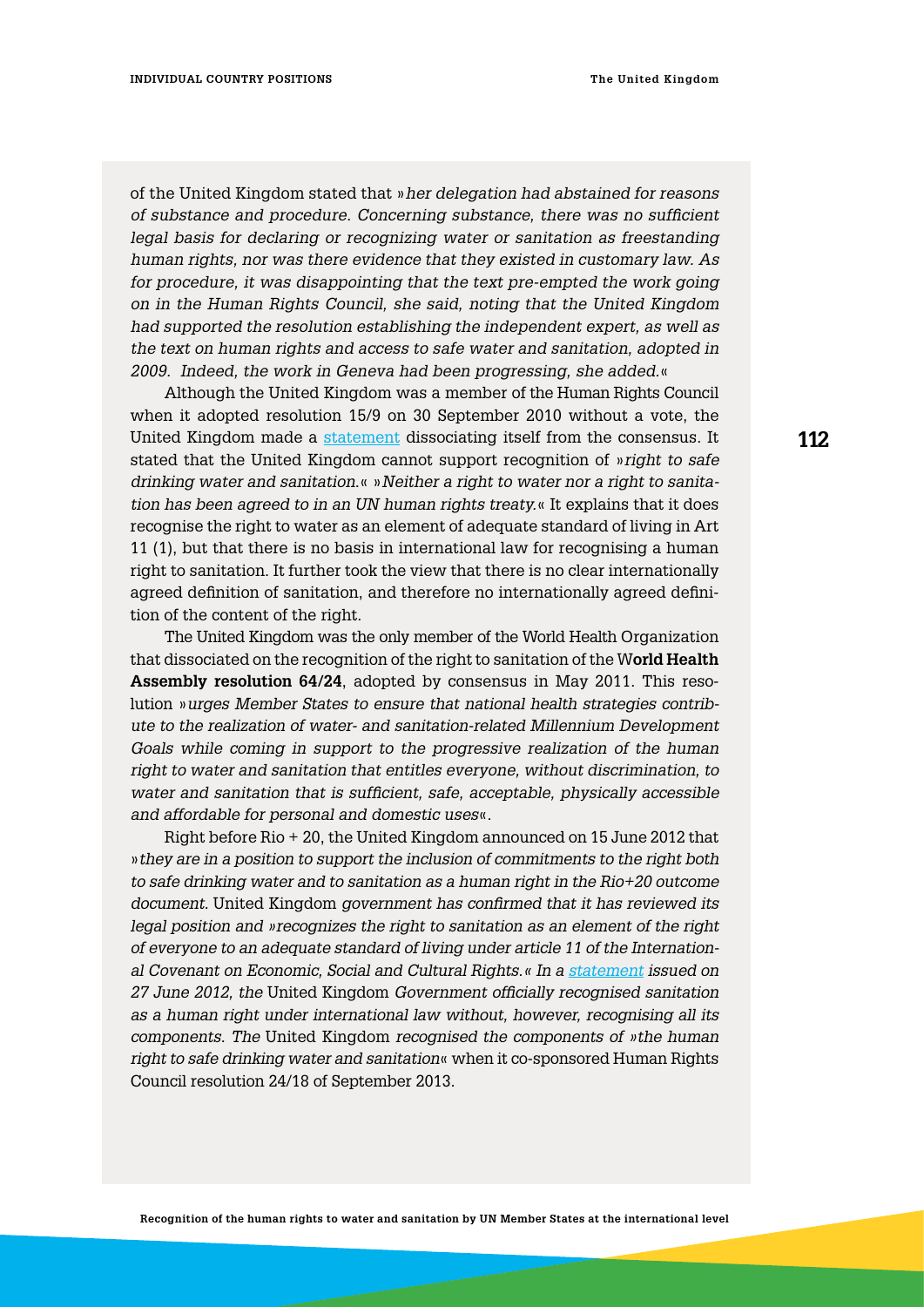# **The United States of America**

#### **Previous Recognition**

Since 2010, the USA has recognized the human right to safe drinking water and sanitation on several occasions. However, it has refused to accept the definition of the content of these rights as set out by the UN Human Rights Council and the UN Committee on Economic, Social and Cultural Rights.

The USA was a member of the Human Rights Council when it adopted without a vote **resolution 15/9** of September 2010, **resolution 18/1** of September 2011, **resolution 21/2** of September 2012, **resolution 24/18** and **resolution 27/7** of September 2014.

While **Human Rights Council resolution 27/7** of September 2014 contains a full definition of the human right to safe drinking water and sanitation, the USA [dissociated](https://geneva.usmission.gov/2014/09/25/explanation-of-position-the-human-right-to-safe-drinking-water-and-sanitation/) itself from preambular paragraph 21 of the resolution, which reaffirms that »*the human right to safe drinking water and sanitation entitles everyone, without discrimination, to have access to sufficient, safe, acceptable, physically accessible and affordable water for personal and domestic use and to have physical and affordable access to sanitation, in all spheres of life, that is safe, hygienic, secure, socially and culturally acceptable and that provides privacy and ensures dignity*.«

The USA co-sponsored **General Assembly resolution 68/157** of December 2013, adopted without a vote.

All the above-mentioned resolutions affirm that the human right to safe drinking water and sanitation is derived from the right to an adequate standard of living. The USA thereby affirmed that the right to an adequate standard of living includes the human right to safe drinking water and sanitation. The right to an adequate standard of living is enshrined in human rights instruments such as the International Covenant on Economic, Social and Cultural Rights (ICESCR), the Convention on the Rights of the Child (CRC) and the Convention on the Rights of Persons with Disabilities (CRPD).

Following the adoption of resolution 15/9 of September 2010, the USA stated that it was proud to join consensus on this important resolution regarding the right to safe drinking water and sanitation which is to be progressively realised. It also stated that the human right to safe drinking water and sanitation is derived from the economic, social and cultural rights contained in the ICESCR and as such, State parties to that Covenant undertake to take steps with a view to achieving progressively its full realisation.<sup>30</sup>

The USA is a member of the World Health Organization, whose decision-making body, the World Health Assembly, adopted by consensus in May 2011 resolution 64/24 which »urges Member States to ensure that national **113**

**<sup>30</sup>** Oral statement delivered by the representative of the USA, Mr. Mark j. Cassyre, on 30 September 2010 regarding HRC/RES/15/9 [available on HRC extranet]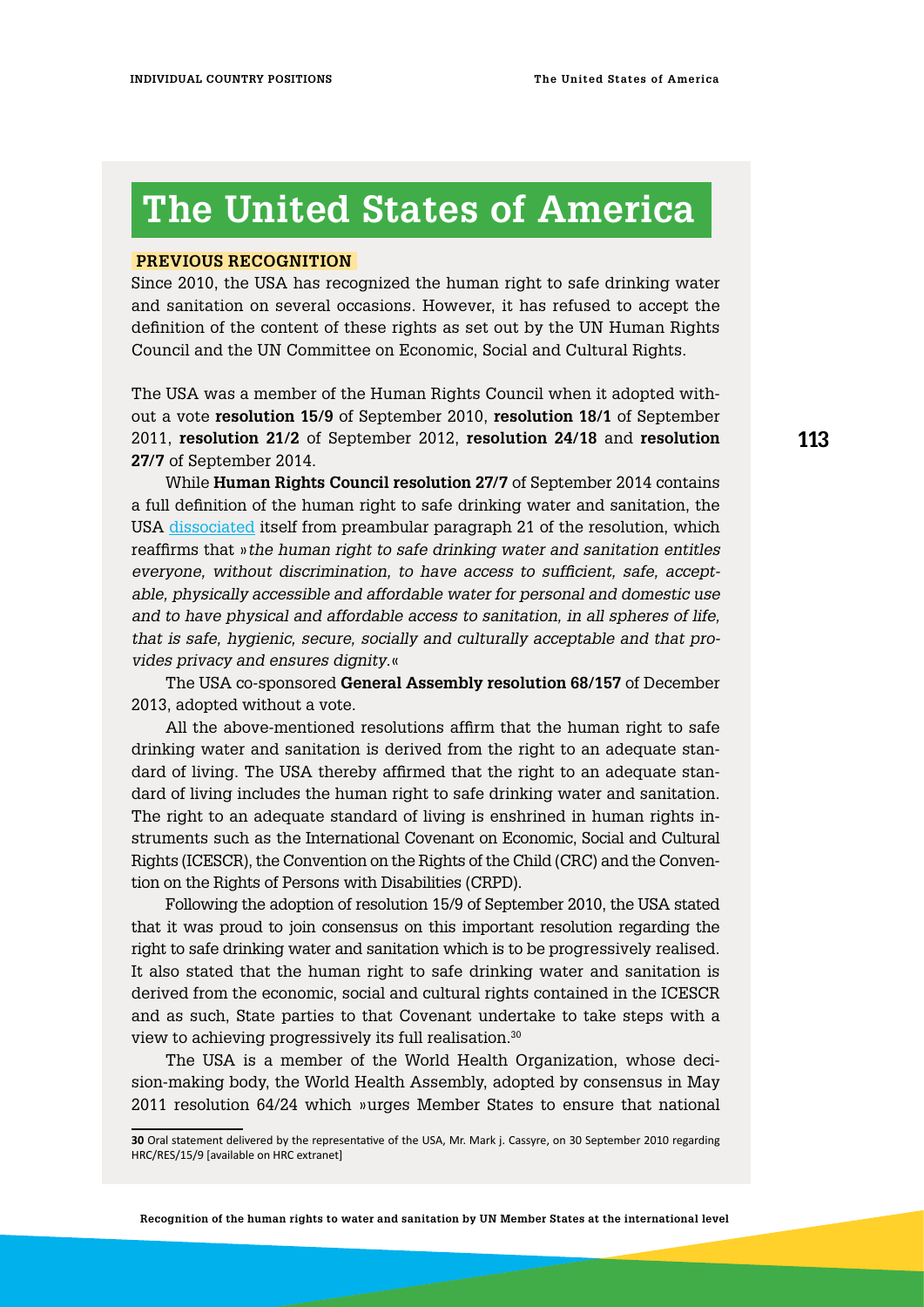health strategies contribute to the realization of water- and sanitation-related Millennium Development Goals while coming in support to the progressive realization of the human right to water and sanitation that entitles everyone, without discrimination, to water and sanitation that is sufficient, safe, acceptable, physically accessible and affordable for personal and domestic uses«.

#### **Further information**

The USA [position](http://www.un.org/webcast/unhrc/archive.asp?go=100930) at the Human Rights Council on 30 September 2010 refers only to the ICESCR as a source of the right, which was significant since the USA is not a party to the ICESCR although it is a signatory. The USA' statement at the Council explicitly pointed out that the right to water and sanitation is not protected in the American Constitution nor justiciable in its courts. The USA also did not specifically recognize in its statement that the right to water and sanitation is derived from the right to an adequate standard of living. This may be because the latter right is contained in the Universal Declaration of Human Rights.

The USA has repeatedly opposed the inclusion of the full definition of the human rights to safe drinking water and sanitation. When the full definition was for the first time included in **Human Rights Counsil resolution 24/18** of September 2013 the USA made a [statement](https://geneva.usmission.gov/2013/09/27/eop-the-human-right-to-safe-drinking-water-and-sanitation/) in which it dissociated itself from consensus on this paragraph: »*The language used to define the right to water in that paragraph is based on the views of the CESCR, but the Council has never previously adopted it, nor does it appear in an international agreement. The USA does not agree with this definition due to the expansive way this right has been articulated. This language does not represent a consensus position*.«

In the negotiations on the resolution later that year at the UN General Assembly, the USA firmly opposed the inclusion of a paragraph defining the human right to safe drinking water and sanitation in the **draft GA resolution 68/157.** The paragraph was excluded as a result of this pressure (for more information see [Amnesty International press release](http://www.right2water.eu/sites/water/files/AmnestyInt.PRhumanrighttowater.pdf)).

In September 2014 the Human Rights Council resolution again included the full definition of the human right to safe drinking water and sanitation. The USA made a [statement](https://geneva.usmission.gov/2014/09/25/explanation-of-position-the-human-right-to-safe-drinking-water-and-sanitation/) in which it dissociated itself from consensus on the paragraph in this resolution (27/7): »*The language used to define the right to safe drinking water and sanitation in that paragraph is based on the views of the Committee on Economic, Social, and Cultural Rights, which does not appear in an international agreement and does not represent a consensus position.*«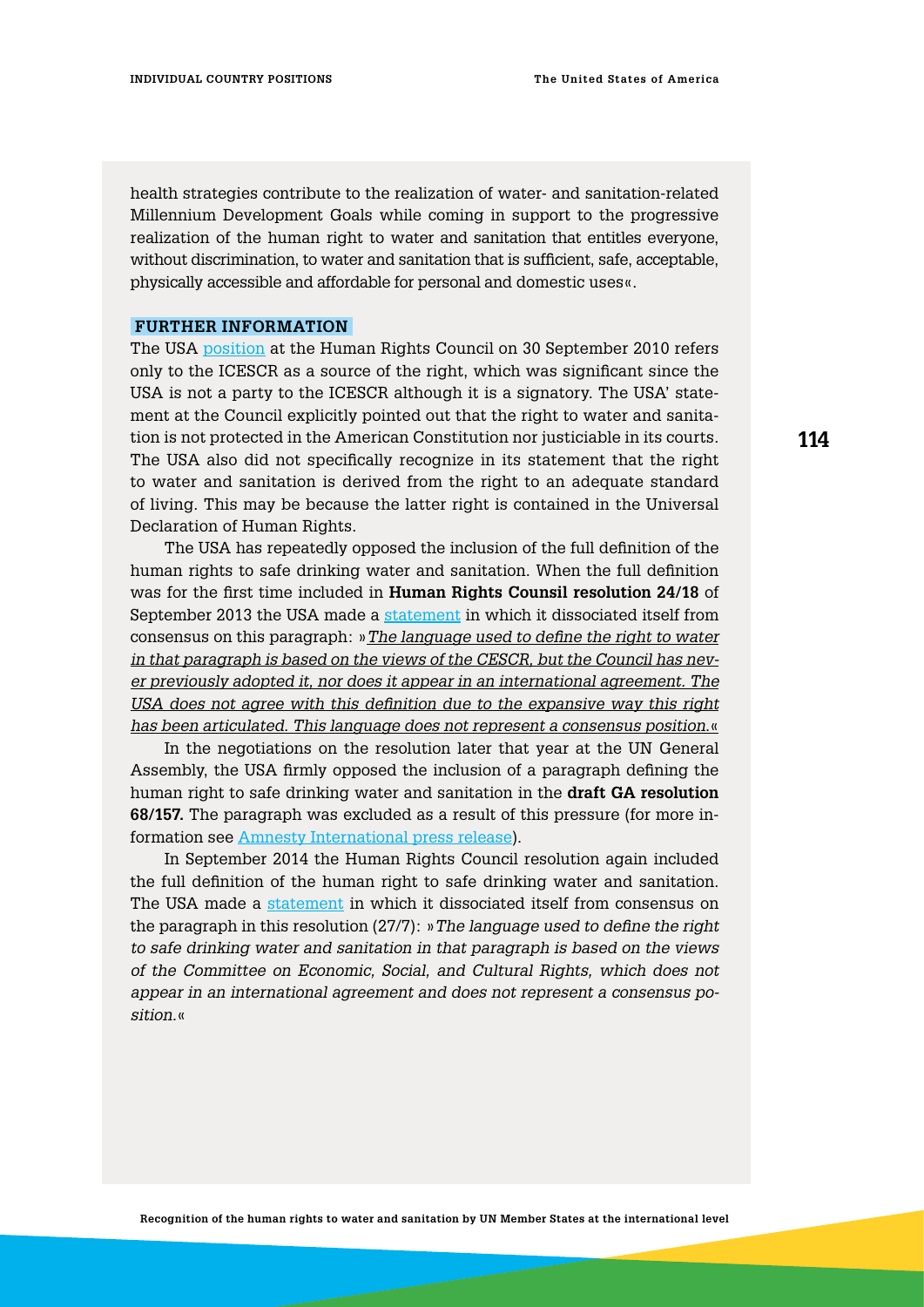### **Uruguay**

#### **Previous Recognition**

Uruguay has recognized the human right to safe drinking water and sanitation on several occasions.

Uruguay voted in favour of **General Assembly resolution 64/292** of July 2010 which »*Recognizes the right to safe and clean drinking water and sanitation as a human right that is essential for the full enjoyment of life and all human rights.«*

Uruguay was a member of the Human Rights Council when it co-sponsored **resolution 15/9** of September 2010, **resolution 16/2** of March of 2011, **resolution 18/1** of September 2011 and **resolution 21/2** of September 2012. Uruguay co-sponsored Human Rights Council **resolution 24/18** of September 2013 and **resolution 27/7** of September 2014, both adopted without a vote. Uruguay also co-sponsored **General Assembly resolution 68/157** of December 2013, adopted without a vote.

Except General Assembly resolution 64/292, these resolutions affirm that the human right to safe drinking water and sanitation is derived from the right to an adequate standard of living. Uruguay thereby affirmed that the right to an adequate standard of living includes the human right to safe drinking water and sanitation. The right to an adequate standard of living is enshrined in human rights instruments such as the International Covenant on Economic, Social and Cultural Rights (ICESCR), the Convention on the Rights of the Child (CRC) and the Convention on the Rights of Persons with Disabilities (CRPD).

**Human Rights Council resolutions 24/18** of September 2013 and **27/7** of September 2014 furthermore contain a full definition of the human right to safe drinking water and sanitation. **Human Rights Council resolution 27/7** of September 2014 reaffirms in preambular paragraph 21 that »*the human right to safe drinking water and sanitation entitles everyone, without discrimination, to have access to sufficient, safe, acceptable, physically accessible and affordable water for personal and domestic use and to have physical and affordable access to sanitation, in all spheres of life, that is safe, hygienic, secure, socially and culturally acceptable and that provides privacy and ensures dignity.*« Uruguay thereby recognized all the content categories of the right as developed by the Committee on Economic, Social and Cultural Rights and the Special Rapporteur on the human right to safe drinking water and sanitation.

At the 5th World Water Forum in March 2009, Uruguay signed, along with 25 other countries, a declaration stating that »*We recognize that access to water and sanitation is a human right and we are committed to all necessary actions for the progressive implementation of this right.*« In the Abuja Declaration adopted at the First Africa-South America Summit (ASA) in Abuja, Nigeria, in November 2006, Uruguay, along with 64 other African and South American States committed to »*promote the right of our citizens to have access to clean and safe water and sanitation within our respective jurisdictions*.«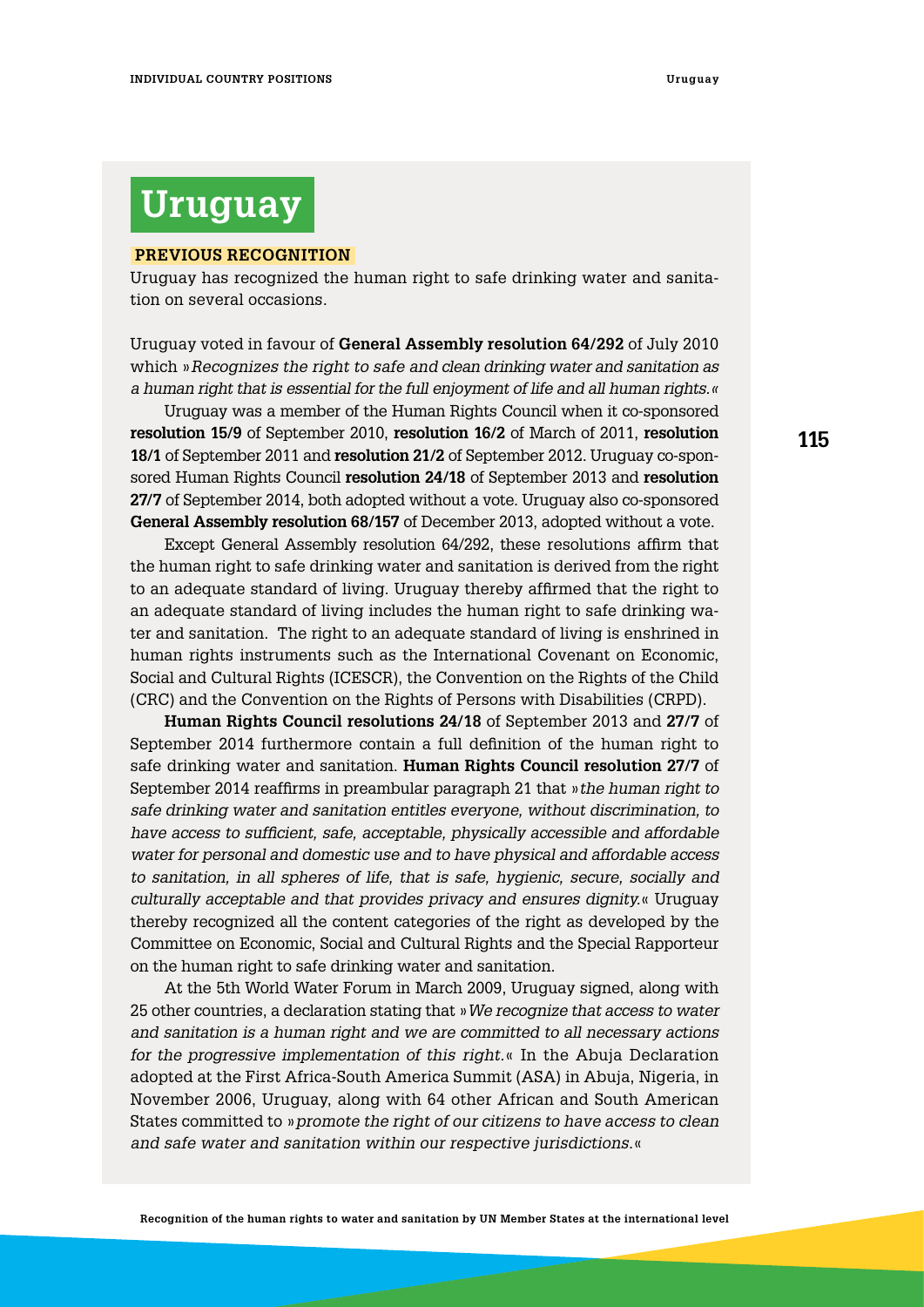Uruguay was present at the third Latin American and Caribbean Sanitation Conference (LatinoSan) of June 2013, where it signed the Panama Declaration and agreed to inter alia, »*Reiterate the political will and commitment to achieve the universal realisation of the human right to water and of integral sanitation services by governments of Latin America and the Caribbean for the development of our peoples, prioritizing rural areas and vulnerable populations. To this end, we will promote public development policies with a focus on the right to sanitation, comprehensively and on the basis of social equity*.« [Unofficial translation<sup>31</sup>

## **Venezuela**

#### **Previous Recognition**

Venezuela has recognized the human right to safe drinking water and sanitation on several occasions.

Venezuela voted in favour of **General Assembly resolution 64/292** of July 2010 which »*Recognizes the right to safe and clean drinking water and sanitation as a human right that is essential for the full enjoyment of life and all human rights.*«

Venezuela co-sponsored **Human Rights Council resolution 16/2** of March 2011. Venezuela was a member of the Human Rights Council when it adopted without a vote **resolution 24/18** of September 2013 and **resolution 27/7** of September 2014.

Venezuela is a member of the United Nations General Assembly, which adopted, without a vote, **General Assembly resolution 68/157** of December 2013.

Except General Assembly resolution 64/292, these resolutions affirm that the human right to safe drinking water and sanitation is derived from the right to an adequate standard of living. Venezuela thereby affirmed that the right to an adequate standard of living includes the human right to safe drinking water and sanitation. The right to an adequate standard of living is enshrined in human rights instruments such as the International Covenant on Economic, Social and Cultural Rights (ICESCR), the Convention on the Rights of the Child (CRC) and the Convention on the Rights of Persons with Disabilities (CRPD).

**Human Rights Council resolutions 24/18** of September 2013 and **27/7** of September 2014 furthermore contain a full definition of the human right to safe drinking water and sanitation. **Human Rights Council resolution 27/7** of September 2014 reaffirms in preambular paragraph 21 that »*the human right to safe drinking water and sanitation entitles everyone, without discrimination,* 

**<sup>31</sup>** Original text: *Acordamos …. Reiterar la voluntad y compromiso político para alcanzar la universalización del derecho humano al agua y de los servicios de saneamiento integral de los gobiernos de America Latina y el Caribe en favor del desarrollo de nuestros pueblos, priorizando el ámbito rural y las poblaciones vulnerables. Para ello promoveremos políticas públicas de desarrollo con un enfoque de derecho al saneamiento, con integralidad y equidad social*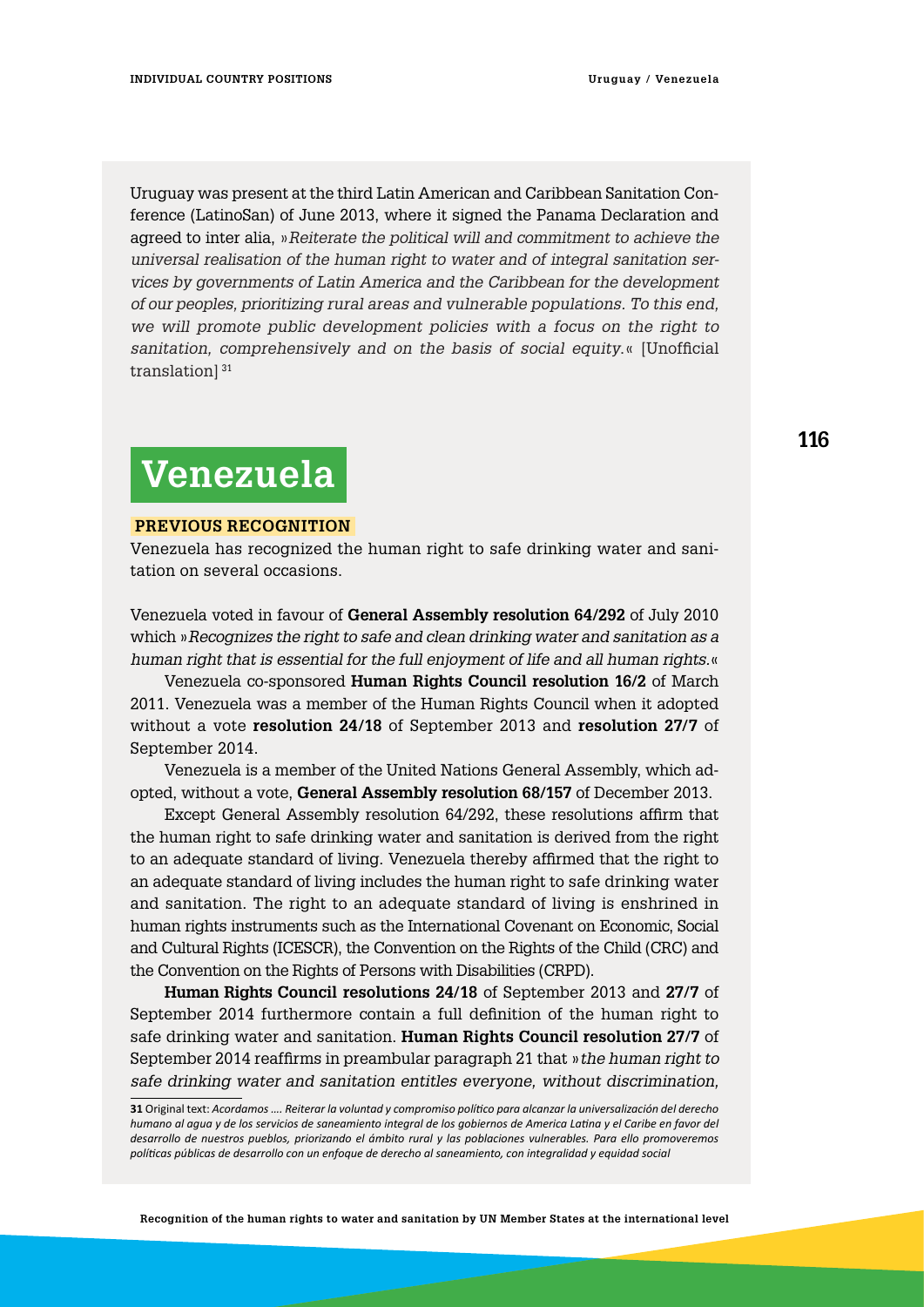*to have access to sufficient, safe, acceptable, physically accessible and affordable water for personal and domestic use and to have physical and affordable access to sanitation, in all spheres of life, that is safe, hygienic, secure, socially and culturally acceptable and that provides privacy and ensures dignity.*« Venezuela thereby recognized all the content categories of the right as developed by the Committee on Economic, Social and Cultural Rights and the Special Rapporteur on the human right to safe drinking water and sanitation.

At the 5th World Water Forum in March 2009, Venezuela signed, along with 25 other countries, a declaration stating that they »*recognize that access to water and sanitation is a human right and we are committed to all necessary actions for the progressive implementation of this right.*«

In the Abuja Declaration adopted at the First Africa-South America Summit (ASA) in Abuja, Nigeria, in November 2006, Venezuela, along with 64 other African and South American States committed to »*promote the right of our citizens to have access to clean and safe water and sanitation within our respective jurisdictions.*«

### **Zambia**

#### **Previous Recognition**

Zambia has recognized the human right to safe drinking water and sanitation on several occasions.

Zambia, as a member of the African Group, co-sponsored **Human Rights Council resolution 24/18** of September 2013. Zambia was a member of the Human Rights Council when it adopted without a vote **resolution 15/9** of September 2010. Zambia also co-sponsored **General Assembly resolution 68/157** of December 2013, adopted without a vote.

All these resolutions affirm that the human right to safe drinking water and sanitation is derived from the right to an adequate standard of living. Zambia thereby affirmed that the right to an adequate standard of living includes the human right to safe drinking water and sanitation. The right to an adequate standard of living is enshrined in human rights instruments such as the International Covenant on Economic, Social and Cultural Rights (ICESCR), the Convention on the Rights of the Child (CRC) and the Convention on the Rights of Persons with Disabilities (CRPD).

**Human Rights Council resolution 24/18** of September 2013 furthermore contains a full definition of the human right to safe drinking water and sanitation. Preambular paragraph 15 of this resolution states: »*the human right to safe drinking water and sanitation entitles everyone, without discrimination, to have access to sufficient, safe, acceptable, physically accessible and affordable*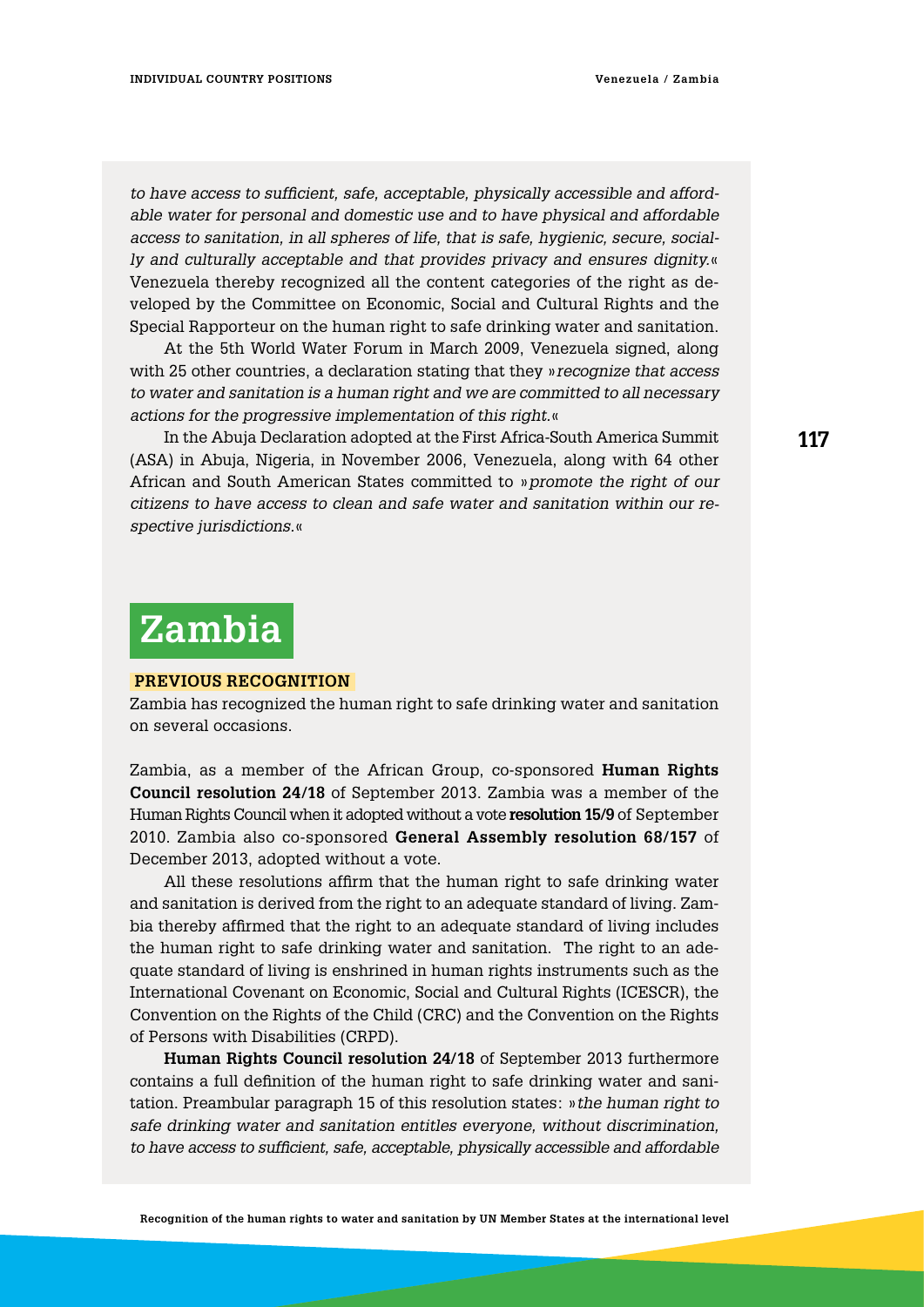*water for personal and domestic use and to have physical and affordable access to sanitation, in all spheres of life, that is safe, hygienic, secure, and acceptable and that provides privacy and ensures dignity*«. Zambia, as part of a co-sponsorship by the African Group, thereby recognized all the content categories of the right as developed by the Committee on Economic, Social and Cultural Rights and the Special Rapporteur on the human right to safe drinking water and sanitation.

Furthermore, in the Abuja Declaration adopted at the First Africa-South America Summit (ASA) in Abuja, Nigeria, in November 2006, Zambia, along with 64 other African and South American States committed to »*promote the right of our citizens to have access to clean and safe water and sanitation within our respective jurisdictions.*«

#### **Further information**

Zambia abstained on General Assembly resolution 64/292 of July 2010, which recognised the human right to safe drinking water and sanitation. As a member of the Human Rights Council, Zambia recognised »*the human right to safe drinking water and sanitation*« when the Human Rights Council adopted without a vote resolution 15/9 of September 2010.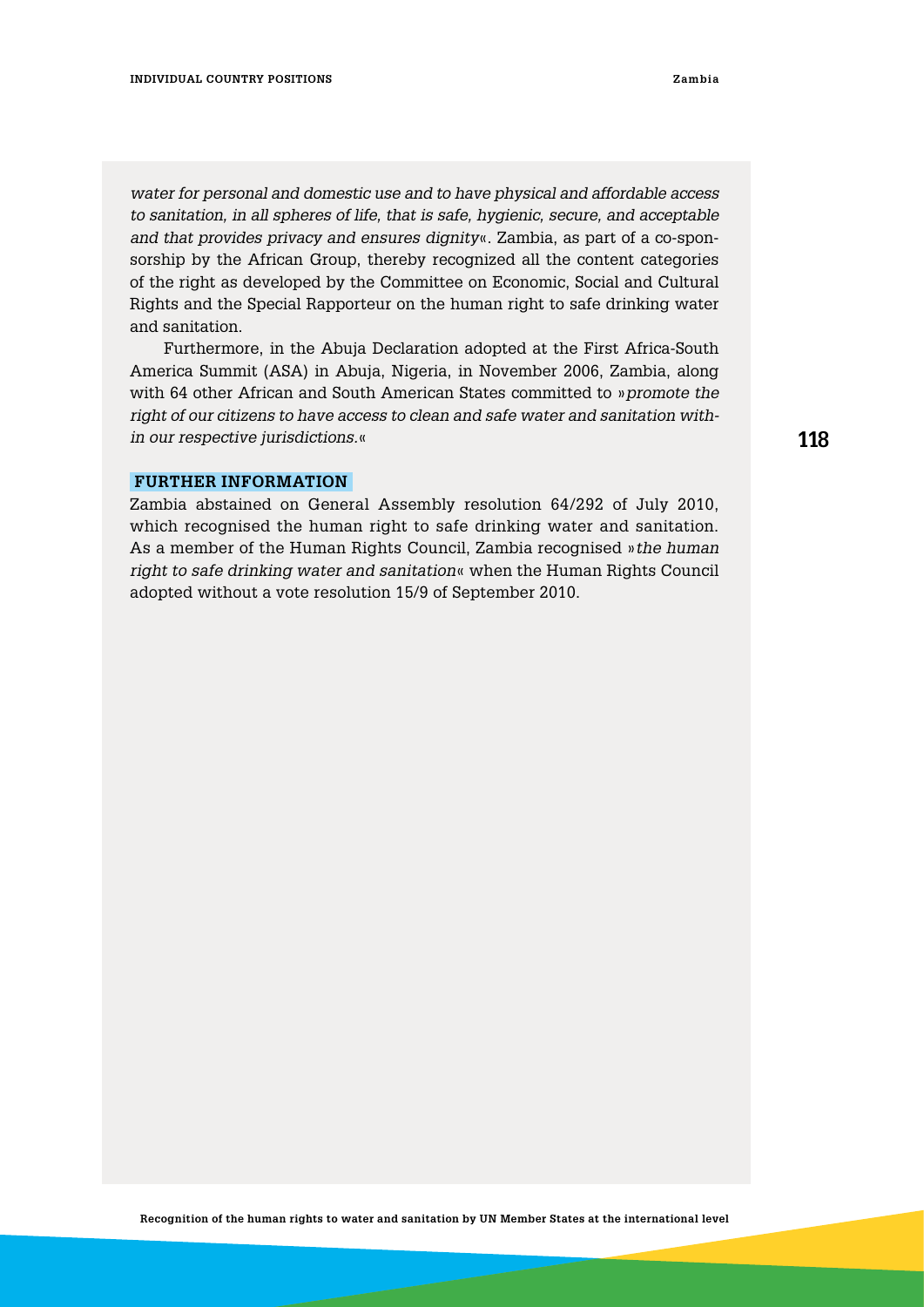### **Co-sponsorship and voting record by UN Member States at the UN Human Rights Council and General Assembly**

With the exception of General Assembly resolution 64/292, all resolutions shown in this table have been adopted without a vote. Countries marked with an X have co-sponsored the respective resolution.

| Country                                | <b>HRC 27/7</b><br>(September<br>2014) | GA 68/157<br>(December<br>2013) | HRC 24/18<br>(September<br>2013) | <b>HRC 21/2</b><br>(September<br>2012) | <b>HRC 18/1</b><br>(September<br>2011) | <b>HRC 16/2</b><br>(March 2011) | <b>HRC 15/9</b><br>(September<br>2010) | GA 64/292<br>(August<br>2010) |     |
|----------------------------------------|----------------------------------------|---------------------------------|----------------------------------|----------------------------------------|----------------------------------------|---------------------------------|----------------------------------------|-------------------------------|-----|
|                                        |                                        |                                 |                                  | <b>African States</b>                  |                                        |                                 |                                        |                               |     |
| Algeria                                | $\mathbf X$                            |                                 |                                  | $\mathbf X$                            | $\mathbf X$                            |                                 | $\mathbf X$                            | Yes                           |     |
| Angola                                 | $\rm X$                                | $\mathbf X$                     |                                  | $\mathbf X$                            |                                        |                                 |                                        | Yes                           |     |
| Benin                                  | $\mathbf X$                            | $\mathbf X$                     | $\mathbf X$                      | $\mathbf X$                            | $\mathbf X$                            | $\mathbf X$                     |                                        | Yes                           |     |
| Botswana                               |                                        |                                 |                                  |                                        | $\rm X$                                |                                 |                                        | Abstention                    |     |
| <b>Burkina Faso</b>                    | $\mathbf X$                            | $\mathbf X$                     |                                  | $\mathbf X$                            |                                        |                                 |                                        | Yes                           |     |
| Burundi                                |                                        | $\mathbf X$                     |                                  |                                        |                                        |                                 | X                                      | Yes                           |     |
| Cameroon                               |                                        |                                 |                                  |                                        |                                        | $\mathbf X$                     | $\mathbf X$                            | Absent                        |     |
| Cape Verde                             |                                        |                                 |                                  | $\rm X$                                | $\mathbf X$                            |                                 |                                        | Yes                           | 119 |
| Central<br>African<br>Republic         |                                        |                                 |                                  |                                        |                                        |                                 |                                        | Yes                           |     |
| Chad                                   | $\mathbf X$                            |                                 |                                  |                                        | $\mathbf X$                            | $\mathbf X$                     |                                        | Absent                        |     |
| Comoros                                |                                        |                                 |                                  |                                        |                                        |                                 |                                        | Yes                           |     |
| Congo                                  | $\mathbf X$                            | $\mathbf X$                     |                                  | $\mathbf X$                            |                                        |                                 |                                        | Yes                           |     |
| Côte d'Ivoire                          |                                        |                                 |                                  |                                        | $\mathbf X$                            |                                 |                                        | Yes                           |     |
| Democratic<br>Republic of<br>the Congo |                                        |                                 |                                  |                                        |                                        |                                 |                                        | Yes                           |     |
| Djibouti                               |                                        |                                 |                                  | $\mathbf X$                            | $\mathbf X$                            |                                 | $\mathbf X$                            | Yes                           |     |
| Egypt                                  | $\mathbf X$                            |                                 |                                  |                                        |                                        |                                 | $\mathbf X$                            | Yes                           |     |
| Equatorial<br>Guinea                   | $\mathbf X$                            | $\mathbf X$                     |                                  | $\mathbf X$                            |                                        |                                 |                                        | Yes                           |     |
| Eritrea                                |                                        | $\mathbf X$                     |                                  |                                        |                                        |                                 | $\mathbf X$                            | Yes                           |     |
| Ethiopia                               |                                        |                                 |                                  |                                        |                                        |                                 |                                        | Abstention                    |     |
| Gabon                                  |                                        |                                 | On behalf<br>of African<br>Group |                                        |                                        |                                 |                                        | Yes                           |     |
| Gambia                                 |                                        |                                 |                                  |                                        |                                        |                                 |                                        | Absent                        |     |
| Ghana                                  |                                        | $\mathbf X$                     |                                  |                                        |                                        |                                 |                                        | Yes                           |     |
| Guinea                                 |                                        |                                 |                                  | $\mathbf X$                            |                                        |                                 |                                        | Absent                        |     |
| Guinea-<br>Bissau                      |                                        | X                               |                                  |                                        |                                        |                                 |                                        | Absent                        |     |
| Kenya                                  | $\mathbf X$                            |                                 |                                  | $\mathbf X$                            |                                        | $\mathbf X$                     |                                        | Abstention                    |     |
| ${\tt Lesotho}$                        |                                        | $\mathbf X$                     |                                  |                                        |                                        |                                 |                                        | Abstention                    |     |
| Liberia                                |                                        | $\mathbf X$                     |                                  |                                        |                                        |                                 |                                        | Yes                           |     |
| Libya                                  |                                        | $\mathbf X$                     |                                  | $\mathbf X$                            |                                        |                                 |                                        | Yes                           |     |
| Madagascar                             |                                        | $\mathbf X$                     | $\mathbf X$                      | $\mathbf X$                            |                                        |                                 |                                        | Yes                           |     |
| Malawi                                 |                                        | $\mathbf X$                     |                                  |                                        |                                        |                                 |                                        | Absent                        |     |
| Mali                                   |                                        | $\mathbf X$                     |                                  |                                        |                                        |                                 |                                        | Yes                           |     |
| Mauritania                             |                                        |                                 |                                  | $\mathbf X$                            |                                        |                                 |                                        | Absent                        |     |
| Mauritius                              |                                        | $\mathbf X$                     |                                  |                                        |                                        |                                 |                                        | Yes                           |     |
| $M$ orocco                             | $\mathbf X$                            | $\mathbf X$                     | $\mathbf X$                      | $\mathbf X$                            | $\mathbf X$                            | $\mathbf X$                     | $\mathbf X$                            | Yes                           |     |
| Mozambique                             |                                        |                                 |                                  |                                        |                                        |                                 |                                        | Absent                        |     |

**Recognition of the human rights to water and sanitation by UN Member States at the international level**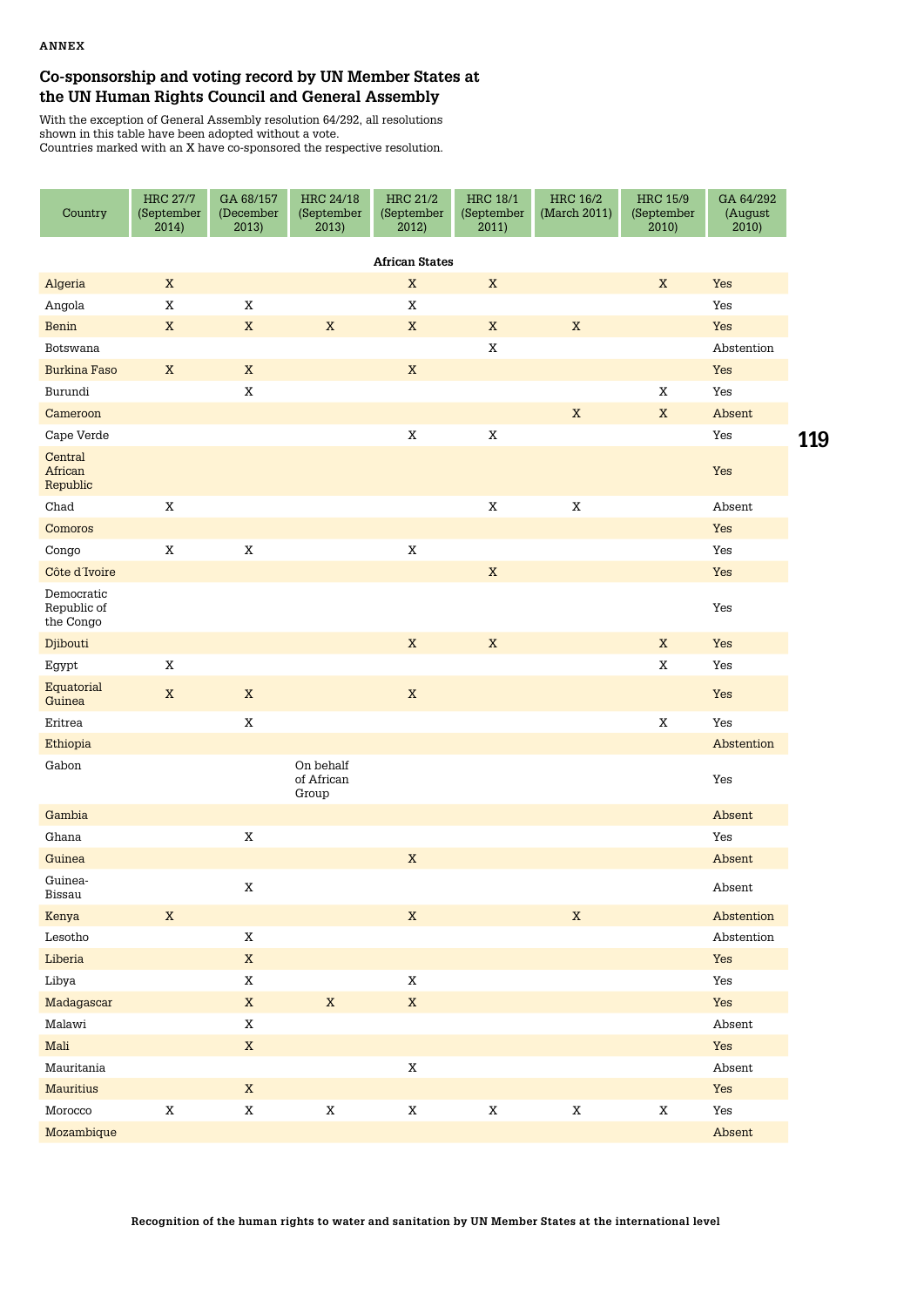| Country                                        | <b>HRC 27/7</b><br>(September<br>2014) | GA 68/157<br>(December<br>2013) | HRC 24/18<br>(September<br>2013) | <b>HRC 21/2</b><br>(September<br>2012) | <b>HRC 18/1</b><br>(September<br>2011) | <b>HRC 16/2</b><br>(March 2011) | <b>HRC 15/9</b><br>(September<br>2010) | GA 64/292<br>(August<br>2010) |            |
|------------------------------------------------|----------------------------------------|---------------------------------|----------------------------------|----------------------------------------|----------------------------------------|---------------------------------|----------------------------------------|-------------------------------|------------|
| Namibia                                        |                                        | X                               |                                  | $\mathbf X$                            |                                        |                                 |                                        | Absent                        |            |
| Niger                                          |                                        |                                 |                                  |                                        |                                        |                                 |                                        | Yes                           |            |
| Nigeria                                        | $\mathbf X$                            | $\mathbf X$                     | $\mathbf X$                      | $\mathbf X$                            | $\mathbf X$                            |                                 |                                        | Yes                           |            |
| Rwanda                                         |                                        | $\mathbf X$                     |                                  | $\mathbf X$                            |                                        |                                 |                                        | Absent                        |            |
| Sao Tome<br>Principe                           |                                        | $\mathbf X$                     |                                  |                                        |                                        |                                 |                                        | Absent                        |            |
| Senegal                                        | $\mathbf X$                            |                                 |                                  | $\mathbf X$                            | $\mathbf X$                            | $\mathbf X$                     | $\mathbf X$                            | Yes                           |            |
| Seychelles                                     |                                        |                                 |                                  |                                        |                                        |                                 |                                        | Yes                           |            |
| Sierra Leone                                   | $\mathbf X$                            |                                 |                                  |                                        |                                        |                                 |                                        | Absent                        |            |
| Somalia                                        |                                        | $\mathbf X$                     |                                  |                                        |                                        |                                 |                                        | Yes                           | <b>120</b> |
| South Africa                                   |                                        | $\mathbf X$                     |                                  |                                        |                                        |                                 |                                        | Yes                           |            |
| South Sudan<br>(since 07/11)                   |                                        | $\mathbf X$                     |                                  |                                        |                                        |                                 |                                        |                               |            |
| Sudan                                          |                                        |                                 |                                  |                                        |                                        |                                 |                                        | Yes                           |            |
| Swaziland                                      |                                        |                                 |                                  |                                        |                                        |                                 |                                        | Absent                        |            |
| Togo                                           | $\mathbf X$                            | $\mathbf X$                     |                                  |                                        |                                        |                                 |                                        | Yes                           |            |
| Tunisia                                        |                                        |                                 |                                  | $\mathbf X$                            | $\mathbf X$                            |                                 | $\mathbf X$                            | Yes                           |            |
| Uganda                                         |                                        | $\mathbf X$                     |                                  | $\mathbf X$                            |                                        |                                 |                                        | Absent                        |            |
| Tanzania                                       |                                        | $\mathbf X$                     |                                  |                                        |                                        |                                 |                                        | Abstention                    |            |
| Zambia                                         |                                        | $\mathbf X$                     |                                  |                                        |                                        |                                 |                                        | Abstention                    |            |
| Zimbabwe                                       |                                        |                                 |                                  |                                        | X                                      |                                 |                                        | Yes                           |            |
|                                                |                                        |                                 |                                  |                                        |                                        |                                 |                                        |                               |            |
|                                                |                                        |                                 |                                  | <b>Asia-Pacific States</b>             |                                        |                                 |                                        |                               |            |
| Afghanistan                                    |                                        |                                 |                                  |                                        |                                        |                                 |                                        |                               |            |
| Bahrain                                        |                                        |                                 |                                  |                                        |                                        |                                 |                                        |                               |            |
| Bangladesh                                     |                                        |                                 |                                  |                                        |                                        |                                 |                                        | Yes                           |            |
| Bhutan                                         |                                        |                                 |                                  | X                                      |                                        |                                 |                                        | Yes                           |            |
| <b>Brunei Darus-</b><br>salam                  |                                        |                                 |                                  |                                        |                                        |                                 |                                        | Yes                           |            |
| Cambodia                                       |                                        |                                 |                                  | $\mathbf X$                            | $\mathbf X$                            |                                 |                                        | Yes                           |            |
| China                                          |                                        |                                 |                                  |                                        |                                        |                                 |                                        | Yes                           |            |
| Cyprus                                         | X                                      | X                               | X                                | $\mathbf X$                            | $\mathbf X$                            | X                               | X                                      | Abstention                    |            |
| Democratic<br>People's<br>Republic of<br>Korea |                                        |                                 |                                  |                                        |                                        |                                 |                                        | Yes                           |            |
| Fiji                                           |                                        | $\mathbf X$                     |                                  |                                        |                                        |                                 |                                        | Absent                        |            |
| India                                          |                                        |                                 |                                  |                                        |                                        |                                 |                                        | Yes                           |            |
| Indonesia                                      |                                        |                                 |                                  |                                        |                                        |                                 |                                        | Yes                           |            |
| Iran                                           |                                        |                                 |                                  |                                        |                                        |                                 |                                        | Yes                           |            |
| Iraq                                           |                                        |                                 |                                  |                                        |                                        |                                 |                                        | Yes                           |            |
| Japan                                          |                                        |                                 |                                  |                                        |                                        |                                 | $\mathbf X$                            | Abstention                    |            |
| Jordan                                         |                                        | $\mathbf X$                     |                                  |                                        |                                        | $\mathbf X$                     | $\mathbf X$                            | Yes                           |            |

Kazakhstan Abstention Kuwait Yes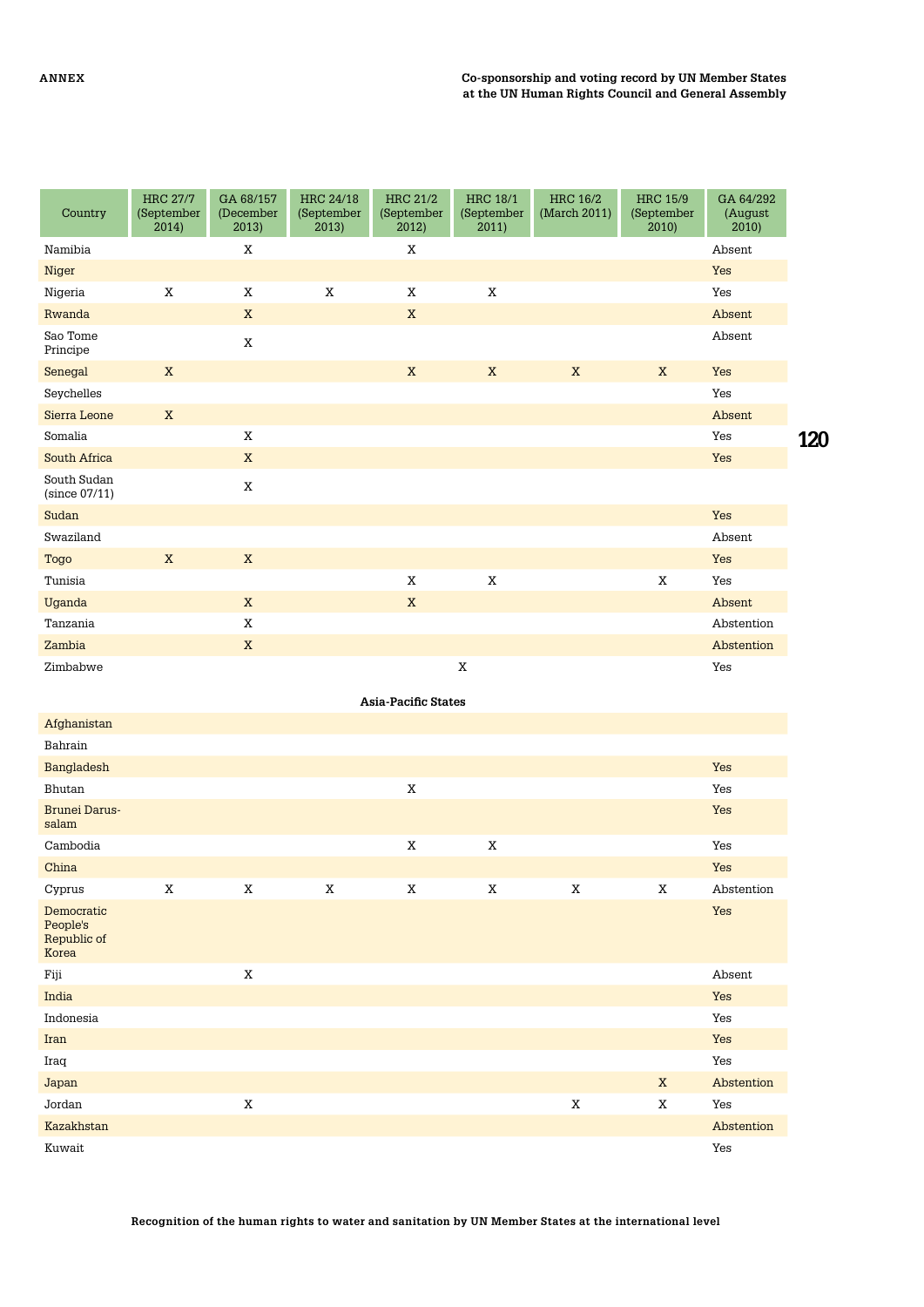| Country                                | <b>HRC 27/7</b><br>(September<br>2014) | GA 68/157<br>(December<br>2013) | HRC 24/18<br>(September<br>2013) | <b>HRC 21/2</b><br>(September<br>2012) | <b>HRC 18/1</b><br>(September<br>2011) | <b>HRC 16/2</b><br>(March 2011) | <b>HRC 15/9</b><br>(September<br>2010) | GA 64/292<br>(August<br>2010) |     |
|----------------------------------------|----------------------------------------|---------------------------------|----------------------------------|----------------------------------------|----------------------------------------|---------------------------------|----------------------------------------|-------------------------------|-----|
| Kyrgyzstan                             |                                        |                                 |                                  |                                        |                                        |                                 |                                        | Yes                           |     |
| Lao People's<br>Democratic<br>Republic |                                        |                                 |                                  |                                        |                                        |                                 | $\mathbf X$                            | Yes                           |     |
| Lebanon                                |                                        | $\mathbf X$                     |                                  | $\mathbf X$                            |                                        |                                 |                                        | Yes                           |     |
| Malaysia                               |                                        |                                 |                                  |                                        |                                        |                                 |                                        | Yes                           |     |
| <b>Maldives</b>                        | $\mathbf X$                            | $\mathbf X$                     | $\mathbf X$                      | $\mathbf X$                            | $\mathbf X$                            | $\mathbf X$                     | $\mathbf X$                            | Yes                           |     |
| Marshall<br>Islands                    |                                        |                                 |                                  |                                        |                                        |                                 |                                        | Absent                        |     |
| Micronesia                             |                                        |                                 |                                  |                                        |                                        |                                 |                                        | Absent                        |     |
| Mongolia                               |                                        | $\mathbf X$                     |                                  |                                        |                                        |                                 |                                        | Yes                           | 121 |
| Myanmar                                |                                        |                                 |                                  |                                        |                                        |                                 |                                        | Yes                           |     |
| Nauru                                  |                                        |                                 |                                  |                                        |                                        |                                 |                                        | Absent                        |     |
| Nepal                                  |                                        |                                 |                                  |                                        |                                        |                                 |                                        | Yes                           |     |
| Oman                                   |                                        |                                 |                                  |                                        |                                        |                                 |                                        | Yes                           |     |
| Pakistan                               |                                        |                                 |                                  |                                        |                                        |                                 |                                        | Yes                           |     |
| Palau                                  |                                        |                                 |                                  |                                        |                                        |                                 |                                        | Absent                        |     |
| Palestine                              | $\mathbf X$                            |                                 |                                  | $\mathbf X$                            | $\mathbf X$                            | $\mathbf X$                     | $\mathbf X$                            |                               |     |
| Papua New<br>Guinea                    | $\mathbf X$                            |                                 |                                  |                                        |                                        |                                 |                                        | Absent                        |     |
| Philippines                            |                                        |                                 |                                  |                                        |                                        |                                 |                                        | Absent                        |     |
| Qatar                                  |                                        | $\mathbf X$                     | $\mathbf X$                      | $\mathbf X$                            | $\mathbf X$                            | $\mathbf X$                     | $\mathbf X$                            | Yes                           |     |
| Republic of<br>Korea                   |                                        |                                 |                                  |                                        |                                        |                                 |                                        | Abstention                    |     |
| Samoa                                  |                                        |                                 |                                  |                                        |                                        |                                 |                                        | Yes                           |     |
| Saudi Arabia                           |                                        |                                 |                                  |                                        |                                        |                                 |                                        | Yes                           |     |
| Singapore                              |                                        | $\mathbf X$                     |                                  |                                        |                                        | $\mathbf X$                     |                                        | Yes                           |     |
| Solomon<br>Islands                     |                                        |                                 |                                  |                                        | $\mathbf X$                            |                                 |                                        | Yes                           |     |
| Sri Lanka                              |                                        |                                 |                                  |                                        |                                        |                                 |                                        | Yes                           |     |
| Syria                                  |                                        |                                 |                                  |                                        |                                        |                                 |                                        | Yes                           |     |
| Tajikistan                             |                                        | $\mathbf X$                     |                                  |                                        | X                                      |                                 |                                        | Yes                           |     |
| Thailand                               | $\mathbf X$                            | $\mathbf X$                     |                                  |                                        |                                        |                                 |                                        | Yes                           |     |
| Timor Leste                            | $\mathbf X$                            |                                 |                                  |                                        |                                        |                                 |                                        | Yes                           |     |
| Tonga                                  |                                        |                                 |                                  |                                        |                                        |                                 |                                        | Absent                        |     |
| Turkmenistan                           |                                        |                                 |                                  |                                        |                                        |                                 |                                        | Absent                        |     |
| Tuvalu                                 |                                        |                                 |                                  |                                        |                                        |                                 |                                        | Yes                           |     |
| United Arab<br>Emirates                |                                        |                                 |                                  |                                        |                                        |                                 |                                        | Yes                           |     |
| Uzbekistan                             |                                        |                                 |                                  |                                        |                                        |                                 |                                        | Absent                        |     |
| Vanuatu                                |                                        |                                 |                                  |                                        |                                        |                                 |                                        | Yes                           |     |
| Viet Nam                               |                                        |                                 |                                  |                                        |                                        | $\mathbf X$                     | $\mathbf X$                            | Yes                           |     |
| Yemen                                  | $\mathbf X$                            |                                 |                                  | $\mathbf X$                            | $\mathbf X$                            | $\mathbf X$                     | $\mathbf X$                            | $\operatorname{\mathsf{Yes}}$ |     |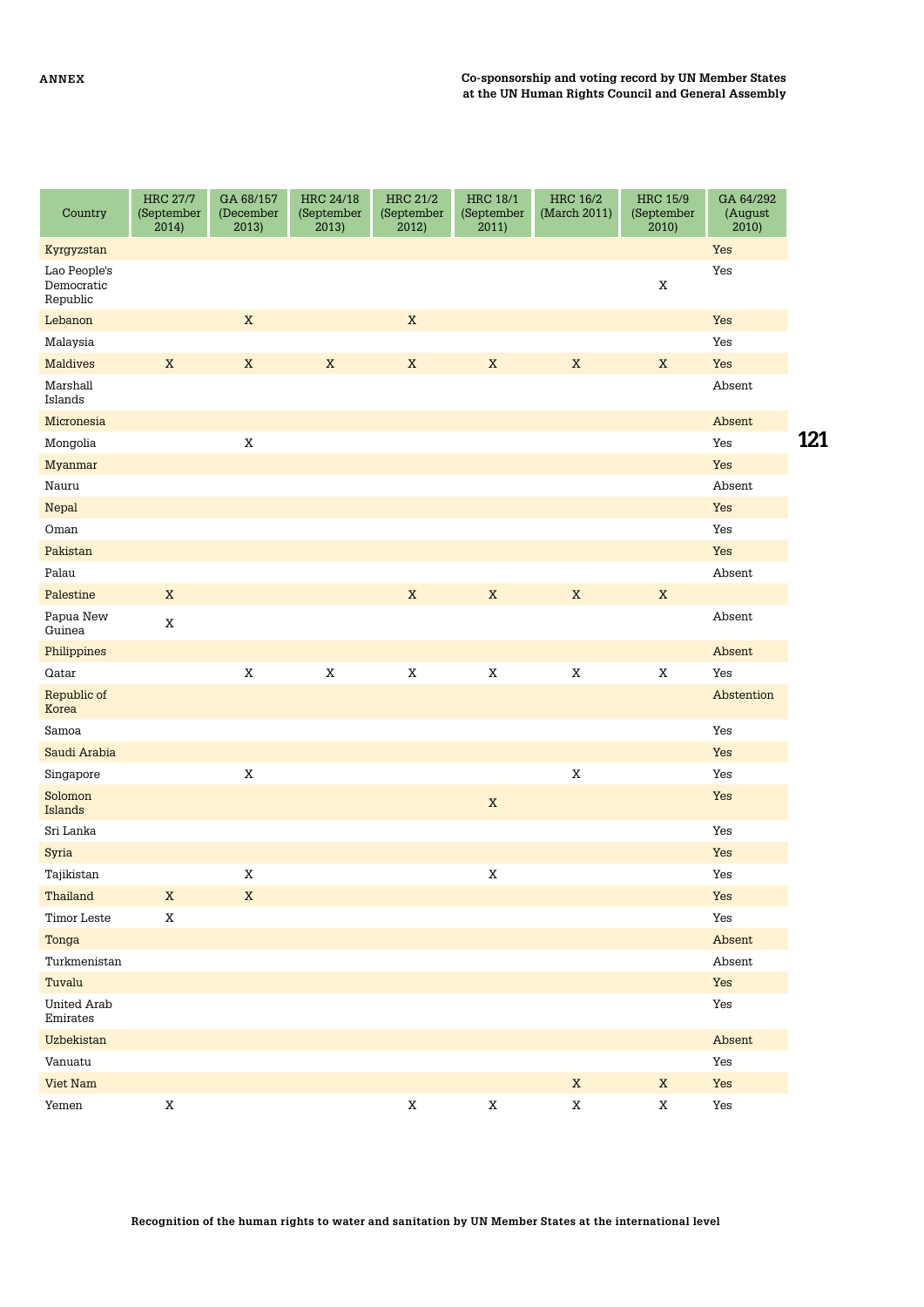| Country                 | <b>HRC 27/7</b><br>(September<br>2014) | GA 68/157<br>(December<br>2013) | <b>HRC 24/18</b><br>(September<br>2013) | <b>HRC 21/2</b><br>(September<br>2012) | <b>HRC 18/1</b><br>(September<br>2011) | <b>HRC 16/2</b><br>(March 2011) | <b>HRC 15/9</b><br>(September<br>2010) | GA 64/292<br>(August<br>2010) |     |
|-------------------------|----------------------------------------|---------------------------------|-----------------------------------------|----------------------------------------|----------------------------------------|---------------------------------|----------------------------------------|-------------------------------|-----|
|                         |                                        |                                 |                                         | <b>Eastern European States</b>         |                                        |                                 |                                        |                               |     |
| Albania                 |                                        | $\mathbf X$                     | X                                       | X                                      | $\mathbf X$                            | X                               |                                        | Absent                        |     |
| Armenia                 | X                                      | $\mathbf X$                     | $\mathbf X$                             | $\mathbf X$                            | $\mathbf X$                            | $\mathbf X$                     | $\mathbf X$                            | Abstention                    |     |
| Azerbaijan              |                                        |                                 |                                         |                                        |                                        |                                 | X                                      | Yes                           |     |
| Belarus                 |                                        |                                 |                                         |                                        |                                        |                                 |                                        | Yes                           |     |
| Bosnia &<br>Herzegovina | $\mathbf X$                            | $\mathbf X$                     | $\mathbf X$                             | $\mathbf X$                            | $\mathbf X$                            | $\mathbf X$                     | $\mathbf X$                            | Abstention                    |     |
| Bulgaria                | X                                      | X                               | X                                       | X                                      | X                                      | X                               | X                                      | Abstention                    |     |
| Croatia                 | $\mathbf X$                            | X                               | $\mathbf X$                             | $\mathbf X$                            | $\mathbf X$                            | X                               | X                                      | Abstention                    | 122 |
| Czech<br>Republic       | $\mathbf X$                            |                                 | $\mathbf X$                             | X                                      |                                        |                                 |                                        | Abstention                    |     |
| Estonia                 | X                                      | X                               | $\mathbf X$                             | X                                      | $\mathbf X$                            | X                               | X                                      | Abstention                    |     |
| Georgia                 | X                                      | $\mathbf X$                     | X                                       | X                                      | $\mathbf X$                            |                                 |                                        | Yes                           |     |
| Hungary                 | $\mathbf X$                            | $\mathbf X$                     | $\mathbf X$                             | X                                      | $\mathbf X$                            | X                               | X                                      | Yes                           |     |
| Latvia                  | X                                      | $\mathbf X$                     | X                                       | X                                      | X                                      | $\mathbf X$                     | X                                      | Abstention                    |     |
| Lithuania               | $\mathbf X$                            | $\mathbf X$                     | $\mathbf X$                             | $\mathbf X$                            | $\mathbf X$                            | $\mathbf X$                     | $\mathbf X$                            | Abstention                    |     |
| Macedonia               | X                                      | $\mathbf X$                     |                                         | $\mathbf X$                            | X                                      | $\mathbf X$                     |                                        | Yes                           |     |
| Moldova                 | $\mathbf X$                            | $\mathbf X$                     | $\mathbf X$                             | $\mathbf X$                            | $\mathbf X$                            | $\mathbf X$                     |                                        | Abstention                    |     |
| Montenegro              | X                                      | $\mathbf X$                     | $\mathbf X$                             | $\mathbf X$                            | $\mathbf X$                            | $\mathbf X$                     |                                        | Yes                           |     |
| Poland                  | $\mathbf X$                            | $\mathbf X$                     | $\mathbf X$                             | $\mathbf X$                            | $\mathbf X$                            | $\mathbf X$                     | $\mathbf X$                            | Abstention                    |     |
| Romania                 | $\mathbf X$                            | $\mathbf X$                     | $\mathbf X$                             | $\mathbf X$                            | $\mathbf X$                            | $\mathbf X$                     | $\mathbf X$                            | Abstention                    |     |
| Russia                  |                                        |                                 |                                         |                                        |                                        |                                 |                                        | Yes                           |     |
| Serbia                  | X                                      | X                               | X                                       | X                                      | X                                      | X                               | X                                      | Yes                           |     |
| Slovakia                | $\mathbf X$                            | $\mathbf X$                     | $\mathbf X$                             | $\mathbf X$                            | $\mathbf X$                            | $\mathbf X$                     | X                                      | Abstention                    |     |
| Slovenia                | X                                      | X                               | $\mathbf X$                             | X                                      | X                                      | $\mathbf X$                     | $\mathbf X$                            | Yes                           |     |
| Ukraine                 | $\mathbf X$                            | $\mathbf X$                     | $\mathbf X$                             | $\mathbf X$                            | X                                      |                                 |                                        | Abstention                    |     |
|                         |                                        |                                 |                                         | Latin American and Caribbean States    |                                        |                                 |                                        |                               |     |
| $A - 1$ $- 0$           |                                        |                                 |                                         |                                        |                                        |                                 |                                        | $T = -$                       |     |

| Antigua &<br>Barbuda  |             |             |             |             |             |             |             | Yes    |
|-----------------------|-------------|-------------|-------------|-------------|-------------|-------------|-------------|--------|
| Argentina             |             |             |             |             |             |             |             | Yes    |
| <b>Bahamas</b>        |             |             |             |             |             |             |             | Yes    |
| Barbados              |             |             |             |             |             |             |             | Yes    |
| <b>Belize</b>         |             |             |             |             |             |             |             | Absent |
| Bolivia               |             |             |             |             |             |             |             | Yes    |
| <b>Brazil</b>         | X           |             |             |             |             | X           |             | Yes    |
| Chile                 | $\mathbf X$ |             | $\mathbf X$ | X           | X           | $\mathbf X$ | $\mathbf X$ | Yes    |
| Colombia              | X           |             | X           | X           | $\mathbf X$ | $\mathbf X$ | X           | Yes    |
| Costa Rica            | X           |             | X           | X           | X           | X           | X           | Yes    |
| Cuba                  |             |             |             |             |             |             |             | Yes    |
| Dominica              |             |             |             |             |             |             |             | Yes    |
| Dominican<br>Republic |             | $\mathbf X$ | $\mathbf X$ | $\mathbf X$ |             |             |             | Yes    |

**Recognition of the human rights to water and sanitation by UN Member States at the international level**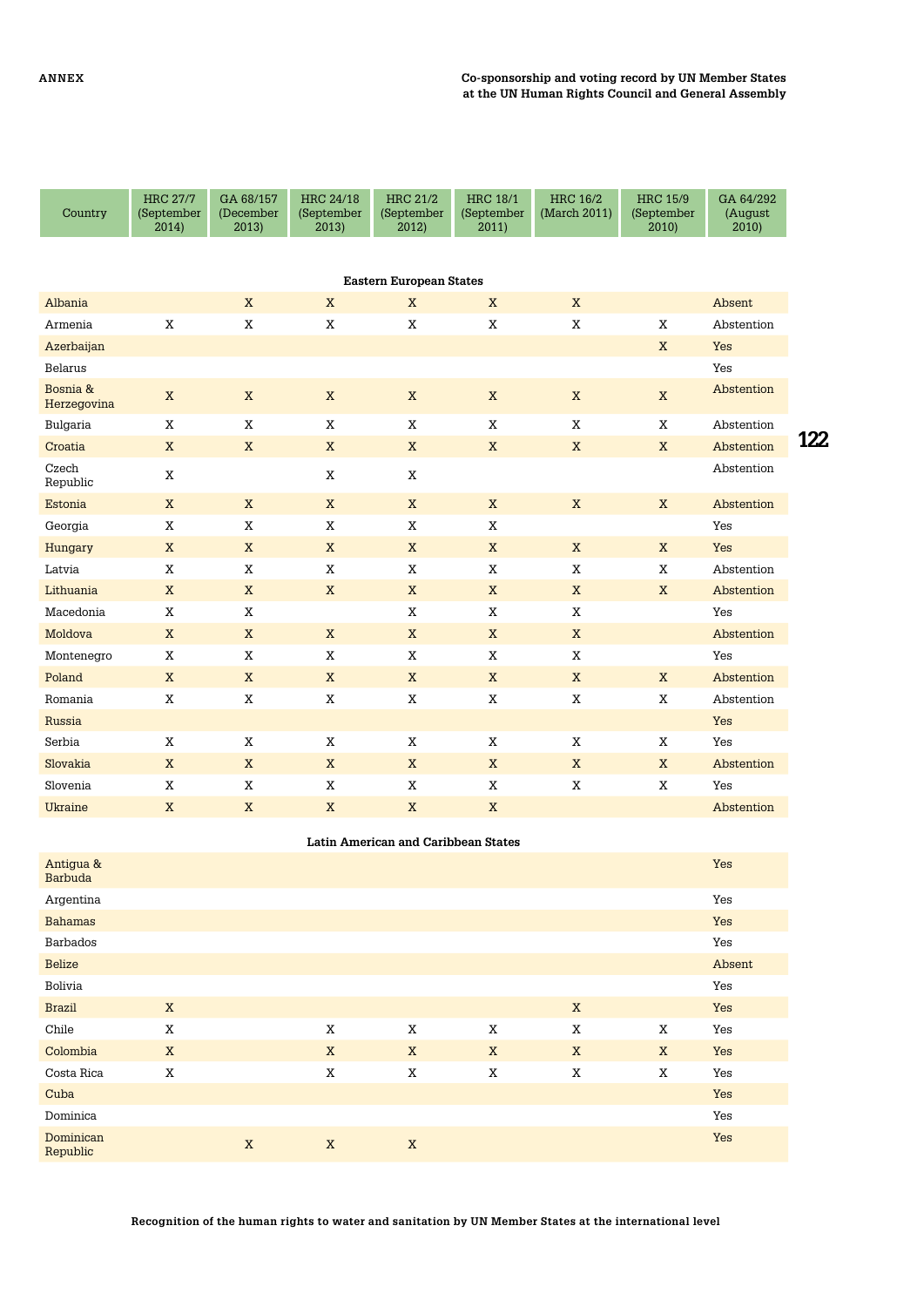| Country                              | <b>HRC 27/7</b><br>(September<br>2014) | GA 68/157<br>(December<br>2013) | HRC 24/18<br>(September<br>2013) | <b>HRC 21/2</b><br>(September<br>2012) | <b>HRC 18/1</b><br>(September<br>2011) | <b>HRC 16/2</b><br>(March 2011) | <b>HRC 15/9</b><br>(September<br>2010) | GA 64/292<br>(August<br>2010) |     |
|--------------------------------------|----------------------------------------|---------------------------------|----------------------------------|----------------------------------------|----------------------------------------|---------------------------------|----------------------------------------|-------------------------------|-----|
| Ecuador                              |                                        |                                 |                                  |                                        |                                        |                                 |                                        | Yes                           |     |
| El Salvador                          | $\mathbf X$                            | $\mathbf X$                     | $\mathbf X$                      |                                        | $\mathbf X$                            |                                 |                                        | Yes                           |     |
| Grenada                              |                                        | $\mathbf X$                     |                                  |                                        |                                        |                                 |                                        | Yes                           |     |
| Guatemala                            |                                        | $\mathbf X$                     |                                  |                                        | $\mathbf X$                            | $\mathbf X$                     |                                        | Yes                           |     |
| Guayana                              |                                        |                                 |                                  |                                        |                                        |                                 |                                        | Abstention                    |     |
| Haiti                                | $\mathbf X$                            | $\mathbf X$                     |                                  |                                        |                                        |                                 |                                        | Yes                           |     |
| Honduras                             | $\mathbf X$                            | $\mathbf X$                     | $\mathbf X$                      | $\mathbf X$                            | $\mathbf X$                            | $\mathbf X$                     |                                        | Yes                           |     |
| Jamaica                              |                                        |                                 |                                  |                                        |                                        |                                 |                                        | Yes                           |     |
| Mexico                               | $\mathbf X$                            | $\mathbf X$                     | $\mathbf X$                      | $\mathbf X$                            |                                        |                                 |                                        | Yes                           |     |
| Nicaragua                            |                                        |                                 | Χ                                |                                        |                                        | X                               |                                        | Yes                           | 123 |
| Panama                               | $\mathbf X$                            | $\mathbf X$                     | $\mathbf X$                      | $\mathbf X$                            | $\mathbf X$                            | $\mathbf X$                     | $\mathbf X$                            | Yes                           |     |
| Paraguay                             | $\mathbf X$                            | $\mathbf X$                     | $\mathbf X$                      |                                        |                                        |                                 |                                        | Yes                           |     |
| Peru                                 | $\mathbf X$                            | $\mathbf X$                     | $\mathbf X$                      | $\mathbf X$                            | $\mathbf X$                            | $\mathbf X$                     | $\mathbf X$                            | Yes                           |     |
| Saint Kitts &<br>Nevis               |                                        |                                 |                                  |                                        | $\mathbf X$                            | $\mathbf X$                     | X                                      | Absent                        |     |
| Saint Lucia                          |                                        |                                 |                                  |                                        |                                        |                                 |                                        | Yes                           |     |
| Saint Vincent<br>& the<br>Grenadines |                                        |                                 |                                  |                                        |                                        |                                 |                                        | Yes                           |     |
| Suriname                             |                                        |                                 |                                  |                                        |                                        |                                 |                                        | Absent                        |     |
| Trinidad &<br>Tobago                 |                                        |                                 |                                  |                                        |                                        |                                 |                                        | Abstention                    |     |
| <b>Uruguay</b>                       | $\mathbf X$                            | $\mathbf X$                     | $\mathbf X$                      | $\mathbf X$                            | $\mathbf X$                            | $\mathbf X$                     | $\mathbf X$                            | Yes                           |     |
| Venezuela                            |                                        |                                 |                                  |                                        |                                        | $\mathbf X$                     |                                        | Yes                           |     |
|                                      |                                        |                                 |                                  | Wetern European and Other States       |                                        |                                 |                                        |                               |     |
| Andorra                              | $\mathbf X$                            | $\mathbf X$                     | $\mathbf X$                      | $\mathbf X$                            | $\mathbf X$                            | $\mathbf X$                     | $\mathbf X$                            | Yes                           |     |
| Australia                            | $\mathbf X$                            |                                 |                                  |                                        |                                        |                                 |                                        | Abstention                    |     |
| Austria                              | $\mathbf X$                            | $\mathbf X$                     | $\mathbf X$                      | $\mathbf X$                            | $\mathbf X$                            | $\mathbf X$                     |                                        | Abstention                    |     |
| Belgium                              | X                                      | $\mathbf X$                     | X                                | X                                      | $\mathbf X$                            | $\mathbf X$                     | X                                      | Yes                           |     |
| Canada                               |                                        |                                 |                                  |                                        |                                        |                                 |                                        | Abstention                    |     |
| Denmark                              | Χ                                      | $\mathbf X$                     | X                                | X                                      | $\mathbf X$                            |                                 | $\mathbf X$                            | Abstention                    |     |
| Finland                              | $\mathbf X$                            | $\mathbf X$                     | $\mathbf X$                      | $\mathbf X$                            | $\mathbf X$                            | $\mathbf X$                     | $\mathbf X$                            | Yes                           |     |
| France                               | $\mathbf X$                            | $\mathbf X$                     | $\mathbf X$                      | $\mathbf X$                            | $\mathbf X$                            | $\mathbf X$                     | $\mathbf X$                            | Yes                           |     |
| Germany                              | $\mathbf X$                            | $\mathbf X$                     | $\mathbf X$                      | $\mathbf X$                            | $\mathbf X$                            | $\mathbf X$                     | $\mathbf X$                            | Yes                           |     |
| Greece                               | $\mathbf X$                            | $\mathbf X$                     | X                                | $\mathbf X$                            | $\mathbf X$                            | $\mathbf X$                     | $\mathbf X$                            | Abstention                    |     |
| Iceland                              | $\mathbf X$                            | $\mathbf X$                     | $\mathbf X$                      | $\mathbf X$                            | $\mathbf X$                            | $\mathbf X$                     | $\mathbf X$                            | Abstention                    |     |
| Ireland                              | $\mathbf X$                            | $\mathbf X$                     | $\mathbf X$                      | $\mathbf X$                            | $\mathbf X$                            | $\mathbf X$                     | $\mathbf X$                            | Abstention                    |     |
| Israel                               |                                        |                                 |                                  |                                        |                                        | $\mathbf X$                     |                                        | Abstention                    |     |
| Italy                                | $\mathbf X$                            | $\mathbf X$                     | $\mathbf X$                      | $\mathbf X$                            | $\mathbf X$                            | $\mathbf X$                     | $\mathbf X$                            | $\operatorname{\mathsf{Yes}}$ |     |
| Liechtenstein                        | $\mathbf X$                            | $\mathbf X$                     | $\mathbf X$                      | $\mathbf X$                            |                                        |                                 |                                        | Yes                           |     |
| Luxembourg                           | X                                      | $\mathbf X$                     | $\mathbf X$                      | $\mathbf X$                            | $\mathbf X$                            | $\mathbf X$                     | $\mathbf X$                            | Abstention                    |     |
| Malta                                | $\mathbf X$                            | $\mathbf X$                     | $\mathbf X$                      | $\mathbf X$                            |                                        |                                 |                                        | Abstention                    |     |
| Monaco                               | $\mathbf X$                            | $\mathbf X$                     | $\mathbf X$                      | X                                      | $\mathbf X$                            | $\mathbf X$                     | $\mathbf X$                            | $\operatorname{\mathsf{Yes}}$ |     |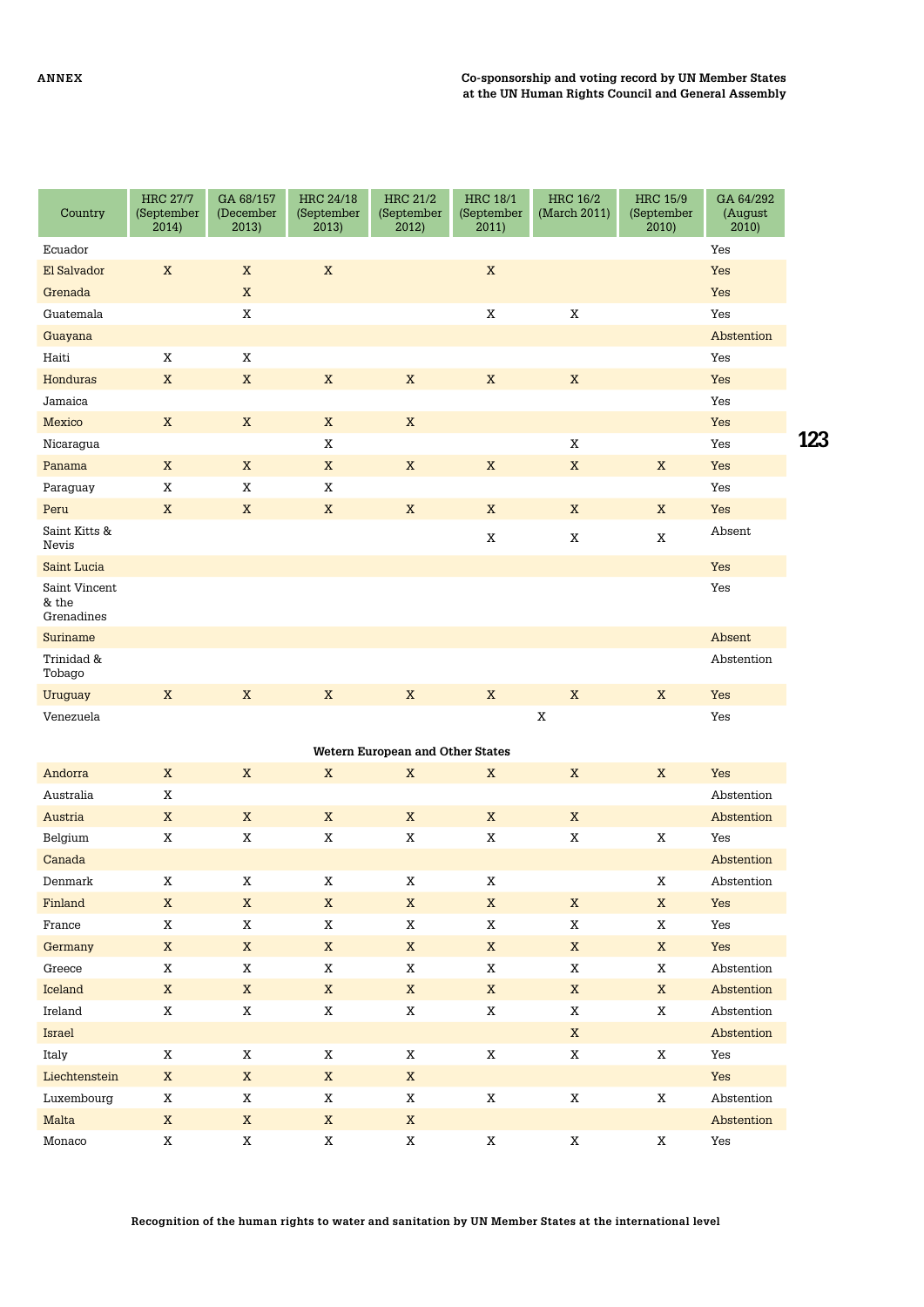| Country            | <b>HRC 27/7</b><br>(September<br>2014) | GA 68/157<br>(December<br>2013) | <b>HRC 24/18</b><br>(September<br>2013) | <b>HRC 21/2</b><br>(September<br>2012) | <b>HRC 18/1</b><br>(September<br>2011) | <b>HRC 16/2</b><br>(March 2011) | <b>HRC 15/9</b><br>(September<br>2010) | GA 64/292<br>(August<br>2010 |     |
|--------------------|----------------------------------------|---------------------------------|-----------------------------------------|----------------------------------------|----------------------------------------|---------------------------------|----------------------------------------|------------------------------|-----|
| <b>Netherlands</b> | X                                      | X                               | X                                       | X                                      | X                                      | X                               | X                                      | Abstention                   |     |
| New Zealand        |                                        |                                 |                                         |                                        |                                        |                                 |                                        | Abstention                   |     |
| Norway             | X                                      | X                               | X                                       | X                                      | X                                      | X                               | X                                      | Yes                          |     |
| Portugal           | X                                      | X                               | X                                       | X                                      | X                                      | X                               | X                                      | Yes                          |     |
| San Marino         |                                        | X                               | X                                       | X                                      |                                        |                                 |                                        | Yes                          |     |
| Spain              | X                                      | X                               | X                                       | X                                      | X                                      | X                               | X                                      | Yes                          |     |
| Sweden             | X                                      |                                 | X                                       | X                                      | X                                      | X                               |                                        | Abstention                   |     |
| Switzerland        | X                                      | X                               | X                                       | X                                      | X                                      | X                               | X                                      | Yes                          |     |
| Turkey             |                                        |                                 |                                         |                                        |                                        |                                 |                                        | Abstention                   |     |
| United<br>Kingdom  |                                        |                                 | X                                       | X                                      |                                        |                                 |                                        | Abstention                   | 124 |
| <b>USA</b>         |                                        | X                               |                                         |                                        |                                        |                                 |                                        | Abstention                   |     |
|                    |                                        |                                 |                                         | Other                                  |                                        |                                 |                                        |                              |     |
| Kiribati           |                                        |                                 |                                         |                                        |                                        |                                 |                                        | Absent                       |     |
| <b>TOTAL</b>       | 74                                     | 90                              | $111*$                                  | 80                                     | 68                                     | 62                              | 56                                     | $122**$                      |     |

\*Including all African countries as a result of co-sponsorship by Gabon on behalf of the African Group

\*\* 122 countries voted yes; 41 countries abstained; 29 countries were absent